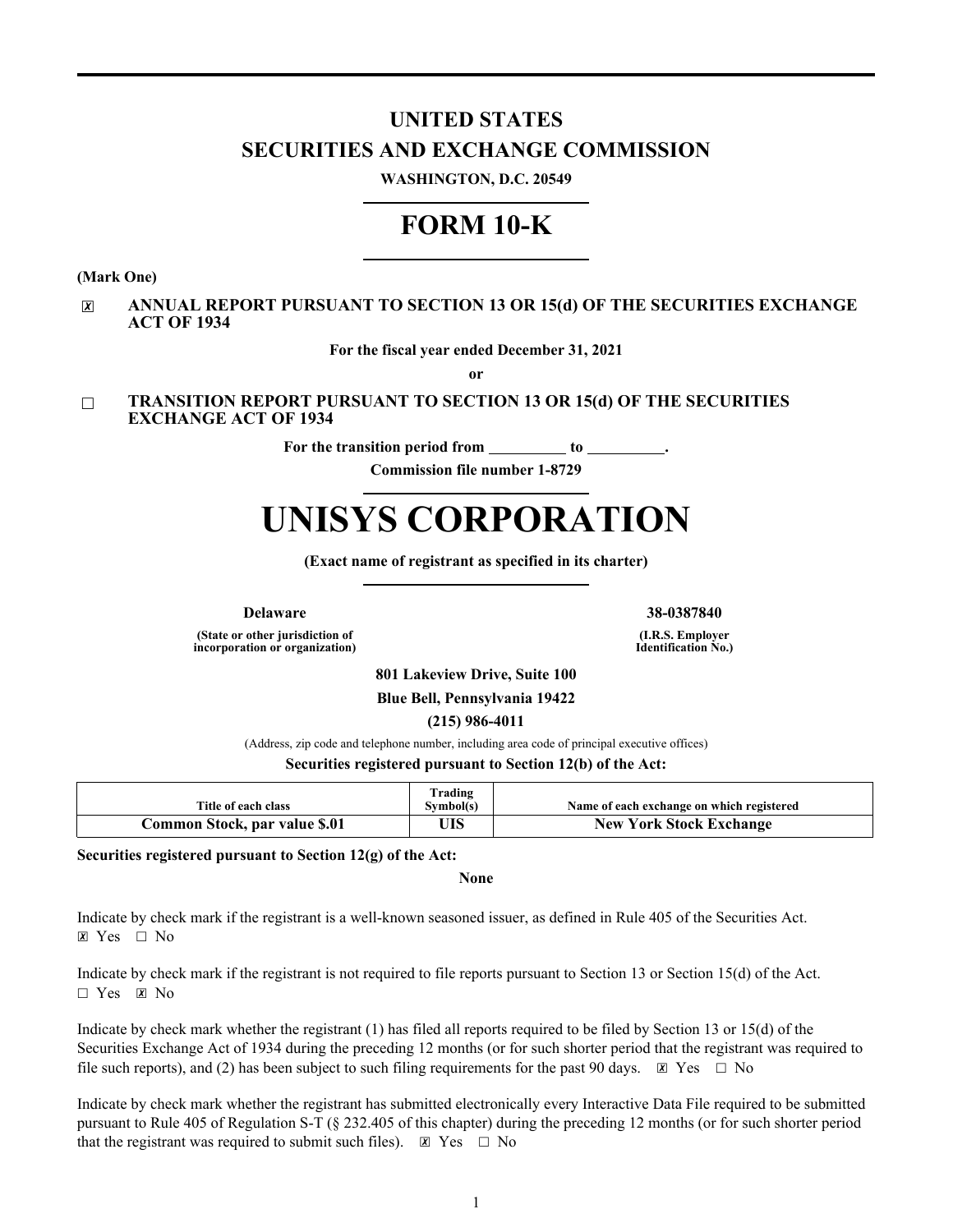Indicate by check mark whether the registrant is a large accelerated filer, an accelerated filer, a non-accelerated filer, a smaller reporting company, or an emerging growth company. See the definitions of "large accelerated filer," "accelerated filer," "smaller reporting company," and "emerging growth company" in Rule 12b-2 of the Exchange Act.

| Large accelerated filer | Accelerated filer         |  |
|-------------------------|---------------------------|--|
| Non-accelerated filer   | Smaller reporting company |  |
|                         | Emerging growth company   |  |

If an emerging growth company, indicate by check mark if the registrant has elected not to use the extended transition period for complying with any new or revised financial accounting standards provided pursuant to Section 13(a) of the Exchange Act.  $\square$ 

Indicate by check mark whether the registrant has filed a report on and attestation to its management's assessment of the effectiveness of its internal control over financial reporting under Section 404(b) of the Sarbanes-Oxley Act (15 U.S.C.7262(b)) by the registered public accounting firm that prepared or issued its audit report.  $\boxtimes$ 

Indicate by check mark whether the registrant is a shell company (as defined in Rule 12b-2 of the Act).  $\Box$  Yes  $\boxtimes$  No

Aggregate market value of the voting and non-voting common equity held by non-affiliates as of the last business day of the registrant's most recently completed second fiscal quarter: approximately \$1.7 billion.

The amount shown is based on the closing price of Unisys Common Stock as reported on the New York Stock Exchange composite tape on June 30, 2021. Voting stock beneficially held by officers and directors is not included in the computation. However, Unisys Corporation has not determined that such individuals are "affiliates" within the meaning of Rule 405 under the Securities Act of 1933.

Number of shares of Unisys Common Stock, par value \$.01, outstanding as of January 31, 2022: 67,232,146

### **DOCUMENTS INCORPORATED BY REFERENCE**

Portions of Unisys Corporation's Definitive Proxy Statement for the 2022 Annual Meeting of Stockholders are incorporated by reference into Part III hereof.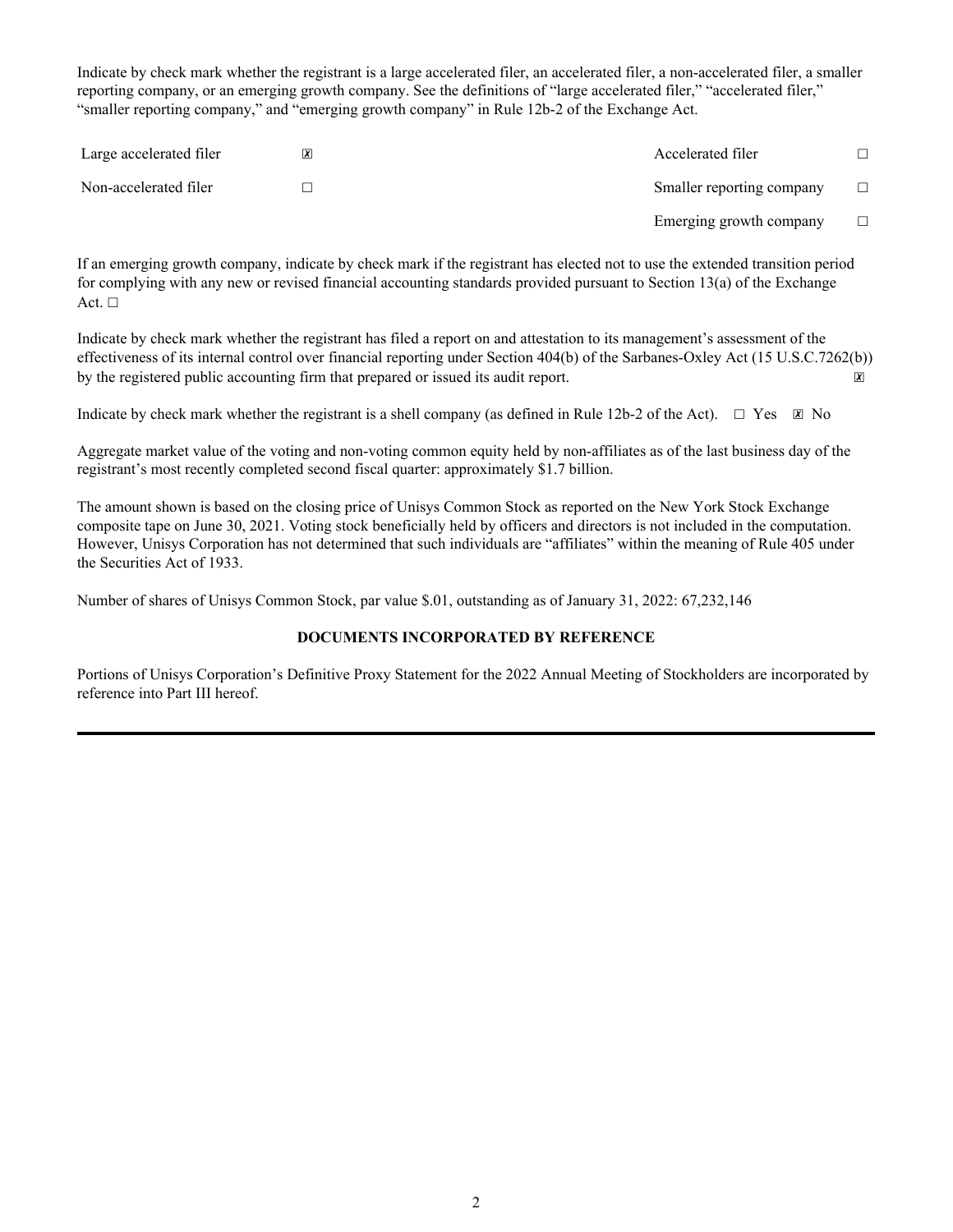# **Table of Contents**

| Part I  |                               |  |
|---------|-------------------------------|--|
| Item 1. | <b>Business</b>               |  |
|         |                               |  |
|         | <b>Item 1A.</b> Risk Factors. |  |
|         |                               |  |
| Item 2. | Properties                    |  |
| Item 3. | Legal Proceedings             |  |
| Item 4. | Mine Safety Disclosures       |  |

# **Part II**

| Item 5.  | Market for the Registrant's Common Equity, Related Stockholder Matters and Issuer Purchases of | <u>18</u>       |
|----------|------------------------------------------------------------------------------------------------|-----------------|
|          |                                                                                                |                 |
| Item 6.  | Reserved.                                                                                      | <u>19</u>       |
| Item 7.  | Management's Discussion and Analysis of Financial Condition and Results of Operations          | 20              |
| Item 7A. | Quantitative and Qualitative Disclosures about Market Risk.                                    | $\overline{29}$ |
| Item 8.  |                                                                                                | <u>30</u>       |
| Item 9.  | Changes in and Disagreements with Accountants on Accounting and Financial Disclosure           | <u>80</u>       |
| Item 9A. | Controls and Procedures                                                                        | <u>80</u>       |
| Item 9B. | Other Information                                                                              | <u>80</u>       |
| Item 9C. | Disclosure Regarding Foreign Jurisdictions that Prevent Inspections                            | 80              |

# **Part III**

|                                                                                                                                                                | 81 |
|----------------------------------------------------------------------------------------------------------------------------------------------------------------|----|
| <b>Item 12.</b> Security Ownership of Certain Beneficial Owners and Management and Related Stockholder Matters                                                 | 81 |
| <b>Item 13.</b> Certain Relationships and Related Transactions, and Director Independence.                                                                     |    |
| <b>Item 14.</b> Principal Accountant Fees and Services <b>Constant Figure 2.1</b> Figure 2.1 Principal Accountant Fees and Services <b>Constant Figure 2.1</b> |    |
|                                                                                                                                                                |    |

# **Part IV**

| <b>Item 15.</b> | <b>Exhibits and Financial Statement Schedules</b> |  |
|-----------------|---------------------------------------------------|--|
|                 |                                                   |  |
|                 | Signatures.                                       |  |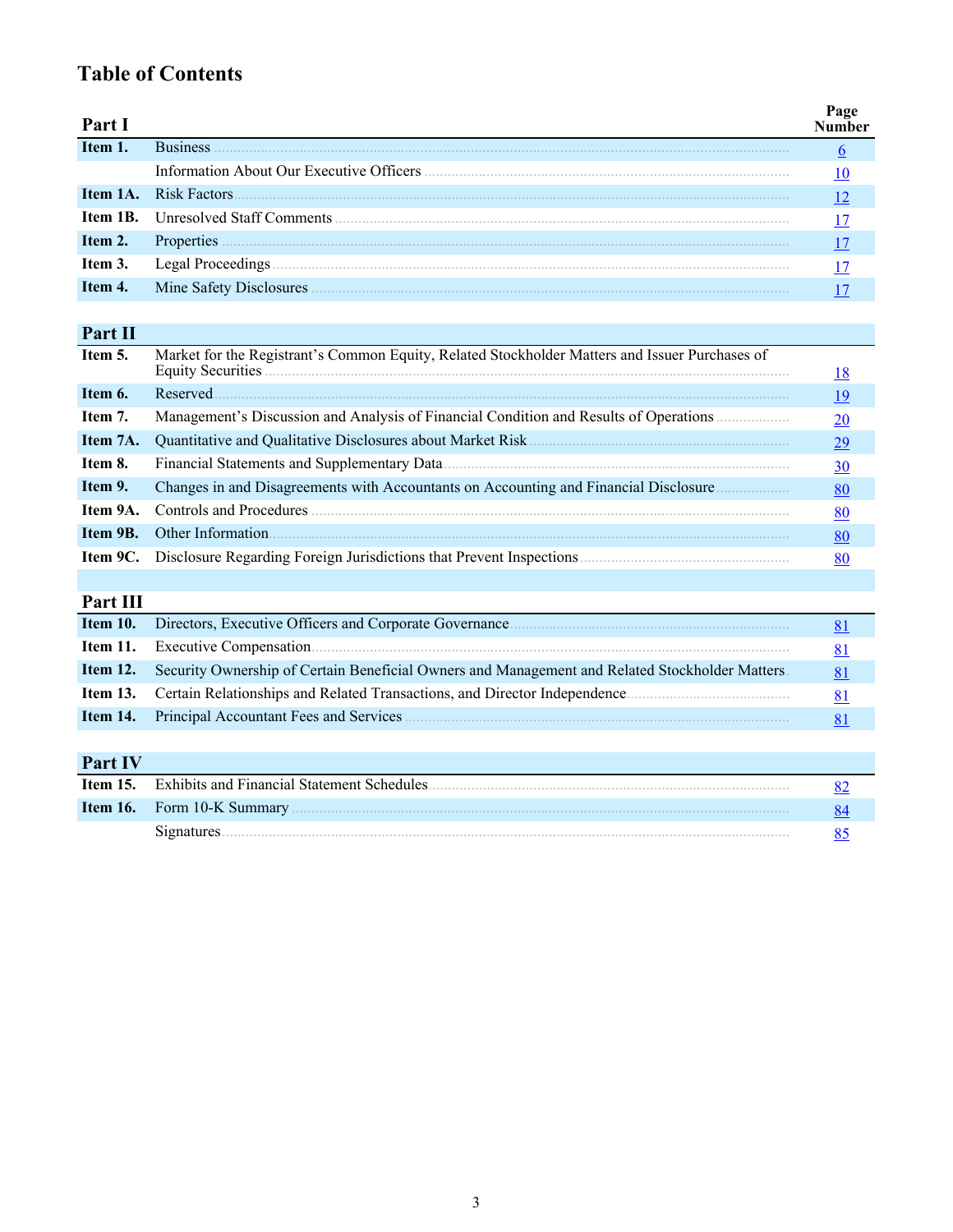# **Disclosure Regarding Forward-Looking Statements**

In this Annual Report on Form 10-K, we have included information that may constitute "forward-looking" statements, as defined in the Private Securities Litigation Reform Act of 1995. Forward-looking statements provide current expectations of future events and include any statement that does not directly relate to any historical or current fact. Forward-looking statements by their nature address matters that are, to different degrees, uncertain. Words such as "anticipates," "believes," "expects," "intends," "plans," "projects" and similar expressions may identify such forward-looking statements.

Factors that could affect our future results include, but are not limited to, the following:

### *Implementation of Business Strategy in Information Technology Market*

- our ability to attract and retain experienced personnel in key positions;
- our ability to grow revenue and expand margin in our Digital Workplace Solutions and Cloud and Infrastructure Solutions businesses;
- our ability to maintain our installed base and sell new solutions and related services;
- the business and financial risk in implementing acquisitions or dispositions;
- the potential adverse effects of aggressive competition in the information services and technology market;
- our ability to effectively anticipate and respond to rapid technological innovation in our industry;
- our ability to retain significant clients and attract new clients;
- our contracts may not be as profitable as expected or provide the expected level of revenues;
- our ability to develop or acquire the capabilities to enhance the company's solutions;

#### *Defined Benefit Pension Plans*

• we have significant underfunded pension obligations;

#### *General Business Risks*

- the impact of COVID-19 on our business, growth, reputation, projections, financial condition, operations, cash flows and liquidity;
- the performance and capabilities of third parties with whom we have commercial relationships;
- cybersecurity breaches could result in incurring significant costs and could harm our business and reputation;
- a failure to meet standards or expectations with respect to the company's environmental, social and governance practices;
- the risks of doing business internationally when a significant portion of our revenue is derived from international operations;
- our ability to access financing markets;
- a reduction in our credit rating;
- the adverse effects of global economic conditions, acts of war, terrorism, natural disasters or the widespread outbreak of infectious diseases;
- a significant disruption in our IT systems could adversely affect our business and reputation;
- we may face damage to our reputation or legal liability if our clients are not satisfied with our services or products;
- the potential for intellectual property infringement claims to be asserted against us or our clients;
- the possibility that legal proceedings could affect our results of operations or cash flow or may adversely affect our business or reputation; and

#### *Tax Assets*

• our ability to use our net operating loss carryforwards and certain other tax attributes may be limited.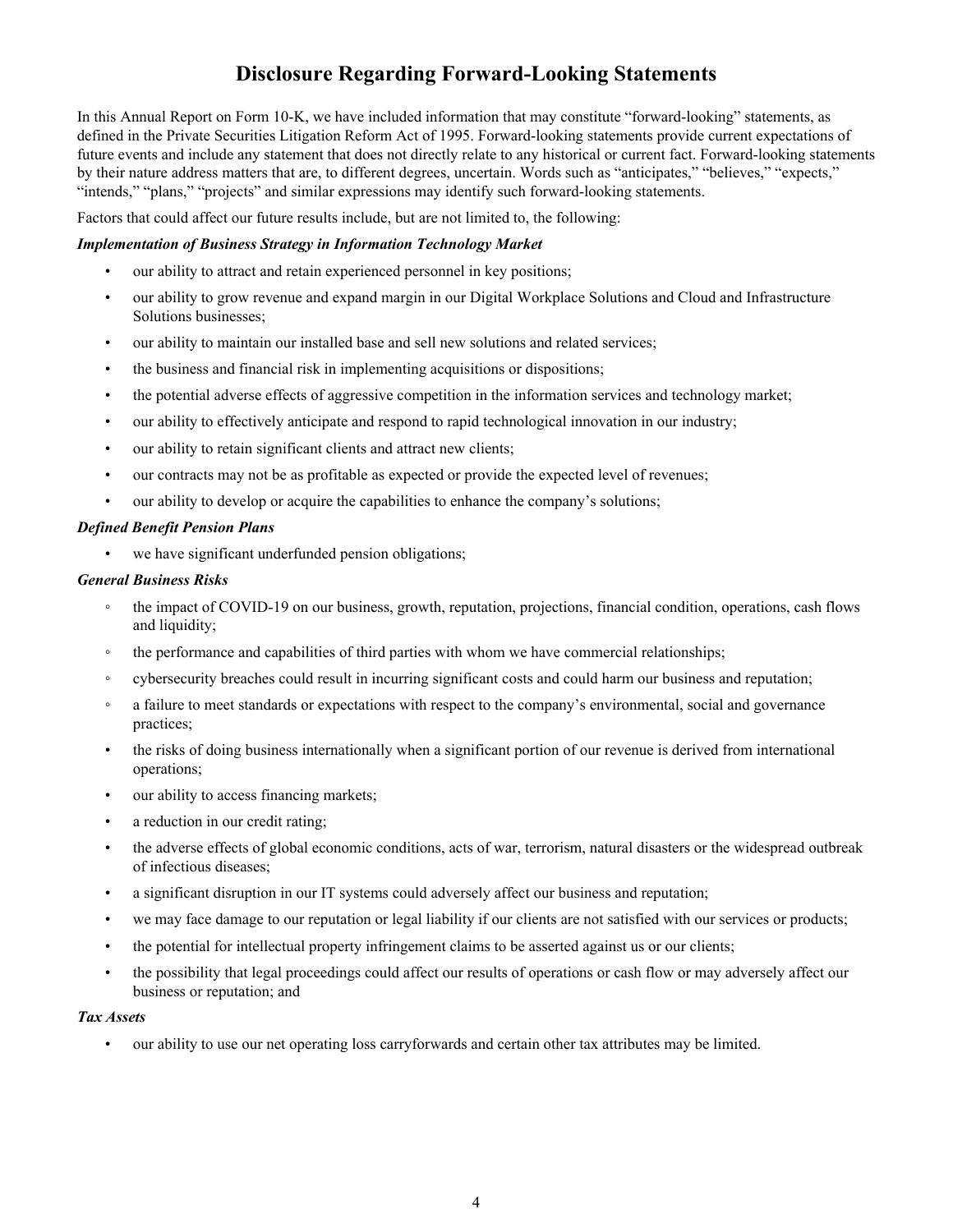Any forward-looking statement should be read in conjunction with our consolidated financial statements and the related notes included elsewhere in this Annual Report on Form 10-K and in our other filings made with the U.S. Securities and Exchange Commission (SEC) from time to time, which are available at the SEC's website at www.sec.gov. All forward-looking statements rely on assumptions and are subject to risks, uncertainties and other factors that could cause the company's actual results to differ materially from expectations. Factors that could affect future results include, but are not limited to, those discussed in "Risk Factors" in Part I, Item 1A of this Form 10-K. Any forward-looking statement speaks only as of the date on which that statement is made. Unisys Corporation assumes no obligation to update any forward-looking statement to reflect events or circumstances that occur after the date on which the statement is made.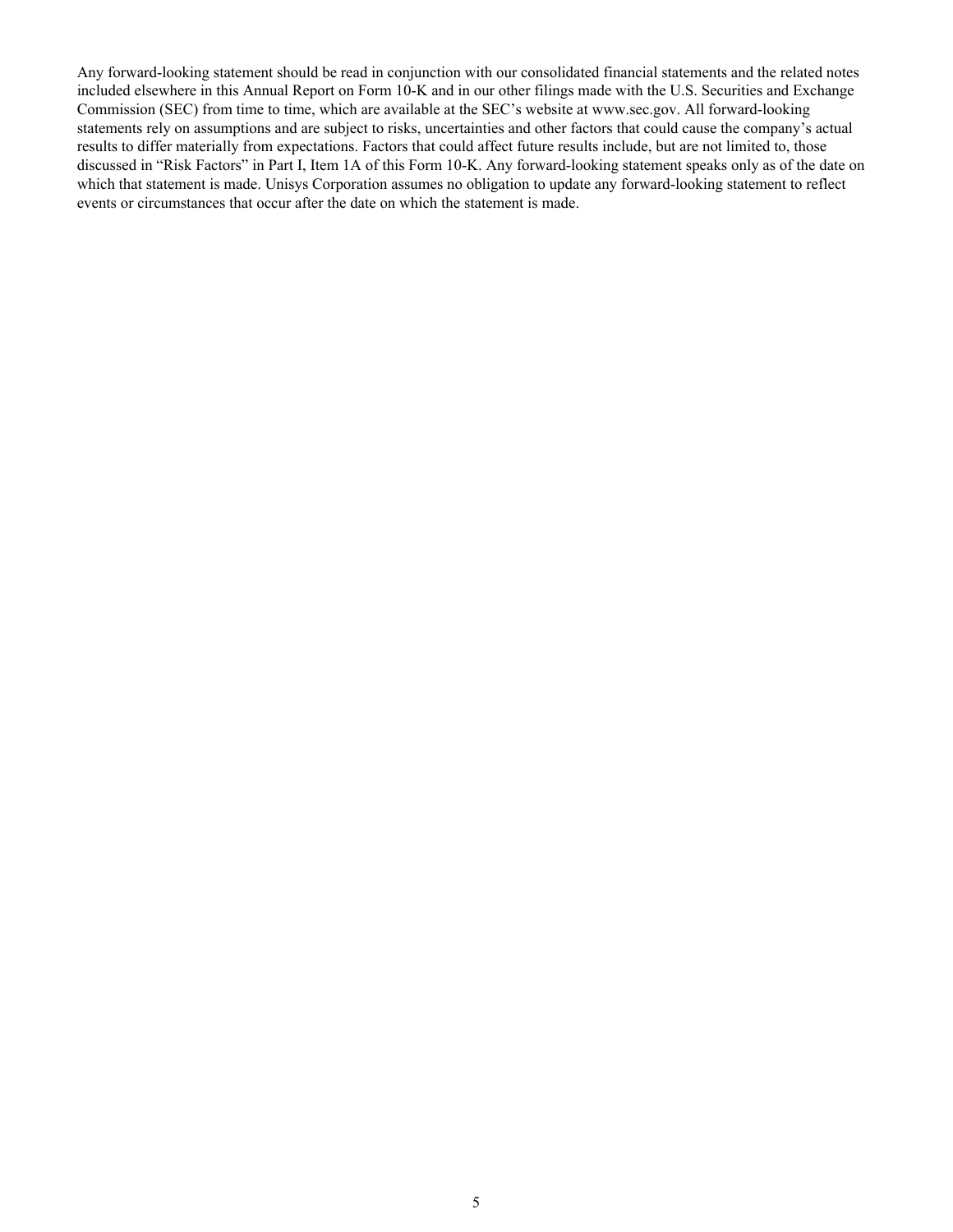# <span id="page-5-0"></span>**PART I**

# **ITEM 1. BUSINESS**

# **General**

Unisys Corporation, a Delaware corporation (Unisys, we, our, or the company), is a global information technology (IT) solutions company that delivers successful outcomes for the most demanding businesses and governments. Unisys offerings include digital workplace solutions, cloud and infrastructure solutions, enterprise computing solutions and business process solutions.

In January 2021, the company changed its organizational structure to more effectively address evolving client needs. As a result, our reportable segments are as follows:

- Digital Workplace Solutions (DWS), which provides solutions that transform digital workplaces securely and create exceptional end-user experiences;
- Cloud and Infrastructure Solutions (C&I), which provides solutions that drive modern IT service platforms, cloud applications development, intelligent services, and cybersecurity services; and
- Enterprise Computing Solutions (ECS), which provides solutions that harness secure, continuous high-intensity computing and enable digital services through software-defined operating environments.

During 2021, the company completed three acquisitions to accelerate its pace of innovation and capitalize on growing and evolving markets. In June and November, the company acquired Unify Square, Inc. and, the Mobinergy group of companies, respectively, to advance the company's experience-focused Digital Workplace Solutions set and to deliver higher-value solutions to its clients. In December, the company acquired CompuGain LLC to enhance the company's delivery of rapid and agile cloud migration, application modernization and data value realization to its clients. These acquisitions align with the company's strategy to invest in capabilities that complement its core solutions.

# **Principal Products and Services**

We deliver advanced IT solutions to clients in our primary target markets: Government (national governments, other than directly to the U.S. federal government, and state and local governments globally), Commercial (e.g., travel and transportation and life sciences and healthcare), and Financial Services (e.g., commercial and retail banking).

We market our products and solutions primarily through a direct sales force. Complementing our direct sales force, we make use of a select group of resellers and alliance partners to market our services and product portfolio. In certain countries, we market primarily through distributors.

### **Services**

Our principal services include digital workplace solutions, cloud and infrastructure solutions, enterprise computing solutions and business process solutions.

- In digital workplace solutions, we help our clients create the world's leading digital workplace experiences by transforming their end-user experience to engage and retain employees; increase collaboration and innovation; and drive productivity and business growth.
- In cloud and infrastructure solutions, we help our clients achieve digital transformation by applying proven experience to solve the toughest business and technology challenges. Our solutions accelerate hybrid and multi-cloud adoption and enable application modernization. Our cybersecurity services drive more compliant and highly secure technology environments from strategy through implementation, operation and optimization.
- In enterprise computing solutions, we deliver high-intensity, cloud-based, software-defined operating environments and solutions. We partner with clients to evolve compute architectures as part of digital transformation in industries ranging from financial services to travel and transportation to telecommunications.

In addition, we deliver a range of next-generation capabilities that make government service easily accessible and efficient, enable law enforcement to solve more cases in less time and enhance the integrity of our clients' financial services processing and payment platforms. Our clients and their customers benefit from proficient and effective 24x7 operations and continuous optimization of their mission-critical business processes.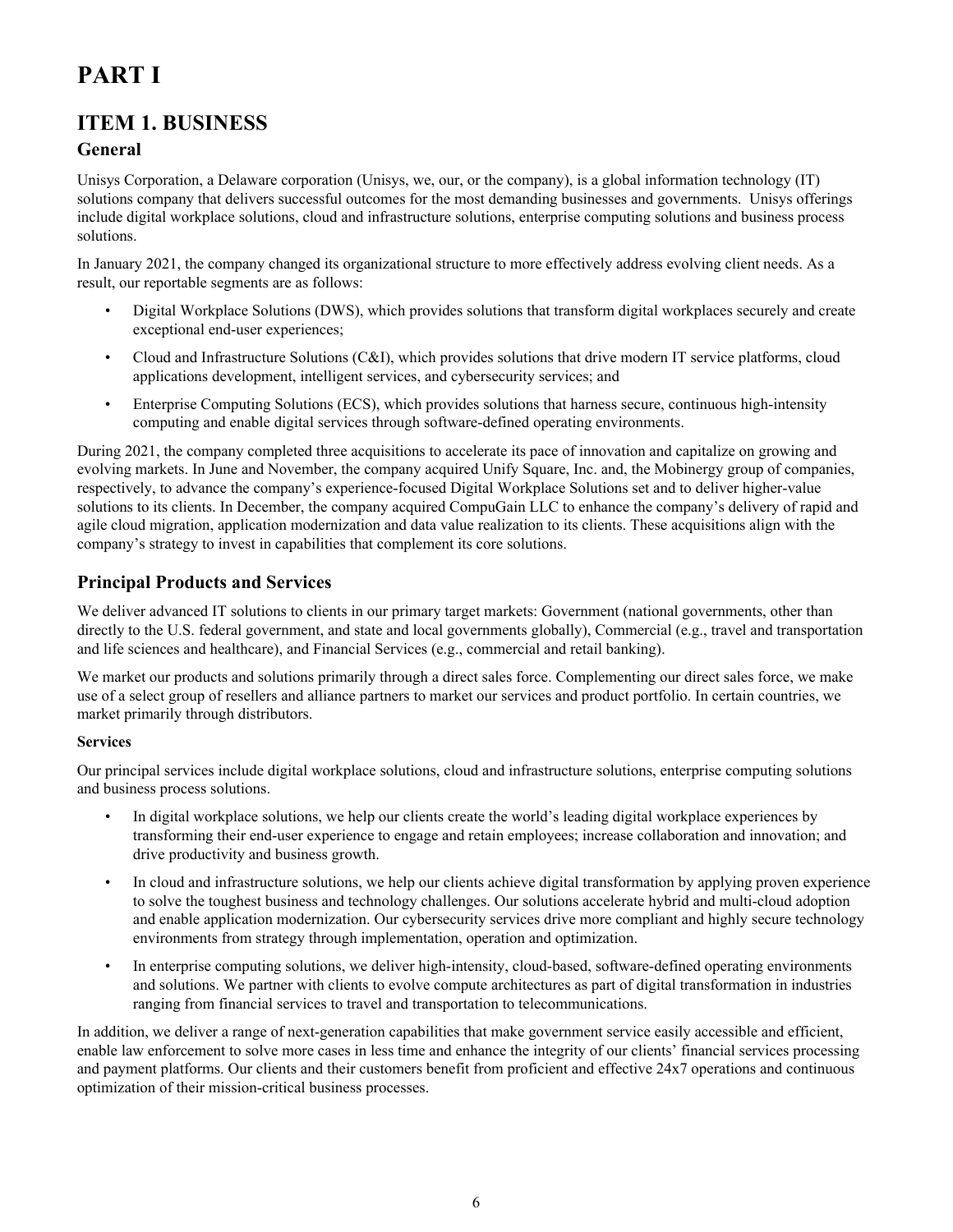We deliver these outcomes through platforms that include:

- Unisys InteliServe<sup>TM</sup>, a service solution that transforms traditional service desk into an intelligent, user-centric experience aligned with the needs of the modern digital workplace. The service leverages the InteliServe platform, an integrated suite of technologies for omnichannel support, advanced analytics, automation, artificial intelligence, machine learning and identity authentication.
- Unisys CloudForte®, a comprehensive suite of digital services to help accelerate the secure move of data and applications to the cloud. The solution is available for hybrid and multi-cloud environments and includes the following features: an automated software-as-a-service platform to identify and provision private, public and hybrid cloud services, real-time analytics, and capabilities for industrial-grade modernization of legacy applications.
- PowerSuite™ is our market-leading packaged software tool used by enterprise IT to monitor, analyze, troubleshoot and secure collaboration and communications multi-platform environments. PowerSuite leverages patented AI/ML technology to proactively surface actionable insights and helps orchestrate and deliver effective, reliable and secure user experiences spanning both cloud and on-premises environments. Leveraging the PowerSuite SaaS offering IT gains a real-time panoramic view of all collaboration and communications platforms, making it easy to troubleshoot and remediate infrastructure issues, benchmark the user experience both internally and externally and expedite responses to service interruptions and threats.

### **Products**

Our software products include:

- Unisys ClearPath Forward®, a secure, scalable software operating environment for high-intensity enterprise computing capable of delivering Unisys security across multiple platforms. The ClearPath Forward operating environment is hardware-independent and provides a tested, integrated stack of software products that run on a range of contemporary, commonly-deployed Intel x86 server platforms and select virtualization environments of the client's choice. Thus, ClearPath Forward provides clients with the flexibility to choose to deploy either as an integrated system, as a private cloud via software services or in a public cloud, starting with Microsoft Azure.
- Unisys Stealth® security software, which enables trusted identities to access micro-segmented critical assets and safely communicate through secure, encrypted channels. Stealth™ establishes user authentication, prevents lateral attacker movement and reduces data center, mobile and cloud attack surfaces and quickly isolates devices or users at the first sign of compromise. Stealth also reduces the cost and complexity of securing information and operation technology such as industrial control systems, allowing organizations to meet compliance and security mandates.

Our industry solutions help law enforcement agencies solve crime; social services case workers assist families; travel and transportation companies manage freight and distribution; and financial institutions deliver omnichannel banking.

### **Materials**

Unisys purchases components and supplies from a number of suppliers around the world. For certain technology products, we rely on a single or limited number of suppliers, although we make every effort to assure that alternative sources are available if the need arises. The failure of our suppliers to deliver components and supplies in sufficient quantities and in a timely manner could adversely affect our business. For more information on the risks associated with purchasing components and supplies, see "Risk Factors" (Part I, Item 1A of this Form 10-K).

### **Patents, Trademarks and Licenses**

As of January 31, 2022, Unisys owns over 485 active U.S. patents and over 45 active patents granted in ten non-U.S. jurisdictions. These patents cover systems and methods related to a wide variety of technologies, including, but not limited to, information security, cloud computing, virtualization, database encryption/management and user interfaces. We have granted licenses covering both single patents, and particular groups of patents, to others. Likewise, we have active licensing agreements granting us rights under patents owned by other entities. Our business is not materially dependent upon any single patent, patent license, or related group thereof.

Unisys also maintains 23 U.S. trademark and service mark registrations, and over 480 additional trademark and service mark registrations in seventy-four non-U.S. jurisdictions as of January 31, 2022. These marks are valuable assets used on or in connection with our services and products, and as such are actively monitored, policed and protected by Unisys and its agents.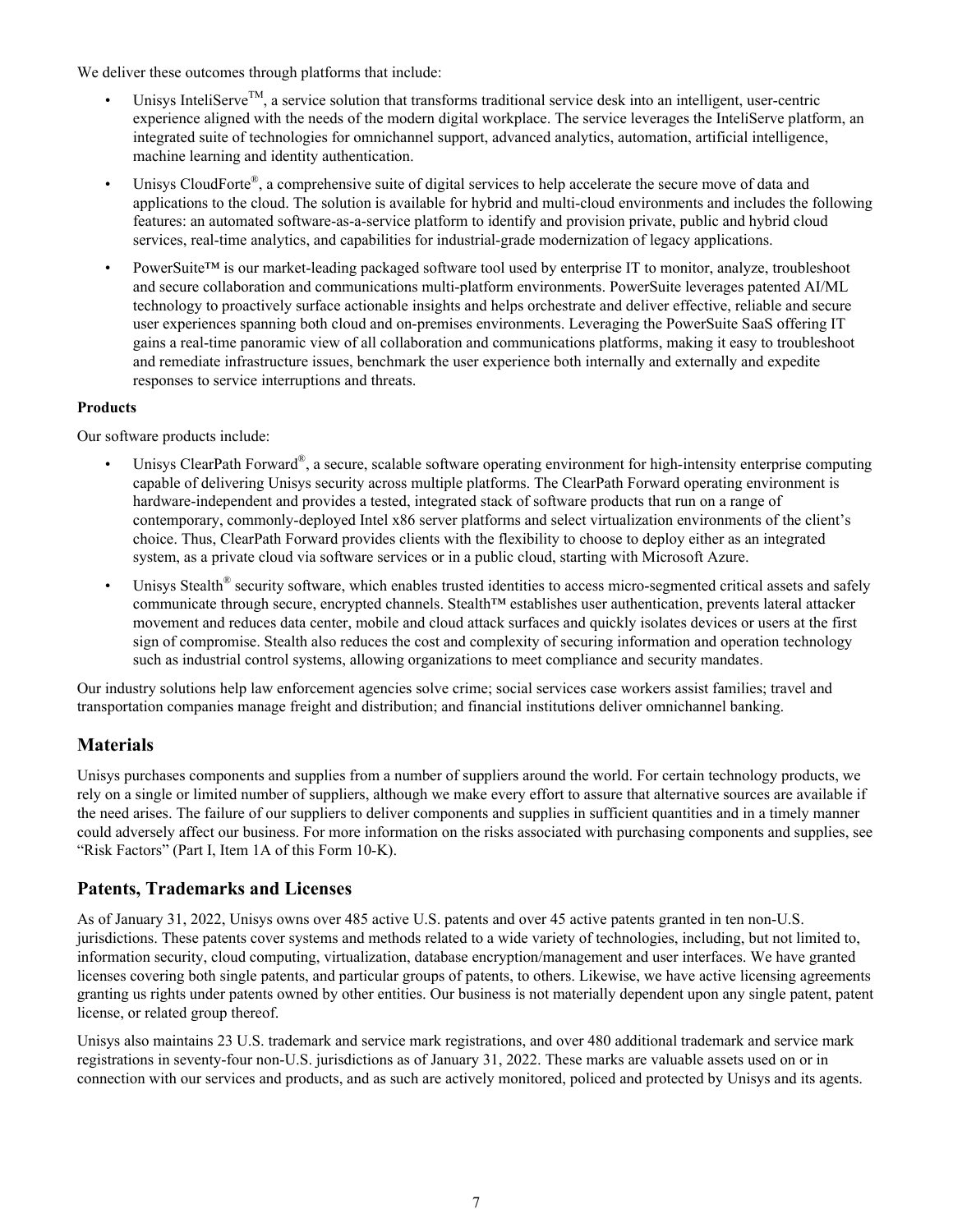## **Seasonality**

Our revenue is affected by such factors as the introduction of new services and products, the length of sales cycles and the seasonality of purchases. Seasonality generally has not resulted in material quarterly revenue changes.

### **Customers**

No single client accounted for more than 10% of our revenue in the year ended December 31, 2021.

## **Backlog**

At December 31, 2021, firm order backlog was \$3.0 billion, compared to \$3.6 billion at December 31, 2020. Approximately \$1.2 billion (40%) of 2021 backlog is expected to be converted to revenue in 2022. Although we believe that this backlog is firm, we may, for commercial reasons, allow the orders to be canceled, with or without penalty.

## **Competition**

Our business is affected by rapid change in technology in the information services and technology industries and aggressive competition from many domestic and foreign companies. Principal competitors are systems integrators, consulting and other professional services firms, outsourcing providers, infrastructure services providers, computer hardware manufacturers and software providers. We compete primarily on the basis of service, product performance, technological innovation, and price. We believe that our continued focused investment in enhancing and expanding our solution portfolio through our build/partner/ buy strategy, coupled with investment in our go-to-market capabilities, will have a favorable impact on our competitive position. For more information on the competitive risks we face, see "Risk Factors" (Part I, Item 1A of this Form 10-K).

### **Environmental Matters**

Our capital expenditures, earnings and competitive position have not been materially affected by compliance with federal, state and local laws regulating the protection of the environment. Capital expenditures for environmental control facilities are not expected to be material in 2022 and 2023.

# **Human Capital**

At December 31, 2021, the company employed approximately 16,300 professionals of which 18% are located in the United States and 82% are located in other countries around the world. Our associates ensure our success, and we are committed to providing a productive, ethical, diverse and safe working environment for each and every one of them.

We welcome associates of all ethnicities, races, ages, religions, abilities, genders and sexual orientations. We are committed to our culture of Diversity, Equity and Inclusion (DEI) not only as the "right thing to do," but also as a business imperative. Creating an equitable workplace improves our organization, local communities and society.

At Unisys, we are focused on having a workforce that represents the diverse communities in which we live and serve. Based on our continued efforts to improve diverse representation, women now make up 32% of our workforce globally and associates from Underrepresented Ethnic Groups (UREG) make up 30% within the U.S. Although we are proud of our progress, there is more work to do to build a more diverse workforce.

In addition to our efforts focused on representation, understanding our associates' perspectives and experiences--their engagement--is critical to our success. Each year we measure associate engagement and develop action plans to improve based on feedback. This year, more than 80% of our associates participated in the survey with 7 out of 10 associates indicating they are engaged. Fostering an inclusive culture is a key component of engagement and 80% of associates indicated they "feel comfortable being themselves at work." Our DEI initiatives are supported by our Inclusion and Diversity Council, which consists of 20 associates from around the world and includes several working groups that focus on specific aspects of issues including diversity, race and ethnicity, disability and gender equity. The Inclusion and Diversity Council's vision is to build and nurture a better, more inclusive culture at Unisys. Since 2020, the Council has sponsored multiple new Associate Impact Groups, which are associate-led groups that provide support, career development, and professional networking for their members.

The company recognizes that continuous learning and professional development are key factors in our success. We offer a range of development programs and opportunities that focus on leadership/management, information technology skills, regulatory compliance, diversity, anti-harassment, ethics, cybersecurity, ethics and more.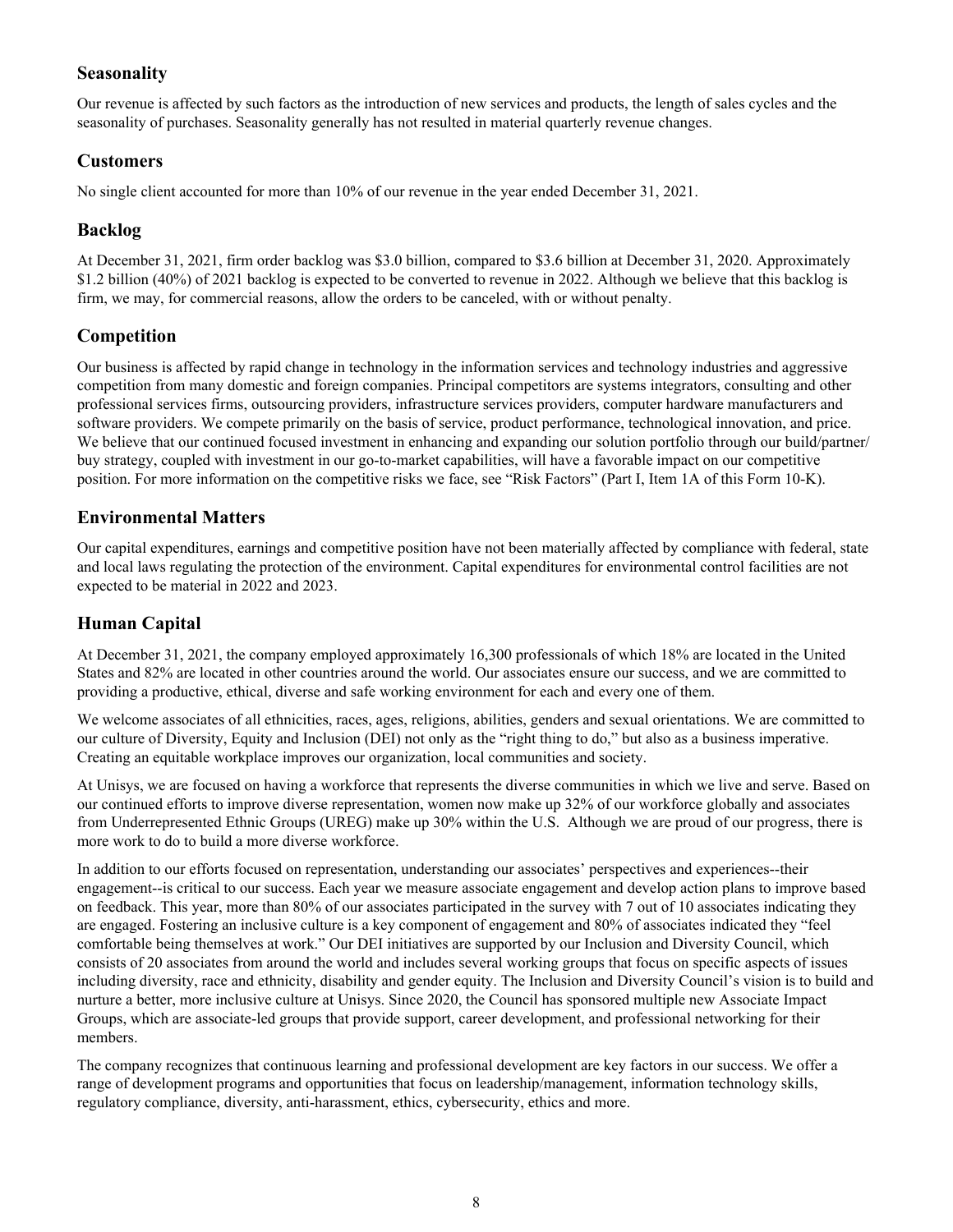We are committed to the health, safety, and wellness of our employees. We provide our associates a wide range of offerings in this regard through a range of benefits and resources including health and welfare benefits, flexible time-off and employee assistance programs.

Our safety programs include education, safe work practice guides, monitoring, and corrective actions to make sure that we are keeping every associate safe. In addition, we regularly conduct compliance validation reviews and use third-party assessments at our locations to ensure compliance to established company best practices and country-specific environmental, health, and safety regulations. In fact, we have maintained a perfect safety record over the past decade with zero violations of environmental, health or safety regulations.

We also promote a culture of ethics and integrity through our Code of Ethics and Business Conduct, policies, and training and all associates must adhere to the company's Code. We assess risk using data analytics, an annual risk assessment, investigations, and other compliance-related initiatives.

### **Available Information**

Our Investor web site is located at www.unisys.com/investor. Through our web site, we make available, free of charge, our annual report on Form 10-K, quarterly reports on Form 10-Q, current reports on Form 8-K, and amendments to those reports filed or furnished pursuant to Section 13(a) or 15(d) of the Securities Exchange Act of 1934, as soon as reasonably practicable after this material is electronically filed with or furnished to the U.S. SEC. We also make available on our web site our Guidelines on Significant Corporate Governance Issues, the charters of the Audit and Finance Committee, Compensation and Human Resources Committee, Nominating and Corporate Governance Committee and Security and Risk Committee of our board of directors, and our Code of Ethics and Business Conduct. This information is also available in print to stockholders upon request. We do not intend for information on our web site to be part of this Annual Report on Form 10-K.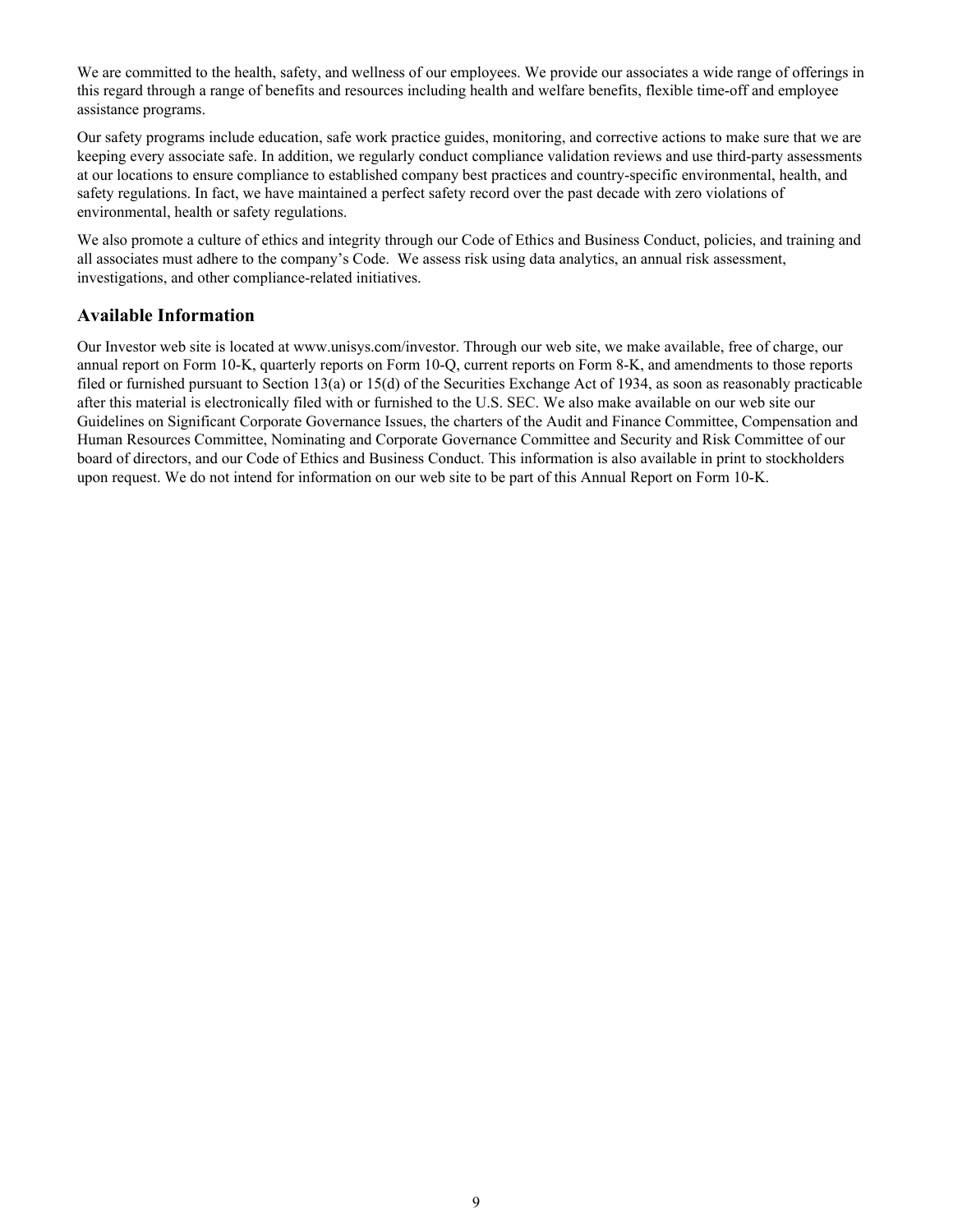# <span id="page-9-0"></span>**INFORMATION ABOUT OUR EXECUTIVE OFFICERS**

Information concerning the executive officers of Unisys as of February 15, 2022 is set forth below.

| Name               | Age | <b>Position with Unisys</b>                                                                 |
|--------------------|-----|---------------------------------------------------------------------------------------------|
| Peter A. Altabef   | 62  | Chair and Chief Executive Officer                                                           |
| Michael M. Thomson | 53  | Executive Vice President and Chief Financial Officer                                        |
| Dwayne Allen       | 60  | Senior Vice President, Solution Innovation and Architecture and Chief<br>Technology Officer |
| Katie Ebrahimi     | 52  | Senior Vice President and Chief Human Resources Officer                                     |
| Gerald P. Kenney   | 70  | Senior Vice President, General Counsel and Secretary                                        |
| Lisa Madion        | 51  | Senior Vice President, Corporate Services                                                   |
| Matthew Newfield   | 50  | Senior Vice President and Chief Security and Infrastructure Officer                         |
| Teresa Poggenpohl  | 60  | Senior Vice President and Chief Marketing Officer                                           |
| Shalabh Gupta      | 60  | Vice President and Treasurer                                                                |
| Erin Mannix        | 38  | Vice President, Chief Accounting Officer and Corporate Controller                           |

There is no family relationship among any of the above-named executive officers. The By-Laws provide that the officers of Unisys shall be elected annually by the Board of Directors and that each officer shall hold office for a term of one year and until a successor is elected and qualified, or until the officer's earlier resignation or removal.

Mr. Altabef has served as Chair of the Board of Directors since 2018 and as Chief Executive Officer since 2015. He also served as President of the Company from 2015 to March 2020 and as President since December 2021. Prior to joining Unisys in 2015, Mr. Altabef was the President and Chief Executive Officer, and a member of the Board of Directors, of MICROS Systems, Inc. from 2013 through 2014, when MICROS Systems, Inc. was acquired by Oracle Corporation. He previously served as President and Chief Executive Officer of Perot Systems Corporation from 2004 until 2009, when Perot Systems was acquired by Dell, Inc. Thereafter, Mr. Altabef served as President of Dell Services (a unit of Dell Inc.) until his departure in 2011. Mr. Altabef is a member of the Boards of Directors of NiSource Inc. and Petrus Trust Company, L.T.A., and the Board of Merit Energy Company, LLC, a member of the President's National Security Telecommunications Advisory Committee, where he has served as co-chair of its Cybersecurity Moonshot subcommittee, and a trustee of the Committee for Economic Development (CED) of The Conference Board, where he serves as co-chair of the CED's Technology and Innovation Committee. He previously served as Senior Advisor to 2M Companies, Inc. in 2012, and served as a director of Belo Corporation from 2011 through 2013. Mr. Altabef has been an executive officer since 2015.

Mr. Thomson has been Chief Financial Officer since 2019 and has served as Executive Vice President since April 2021 after having served as Senior Vice President since 2019. Upon the hiring of a new Chief Financial Officer, Mr. Thomson will become President and Chief Operating Officer of the company. Prior to becoming Chief Financial Officer, Mr. Thomson served as Vice President and Corporate Controller from 2015 to 2019. Mr. Thomson served as Controller of Towers Watson & Co. from 2010 until 2015, and he previously held the same position at Towers Perrin from 2007 until the consummation of that firm's merger with Watson Wyatt in 2010. He also served as principal accounting officer of Towers Watson from 2012 until October 2015. Prior to that, Mr. Thomson worked for Towers Perrin as Director of Financial Systems from 2001 to 2004 and then Assistant Controller from 2004 to 2007. Prior to joining Towers Perrin, Mr. Thomson was with RCN Corporation, where he served as Director of Financial Reporting & Financial Systems from 1997 to 2001. Mr. Thomson has been an executive officer since 2015.

Mr. Allen has been Senior Vice President, Solution Innovation and Architecture and Chief Technology Officer since April 2021. Prior to joining Unisys, Mr. Allen was a Global Digital Strategist at Microsoft Corporation from 2019 to 2021. From 2017 to 2019, Mr. Allen served as Chief Information Officer at Masonite International. Mr. Allen has also held senior leadership positions in IT at Cummins (2009 to 2017), Fifth Third Bank (2003 to 2009) and Wells Fargo (1998 to 2003). Mr. Allen began his career at Marriott International. Mr. Allen has been an executive officer since April 2021.

Ms. Ebrahimi has been Senior Vice President and Chief Human Resources Officer since 2018. Ms. Ebrahimi served as Vice President of Human Resources, Global Delivery at DXC Technology from 2017 to 2018 prior to joining Unisys. From 2015 to 2017, she was Vice President of Human Resources, Enterprise Services, Global Practices & Solutioning for Hewlett-Packard Enterprise. She also served in increasingly senior roles with Cisco Systems, Inc. (2009-2015), Sun Microsystems, Inc. (2000-2009) and McAfee, LLC. Ms. Ebrahimi has been an executive officer since 2018.

Mr. Kenney has been Senior Vice President, General Counsel and Secretary since 2013. Prior to joining Unisys, he had been with NEC Corporation of America, the North American subsidiary of global technology company NEC Corporation, since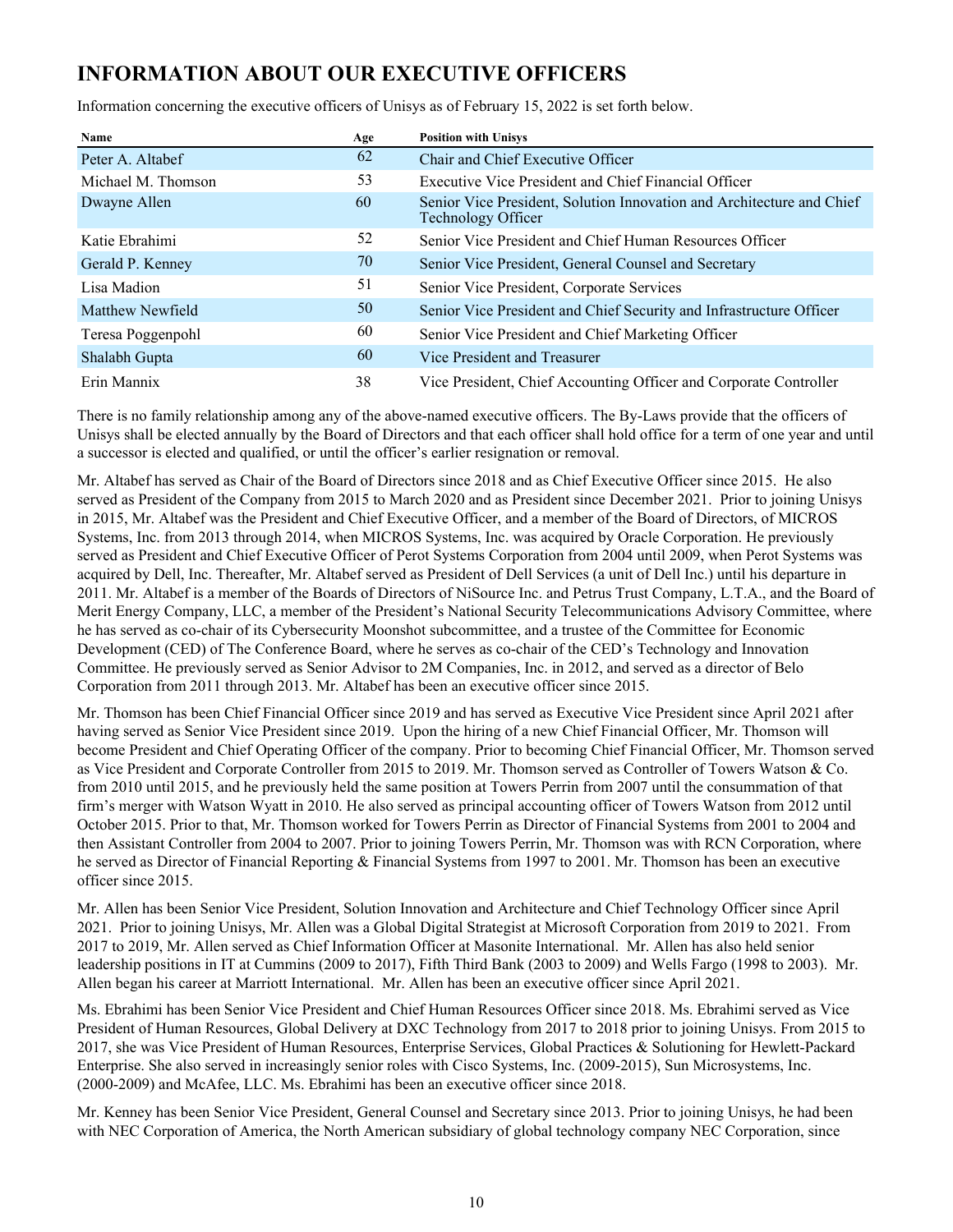1999, serving most recently as Senior Vice President, General Counsel and Corporate Secretary (2004-2013). Mr. Kenney has been an executive officer since 2013. Mr. Kenney will be leaving the company effective March 31, 2022.

Ms. Madion has been Senior Vice President, Corporate Services since January 2021. Ms. Madion served as Vice President, Global Operations and Strategy for Enterprise Solutions from 2016 to December 2020 after joining Unisys in 2015 as Director of Operations, Strategy and Planning for the U.S. and Canada region of the Enterprise Solutions organization. Prior to joining Unisys, she was Chief of Staff for the Travel and Transportation organization of Dell Services, and Chief of Staff for the Technical Sales Specialist team in Dell's Infrastructure, Cloud and Computing line of business. Prior to that, Ms. Madion held other management roles at Dell Services with increasing responsibilities. Ms. Madion has been an executive officer since January 2021.

Mr. Newfield has been Senior Vice President and Chief Security and Infrastructure Officer since January 2021. Mr. Newfield joined Unisys in 2018 as Chief Information Security Officer. Mr. Newfield currently serves on the Board of Directors of the National Technology Security Coalition. Prior to joining Unisys, he was Director of Global Managed Security Services for IBM and was the Business Unit Information Security Officer and Global Process Officer for IBM's Security Services Organization from 2014 to 2018. Prior to IBM, Mr. Newfield held senior security leadership roles at Cybertrust, RSA and DDC Advocacy. Mr. Newfield has been an executive officer since January 2021.

Ms. Poggenpohl has been Senior Vice President and Chief Marketing Officer since May 2021. Prior to joining Unisys, Ms. Poggenpohl ran a consulting firm, Poggenpohl Consulting, which she founded in 2020. Ms. Poggenpohl served as the Chief Marketing and Communications Officer for North America at Accenture, from 2017 to 2020. Prior to this role, Ms. Poggenpohl held senior leadership positions within Accenture for more than twenty years. Ms. Poggenpohl has been an executive officer since May 2021.

Mr. Gupta has been Vice President and Treasurer since 2017. Prior to Unisys, Mr. Gupta served as Vice President and Corporate Treasurer for Avon Products from 2012 until 2016. He also served as Treasurer for Evraz North America, Inc. (2011 - 2012) and held the roles of Senior Vice President and Corporate Treasurer (2007 - 2011), Vice President and Assistant Treasurer (2005 - 2007) and Managing Director, Capital Markets, Pensions, Foreign Exchange (2004 - 2005) at Sara Lee Corporation. Mr. Gupta also held treasury roles at Delphi Corporation and General Motors Corporation. Mr. Gupta has been an executive officer since 2017.

Ms. Mannix has been Vice President, Chief Accounting Officer and Corporate Controller since December 2021. Ms. Mannix joined the company in September 2018 as Global Assistant Controller and was elected Vice President and Corporate Controller in December 2019. Prior to joining Unisys, she served as Head of Risk & Compliance Finance at FIS, an international provider of financial services technology and outsourcing services, from 2015 to 2018. From 2009 to 2015, Ms. Mannix held senior accounting positions at Laureate Education and Integral Systems, Inc. (acquired by Kratos in 2011). Earlier in her career, Ms. Mannix was an auditor at Grant Thornton LLP and a staff accountant at Haefele Flanagan. Ms. Mannix has been an executive officer since December 2021.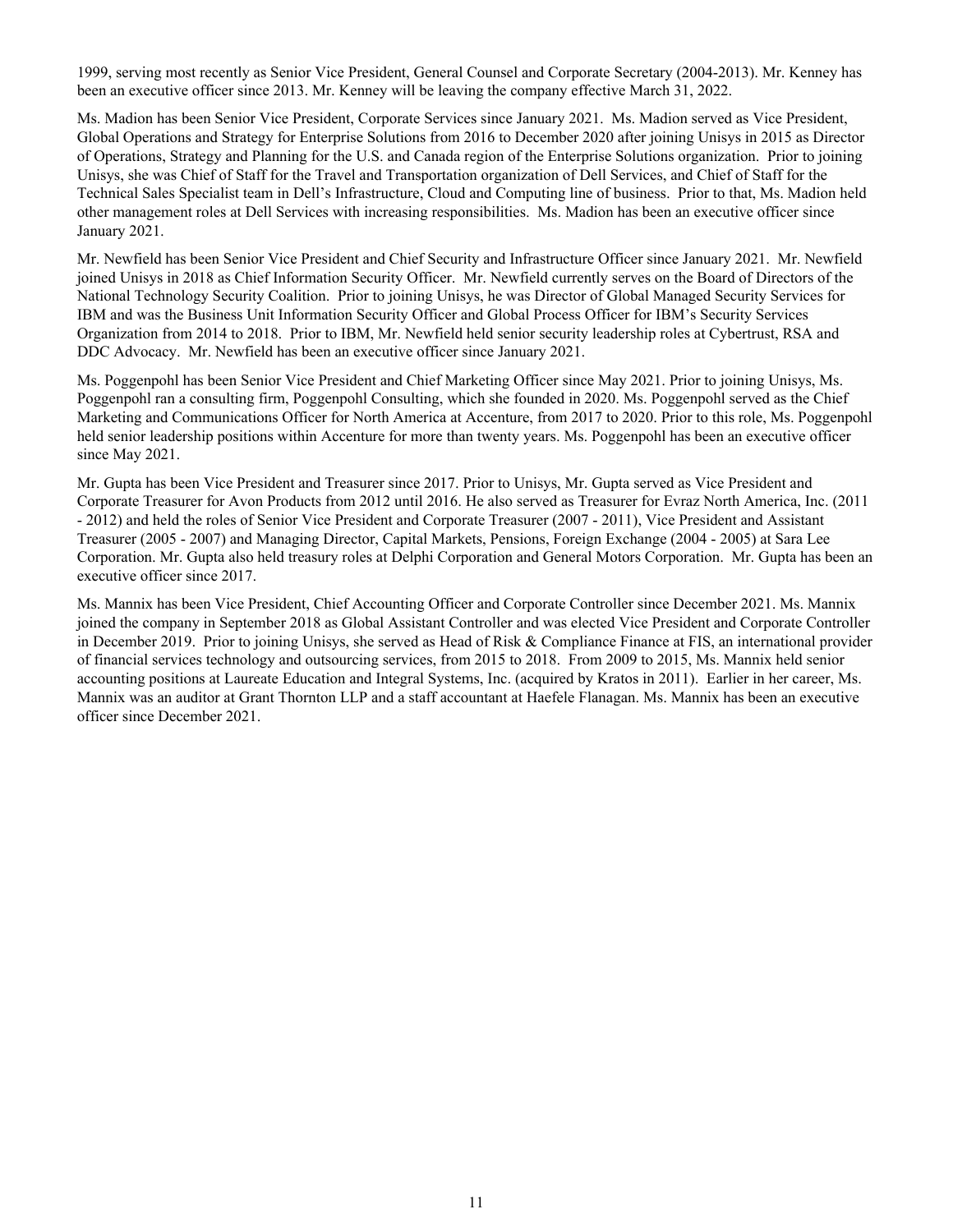# <span id="page-11-0"></span>**ITEM 1A. RISK FACTORS**

Factors that could affect future results include the following:

### **IMPLEMENTATION OF BUSINESS STRATEGY IN INFORMATION TECHNOLOGY MARKET**

### *If the company is unable to attract and retain experienced personnel in key positions, its future results could be adversely impacted.*

The company's ability to retain, train and develop its existing associate base in the skills and solutions required to service its target markets with the appropriate solutions is critical to the company's future success. The company also needs to attract new talent to augment the skills required to deliver its solutions to its target markets. The failure of the company to attract new talent with the requisite skill set, retain key personnel or implement an appropriate succession plan could adversely impact the company's ability to successfully carry out its business strategy and retain other key personnel.

### *Future results may be adversely impacted if the company is unable to grow revenue and expand margin in its Digital Workplace Solutions and Cloud and Infrastructure Solutions businesses.*

The company's strategy places an emphasis on growing revenue, including specifically from higher-value and higher-margin offerings in its Digital Workplace Solutions and Cloud and Infrastructure Solutions businesses. The company's ability to grow revenue and profitability in these businesses will depend on the level of demand for projects and the portfolio of solutions the company offers. It will also depend on an efficient utilization of services delivery personnel. Revenue and profit margins in these businesses are a function of both the portfolio of solutions sold in a given period and the rates the company is able to charge for services and the chargeability of its professionals. If the company is unable to attain sufficient rates and chargeability for its professionals, revenue and profit margins will be adversely affected. The rates the company is able to charge for services are affected by a number of factors, including clients' perception of the company's ability to add value through its services; introduction of new services or products by the company or its competitors; pricing policies of competitors; and general economic conditions including increased risk of inflation. Chargeability is also affected by a number of factors, including the company's ability to transition resources from completed projects to new engagements and across geographies, and its ability to forecast demand for services and thereby maintain appropriate resource levels. The company's results of operations and financial condition may be adversely impacted if sales of higher-margin offerings do not offset declines in revenue and profitability of lower-margin offerings.

### *Future results may be adversely impacted if the company is unable to maintain its installed base and sell new solutions and related services.*

The company continues to invest in its ClearPath Forward operating system software in order to retain existing clients in its Enterprise Computing Solutions business. If clients do not believe in the value proposition provided by ClearPath Forward or choose not to renew their contracts for any other reason, there may not be a meaningful return on these investments, and revenue could decline meaningfully. Furthermore, if ClearPath Forward is sold in the form of Software as a Service (SaaS) at an accelerated pace, this would have a negative impact on the company's short- and medium-term cash position and could adversely impact the company's operations, financial condition and liquidity. Additionally, the company also continues to invest in other software and solutions and related services. If the company is unsuccessful in selling these other solutions and related services, there may not be a meaningful return on these investments. Further, the revenues generated by other solutions and related services may be insufficient to offset any revenue declines caused if the company is unable to retain its installed base.

### *The company could face business and financial risk in implementing acquisitions or dispositions.*

As part of the company's business strategy, it may from time to time consider acquiring complementary technologies, products and businesses, or disposing of existing technologies, products and businesses, including transactions of a material size. Any acquisitions may result in the incurrence of substantial additional indebtedness or contingent liabilities. Acquisitions could also result in potentially dilutive issuances of equity securities and an increase in amortization expenses related to intangible assets. Additional potential risks associated with acquisitions include technical, cultural and operational integration challenges; difficulties in maintaining or enhancing the profitability of any acquired business; risks of entering markets in which the company has no or limited prior experience; potential loss of employees or failure to maintain or renew any contracts of any acquired business; and expenses of any undiscovered or potential liabilities of the acquired product or business, including relating to employee benefits contribution obligations or environmental requirements. Potential risks with respect to dispositions include difficulty finding buyers or alternative exit strategies on acceptable terms in a timely manner; potential loss of employees or clients; dispositions at unfavorable prices or on unfavorable terms, including relating to retained liabilities; and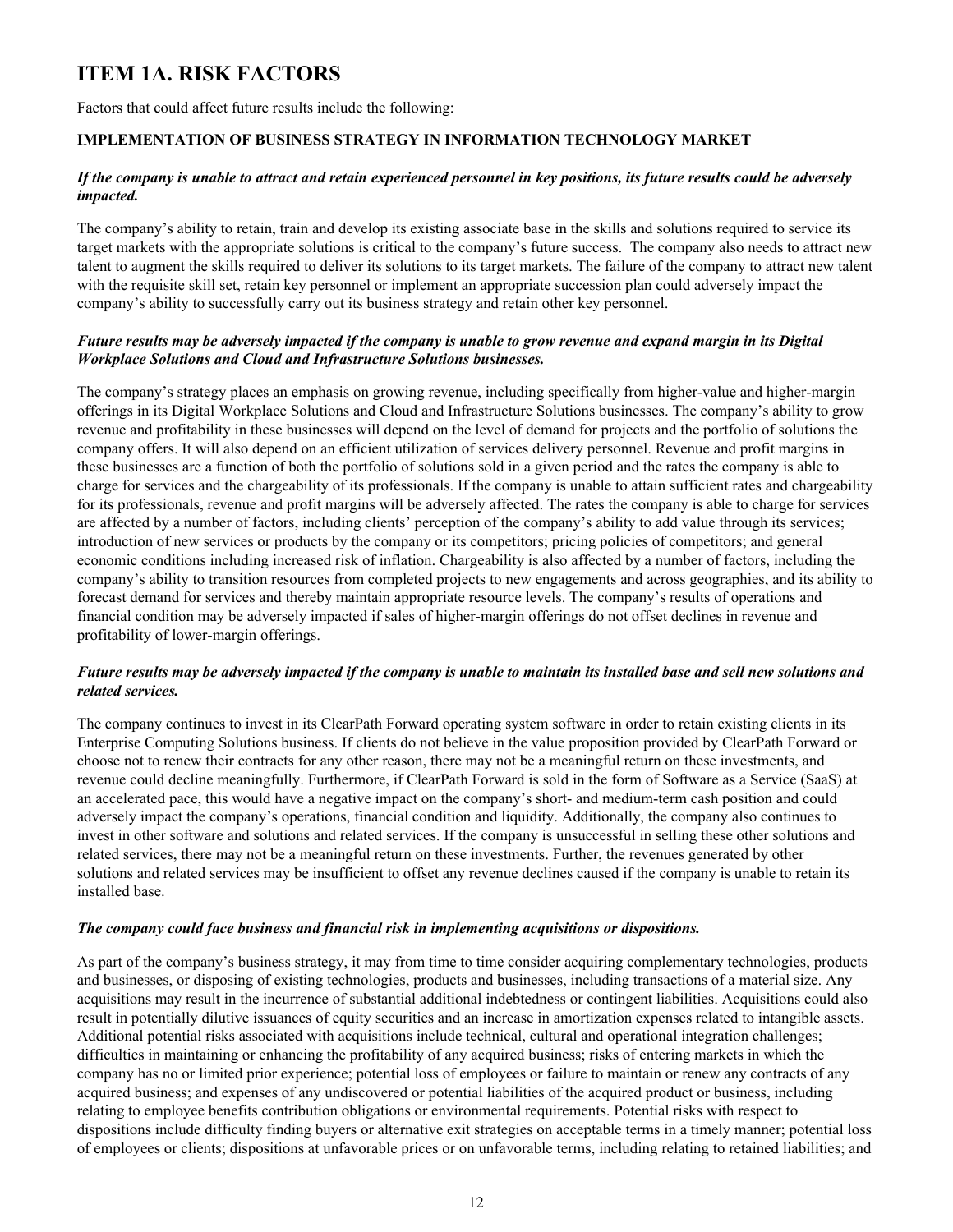post-closing indemnity claims. Further, with respect to both acquisitions and dispositions, management's attention could be diverted from other business concerns. Adverse credit conditions could also affect the company's ability to consummate acquisitions or dispositions. The risks associated with acquisitions and dispositions could have a material adverse effect upon the company's business, financial condition and results of operations. There can be no assurance that the company will be successful in consummating future acquisitions or dispositions on favorable terms or at all.

### *The company faces aggressive competition in the information services and technology market, which could lead to reduced demand for the company's solutions and related services and could have an adverse effect on the company's business.*

The information services and technology markets in which the company operates include a large number of companies vying for customers and market share both domestically and internationally. The company's competitors include systems integrators, consulting and other professional services firms, outsourcing providers, infrastructure services providers, computer hardware manufacturers and software providers. Some of the company's competitors may develop competing services and products that offer better price-performance or that reach the market in advance of the company's offerings. Some competitors also have or may develop greater financial and other resources than the company, with enhanced ability to compete for market share, in some instances through significant economic incentives to secure contracts. Some also may be better able to compete for skilled professionals. Any of these factors could lead to reduced demand for the company's solutions and related services and could have an adverse effect on the company's business. Future results will depend on the company's ability to mitigate the effects of aggressive competition on revenues, pricing and margins.

### *The company's future results may be adversely impacted if it is unable to effectively anticipate and respond to rapid technological innovation in its industry.*

The company operates in an industry characterized by rapid technological innovation, evolving technology standards, short product life cycles and continually changing customer demand patterns. Future success will depend in part on the company's ability to anticipate and respond to these market trends and to design, develop, introduce, deliver or obtain new and innovative services and products on a timely and cost-effective basis using newer delivery models such as cloud computing. Additionally, the company may not be successful in anticipating or responding to changes in technology, industry standards or customer preferences, and the market may not demand or accept its services and product offerings. In addition, services and products developed by competitors may make the company's offerings less competitive.

### *The company's future results will depend on its ability to retain significant clients and attract new clients.*

The company has a number of significant long-term contracts with clients, including governmental entities, and its future success will depend, in part, on retaining its relationships with these clients and attracting new clients. The company could lose clients for reasons such as contract expiration, conversion to a competing service provider, disputes with clients or a decision to in-source services. The company could also lose clients as a result of their merger, acquisition or business failure. The company may not be able to replace the revenue and earnings from any such lost client. The company is expecting revenue, margin and market share expansion due to decisions by some of the company's competitors to exit or de-emphasize their focus on the company's target markets. If such competitors' change that position, it could impact the company's ability to gain market share.

### *The company's contracts may not be as profitable as expected or provide the expected level of revenues.*

In a number of the company's long-term services contracts, the company's revenue is based on the volume of services and products provided. As a result, revenue levels anticipated at contract inception are not guaranteed. The company's contracts with governmental entities are subject to the availability of appropriated funds. In addition, some of these contracts may permit termination at the customer's discretion before the end of the contract term or may permit termination or impose other penalties if the company does not meet the performance levels specified in the contracts.

Some of the company's services contracts are fixed-price contracts under which the company assumes the risk for delivery of the contracted services and products at an agreed-upon fixed price. Should the company experience problems in performing fixed-price contracts on a profitable basis, adjustments to the estimated cost to complete may be required. Future results will depend on the company's ability to perform these services contracts profitably.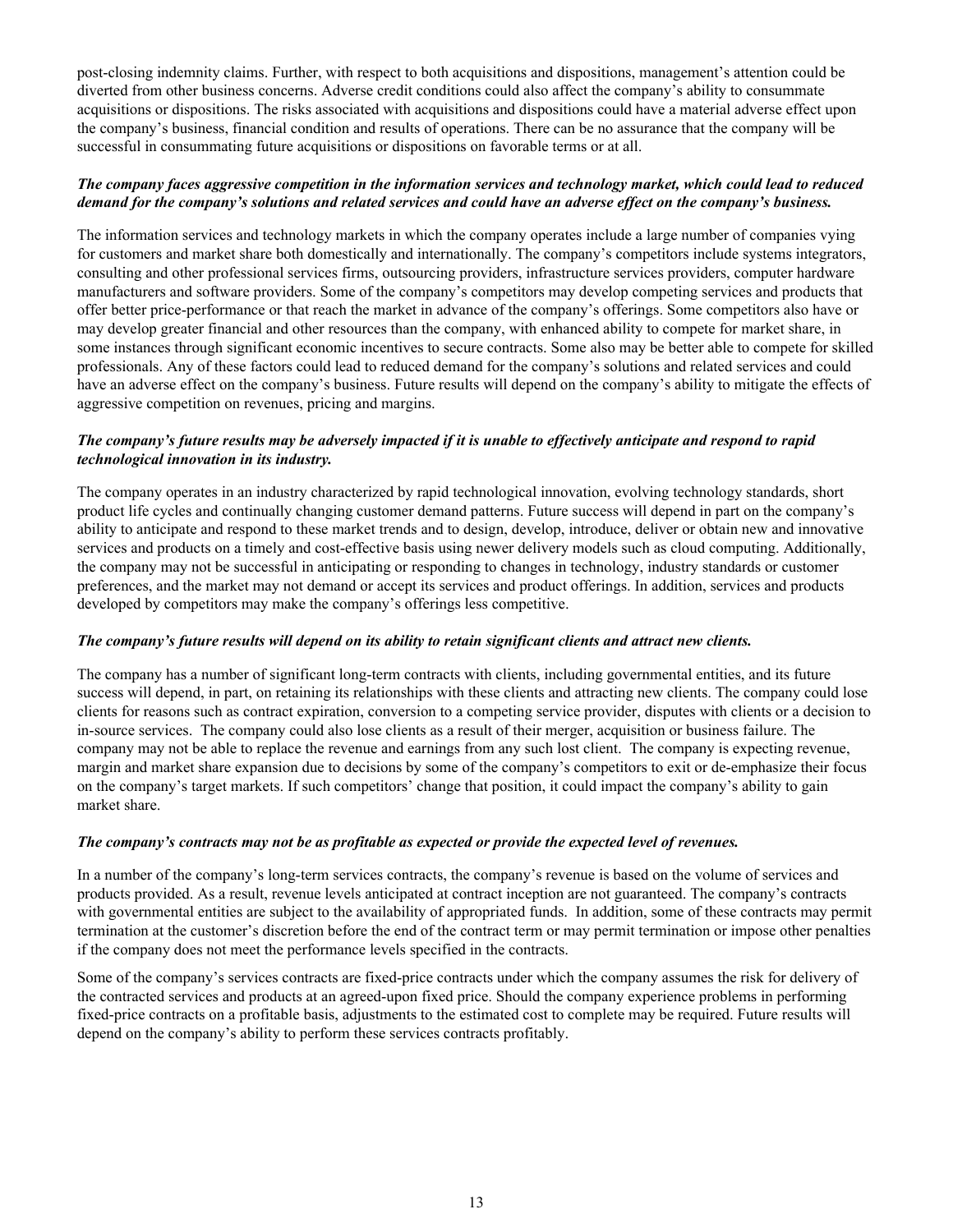### *The inability of the company to develop or acquire the capabilities to enhance the company's solutions could adversely impact the company's revenue and margins and result in the failure to expand the company's market share.*

The company's financial objectives require it to develop, acquire or orchestrate with its strategic partnership network the prerequisite capabilities to enhance the company's solutions so they contain higher-growth, higher-margin offerings and allow for the expansion of market share. If the company is unable to do so, its financial performance may be adversely impacted.

### **DEFINED BENEFIT PENSION PLANS**

#### *The company has significant underfunded pension obligations.*

The company has significant underfunded obligations under its U.S. and non-U.S. defined benefit pension plans. In 2021, the company made cash contributions of \$52.4 million, primarily for its international defined benefit pension plans. Based on current legislation, global regulations, recent interest rates and expected returns, in 2022 the company expects to make cash contributions of approximately \$40.2 million, primarily for its international defined benefit pension plans. Estimates for future cash contributions are likely to change based on a number of factors including market conditions and changes in discount rates. If estimates for future contributions change materially, the company may need to obtain additional funding in order to make future contributions. In this event, there is no assurance that the company would be able to obtain such funding or that the company will have enough cash on hand to pay the required cash contributions.

Deterioration in the value of the company's worldwide defined benefit pension plan assets, as well as discount rate changes, asset return changes, or changes in economic or demographic trends, could require the company to make cash contributions to its defined benefit pension plans in the future in an amount larger than currently anticipated. Increased cash contribution requirements or an acceleration in the due date of such cash contributions would further reduce the cash available for working capital, capital expenditures and other corporate uses and may worsen the adverse impact on the company's operations, financial condition and liquidity.

### **GENERAL BUSINESS RISKS**

### *The company's business, results of operations and financial condition have been and will continue to be impacted by the COVID-19 pandemic and such impact could be materially adverse.*

Since March 2020, the COVID-19 pandemic has negatively impacted the global economy, disrupted global supply chains and workforces and created significant volatility and disruption of financial markets. The full extent of the impact of the COVID-19 pandemic on the company's operational and financial performance, including the company's ability to execute its business strategies and initiatives in the expected time frame, will depend on numerous factors that are uncertain and difficult to predict, including the duration, severity and spread of the pandemic and related restrictions on travel and transportation; the emergence of new variants; the imposition of vaccine mandates and government lockdowns; the effect on the company's clients and demand for the company's products and services; the company's ability to sell and provide its products and services as a result of travel restrictions and people working from home; the ability of the company's clients to pay for its services and solutions; and any closures of the company's and its clients' offices and facilities. Continued impacts of the pandemic could materially adversely impact global economic conditions, the company's business, results of operations and financial condition, including the company's cash flow and liquidity, the company's potential to conduct financings on terms acceptable to it, if at all, and may require significant actions in response, including but not limited to expense reductions or discounting of pricing of the company's products, in an effort to mitigate such impacts. The situation with COVID-19 is constantly evolving and additional impacts may arise of which the company is not aware currently.

### *Future results will depend in part on the performance and capabilities of third parties with whom the company has commercial relationships.*

The company maintains business relationships with key partners, suppliers, channel partners and other parties that have complementary products, services or skills. Future results will depend, in part, on the performance and capabilities of these third parties, on the ability of external suppliers to deliver components at reasonable prices and in a timely manner, and on the financial condition of, and the company's relationship with, distributors and other indirect channel partners, which can affect the company's capacity to effectively and efficiently serve current and potential customers and end users. Additionally, cost inflation and supply chain disruptions may lead to higher labor and other costs, as well as an inability to procure products needed to deliver the company's solutions, which could adversely affect its results of operations.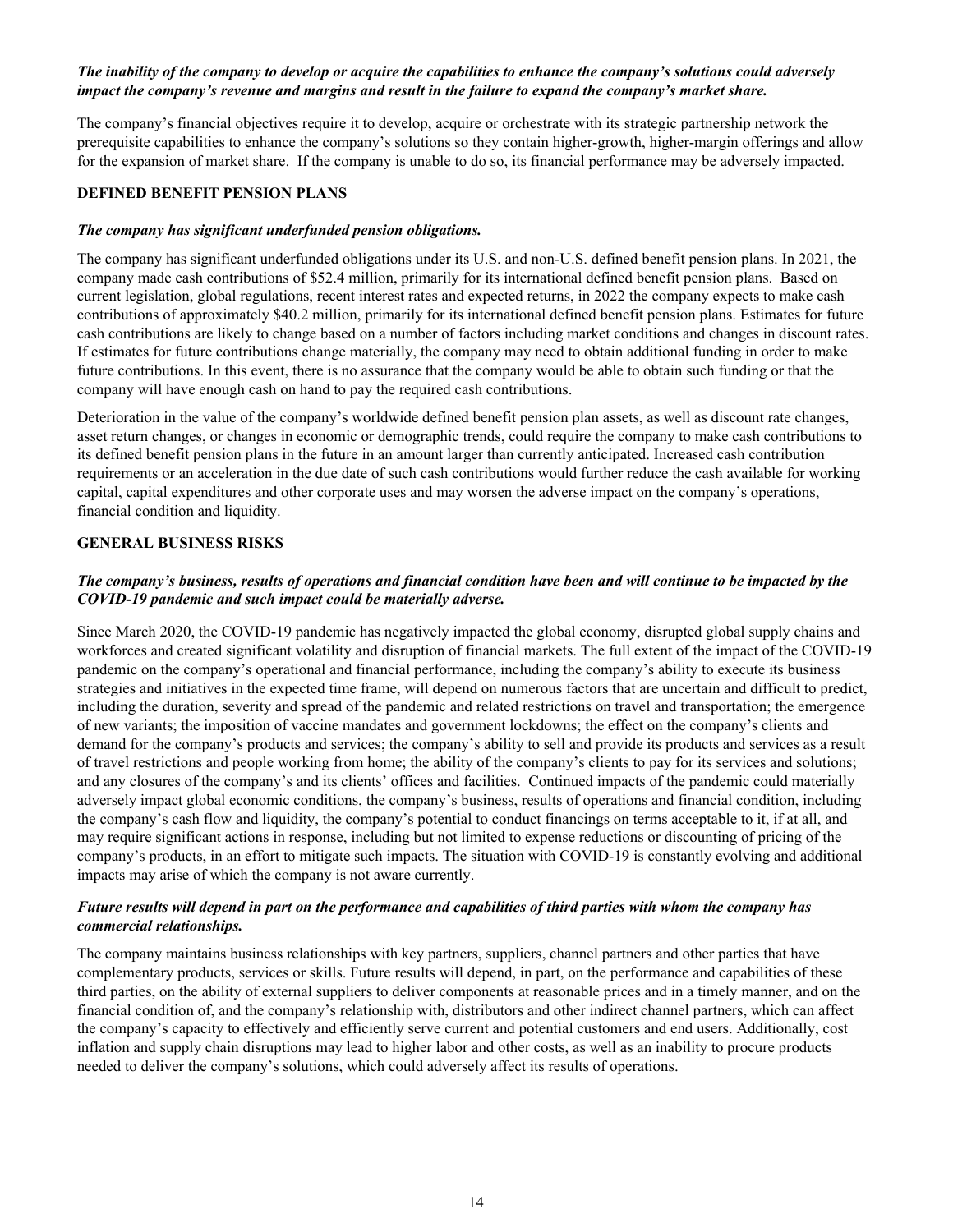### *Cybersecurity breaches could result in the company incurring significant costs and could harm the company's business and reputation.*

The company's business includes managing, processing, storing and transmitting proprietary and confidential data, including personal information, intellectual property and proprietary business information, within the company's own IT systems and those that the company designs, develops, hosts or manages for clients. Cybersecurity breaches involving these systems by hackers, other third parties or the company's employees, despite established security controls, could disrupt these systems or result in the loss or corruption of data or the unauthorized disclosure or misuse of information of the company, its clients or others. This could result in claims, investigations, litigation and legal liability for the company, lead to the loss of existing or potential clients and adversely affect the market's perception of the security and reliability of the company's services and products. In addition, such breaches could subject the company to fines and penalties for violations of laws and result in the company incurring other significant costs. This may negatively impact the company's reputation and financial results.

### *A failure to meet standards or expectations with respect to the company's environmental, social and governance practices could adversely impact the company's business and reputation.*

Many governmental bodies and current and prospective investors, clients, partners, and employees are increasing their focus on corporate environmental, social and governance (ESG) practices. If the company fails to meet the standards or expectations of any of these groups, the company may suffer reputational damage, the company's business may be adversely impacted and the company may find it more difficult to recruit or retain key personnel.

### *A significant portion of the company's revenue is derived from operations outside of the United States, and the company is subject to the risks of doing business internationally.*

A significant amount of the company's total revenue is derived from international operations. The risks of doing business internationally include foreign currency exchange rate fluctuations, changing global data privacy regulations, currency restrictions and devaluations, changes in political or economic conditions, increases in inflation rate, trade protection measures, import or export licensing requirements, multiple and possibly overlapping and conflicting tax laws, new tax legislation, weaker intellectual property protections in some jurisdictions and additional legal and regulatory compliance requirements applicable to businesses that operate internationally, including the U.S. Foreign Corrupt Practices Act, economic and trade sanctions regulations administered by the U.S. Treasury Department's Office of Foreign Assets Control, regulations in the European Union such as the General Data Protection Regulation, the U.K. Bribery Act and other U.S. and non-U.S. laws and regulations.

### *If the company is unable to access the financing markets, it may adversely impact the company's business and liquidity.*

Market conditions may impact the company's ability to access the financing markets on terms acceptable to the company or at all. If the company is unable to access the financing markets, the company would be required to use cash on hand to fund operations and the company's required pension contributions and repay outstanding debt as it comes due. There is no assurance that the company will generate sufficient cash to fund its operations and required pension contributions and refinance such debt. A failure by the company to generate such cash would have a material adverse effect on its business if the company were unable to access financing markets and may result in a default with respect to the company's pension obligation and under the company's debt agreements. Market conditions may also impact the company's ability to utilize surety bonds, letters of credit, foreign exchange derivatives or other financial instruments the company uses to conduct its business.

#### *A reduction in the company's credit rating could adversely affect its business and/or the holders of its securities.*

The credit rating agencies rating the company's indebtedness regularly evaluate the company, and credit ratings are based on a number of factors, including the company's financial strength and ability to generate earnings, as well as factors not entirely within the company's control, including conditions affecting the information technology industry and the economy and changes in rating methodologies. There can be no assurance that the company will maintain its current credit ratings. A downgrade of the company's credit ratings could adversely affect its access to liquidity and capital, and could significantly increase its cost of funds, decrease the number of investors and counterparties willing to lend to the company or purchase its securities and impact the company's ability to utilize surety bonds or other financial instruments the company uses to conduct its business. This could affect the company's growth, profitability, and financial condition, including liquidity.

### *The company's business may be adversely affected by global economic conditions, acts of war, terrorism, natural disasters or the widespread outbreak of infectious diseases.*

If global economic conditions deteriorate, the company could see reductions in demand and increased pressure on revenue and profit margins. The company could also see a further consolidation of clients, which could also result in a decrease in demand.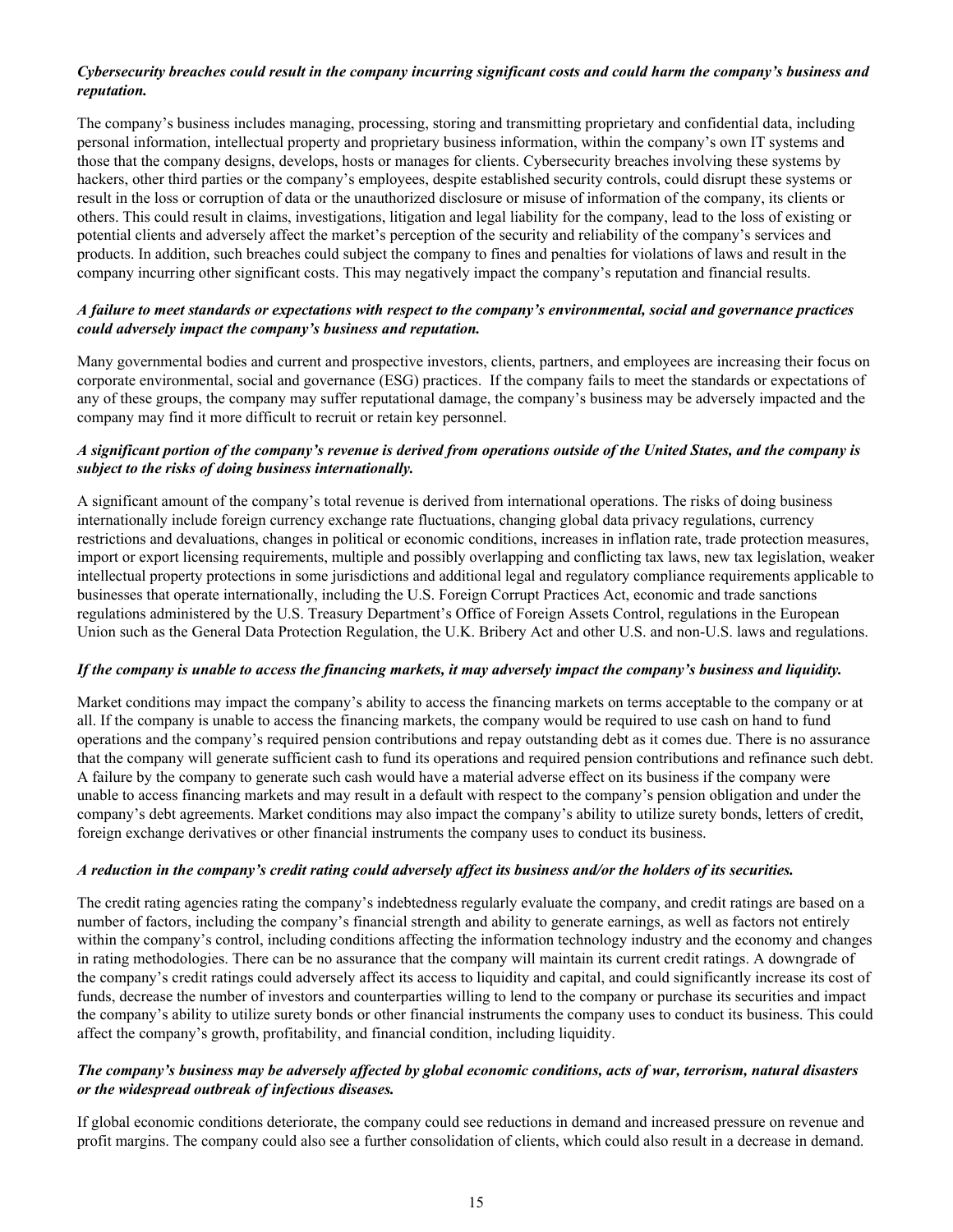The company's business could also be affected by acts of war, terrorism, natural disasters and the widespread outbreak of infectious diseases. Geopolitical conditions could escalate, and this could have unpredictable consequences on the world economy and on the company's business. If, as a result of such an event, the company's clients in a particular industry were to suffer material adverse impacts, the company may experience a reduction in demand for its services and products from such clients, which may materially and adversely affect the company's business, results of operations and financial condition.

### *A significant disruption in the company's IT systems could adversely affect the company's business and reputation.*

The company relies extensively on its IT systems to conduct its business and perform services for its clients. The company's systems are subject to damage or interruption from power outages, telecommunications failures, computer viruses and malicious attacks, cybersecurity breaches and catastrophic events. If the company's systems are accessed without its authorization, damaged or fail to function properly, the company could incur substantial repair or replacement costs, experience data loss and impediments to its ability to conduct its business, and damage the market's perception of the company's services and products. In addition, a disruption could result in the company failing to meet performance standards and obligations in its client contracts, which could subject the company to liability, penalties and contract termination. This may adversely affect the company's reputation and financial results.

### *The company may face damage to its reputation or legal liability if its clients are not satisfied with its services or products.*

The success of the company's business is dependent on strong, long-term client relationships and on its reputation for responsiveness and quality. As a result, if a client is not satisfied with the company's services or products, its reputation could be damaged and its business adversely affected. Allegations by private litigants or regulators of improper conduct, as well as negative publicity and press speculation about the company, whatever the outcome and whether or not valid, may harm its reputation. In addition to harm to reputation, if the company fails to meet its contractual obligations, it could be subject to legal liability, which could adversely affect its business, operating results and financial condition.

### *The company's services or products may infringe upon the intellectual property rights of others.*

The company cannot be sure that its services and products do not infringe on the intellectual property rights of third parties, and it may have infringement claims asserted against it or against its clients. These claims could cost the company money, prevent it from offering some services or products, or damage its reputation.

### *Legal proceedings could affect the company's results of operations or cash flow or may adversely affect the company's business or reputation.*

Various lawsuits, claims, investigations and proceedings have been brought or asserted against the company in the past relating to matters arising in the ordinary course of business, including actions with respect to commercial and government contracts, labor and employment, employee benefits, environmental matters, intellectual property and non-income tax matters. The company believes that it has valid defenses with respect to legal matters pending against it. Litigation is inherently unpredictable, however, and it is possible that the company's results of operations or cash flows could be materially affected in any particular period as a result of future developments of the legal matters pending against it, including the resolution of any such matters. In addition, legal proceedings or environmental matters may arise in the future with respect to the company's existing and legacy operations that may adversely affect the company's business or reputation.

### **TAX ASSETS**

### *The company's ability to use its net operating loss (NOL) carryforwards and certain other tax attributes may be limited.*

A corporation's ability to deduct its federal NOL carryforwards and utilize certain other available tax attributes can be substantially constrained under the general annual limitation rules of Section 382 of the U.S. Internal Revenue Code (Section 382) if it undergoes an "ownership change" as defined in Section 382 (generally where cumulative stock ownership changes among material shareholders exceed 50 percent during a rolling three-year period). Similar rules may apply under state tax laws. A future tax "ownership change" pursuant to Section 382 or future changes in tax laws that impose tax attribute utilization limitations may severely limit or effectively eliminate the company's ability to utilize its NOL carryforwards and other tax attributes.

Other factors discussed in this report, although not listed here, also could materially affect the company's future results.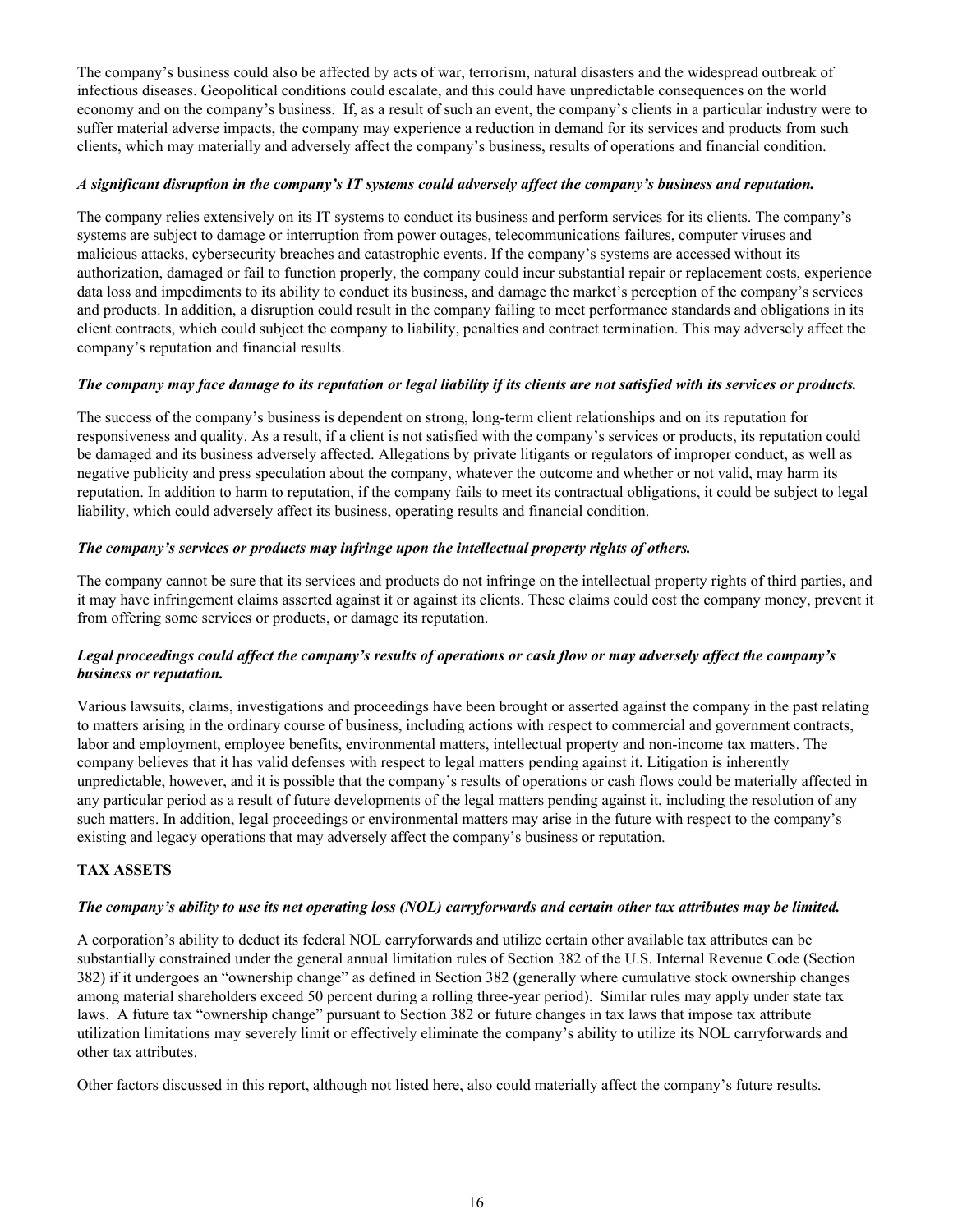# <span id="page-16-0"></span>**ITEM 1B. UNRESOLVED STAFF COMMENTS**

Not applicable.

# **ITEM 2. PROPERTIES**

As of December 31, 2021, the company did not own or lease any physical properties that are material to its business.

# **ITEM 3. LEGAL PROCEEDINGS**

Information with respect to litigation is set forth in Note 19, "Litigation and contingencies," of the Notes to Consolidated Financial Statements and is incorporated herein by reference.

# **ITEM 4. MINE SAFETY DISCLOSURES**

Not applicable.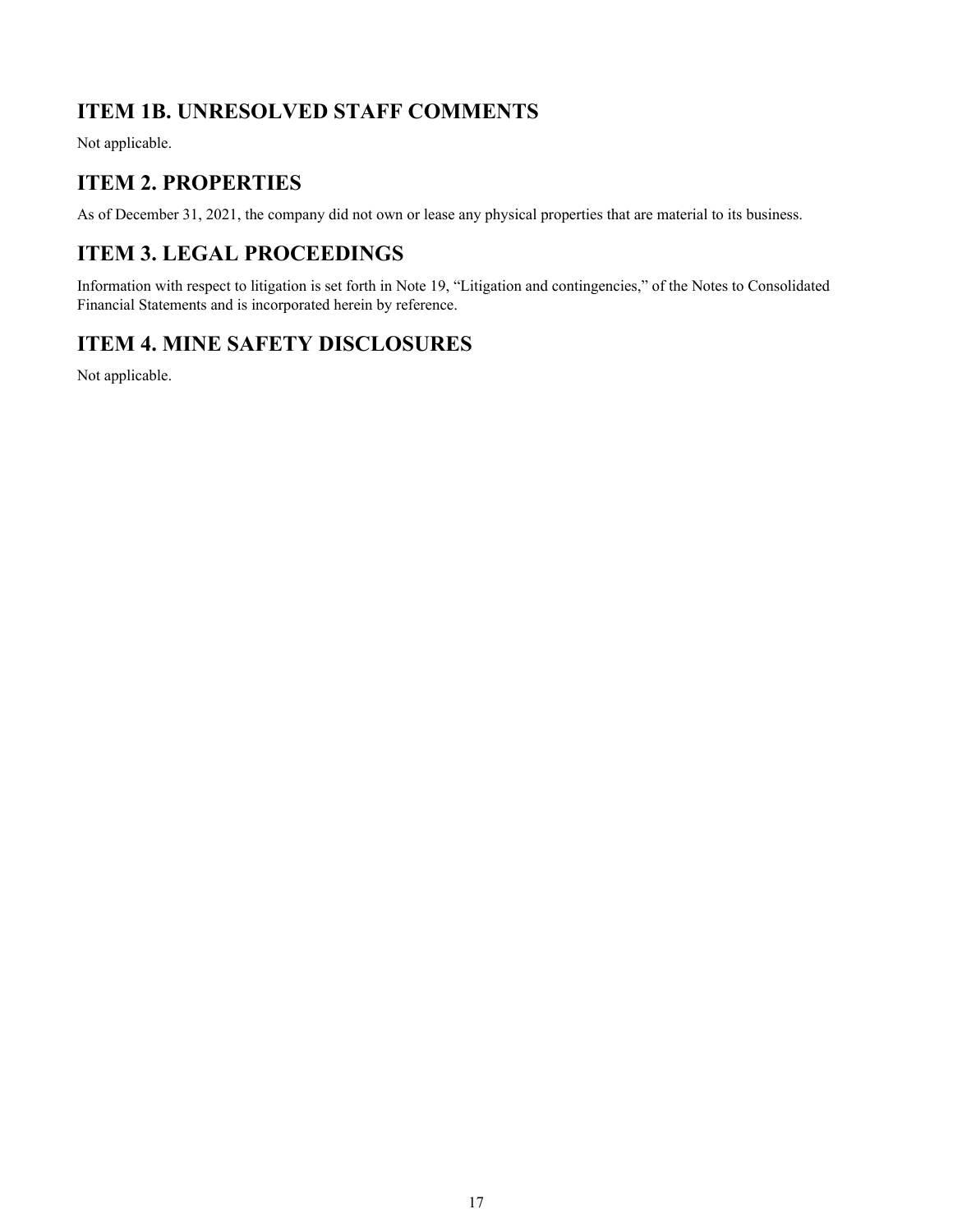# <span id="page-17-0"></span>**PART II**

# **ITEM 5. MARKET FOR THE REGISTRANT'S COMMON EQUITY, RELATED STOCKHOLDER MATTERS AND ISSUER PURCHASES OF EQUITY SECURITIES**

### **Market Information**

Unisys Common Stock is listed for trading on the New York Stock Exchange (trading symbol "UIS").

### **Holders of Record**

At January 31, 2022, there were approximately 4,400 stockholders of record.

### **Dividend Policy**

Unisys has not declared or paid any cash dividends on its Common Stock since 1990, and we do not anticipate declaring or paying cash dividends in the foreseeable future.

### **Repurchase of Equity Securities**

None.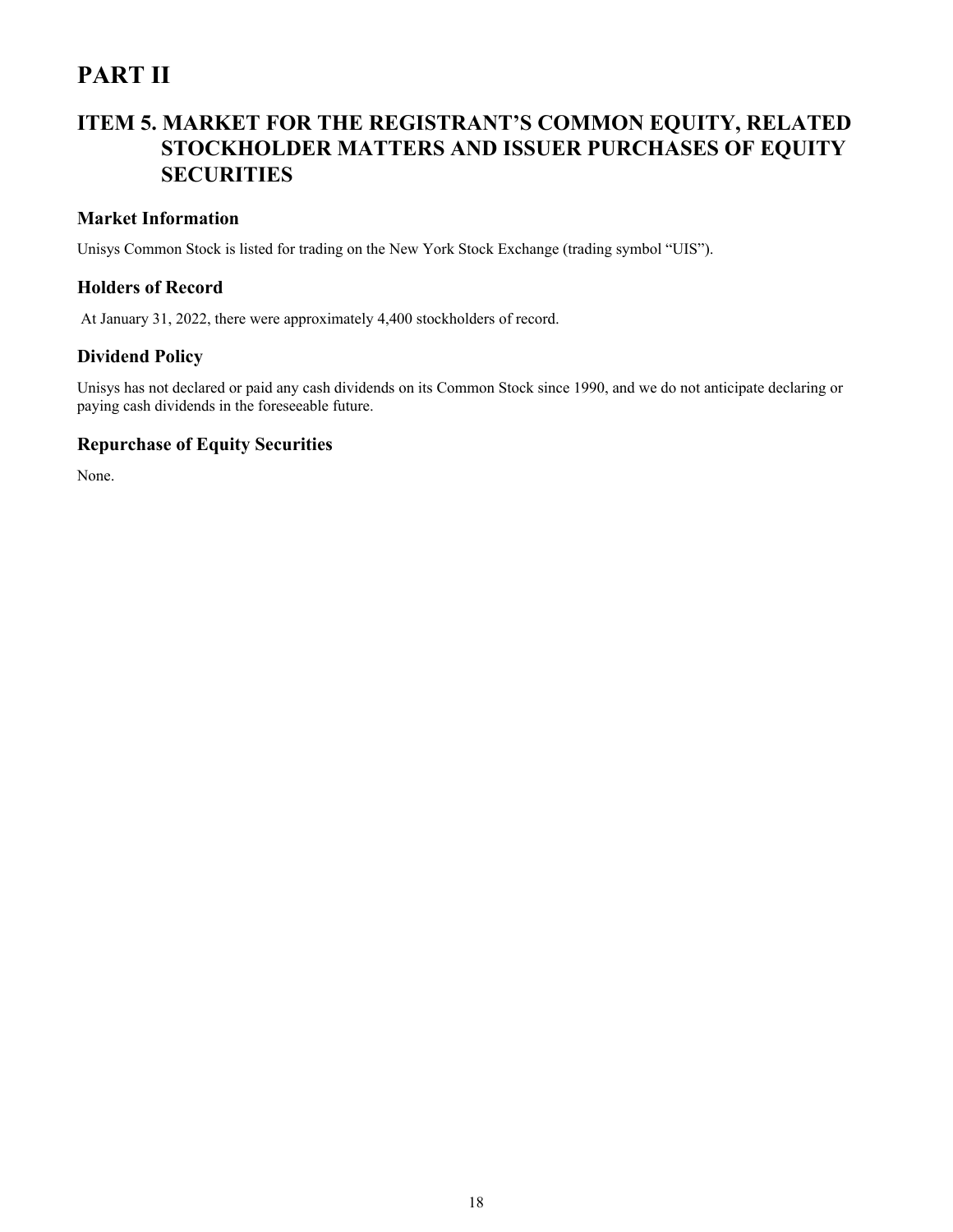## <span id="page-18-0"></span>**Stock Performance**

The following graph compares the cumulative total stockholder return on Unisys common stock during the five fiscal years ended December 31, 2021, with the cumulative total return on the Standard & Poor's 500 Stock Index and the Standard & Poor's 500 IT Services Index. The comparison assumes \$100 was invested on December 31, 2016, in Unisys common stock and in each of such indices and assumes reinvestment of any dividends.



| S&P 500 IT Services |  | \$ 100 \$ 131 \$ 137 \$ 193 \$ 237 \$ 248 |  |                                                    |  |
|---------------------|--|-------------------------------------------|--|----------------------------------------------------|--|
| S&P 500             |  |                                           |  | $100$ \$ $122$ \$ $116$ \$ $153$ \$ $181$ \$ $233$ |  |

# **ITEM 6. RESERVED**

Not applicable.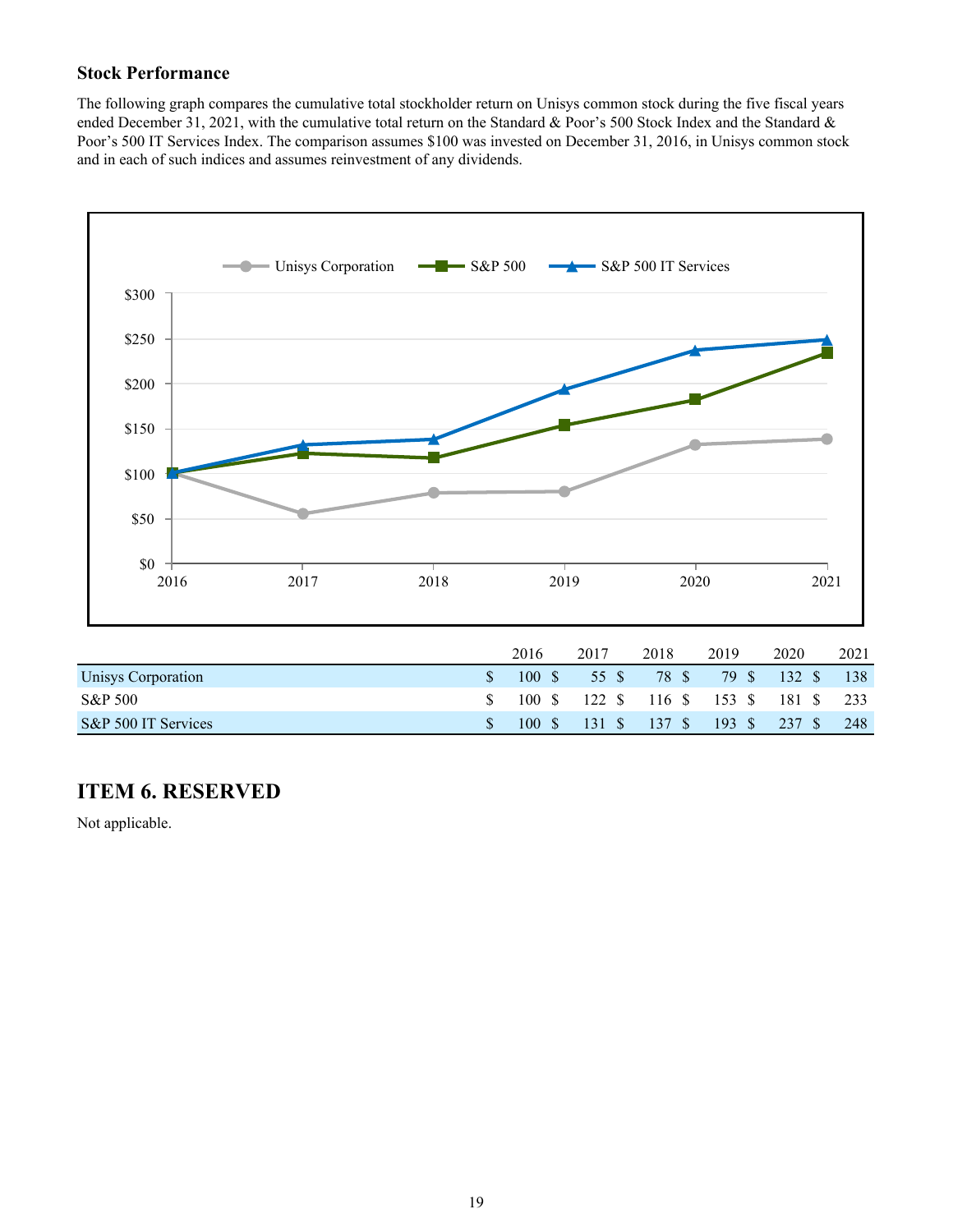# <span id="page-19-0"></span>**ITEM 7. MANAGEMENT'S DISCUSSION AND ANALYSIS OF FINANCIAL CONDITION AND RESULTS OF OPERATIONS**

*(For a discussion of 2020 compared with 2019, refer to Part II, Item 7 contained in the company's Form 10-K for the fiscal year ended December 31, 2020.)*

### **Overview**

During 2021, the company continued to execute its key strategies including revenue growth and gross profit margin improvement by expanding its solution portfolio organically and through strategic investments/acquisitions while managing the company's workforce to attract and retain talent in this competitive market. In 2021, revenue increased 1.4% and gross profit improved to 27.8%. Refer to Results of Operations for more information on the company's financial results.

In January 2021, to simplify and streamline the company's operations and more effectively address evolving client needs, the company changed its organizational structure. Refer to the Segment Results section for more information on the company's reportable segments.

One of the key elements of the company's strategy is to pursue acquisitions. During 2021, the company completed three acquisitions to accelerate its pace of innovation and capitalize on growing and emerging markets. In June and November, the company acquired Unify Square, Inc. (Unify Square) and the Mobinergy group of companies (Mobinergy), respectively, to advance the company's experience-focused Digital Workplace Solutions set and to deliver higher-value solutions to its clients. In December, the company acquired CompuGain LLC (CompuGain) to enhance the company's delivery of rapid and agile cloud migration, application modernization and data value realization to its clients. The company funded the cash consideration and acquisition-related costs for all the acquisitions with cash on hand, see Note 4, "Acquisitions," of the Notes to Consolidated Financial Statements for more information on each acquisition. As disclosed in Note 3, "Recent accounting pronouncements," of the Notes to Consolidated Financial Statements, the company expects to adopt Accounting Standards Update (ASU) No. 2021-08, Accounting for Contract Assets and Contract Liabilities from Contracts with Customers, effective January 1, 2022. This guidance requires that an acquirer recognize and measure contract assets and contract liabilities acquired in a business combination in accordance with ASC 606, Revenue from Contracts with Customers, as if it originated the contracts. Had the company decided to retrospectively adopt this ASU on January 1, 2021, the difference in the value applied to contract assets and contract liabilities would have been immaterial.

Additionally, as the company continues its efforts to further de-risk its balance sheet, during 2021 the company, through a combination of transfers, annuity purchase arrangements and lump sum payments, settled gross defined benefit pension plan liabilities of approximately \$1.2 billion. These actions resulted in pre-tax settlement losses of \$499.4 million for the year ended December 31, 2021 related to the company's plans in the Netherlands, the United States and Switzerland.

- In January 2021, the company purchased a group annuity contract for \$279 million to transfer projected benefit obligations related to approximately 11,600 retirees of the company's U.S. defined benefit pension plans. This action resulted in a pre-tax settlement loss of \$158.0 million.
- Effective May 1, 2021, the company's primary pension plan related to its Dutch subsidiary was transferred to a multiclient circle within a multi-employer fund. This resulted in removing all of the plan's projected benefit obligations, valued at approximately \$553 million, from the company's balance sheet. This action resulted in a pre-tax settlement loss of \$182.5 million.
- In the second quarter of 2021, the company's Swiss subsidiary transferred its defined benefit pension plan to a multiple-employer collective foundation. This resulted in removing the projected benefit obligations related to retirees under the Swiss plan, valued at approximately \$100 million, from the company's balance sheet. The transfer required a one-time additional contribution of approximately \$10 million to the Swiss plan in 2021. This action resulted in a pretax settlement loss of \$28.8 million.
- On October 14, 2021, the company purchased a group annuity contract for \$235 million to transfer projected benefit obligations related to approximately 6,900 retirees of the company's U.S. defined benefit pension plans. This action resulted in a pre-tax settlement loss of \$130.1 million.

On March 3, 2021, the company completed the conversion of \$84.2 million aggregate principal amount of Convertible Senior Notes due 2021 (the 2021 Notes) that remained outstanding for a combination of cash and shares of the company's common stock. See Note 16, "Debt," of the Notes to Consolidated Financial Statements for details on the conversion.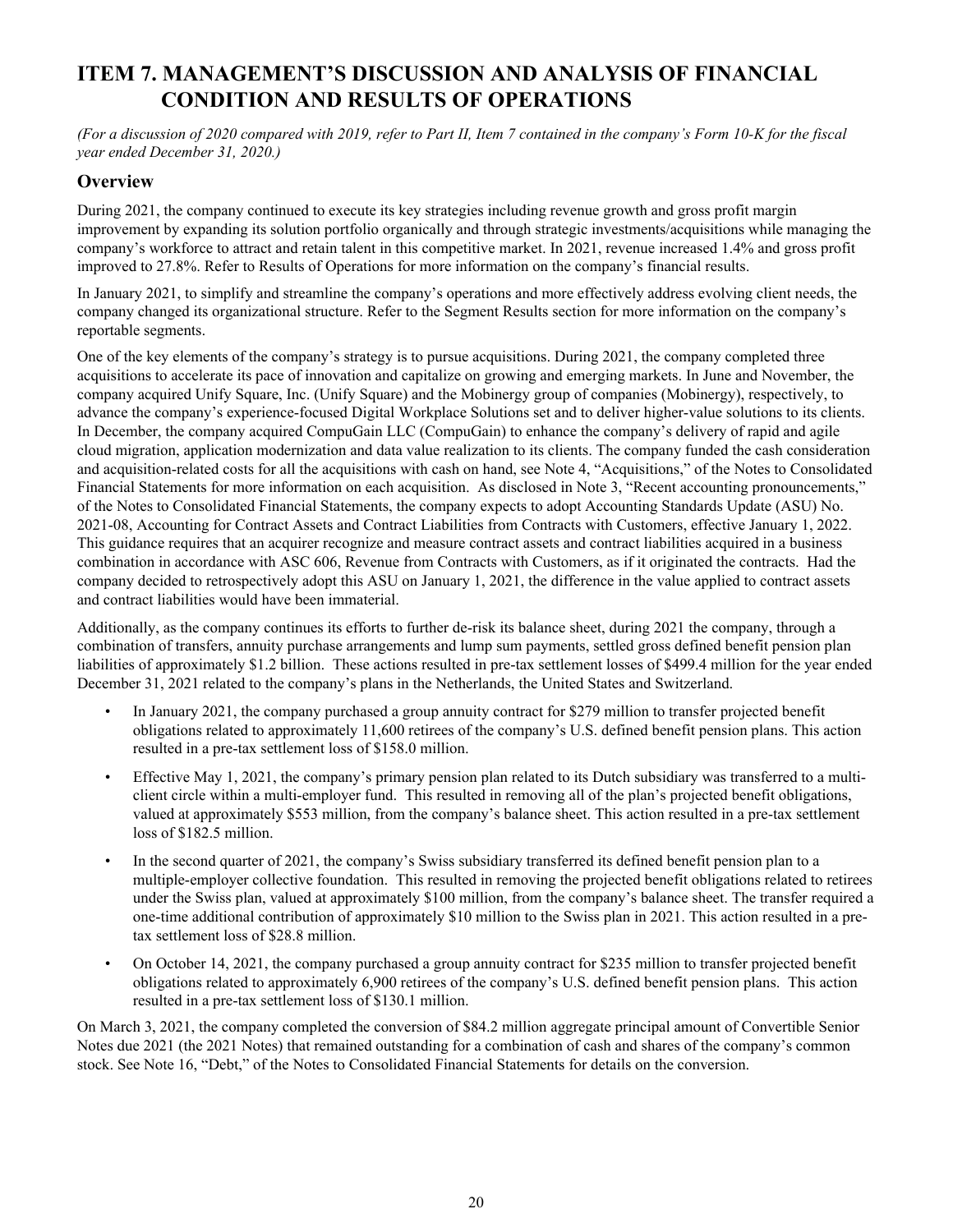## **Results of operations**

### *Company results*

Revenue for 2021 was \$2.05 billion compared with \$2.03 billion for 2020, an increase of 1.4%. Foreign currency fluctuations had a 2-percentage-point positive impact on revenue in the current year compared with the year-ago period.

Revenue from international operations for 2021 was \$1.20 billion compared with \$1.24 billion for 2020, a decrease of 3.7% principally due to decreases in Latin America and Asia/Pacific. Foreign currency had a 3-percentage-point positive impact on international revenue in 2021 compared with 2020. Revenue from U.S. operations was \$856.2 million for 2021 compared with \$781.5 million for 2020, an increase of 9.6%.

During 2021, the company recognized cost-reduction charges and other costs of \$23.2 million. The net charges related to workforce reductions were \$0.4 million, principally related to severance costs, and were comprised of: (a) a charge of \$12.3 million and (b) a credit of \$11.9 million for changes in estimates. In addition, the company recorded charges of \$22.8 million comprised of \$4.0 million for net foreign currency losses related to exiting foreign countries, \$12.6 million for asset impairments and \$6.2 million for other expenses related to cost-reduction efforts.

During 2020, the company recognized cost-reduction charges and other costs of \$95.5 million. The net charges related to workforce reductions were \$25.5 million principally, related to severance costs, and were comprised of: (a) a charge of \$39.0 million and (b) a credit of \$13.5 million for changes in estimates. In addition, the company recorded charges of \$70.0 million comprised of \$32.3 million for net foreign currency losses related to exiting foreign countries, \$24.0 million for asset impairments and \$13.7 million for other expenses related to cost-reduction efforts.

The cost reduction charges (credits) were recorded in the following statement of income (loss) classifications:

| Year ended December 31,             | 2021             | 2020 |
|-------------------------------------|------------------|------|
| Cost of revenue                     |                  |      |
| Services                            | \$<br>$(2.5)$ \$ | 22.2 |
| Technology                          | 7.6              |      |
| Selling, general and administrative | 11.1             | 38.5 |
| Research and development            | 3.0              | 2.5  |
| Other (expenses), net               | 4.0              | 32.3 |
| Total                               | 23.2             | 95.5 |

Gross profit margin was 27.8% in 2021 and 23.8% in 2020. The increase in gross profit margin in 2021 was due in part to improvements in all the company's segments driven by higher sales of the company's enterprise software and improvements to efficiency.

Selling, general and administrative expenses were \$389.5 million in 2021 (19.0% of revenue) and \$369.4 million in 2020 (18.2% of revenue). The increase was primarily due to increased investments in the company's go-to-market efforts, primarily related to direct sales support and increases to non-cash-based compensation.

Research and development (R&D) expenses in 2021 were \$28.5 million compared with \$26.6 million in 2020.

In 2021, the company reported an operating profit of \$154.0 million compared with an operating profit of \$87.0 million in 2020. The increase in 2021 was due in part by improvements in all the company's segments driven by higher sales of the company's enterprise software and improvements to efficiency.

Interest expense was \$35.4 million in 2021 compared with \$29.2 million in 2020. The increase was principally due to the issuance of the 6.875% senior secured notes due 2027 in October 2020.

Other (expense), net was expense of \$580.3 million in 2021 compared with expense of \$329.6 million in 2020. Other (expense), net in 2021 includes \$499.4 million of pension settlement losses compared with \$142.1 million in 2020. See Note 7, "Other (expense), net," of the Notes to Consolidated Financial Statements for details of other (expense), net.

Pension expense for 2021 was \$553.9 million compared with \$235.3 million in 2020. The increase in 2021 was principally due to \$499.4 million of settlement losses in 2021 related to defined benefits plans in the Netherlands, the United States and Switzerland compared to a \$142.1 million settlement loss in 2020 related to U.S. defined benefit pension plans. See Note 18, "Employee plans," of the Notes to Consolidated Financial Statements for details of the settlement losses.

The loss from continuing operations before income taxes in 2021 was \$461.7 million compared with a loss of \$271.8 million in 2020. Included in the loss in 2021 and 2020 was \$499.4 million and \$142.1 million, respectively, of settlement losses related to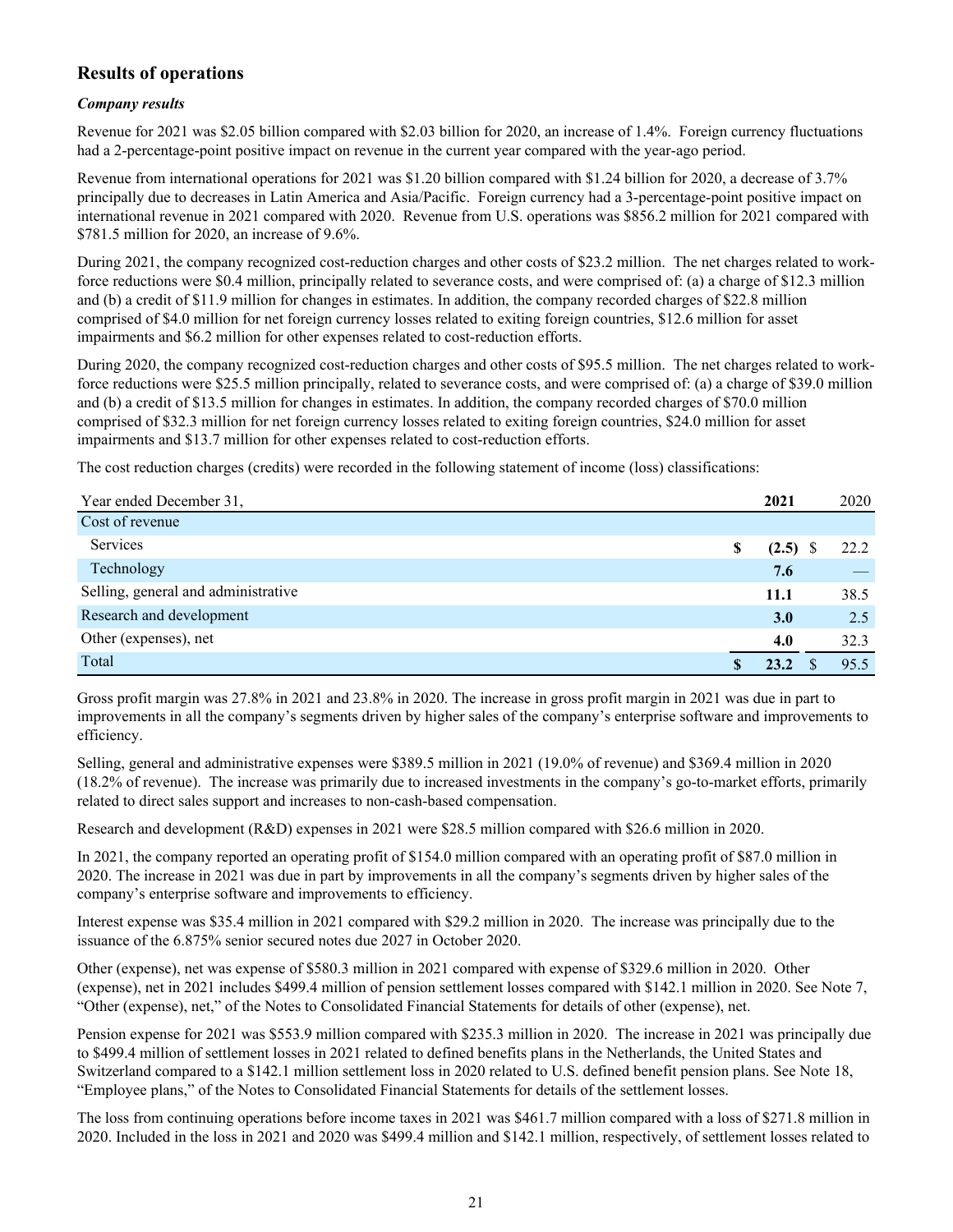the company's defined benefit pension plans as well as \$23.2 million and \$95.5 million of cost reduction charges in 2021 and 2020, respectively.

The benefit for income taxes in 2021 was \$11.9 million compared with a provision of \$45.4 million in 2020. The current period includes income tax benefits of \$51.5 million related to the pension plan settlement losses in the Netherlands and Switzerland. In addition, in June 2021 the UK enacted an income tax rate increase from 19% to 25% for the fiscal year beginning April 1, 2023. The UK rate increase resulted in a deferred tax benefit of \$17.7 million in 2021.

The company evaluates quarterly the realizability of its deferred tax assets by assessing its valuation allowance and by adjusting such amount, if necessary. The company records a tax provision or benefit for those international subsidiaries that do not have a full valuation allowance against their deferred tax assets. Any profit or loss recorded for the company's U.S. operations will have no provision or benefit associated with it due to the company's valuation allowance, except with respect to refundable tax credits and withholding taxes not creditable against future taxable income. As a result, the company's provision or benefit for taxes may vary significantly period to period depending on the geographic distribution of income.

The realization of the company's net deferred tax assets as of December 31, 2021 is primarily dependent on the ability to generate sustained taxable income in various jurisdictions. Judgment is required to estimate forecasted future taxable income, which may be impacted by future business developments, actual results, strategic operational and tax initiatives, legislative, and other economic factors and developments. It is at least reasonably possible that the company's judgment about the need for, and level of, existing valuation allowances could change in the near term based on changes in objective evidence such as further sustained income or loss in certain jurisdictions, as well as the other factors discussed above, primarily in certain jurisdictions outside of the United States. As such, the company will continue to monitor income levels and mix among jurisdictions, potential changes to the company's operating and tax model, and other legislative or global developments in its determination. It is reasonably possible that such changes could result in a material impact to the company's valuation allowance within the next 12 months. Any increase or decrease in the valuation allowance would result in additional or lower income tax expense in such period and could have a significant impact on that period's earnings.

Net loss from continuing operations attributable to Unisys Corporation for 2021 was \$448.5 million, or \$6.75 per diluted share, compared with \$317.7 million, or \$5.05 per diluted share in 2020. Included in the loss in 2021 and 2020 was \$447.9 million and \$142.1 million, respectively, of after tax settlement losses related to the company's defined benefit pension plans.

### *Segment results*

In January 2021, the company changed its organizational structure to more effectively address evolving client needs. With these changes, the company changed its reportable segments, but this did not impact the consolidated financial statements as of December 31, 2020.

The company's reportable segments are as follows:

- Digital Workplace Solutions (DWS), which provides solutions that transform digital workplaces securely and create exceptional end-user experiences;
- Cloud and Infrastructure Solutions (C&I), which provides solutions that drive modern IT service platforms, cloud applications development, intelligent services, and cybersecurity services; and
- Enterprise Computing Solutions (ECS), which provides solutions that harness secure, continuous high-intensity computing and enable digital services through software-defined operating environments.

The accounting policies of each segment are the same as those followed by the company as a whole. Intersegment sales and transfers are priced as if the sales or transfers were to third parties. Accordingly, the ECS segment records intersegment revenue and manufacturing profit on software and hardware shipments to customers under contracts of other segments. These segments, in turn, record customer revenue and marketing profits on such shipments of company hardware and software to customers. In the company's consolidated statements of income (loss), the manufacturing costs of products sourced from the ECS segment and sold to other segments' customers are reported in cost of revenue for these other segments.

Also included in the ECS segment's sales and gross profit are sales of software and hardware sold to other segments for internal use in their engagements. The amount of such profit included in gross profit of the ECS segment for the years ended December 31, 2021 and 2020 was \$1.4 million and \$7.8 million, respectively. The sale and profit on these transactions is eliminated in Corporate.

The company evaluates segment performance based on gross profit exclusive of the service costs component of postretirement income or expense, restructuring charges, amortization of purchased intangible and unusual and nonrecurring items, which are included in Corporate. Effective for the first quarter of 2021, the company also changed its internal measurement of segment profitability. Prior period amounts have therefore been reclassified to be comparable to the current period's presentation.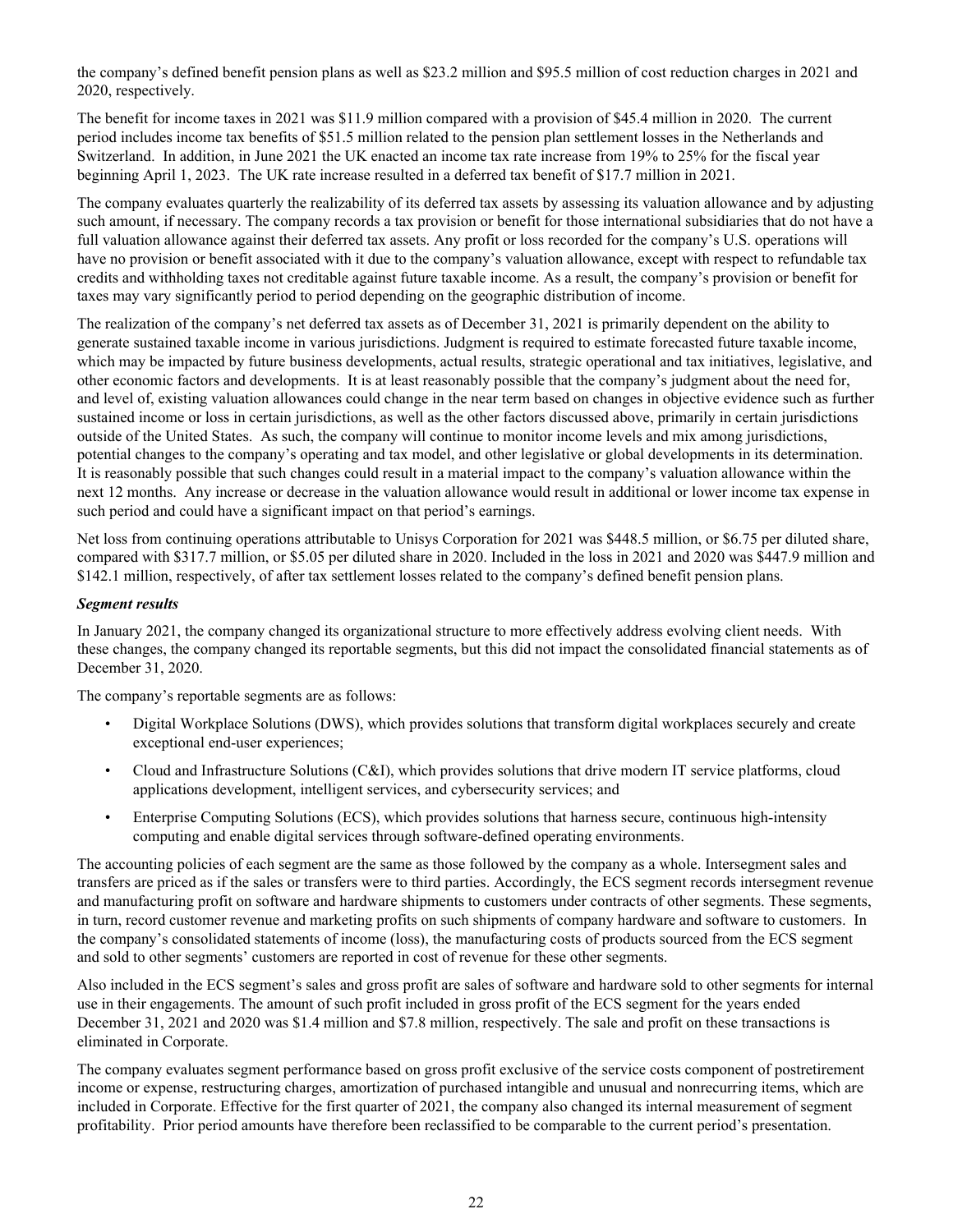Corporate assets are principally cash and cash equivalents, prepaid postretirement assets and deferred income taxes. The expense or income related to corporate assets and centrally incurred costs are allocated to the business segments. See Note 21, "Segment information," of the Notes to Consolidated Financial Statements.

Information by reportable segment is presented below:

| (millions)       | <b>Total Segments</b> |               | <b>DWS</b> |    | C&I     |    | <b>ECS</b> |
|------------------|-----------------------|---------------|------------|----|---------|----|------------|
| 2021             |                       |               |            |    |         |    |            |
| Customer revenue | \$<br>1,741.0         | <sup>\$</sup> | 567.0      | \$ | 496.5   | \$ | 677.5      |
| Intersegment     | 1.4                   |               |            |    |         |    | 1.4        |
| Total revenue    | 1,742.4               | S             | 567.0      | S  | 496.5   | S  | 678.9      |
| Gross profit     | 32.2%                 |               | 13.5 %     |    | 11.4 %  |    | 63.1 %     |
|                  |                       |               |            |    |         |    |            |
| 2020             |                       |               |            |    |         |    |            |
| Customer revenue | \$<br>1,713.2         | S             | 588.3      | \$ | 465.2   | \$ | 659.7      |
| Intersegment     | 0.1                   |               |            |    |         |    | 0.1        |
| Total revenue    | 1,713.3               | S             | 588.3      | S  | 465.2   | \$ | 659.8      |
| Gross profit     | $26.5 \%$             |               | $9.4\%$    |    | $5.0\%$ |    | 56.9 %     |

*Gross profit percent is as a percent of total revenue.*

DWS revenue was \$567.0 million in 2021 and \$588.3 million in 2020. Revenue in 2021 was negatively impacted as the company exited certain non-strategic contracts that were not aligned to its targeted margin profile. Foreign currency fluctuations had a 2-percentage-point positive impact on DWS revenue in 2021 compared with 2020. Gross profit percent was 13.5% in 2021 and 9.4% in 2020. The increase in gross profit in 2021 compared with 2020 was due in part to improvements in efficiency as well as the company's focus on higher margin solutions.

C&I revenue was \$496.5 million in 2021 and \$465.2 million in 2020. The increase in revenue in 2021 compared with 2020 was driven by continued momentum with public sector clients as well as other highly-regulated industries. Foreign currency fluctuations had a 2-percentage-point positive impact on C&I revenue in 2021 compared with 2020. Gross profit percent was 11.4% in 2021 and 5.0% in 2020. The increase in gross profit in 2021 compared with 2020 was due in part to improvements in efficiency.

ECS revenue was \$677.5 million in 2021 and \$659.7 million in 2020. Foreign currency fluctuations had a 2 percentage-point positive impact on ECS revenue in 2021 compared with 2020. Gross profit percent was 63.1% in 2021 and 56.9% in 2020. The increase in revenue and gross profit in 2021 compared with 2020 was due to higher sales of the company's enterprise software.

### **New accounting pronouncements**

See Note 3, "Recent accounting pronouncements and accounting changes," of the Notes to Consolidated Financial Statements for a full description of recent accounting pronouncements, including the expected dates of adoption and estimated effects on the company's consolidated financial statements.

### **Financial condition**

The company's principal sources of liquidity are cash on hand, cash from operations and its revolving credit facility, discussed below. The company and certain international subsidiaries have access to uncommitted lines of credit from various banks. The company believes that it will have adequate sources of liquidity to meet its expected cash requirements through at least the next twelve months.

Cash and cash equivalents at December 31, 2021 were \$552.9 million compared with \$898.5 million at December 31, 2020.

As of December 31, 2021, \$326.6 million of cash and cash equivalents were held by the company's foreign subsidiaries and branches operating outside of the U.S. The company may not be able to readily transfer up to one-third of these funds out of the country in which they are located as a result of local restrictions, contractual or other legal arrangements or commercial considerations. Additionally, any transfers of these funds to the U.S. in the future may require the company to accrue or pay withholding or other taxes on a portion of the amount transferred. See Note 8, "Income taxes," of the Notes to Consolidated Financial Statements regarding the company's intention to indefinitely reinvest earnings of foreign subsidiaries.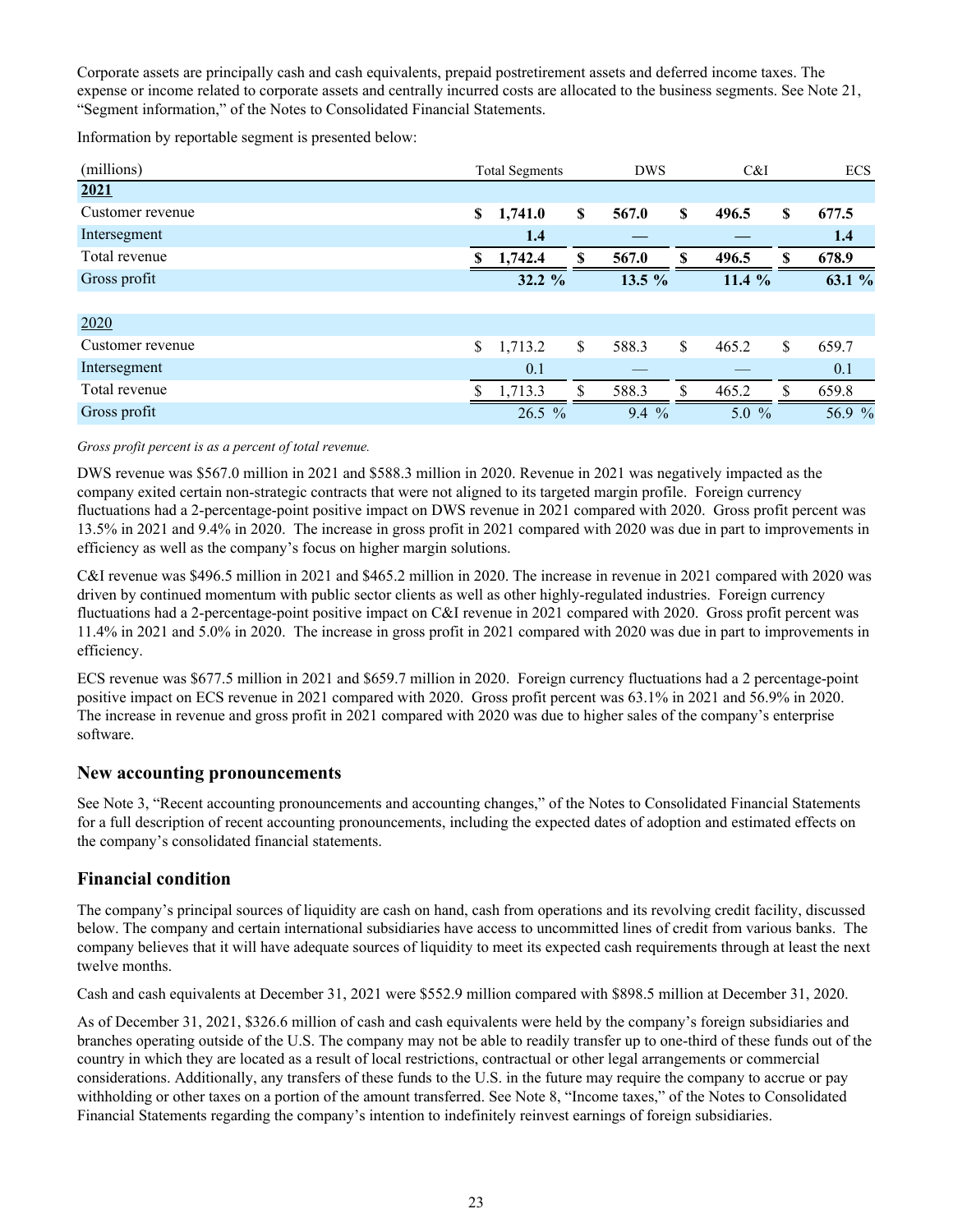During 2021, cash provided by operating activities was \$132.5 million compared with cash used for operations of \$681.2 million during 2020. The operating cash improvement in 2021 was principally due to lower cash contributions to the company's postretirement plans of \$56.4 million in 2021 compared to \$832.2 million in 2020.

Cash used for investing activities during 2021 was \$360.3 million compared with cash provided by investing activities of \$1,041.6 million during 2020. During 2021, the company purchased Unify Square, Mobinergy and CompuGain for cash of \$239.3 million. See Note 4, "Acquisitions," of the Notes to Consolidated Financial Statements for further information on each acquisition. On March 13, 2020, the company sold its U.S. Federal business and received net cash proceeds of \$1,162.9 million. Net purchases of investments were \$19.9 million in 2021 compared with net proceeds of \$9.3 million in 2020. Proceeds from investments and purchases of investments represent derivative financial instruments used to manage the company's currency exposure to market risks from changes in foreign currency exchange rates. In addition, capital additions of properties were \$27.3 million in 2021 compared with \$27.7 million in 2020, capital additions of outsourcing assets were \$18.5 million in 2021 compared with \$30.1 million in 2020 and the investment in marketable software was \$54.4 million in 2021 compared with \$72.3 million in 2020.

Cash used for financing activities during 2021 was \$105.5 million compared with cash provided by financing activities of \$5.1 million during 2020. The cash used in 2021 was principally due to the convertible notes exchange.

The American Rescue Plan Act, which was signed into law in the U.S. on March 11, 2021, includes a provision for pension relief that extends the amortization period for required contributions from 7 to 15 years and provides for the stabilization of interest rates used to calculate future required contributions. As a result, the company was not required to make cash contributions in 2021 to its U.S. qualified defined benefit pension plans and did not make the previously-contemplated voluntary \$200 million contribution to its U.S. pension plans in 2021. Based on year-end 2021 pension data and actuarial assumptions, which are likely to change in the future, the company is not expected to be required to make future cash contributions to its U.S. qualified defined benefit pension plans for at least the next 10 years.

Any future material deterioration in the value of the company's U.S. qualified defined benefit pension plan assets, as well as changes in pension legislation, discount rate changes, asset return changes, or changes in economic or demographic trends, could require the company to make cash contributions to its U.S. defined benefit pension plans that are not currently expected.

As described in Note 18, "Employee plans," of the Notes to Consolidated Financial Statements, the company expects to make cash contributions of approximately \$40.2 million in 2022, primarily for its international defined benefit pension plans compared with cash contributions of \$52.4 million in 2021.

At December 31, 2021, total debt was \$529.4 million compared with \$629.9 million at December 31, 2020. The reduction is primarily due to the conversion of the company's 2021 Notes, which is described below. See Note 16, "Debt," of the Notes to Consolidated Financial Statements for more detailed discussion of the company's debt financing agreements including maturities by fiscal year.

The company has commitments under operating leases for certain facilities and equipment used in its operations. As of December 31, 2021, the company's operating lease liabilities were \$81.5 million. The company also have a number of finance leases for equipment, with lease liabilities totaling \$2.7 million as of December 31, 2021. See Note 6, "Leases and commitments," of the Notes to Consolidated Financial Statements for more information pertaining to future minimum lease payments relating to the company's operating and finance lease obligations.

Additionally as described in Note 5, "Cost-reduction actions," of the Notes to Consolidated Financial Statements, the company expects to make payments of approximately \$14.9 million in 2022 related to the company's work-force reduction actions and the company expects to make payments of approximately \$1.4 million beyond 2022.

On March 3, 2021, the company completed the conversion of \$84.2 million aggregate principal amount of the 2021 Notes that remained outstanding for a combination of cash and shares of the company's common stock. As a result of the conversion of the outstanding 2021 Notes, the company delivered to the holders of such notes (i) aggregate cash payments totaling approximately \$86.5 million, which included an aggregate cash payment for outstanding principal of approximately \$84.2 million, an aggregate cash payment for accrued interest of approximately \$2.3 million and a nominal cash payment in lieu of fractional shares, and (ii) 4,537,123 shares of the company's common stock in the aggregate. The issuance of the common stock was made in exchange for the 2021 Notes pursuant to an exemption from the registration requirements provided by Section 3(a)(9) of the Securities Act of 1933, as amended.

The company has a secured revolving credit facility (the Amended and Restated ABL Credit Facility) that expires on October 29, 2025 that provides for revolving loans and letters of credit up to an aggregate amount of \$145.0 million (with a limit on letters of credit of \$40.0 million), with an accordion feature provision allowing for the aggregate amount available under the credit facility to be increased up to \$175.0 million upon the satisfaction of certain conditions specified in the Amended and Restated ABL Credit Facility. Availability under the credit facility is subject to a borrowing base calculated by reference to the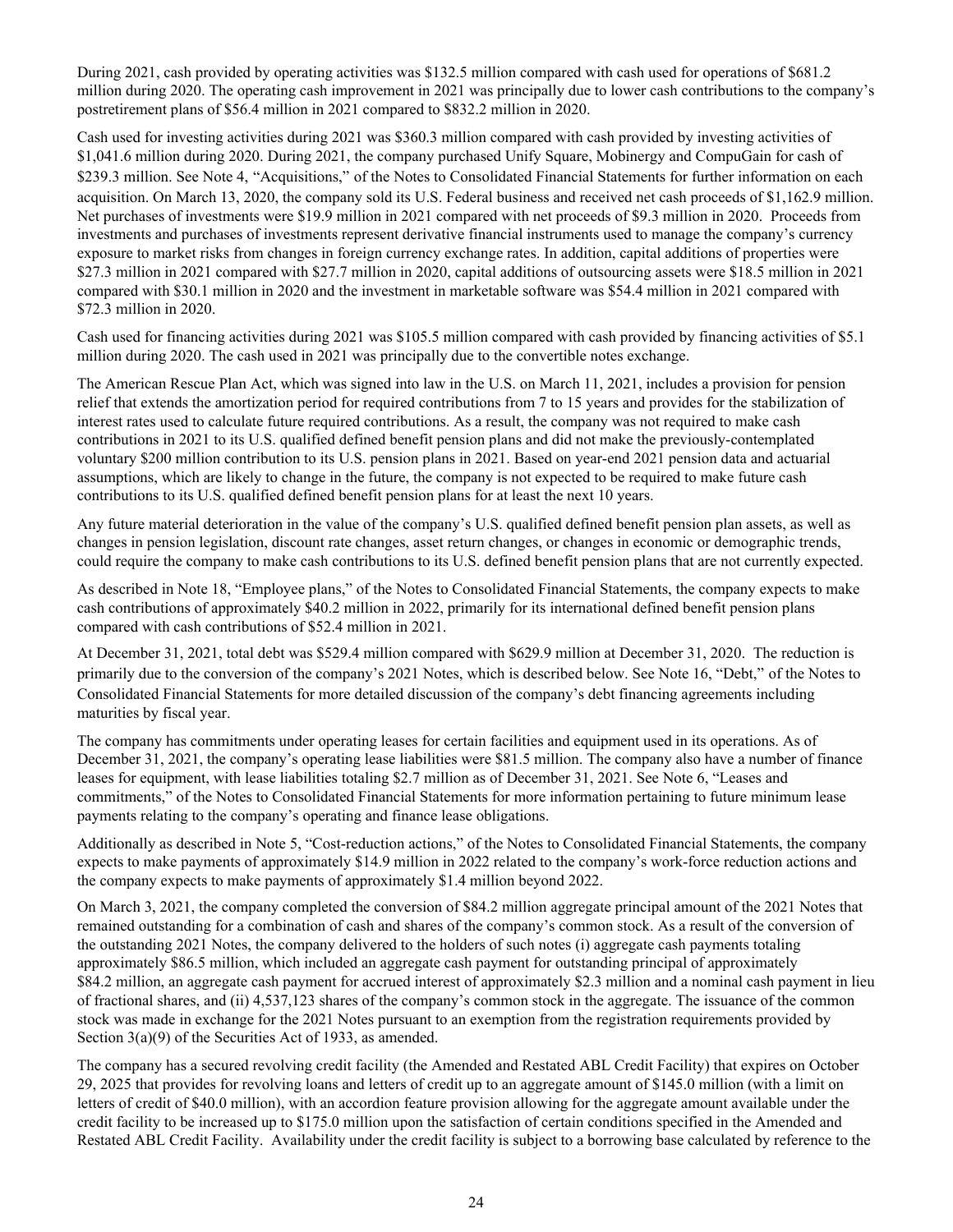company's receivables. At December 31, 2021, the company had no borrowings and \$5.7 million of letters of credit outstanding, and availability under the facility was \$80.4 million net of letters of credit issued.

The Amended and Restated ABL Credit Facility is subject to a springing maturity, under which the Amended and Restated ABL Credit Facility will immediately mature 91 days prior to any date on which contributions to pension funds in the United States in an amount in excess of \$100.0 million are required to be paid unless the company is able to meet certain conditions, including that the company has the liquidity (as defined in the Amended and Restarted ABL Credit Facility) to cash settle the amount of such pension payments, no default or event of default has occurred under the Amended and Restated ABL Credit Facility, the company's liquidity is above \$130.0 million and the company is in compliance with the then applicable fixed charge coverage ratio on a pro forma basis.

The Amended and Restated ABL Credit Facility is guaranteed by Unisys Holding Corporation, Unisys NPL, Inc., Unisys AP Investment Company I, CompuGain LLC and CompuGain Public Services, LLC, each of which is a U.S. corporation or limited liability company that is directly or indirectly owned by the company (the subsidiary guarantors). The facility is secured by the assets of the company and the subsidiary guarantors, other than certain excluded assets, under a security agreement entered into by the company and the subsidiary guarantors in favor of JPMorgan Chase Bank, N.A., as agent for the lenders under the credit facility.

The company is required to maintain a minimum fixed charge coverage ratio if the availability under the Amended and Restated ABL Credit Facility falls below the greater of 10% of the lenders' commitments under the facility and \$14.5 million.

The Amended and Restated ABL Credit Facility contains customary representations and warranties, including, but not limited to, that there has been no material adverse change in the company's business, properties, operations or financial condition. The Amended and Restated ABL Credit Facility includes restrictions on the ability of the company and its subsidiaries to, among other things, incur other debt or liens, dispose of assets and make acquisitions, loans and investments, repurchase its equity, and prepay other debt. These restrictions are subject to several important limitations and exceptions. Events of default include nonpayment, failure to comply with covenants, materially incorrect representations and warranties, change of control and default under other debt aggregating at least \$50.0 million, subject to relevant cure periods, as applicable.

At December 31, 2021, the company has met all covenants and conditions under its various lending and funding agreements. The company expects to continue to meet these covenants and conditions through at least the next twelve months.

At December 31, 2021, the company had outstanding standby letters of credit and surety bonds totaling approximately \$198 million related to performance and payment guarantees. On the basis of experience with these arrangements, the company believes that any obligations that may arise will not be material.

The company maintains a shelf registration statement with the Securities and Exchange Commission that covers the offer and sale of debt or equity securities. Subject to the company's ongoing compliance with securities laws, the company may offer and sell debt and equity securities from time to time under the shelf registration statement. In addition, from time to time the company has explored, and expects to continue to explore, a variety of debt and equity sources to fund its liquidity and capital needs.

The company may, from time to time, redeem, tender for, or repurchase its securities in the open market or in privately negotiated transactions depending upon availability, market conditions and other factors.

### **Critical accounting policies and estimates**

The preparation of financial statements in conformity with U.S. generally accepted accounting principles requires management to make estimates, judgments and assumptions that affect the amounts reported in the financial statements and accompanying notes. Certain accounting policies, methods and estimates are particularly important because of their significance to the financial statements and because of the possibility that future events affecting them may differ from management's current judgments. The company bases its estimates and judgments on historical experience and on other assumptions that it believes are reasonable under the circumstances; however, to the extent there are material differences between these estimates, judgments and assumptions and actual results, the financial statements will be affected. Although there are a number of accounting policies, methods and estimates affecting the company's financial statements as described in Note 1, "Summary of significant accounting policies," of the Notes to Consolidated Financial Statements, the following critical accounting policies reflect the significant estimates, judgments and assumptions. The development and selection of these critical accounting policies have been determined by management of the company and the related disclosures have been reviewed with the Audit and Finance Committee of the Board of Directors.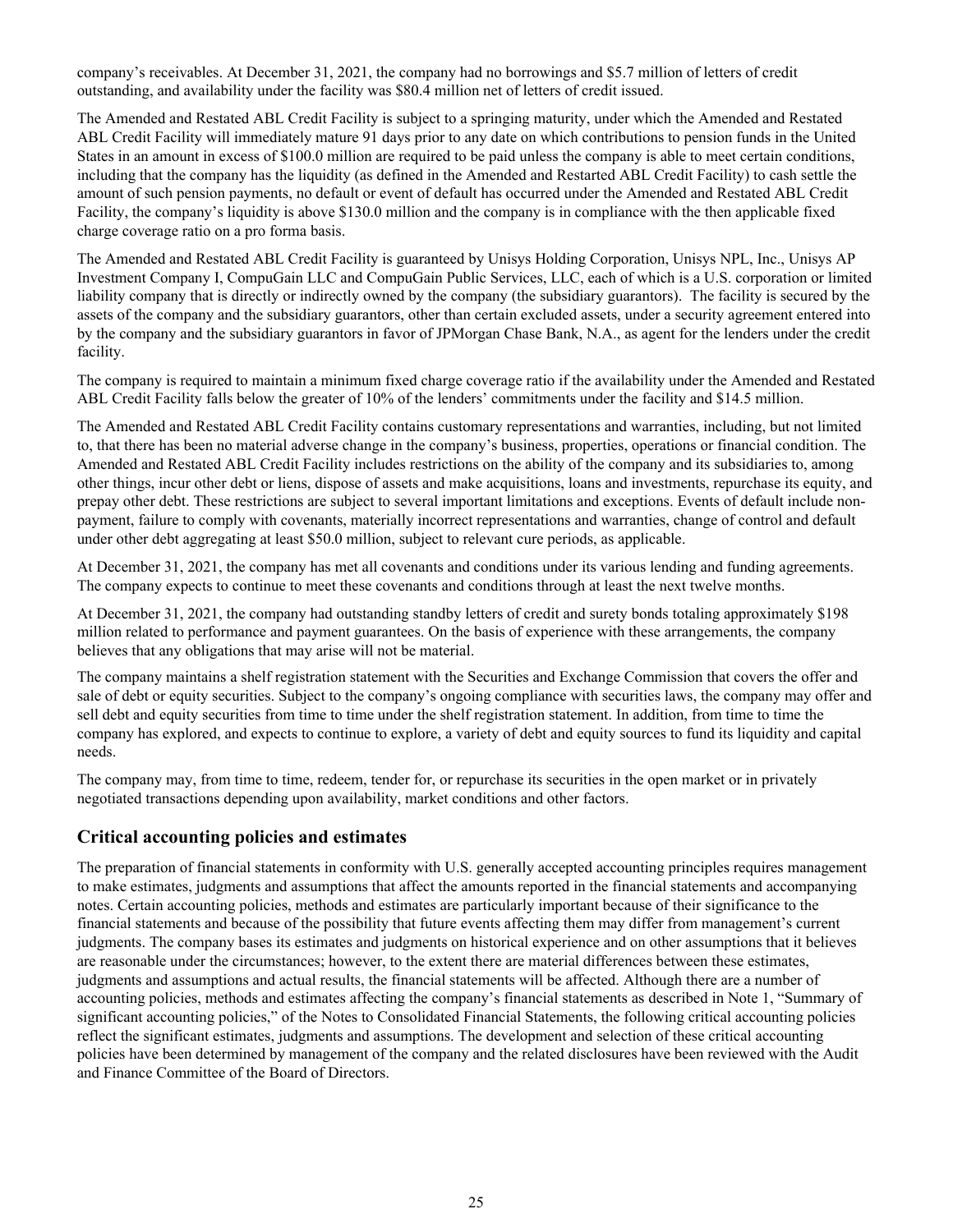### *Revenue recognition*

Many of the company's sales agreements contain standard business terms and conditions; however, some agreements contain multiple performance obligations or non-standard terms and conditions. As discussed in Note 1, "Summary of significant accounting policies," of the Notes to Consolidated Financial Statements, the company enters into arrangements that may include any combination of hardware, software or services. As a result, significant contract interpretation is sometimes required to determine the appropriate accounting, including how many performance obligations are present in an arrangement, whether they should be treated as separate performance obligations and when to recognize revenue and under what method for each performance obligation.

### *Income Taxes*

Accounting rules governing income taxes require that deferred tax assets and liabilities be recognized using enacted tax rates for the effect of temporary differences between the book and tax bases of recorded assets and liabilities. These rules also require that deferred tax assets be reduced by a valuation allowance if it is more likely than not that some portion or the entire deferred tax asset will not be realized.

At December 31, 2021 and 2020, the company had deferred tax assets in excess of deferred tax liabilities of \$1,332.3 million and \$1,380.8 million, respectively. For the reasons cited below, at December 31, 2021 and 2020, management determined that it is more likely than not that \$106.1 million and \$109.3 million, respectively, of such assets will be realized, resulting in a valuation allowance of \$1,226.2 million and \$1,271.5 million, respectively.

The company evaluates the realizability of its deferred tax assets by assessing its valuation allowance and by adjusting such amount, if necessary. The realization of the company's deferred tax assets is dependent on the ability to generate sustained taxable income in various jurisdictions. Judgment is required to estimate forecasted future taxable income, which may be impacted by future business developments, actual results, strategic operational and tax initiatives, legislative, and other economic factors and developments. See "Item 1A. Risk Factors." It is at least reasonably possible that the company's judgment about the need for, and level of, existing valuation allowances could change in the near term based on changes in objective evidence such as further sustained income or loss in certain jurisdictions, as well as the other factors discussed above, primarily in certain jurisdictions outside of the United States. As such, the company will continue to monitor income levels and mix among jurisdictions, potential changes to the company's operating and tax model, and other legislative or global developments in its determination. It is reasonably possible that such changes could result in a material impact to the Company's valuation allowance within the next 12 months.

Internal Revenue Code Sections 382 and 383 provide annual limitations with respect to the ability of a corporation to utilize its net operating loss (as well as certain built-in losses) and tax credit carryforwards, respectively (Tax Attributes), against future U.S. taxable income, if the corporation experiences an "ownership change." In general terms, an ownership change may result from transactions increasing the ownership of certain stockholders in the stock of a corporation by more than 50 percentage points over a three-year period. The company regularly monitors ownership changes (as calculated for purposes of Section 382). The company has determined that, for purposes of the rules of Section 382 described above, an ownership change occurred in February 2011. Any future transaction or transactions and the timing of such transaction or transactions could trigger additional ownership changes under Section 382.

As a result of the February 2011 ownership change, utilization for certain of the company's Tax Attributes, U.S. net operating losses and tax credits, is subject to an overall annual limitation of \$70.6 million. The cumulative limitation as of December 31, 2021 is approximately \$462.4 million. This limitation will be applied to any net operating losses and then to any other Tax Attributes. Any unused limitation may be carried over to later years. Based on presently available information and the existence of tax planning strategies, the company does not expect to incur a U.S. cash tax liability in the near term. The company maintains a full valuation allowance against the realization of all U.S. deferred tax assets as well as certain foreign deferred tax assets in excess of deferred tax liabilities. See Note 8, "Income taxes," of the Notes to Consolidated Financial Statements.

The company's provision for income taxes and the determination of the resulting deferred tax assets and liabilities involve a significant amount of management judgment and are based on the best information available at the time. The company operates within federal, state and international taxing jurisdictions and is subject to audit in these jurisdictions. These audits can involve complex issues, which may require an extended period of time to resolve. As a result, the actual income tax liabilities in the jurisdictions with respect to any fiscal year are ultimately determined long after the financial statements have been published.

### *Pensions*

Accounting rules governing defined benefit pension plans require that amounts recognized in financial statements be determined on an actuarial basis. The measurement of the company's pension obligations, costs and liabilities is dependent on a variety of assumptions selected by the company and used by the company's actuaries. These assumptions include estimates of the present value of projected future pension payments to plan participants, taking into consideration the likelihood of potential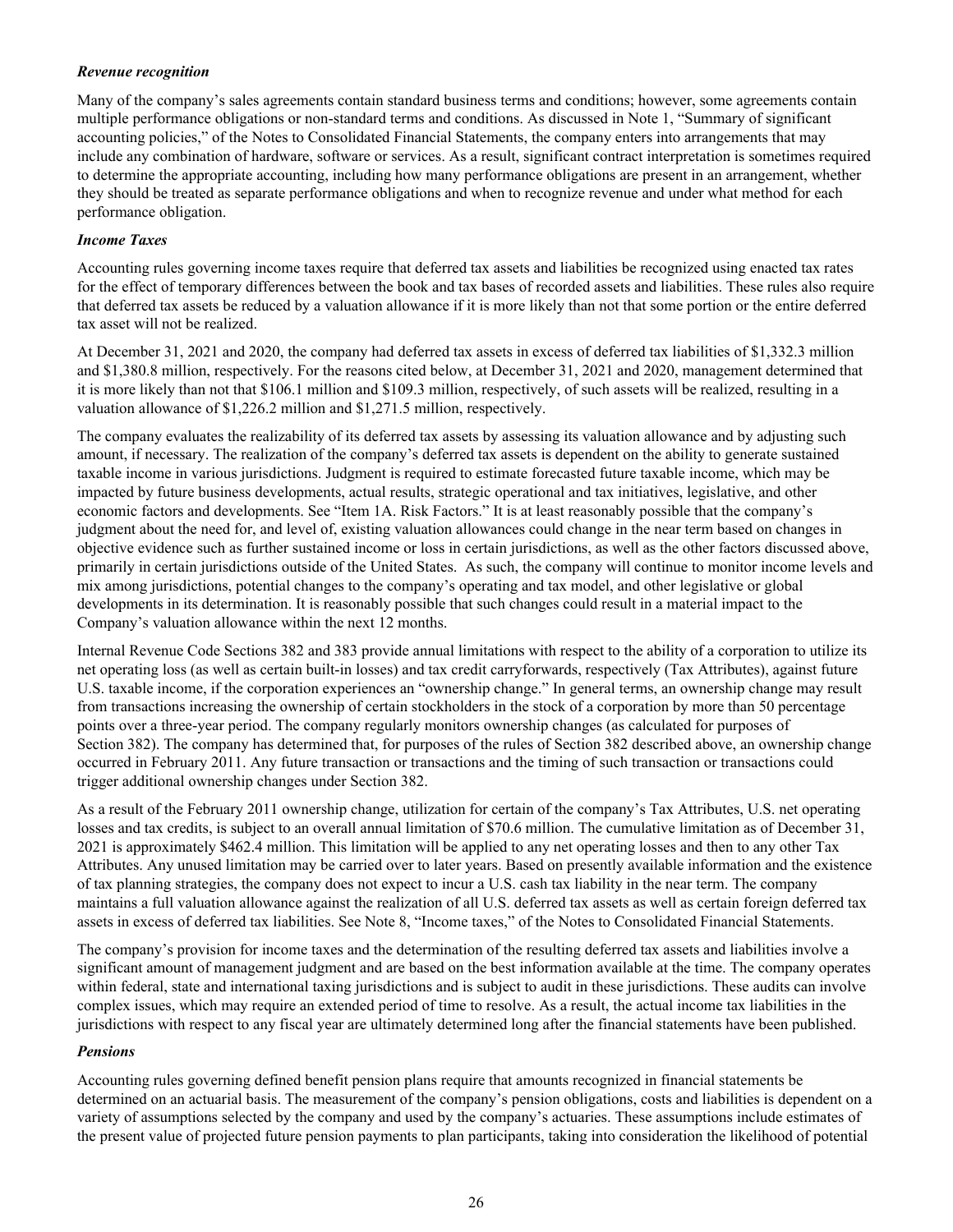future events such as demographic experience. The assumptions used in developing the required estimates include the following key factors: discount rates, retirement rates, inflation, expected return on plan assets and mortality rates.

As permitted for purposes of computing pension expense, the company uses a calculated value of plan assets (which is further described below). This allows the effects of the performance of the pension plan's assets on the company's computation of pension income or expense to be amortized over future periods. A substantial portion of the company's pension plan assets relates to its qualified defined benefit plans in the United States.

Funding requirements for its U.S. qualified pension plans are calculated by the plan's actuaries based on certain assumptions as permitted under current regulations. Changes to the benefit obligation caused by a 25 basis point change noted below are related to the balance sheet obligation and are not necessarily indicative of the impact on the funding liability.

At the end of each year, the company determines the discount rate to be used to calculate the present value of plan liabilities. Inherent in deriving the discount rate are significant assumptions with respect to the timing and magnitude of expected benefit payment obligations. The discount rate is an estimate of the current interest rate at which the pension liabilities could be effectively settled at the end of the year. In estimating this rate, the company looks to rates of return on high-quality, fixedincome investments that (a) receive one of the two highest ratings given by a recognized ratings agency and (b) are currently available and expected to be available during the period to maturity of the pension benefits. At December 31, 2021, the company determined this rate to be 3.18% for its U.S. defined benefit pension plans, an increase of 33 basis points from the rate used at December 31, 2020, and 1.73% for the company's non-U.S. defined benefit pension plans, an increase of 50 basis points from the rate used at December 31, 2020. A change of 25 basis points in the U.S. and non-U.S. discount rates causes a change in 2022 pension expense of approximately \$1 million and \$200 thousand, respectively, and a change of approximately \$83 million and \$102 million, respectively, in the benefit obligation. These estimates are intended to be illustrative based on a single 25 basis point change. The sensitivity to rate changes is not linear and additional changes in rates may result in a different impact on the pension liability. The net effect of changes in the discount rate, as well as the net effect of other changes in actuarial assumptions and experience, has been deferred, as permitted.

A significant element in determining the company's pension income or expense is the expected long-term rate of return on plan assets. The company sets the expected long-term rate of return based on the expected long-term return of the various asset categories in which it invests. The company considers the current expectations for future returns and the actual historical returns of each asset class. Also, because the company's investment policy is to actively manage certain asset classes where the potential exists to outperform the broader market, the expected returns for those asset classes are adjusted to reflect the expected additional returns. For 2022, the company has assumed that the expected long-term rate of return on U.S. plan assets will be 6.50%, and on the company's non-U.S. plan assets will be 3.88%. A change of 25 basis points in the expected long-term rate of return for the company's U.S. and non-U.S. pension plans causes a change of approximately \$7 million and \$5 million, respectively, in 2022 pension expense. The assumed long-term rate of return on assets is applied to a calculated value of plan assets, which recognizes changes in the fair value of plan assets in a systematic manner over four years. This produces the expected return on plan assets that is included in pension income or expense. The difference between this expected return and the actual return on plan assets is deferred. The net deferral of past asset gains or losses affects the calculated value of plan assets and, ultimately, future pension income or expense. At December 31, 2021, for the company's U.S. qualified defined benefit pension plans, the calculated value of plan assets was \$3.14 billion and the fair value was \$3.07 billion.

Gains and losses are defined as changes in the amount of either the projected benefit obligation or plan assets resulting from experience different from that assumed and from changes in assumptions. Because gains and losses may reflect refinements in estimates as well as real changes in economic values and because some gains in one period may be offset by losses in another and vice versa, the accounting rules do not require recognition of gains and losses as components of net pension cost of the period in which they arise.

At a minimum, amortization of an unrecognized net gain or loss must be included as a component of net pension cost for a year if, as of the beginning of the year, that unrecognized net gain or loss exceeds 10 percent of the greater of the projected benefit obligation or the calculated value of plan assets. If amortization is required, the minimum amortization is that excess above the 10 percent divided by the average remaining life expectancy of the plan participants. For the company's U.S. qualified defined benefit pension plans and the company's non-U.S. pension plans, that period is approximately 14 and 23 years, respectively. At December 31, 2021, the estimated unrecognized loss for the company's U.S. qualified defined benefit pension plans and the company's non-U.S. pension plans was \$2.10 billion and \$850 million, respectively.

For the year ended December 31, 2021, the company recognized consolidated pension expense of \$553.9 million (which includes \$499.4 million settlement losses), compared with \$235.3 million for the year ended December 31, 2020 (which includes a \$142.1 million settlement loss). For 2022, the company expects to recognize pension expense of approximately \$42.3 million. See Note 18, "Employee plans," of the Notes to Consolidated Financial Statements.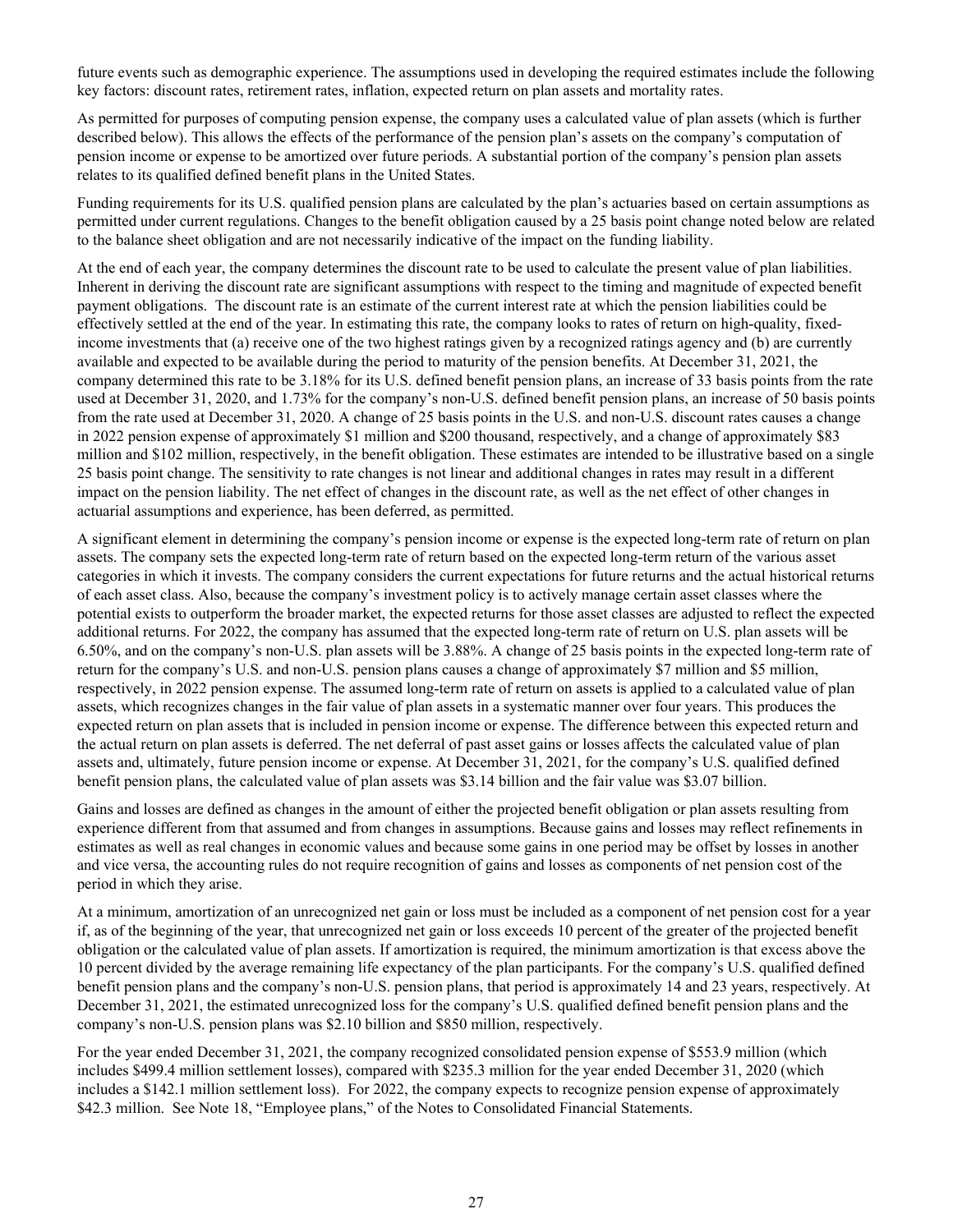### *Goodwill*

The company tests goodwill for impairment annually in the fourth quarter using data as of September 30 of that year, as well as whenever there are events or changes in circumstances (triggering events) which suggest that the carrying amount may not be recoverable.

The company initially assesses qualitative factors to determine whether it is more likely than not that the fair value of a reporting unit is less than its carrying amount. This qualitative assessment considers all relevant factors specific to the reporting units, including macroeconomic conditions, industry and market considerations, overall financial performance, and relevant entity-specific events.

If, after completing the qualitative assessment, the company determines it is more likely than not that the fair value of a reporting unit is less than its carrying amount, then the company proceeds to perform a subsequent quantitative goodwill impairment test. Alternatively, the company may elect to bypass the qualitative assessment and perform the quantitative impairment test. The quantitative goodwill impairment test compares each reporting unit's fair value to its carrying value. If the reporting unit's fair value exceeds its carrying value, no further procedures are required. However, if a reporting unit's fair value is less than its carrying value, then an impairment charge is recorded in the amount of the excess.

When the company performs the quantitative goodwill impairment test for a reporting unit, it estimates the fair value of the reporting unit using both the income approach and the market approach. The methodology used to determine the fair values using the income and market approaches, as described below, are weighted to determine the fair value for each reporting unit.

The income approach is a forward-looking approach to estimating fair value and relies primarily on internal forecasts. Within the income approach, the method used is the discounted cash flow method. The company starts with a forecast of all expected net cash flows associated with the reporting unit, which includes the application of a terminal value, and then a reporting unitspecific discount rate is applied to arrive at a net present value amount. Some of the more significant estimates and assumptions inherent in this approach include the amount and timing of projected net cash flows, long-term growth rate and the discount rate. Cash flow projections are based on management's estimates of economic and market conditions, which drive key assumptions of revenue growth rates and operating margins. The discount rate in turn is based on various market factors and specific risk characteristics of each reporting unit.

The market approach relies primarily on external information for estimating the fair value. Some of the more significant estimates and assumptions inherent in this approach include the selection of appropriate guideline companies and the selected performance metric used in this approach.

Estimating the fair value of reporting units requires the use of estimates and significant judgments about key assumptions. There are a number of factors including potential events and changes in circumstances that could change in future periods, including: projected operating results; valuation multiples exhibited by the company and by companies considered comparable to the reporting units; and other macro-economic factors that could impact the discount rate. It is reasonably possible that the judgments and estimates described above could change in future periods.

In January 2021, the company changed its organizational structure to more effectively address evolving client needs. With these changes, the company changed its reportable segments, operating segments and reporting units. The realignment and change was deemed a triggering event, resulting in the company performing an interim quantitative goodwill impairment test on the reporting units impacted by this segment change as of immediately before and immediately after the change. There were no impairment charges resulting from this analysis. As a result of the realignment, goodwill totaling \$108.6 million was reallocated as follows: ECS, \$98.3 million and Other, \$10.3 million.

Goodwill by reporting unit at December 31, 2021, was as follows (dollars in millions):

| Reporting unit |   | Carrying Amount |
|----------------|---|-----------------|
| <b>DWS</b>     | ۰ | 140.9           |
| C&I            |   | 65.5            |
| ECS            |   | 98.3            |
| Other          |   | 10.3            |
| Total          |   | 315.0           |

After performing the annual goodwill impairment qualitative analysis during the fourth quarter of 2021, the company determined it was not necessary to perform the quantitative goodwill impairment test.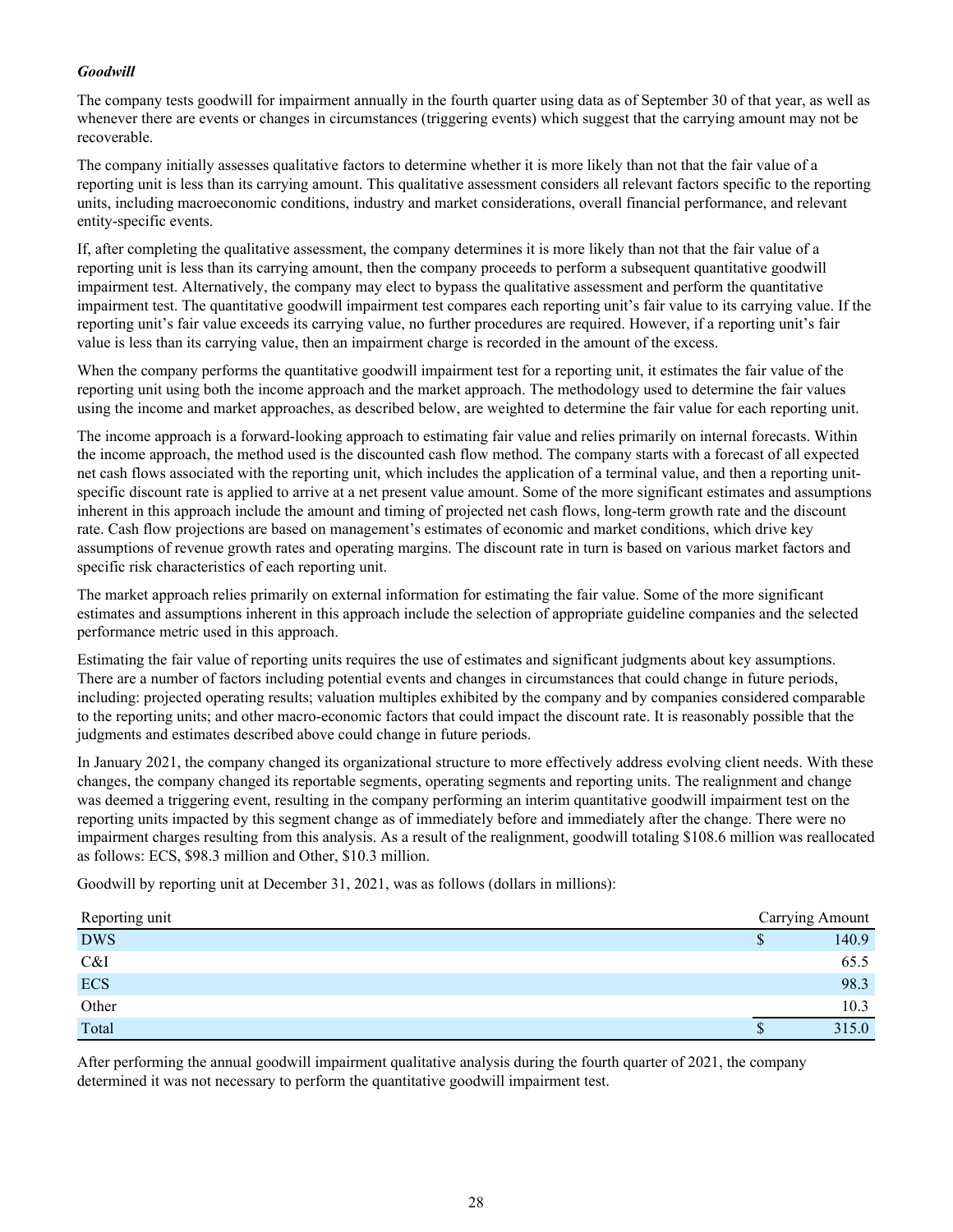# <span id="page-28-0"></span>**ITEM 7A. QUANTITATIVE AND QUALITATIVE DISCLOSURES ABOUT MARKET RISK**

### **Interest rate risk**

The company has exposure to interest rate risk from its debt. In general, the company's long-term debt is fixed rate and, to the extent it has any, its short-term debt is variable rate. See Note 16, "Debt," of the Notes to Consolidated Financial Statements. The company believes that the market risk assuming a hypothetical 10% increase in interest rates would not be material to the fair value of these financial instruments, or the related cash flows, or future results of operations.

### **Market risk**

As of December 31, 2021, the company had outstanding \$478.1 million (\$485.0 million face value) of senior secured notes due 2027. The interest rates on the notes are fixed and therefore do not expose the company to risk related to rising interest rates. As of December 31, 2021, the fair value of the senior secured notes due 2027 was \$527.0 million.

### **Foreign currency exchange rate risk**

The company is also exposed to foreign currency exchange rate risks. The company is a net receiver of currencies other than the U.S. dollar and, as such, can benefit from a weaker dollar, and can be adversely affected by a stronger dollar relative to currencies worldwide. Accordingly, changes in exchange rates, and in particular a strengthening of the U.S. dollar, may adversely affect consolidated revenue and operating margins as expressed in U.S. dollars. Currency exposure gains and losses are mitigated by purchasing components and incurring expenses in local currencies.

In addition, the company uses derivative financial instruments, primarily foreign exchange forward contracts, to reduce its exposure to market risks from changes in foreign currency exchange rates on intercompany balances. See Note 13, "Financial instruments and concentration of credit risks," of the Notes to Consolidated Financial Statements for additional information on the company's derivative financial instruments.

The company has performed a sensitivity analysis assuming a hypothetical 10% adverse movement in foreign currency exchange rates applied to these derivative financial instruments described above. As of December 31, 2021 and 2020, the analysis indicated that such market movements would have reduced the estimated fair value of these derivative financial instruments by approximately \$55 million and \$50 million, respectively. Based on changes in the timing and amount of interest rate and foreign currency exchange rate movements and the company's actual exposures and hedges, actual gains and losses in the future may differ from the above analysis.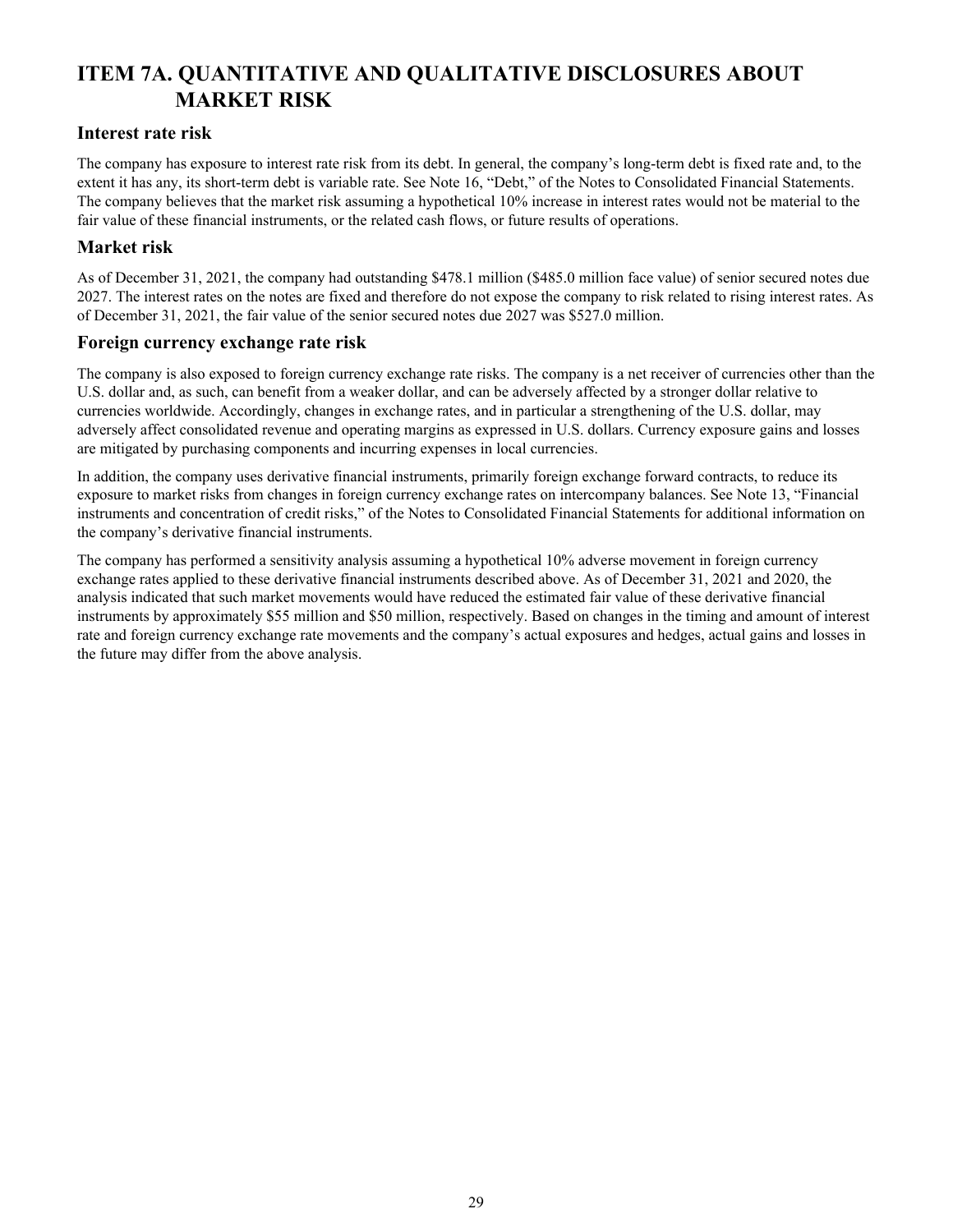# <span id="page-29-0"></span>ITEM 8. FINANCIAL STATEMENTS AND SUPPLEMENTARY DATA

| Index                                      | Page<br><b>Number</b> |
|--------------------------------------------|-----------------------|
| Report of Management.                      | 31                    |
|                                            | <u>32</u>             |
|                                            | <u>35</u>             |
|                                            | <u>36</u>             |
|                                            | 37                    |
|                                            | <u>38</u>             |
| Consolidated Statements of Deficit         | <u>39</u>             |
| Notes to Consolidated Financial Statements |                       |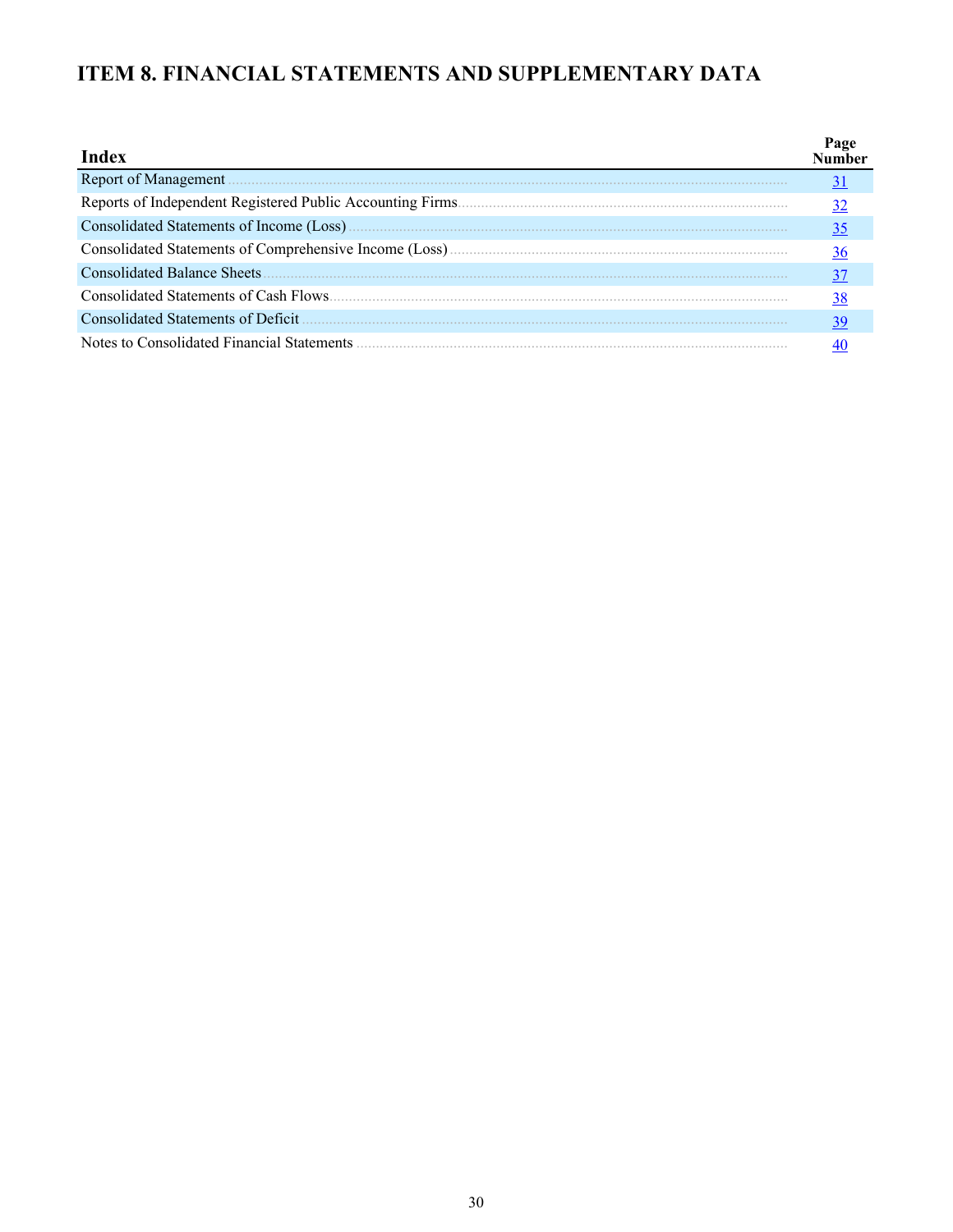# <span id="page-30-0"></span>**Report of Management**

### **Management's Report on the Financial Statements**

The management of the company is responsible for the integrity of its financial statements. These statements have been prepared in conformity with U.S. generally accepted accounting principles and include amounts based on the best estimates and judgments of management. Financial information included elsewhere in this report is consistent with that in the financial statements.

PricewaterhouseCoopers LLP, an independent registered public accounting firm, has audited the company's 2021 consolidated financial statements. Its accompanying report is based on an audit conducted in accordance with the standards of the Public Company Accounting Oversight Board (United States).

The Board of Directors, through its Audit and Finance Committee, which is composed entirely of independent directors, oversees management's responsibilities in the preparation of the financial statements and selects the independent registered public accounting firm, subject to stockholder ratification. The Audit and Finance Committee meets regularly with the independent registered public accounting firm, representatives of management, and the internal auditors to review the activities of each and to assure that each is properly discharging its responsibilities. To ensure complete independence, the internal auditors and representatives of PricewaterhouseCoopers LLP have full access to meet with the Audit and Finance Committee, with or without management representatives present, to discuss the results of their audits and their observations on the adequacy of internal controls and the quality of financial reporting.

### **Management's Report on Internal Control Over Financial Reporting**

The management of the company is responsible for establishing and maintaining adequate internal control over financial reporting, as defined in Rules 13a-15(f) and 15d-15(f) under the Exchange Act. The company's internal control over financial reporting is a process designed to provide reasonable assurance regarding the reliability of financial reporting and the preparation of financial statements for external purposes in accordance with U.S. generally accepted accounting principles. Internal control over financial reporting includes those policies and procedures that (1) pertain to the maintenance of records that in reasonable detail accurately and fairly reflect the transactions and dispositions of the assets of the company; (2) provide reasonable assurance that transactions are recorded as necessary to permit preparation of the financial statements in accordance with U.S. generally accepted accounting principles, and that receipts and expenditures of the company are being made only in accordance with authorizations of management and directors of company; and (3) provide reasonable assurance regarding prevention or timely detection of unauthorized acquisition, use or disposition of the company's assets that could have a material effect on the financial statements.

Because of its inherent limitations, internal control over financial reporting may not prevent or detect misstatements. Also, projections of any evaluation of effectiveness to future periods are subject to the risk that controls may become inadequate because of changes in conditions, or that the degree of compliance with the policies and procedures may deteriorate.

Management assessed the effectiveness of the company's internal control over financial reporting as of December 31, 2021, based on criteria established in *Internal Control - Integrated Framework (2013)* issued by the Committee of Sponsoring Organizations of the Treadway Commission. Based on this assessment, we concluded that the company maintained effective internal control over financial reporting as of December 31, 2021, based on the specified criteria.

PricewaterhouseCoopers LLP, an independent registered public accounting firm, has audited the company's internal control over financial reporting as of December 31, 2021, as stated in its report that appears herein.

Peter A. Altabef Michael M. Thomson

/s/ Peter A. Altabef /s/ Michael M. Thomson

Chair and Chief Executive Officer Executive Vice President and Chief Financial Officer (Principal Financial Officer)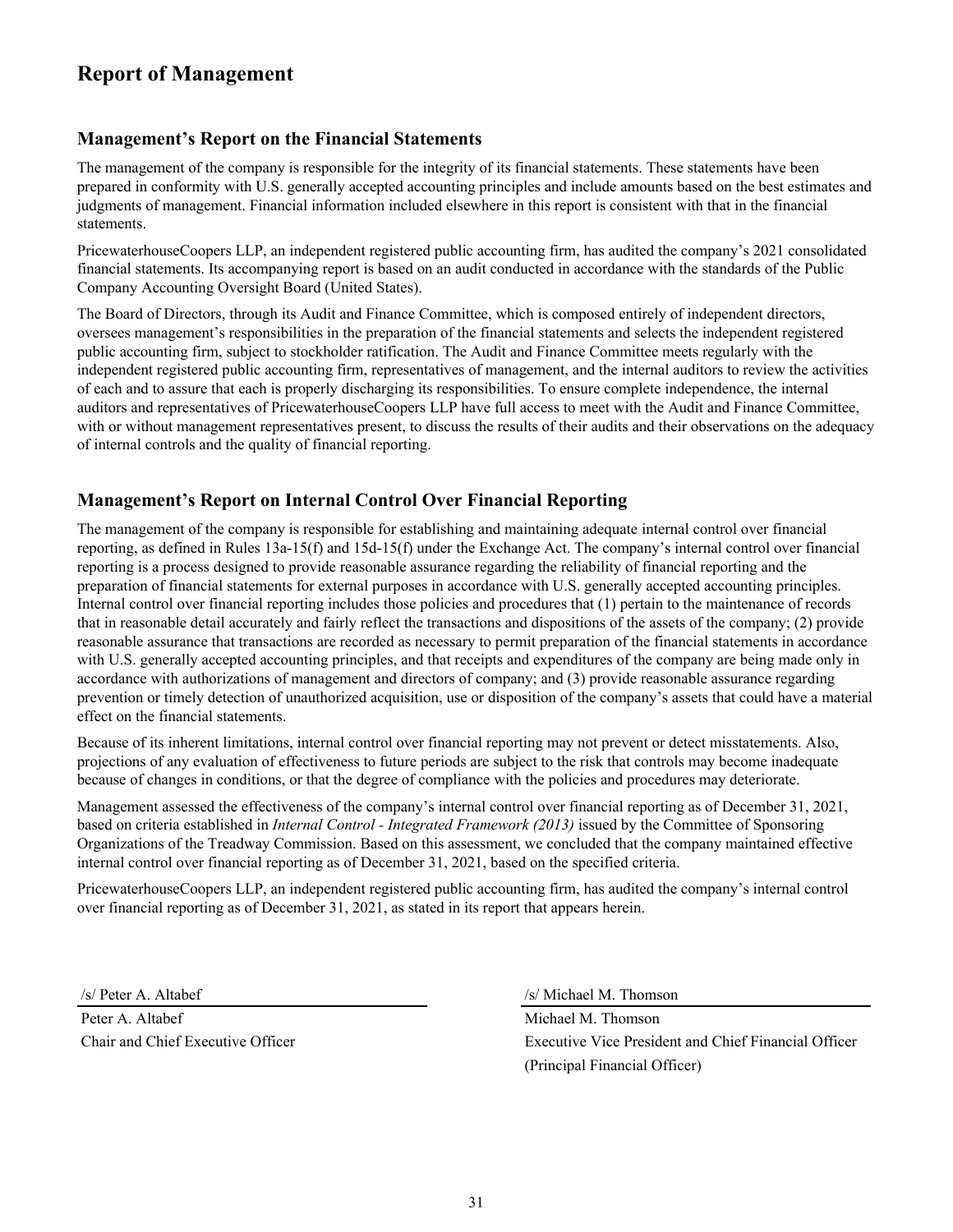### **Report of Independent Registered Public Accounting Firm**

<span id="page-31-0"></span>To the Board of Directors and Stockholders of Unisys Corporation

### *Opinions on the Financial Statements and Internal Control over Financial Reporting*

We have audited the accompanying consolidated balance sheet of Unisys Corporation and its subsidiaries (the "Company") as of December 31, 2021 and 2020, and the related consolidated statements of income (loss), of comprehensive income (loss), of deficit and of cash flows for each of the two years in the period ended December 31, 2021, including the related notes and schedule of valuation and qualifying accounts for each of the two years in the period ended December 31, 2021 listed under Item 15(1) (collectively referred to as the "consolidated financial statements"). We also have audited the Company's internal control over financial reporting as of December 31, 2021, based on criteria established in *Internal Control - Integrated Framework* (2013) issued by the Committee of Sponsoring Organizations of the Treadway Commission (COSO).

In our opinion, the consolidated financial statements referred to above present fairly, in all material respects, the financial position of the Company as of December 31, 2021 and 2020**,** and the results of its operations and its cash flows for each of the two years in the period ended December 31, 2021 in conformity with accounting principles generally accepted in the United States of America. Also in our opinion, the Company maintained, in all material respects, effective internal control over financial reporting as of December 31, 2021, based on criteria established in *Internal Control - Integrated Framework* (2013) issued by the COSO.

### *Change in Accounting Principle*

As discussed in Note 3 of the consolidated financial statements, the Company changed the manner in which it accounts for income taxes in 2020.

### *Basis for Opinions*

The Company's management is responsible for these consolidated financial statements, for maintaining effective internal control over financial reporting, and for its assessment of the effectiveness of internal control over financial reporting, included in the accompanying Management's Report on Internal Control over Financial Reporting. Our responsibility is to express opinions on the Company's consolidated financial statements and on the Company's internal control over financial reporting based on our audits. We are a public accounting firm registered with the Public Company Accounting Oversight Board (United States) (PCAOB) and are required to be independent with respect to the Company in accordance with the U.S. federal securities laws and the applicable rules and regulations of the Securities and Exchange Commission and the PCAOB.

We conducted our audits in accordance with the standards of the PCAOB. Those standards require that we plan and perform the audits to obtain reasonable assurance about whether the consolidated financial statements are free of material misstatement, whether due to error or fraud, and whether effective internal control over financial reporting was maintained in all material respects.

Our audits of the consolidated financial statements included performing procedures to assess the risks of material misstatement of the consolidated financial statements, whether due to error or fraud, and performing procedures that respond to those risks. Such procedures included examining, on a test basis, evidence regarding the amounts and disclosures in the consolidated financial statements. Our audits also included evaluating the accounting principles used and significant estimates made by management, as well as evaluating the overall presentation of the consolidated financial statements. Our audit of internal control over financial reporting included obtaining an understanding of internal control over financial reporting, assessing the risk that a material weakness exists, and testing and evaluating the design and operating effectiveness of internal control based on the assessed risk. Our audits also included performing such other procedures as we considered necessary in the circumstances. We believe that our audits provide a reasonable basis for our opinions.

### *Definition and Limitations of Internal Control over Financial Reporting*

A company's internal control over financial reporting is a process designed to provide reasonable assurance regarding the reliability of financial reporting and the preparation of financial statements for external purposes in accordance with generally accepted accounting principles. A company's internal control over financial reporting includes those policies and procedures that (i) pertain to the maintenance of records that, in reasonable detail, accurately and fairly reflect the transactions and dispositions of the assets of the company; (ii) provide reasonable assurance that transactions are recorded as necessary to permit preparation of financial statements in accordance with generally accepted accounting principles, and that receipts and expenditures of the company are being made only in accordance with authorizations of management and directors of the company; and (iii) provide reasonable assurance regarding prevention or timely detection of unauthorized acquisition, use, or disposition of the company's assets that could have a material effect on the financial statements.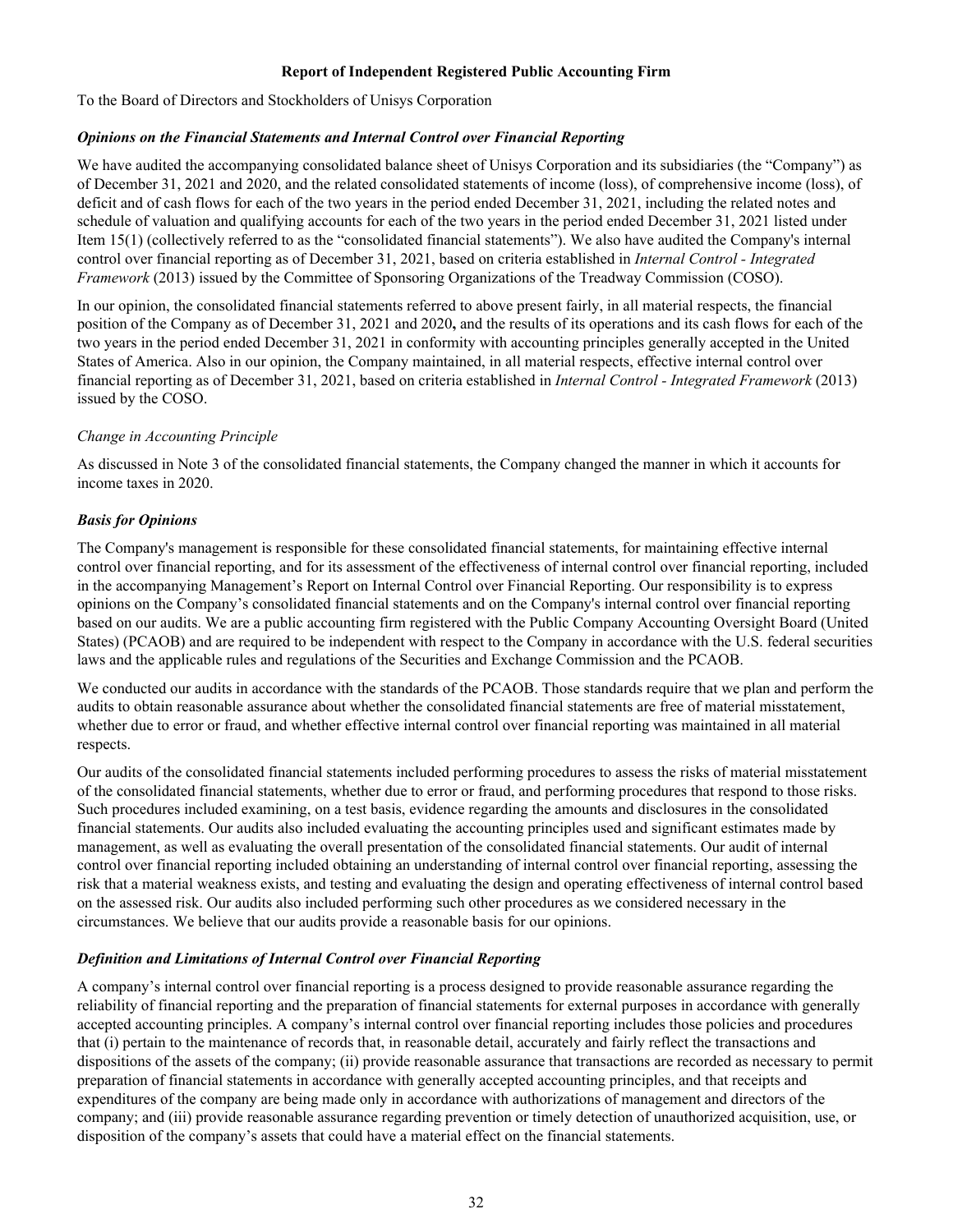Because of its inherent limitations, internal control over financial reporting may not prevent or detect misstatements. Also, projections of any evaluation of effectiveness to future periods are subject to the risk that controls may become inadequate because of changes in conditions, or that the degree of compliance with the policies or procedures may deteriorate.

### *Critical Audit Matters*

The critical audit matter communicated below is a matter arising from the current period audit of the consolidated financial statements that was communicated or required to be communicated to the audit committee and that (i) relates to accounts or disclosures that are material to the consolidated financial statements and (ii) involved our especially challenging, subjective, or complex judgments. The communication of critical audit matters does not alter in any way our opinion on the consolidated financial statements, taken as a whole, and we are not, by communicating the critical audit matter below, providing a separate opinion on the critical audit matter or on the accounts or disclosures to which it relates.

### *Valuation of the U.S. and Certain International Defined Benefit Pension Plan Obligations*

As described in Notes 1 and 18 to the consolidated financial statements, the Company's consolidated defined benefit pension plan obligation was \$6,324 million as of December 31, 2021. Additionally, the Company recorded settlement losses associated with its pension plans of \$499 million for the year ended December 31, 2021. Management develops the actuarial assumptions used by its U.S. and international defined benefit pension plan obligations based upon the circumstances of each particular plan. The determination of the defined benefit pension plan obligations requires the use of estimates. Management's significant assumption used in the determination of the defined benefit pension plan obligations, and settlement losses associated with respect to the U.S. pension plans, is the discount rate.

The principal considerations for our determination that performing procedures relating to the valuation of the U.S. and certain international defined benefit pension plan obligations is a critical audit matter are the (i) significant judgment by management to determine the defined benefit pension plan obligations; (ii) a high degree of auditor judgment, subjectivity, and effort in performing procedures to evaluate management's significant assumption related to the discount rates; (iii) the audit effort involved the use of professionals with specialized skill and knowledge.

Addressing the matter involved performing procedures and evaluating audit evidence in connection with forming our overall opinion on the consolidated financial statements. These procedures included testing the effectiveness of controls relating to the valuation of the U.S. and certain international defined benefit pension plan obligations, including controls over the Company's methods, significant assumption, and data. These procedures also included, among others, testing the completeness, accuracy and relevance of the underlying data used in developing the estimate, and the involvement of professionals with specialized skill and knowledge to assist in (i) evaluating the appropriateness of the actuarial methods used to estimate the defined benefit pension plan obligations, and (ii) evaluating the reasonableness of management's significant assumption related to the discount rate. Evaluating the reasonableness of management's significant assumption related to the discount rate included (i) developing an independent range of discount rates for each U.S. and certain international defined benefit pension plan obligations based on publicly available market data for high-quality, fixed income investments, and (ii) comparing management's discount rate to the independently developed range to evaluate the reasonableness of the discount rate assumption.

/s/ PricewaterhouseCoopers LLP Philadelphia, Pennsylvania February 22, 2022

We have served as the Company's auditor since 2020.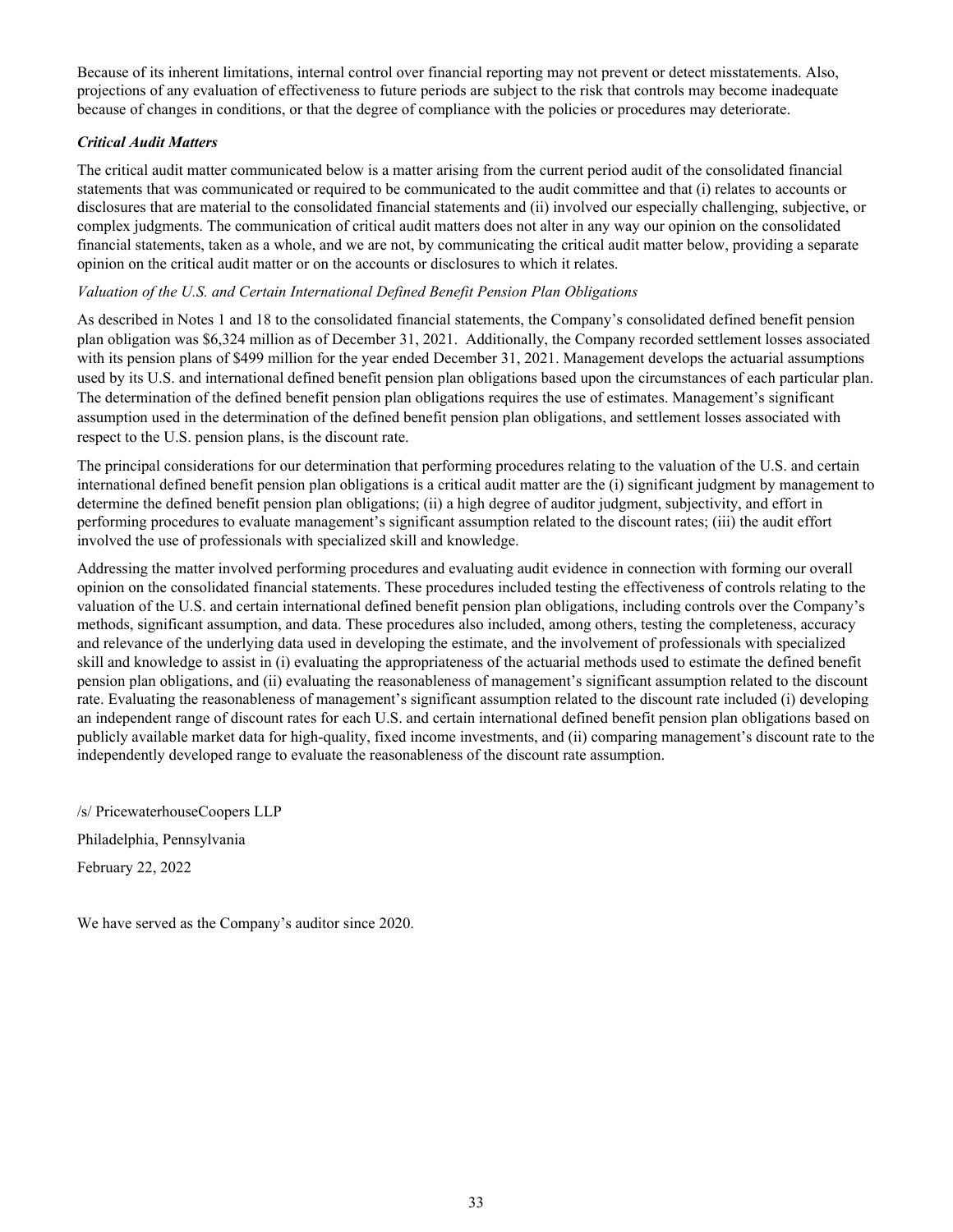# **Report of Independent Registered Public Accounting Firm**

### To the Stockholders and Board of Directors

Unisys Corporation:

### *Opinion on the Consolidated Financial Statements*

We have audited the accompanying consolidated statements of income (loss), comprehensive income (loss), cash flows, and deficit for the year ended December 31, 2019, and the related notes and financial statement schedule II (collectively, the consolidated financial statements). In our opinion, the consolidated financial statements present fairly, in all material respects, the results of its operations and its cash flows for the year ended December 31, 2019, in conformity with U.S. generally accepted accounting principles.

### *Basis for Opinion*

These consolidated financial statements are the responsibility of the Company's management. Our responsibility is to express an opinion on these consolidated financial statements based on our audit. We are a public accounting firm registered with the Public Company Accounting Oversight Board (United States) (PCAOB) and are required to be independent with respect to the Company in accordance with the U.S. federal securities laws and the applicable rules and regulations of the Securities and Exchange Commission and the PCAOB.

We conducted our audit in accordance with the standards of the PCAOB. Those standards require that we plan and perform the audit to obtain reasonable assurance about whether the consolidated financial statements are free of material misstatement, whether due to error or fraud. Our audit included performing procedures to assess the risks of material misstatement of the consolidated financial statements, whether due to error or fraud, and performing procedures that respond to those risks. Such procedures included examining, on a test basis, evidence regarding the amounts and disclosures in the consolidated financial statements. Our audit also included evaluating the accounting principles used and significant estimates made by management, as well as evaluating the overall presentation of the consolidated financial statements. We believe that our audit provides a reasonable basis for our opinion.

/s/ KPMG LLP

We served as the Company's auditor from 2008 to 2020.

### Philadelphia, Pennsylvania

February 28, 2020, except for Note 2 and Note 21, as to which the dates are February 26, 2021 and February 22, 2022, respectively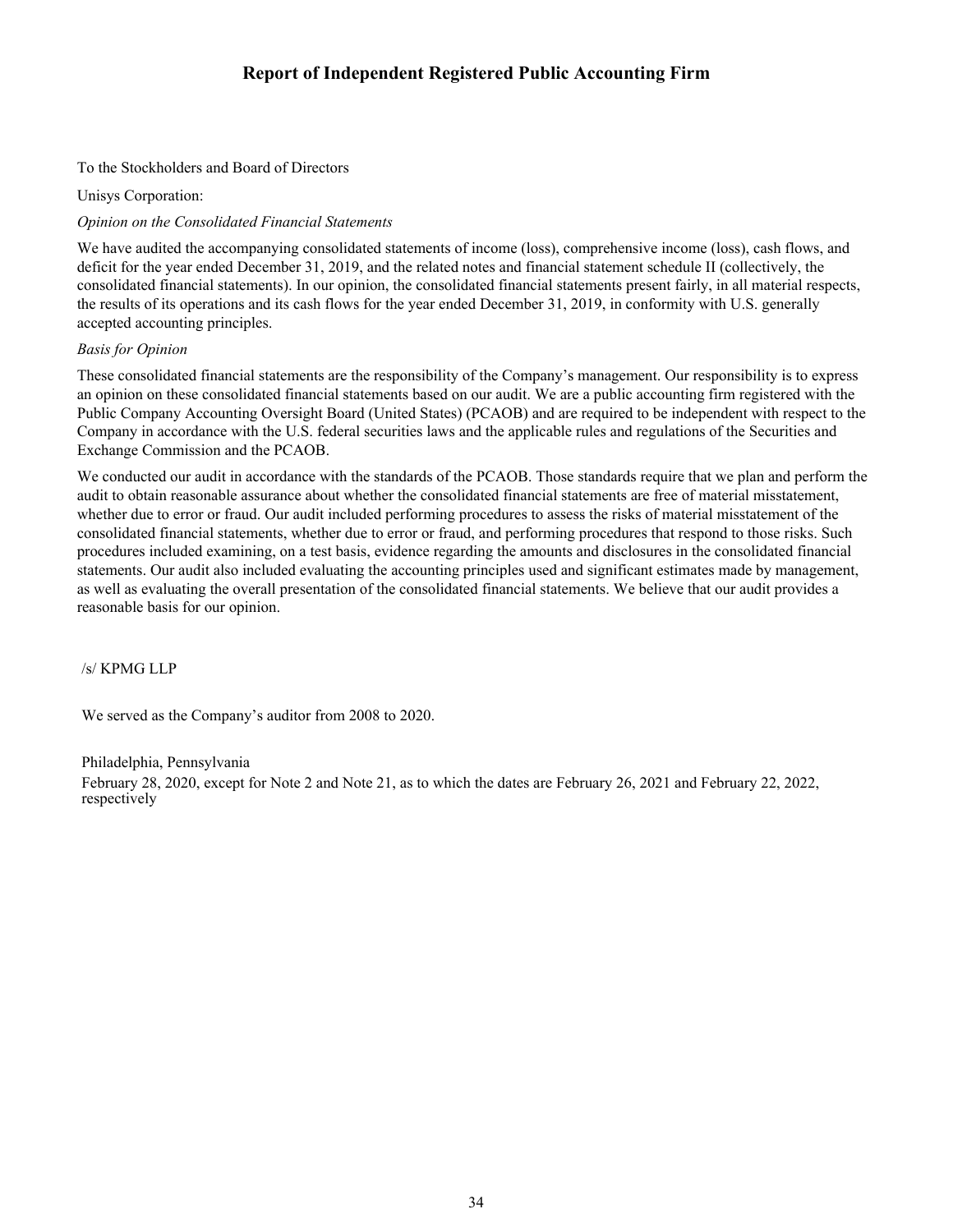# **UNISYS CORPORATION**

# **CONSOLIDATED STATEMENTS OF INCOME (LOSS)**

# **(Millions, except per share data)**

<span id="page-34-0"></span>

| Year ended December 31,                                                | 2021                                | 2020                               | 2019                                |
|------------------------------------------------------------------------|-------------------------------------|------------------------------------|-------------------------------------|
| Revenue                                                                |                                     |                                    |                                     |
| Services                                                               | \$1,699.3                           | \$1,692.9                          | \$1,892.7                           |
| Technology                                                             | 355.1                               | 333.4                              | 330.1                               |
|                                                                        | 2,054.4                             | 2,026.3                            | 2,222.8                             |
| Costs and expenses                                                     |                                     |                                    |                                     |
| Cost of revenue:                                                       |                                     |                                    |                                     |
| <b>Services</b>                                                        | 1,358.7                             | 1,429.4                            | 1,590.6                             |
| Technology                                                             | 123.7                               | 113.9                              | 98.2                                |
|                                                                        | 1,482.4                             | 1,543.3                            | 1,688.8                             |
| Selling, general and administrative                                    | 389.5                               | 369.4                              | 364.8                               |
| Research and development                                               | 28.5                                | 26.6                               | 31.3                                |
|                                                                        | 1,900.4                             | 1,939.3                            | 2,084.9                             |
| Operating income                                                       | 154.0                               | 87.0                               | 137.9                               |
| Interest expense                                                       | 35.4                                | 29.2                               | 62.1                                |
| Other (expense), net                                                   | (580.3)                             | (329.6)                            | (136.4)                             |
| Loss from continuing operations before income taxes                    | (461.7)                             | (271.8)                            | (60.6)                              |
| (Benefit) provision for income taxes                                   | (11.9)                              | 45.4                               | 27.7                                |
| Consolidated net loss from continuing operations                       | (449.8)                             | (317.2)                            | (88.3)                              |
| Net (loss) income attributable to noncontrolling interests             | (1.3)                               | 0.5                                | 3.9                                 |
| Net loss from continuing operations attributable to Unisys Corporation | (448.5)                             | (317.7)                            | (92.2)                              |
| Income from discontinued operations, net of tax                        |                                     | 1,068.4                            | 75.0                                |
| Net (loss) income attributable to Unisys Corporation                   | (448.5)<br>S,                       | $\boldsymbol{\mathsf{S}}$<br>750.7 | $\boldsymbol{\mathsf{S}}$<br>(17.2) |
| Earnings (loss) per common share attributable to Unisys Corporation    |                                     |                                    |                                     |
| <b>Basic</b>                                                           |                                     |                                    |                                     |
| Continuing operations                                                  | $\mathbb S$<br>$(6.75)$ \$          | $(5.05)$ \$                        | (1.65)                              |
| Discontinued operations                                                |                                     | 16.98                              | 1.34                                |
| Total                                                                  | (6.75)<br>$\boldsymbol{\mathsf{S}}$ | $\mathcal{S}$<br>11.93             | $\mathcal{S}$<br>(0.31)             |
| Diluted                                                                |                                     |                                    |                                     |
| Continuing operations                                                  | S<br>(6.75)                         | - \$<br>$(5.05)$ \$                | (1.65)                              |
| Discontinued operations                                                |                                     | 16.98                              | 1.34                                |
| Total                                                                  | $\boldsymbol{\mathsf{S}}$<br>(6.75) | \$<br>11.93                        | \$<br>(0.31)                        |

*See notes to consolidated financial statements.*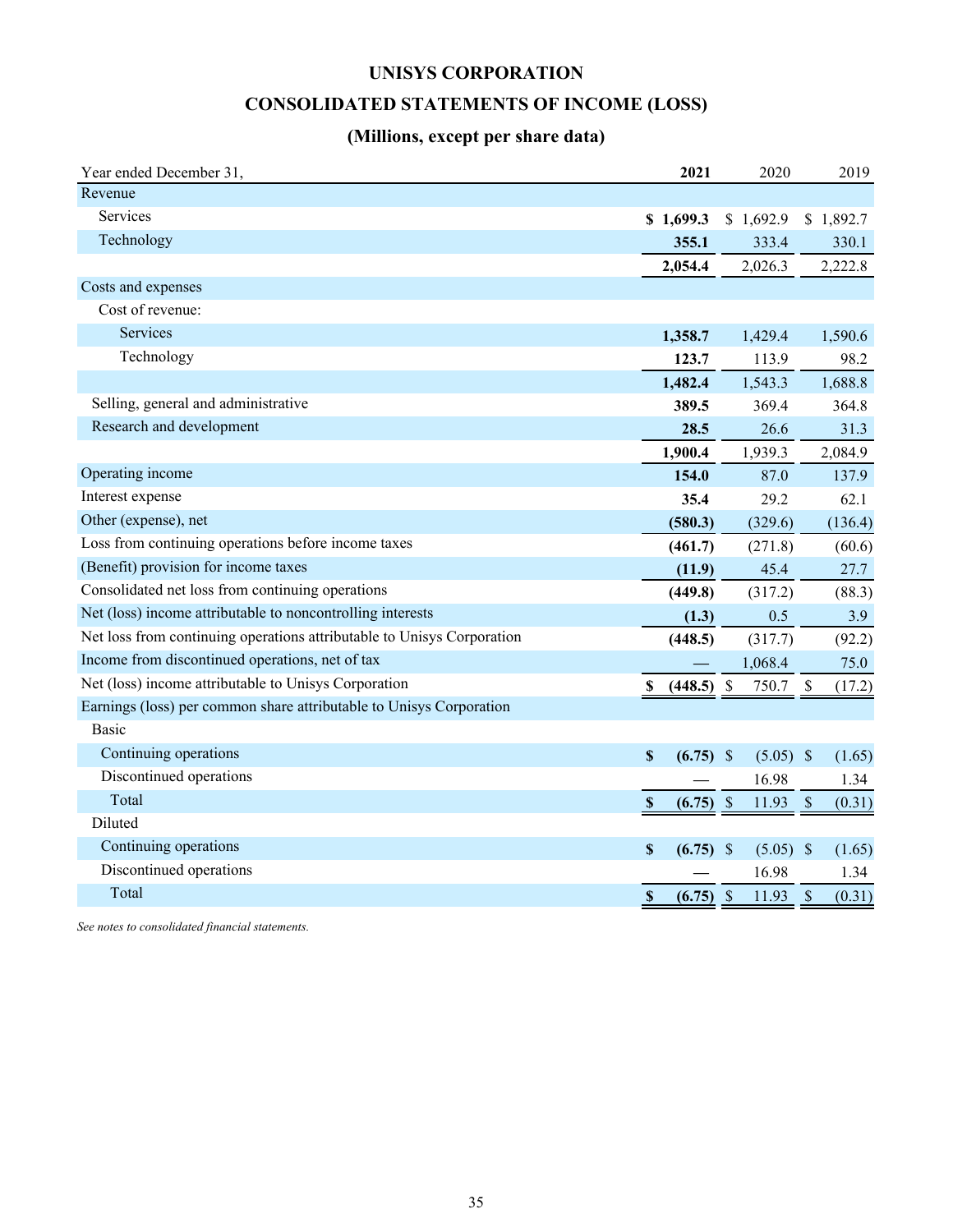# **UNISYS CORPORATION**

# **CONSOLIDATED STATEMENTS OF COMPREHENSIVE INCOME (LOSS)**

# **(Millions)**

<span id="page-35-0"></span>

| Year ended December 31.                                                                               |              | 2021    | 2020               | 2019   |
|-------------------------------------------------------------------------------------------------------|--------------|---------|--------------------|--------|
| Consolidated net loss from continuing operations                                                      | <sup>S</sup> | (449.8) | $(317.2)$ \$<br>S. | (88.3) |
| Income from discontinued operations, net of tax                                                       |              |         | 1,068.4            | 75.0   |
| Total                                                                                                 |              | (449.8) | 751.2              | (13.3) |
| Other comprehensive income (loss)                                                                     |              |         |                    |        |
| Foreign currency translation                                                                          |              | (40.5)  | 49.3               | 24.4   |
| Postretirement adjustments, net of tax of \$64.5 in 2021, $\S(9.2)$ in 2020 and $\S(11.3)$ in<br>2019 |              | 721.8   | 106.9              | (38.9) |
| Total other comprehensive income (loss)                                                               |              | 681.3   | 156.2              | (14.5) |
| Comprehensive income (loss)                                                                           |              | 231.5   | 907.4              | (27.8) |
| Comprehensive income (loss) attributable to noncontrolling interests                                  |              | 4.6     | 7.6                | (6.8)  |
| Comprehensive income (loss) attributable to Unisys Corporation                                        |              | 226.9   | 899.8              | (21.0) |

*See notes to consolidated financial statements.*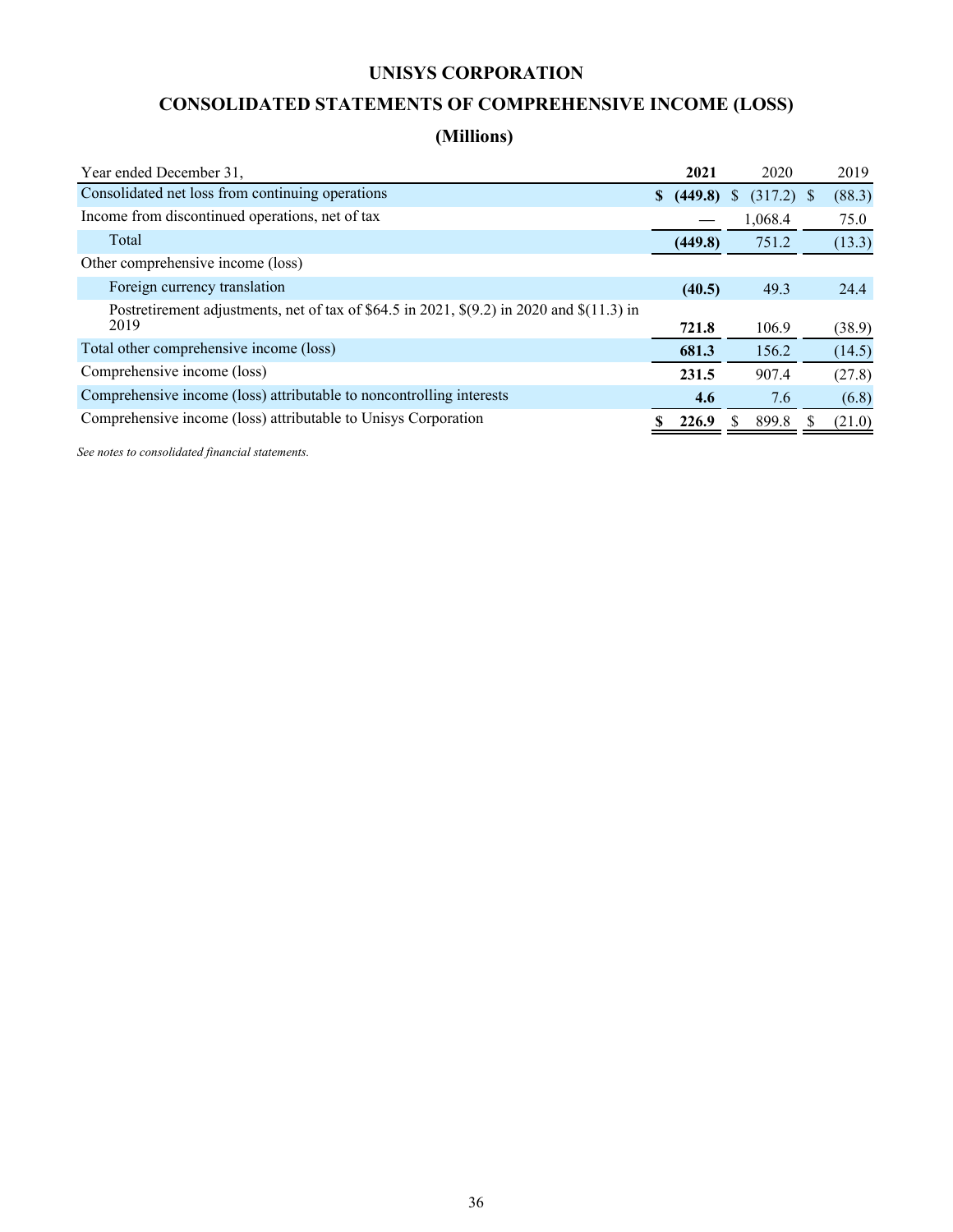# **UNISYS CORPORATION CONSOLIDATED BALANCE SHEETS**

## **(Millions)**

| <b>Assets</b><br>Current assets<br>Cash and cash equivalents<br>\$<br>898.5<br>\$<br>552.9<br>Accounts receivable, net<br>451.7<br>460.5<br>Contract assets<br>42.0<br>44.3<br>Inventories<br>13.4<br>7.6<br>Prepaid expenses and other current assets<br>78.8<br>89.3<br>Total current assets<br>1,506.0<br>1,133.0<br>Properties<br>468.0<br>727.0<br>Less – Accumulated depreciation and amortization<br>381.5<br>616.5<br>Properties, net<br>86.5<br>110.5<br>Outsourcing assets, net<br>124.6<br>173.9<br>Marketable software, net<br>176.2<br>193.6<br>Operating lease right-of-use assets<br>62.7<br>79.3<br>Prepaid postretirement assets<br>187.5<br>159.7<br>Deferred income taxes<br>125.3<br>136.2<br>Goodwill<br>108.6<br>315.0<br>Intangible assets, net<br>34.9<br>Restricted cash<br>8.2<br>7.7<br>Assets held-for-sale<br>20.0<br>Other long-term assets<br>173.9<br>204.1<br>Total assets<br>\$2,707.9<br>\$2,419.5<br><b>Liabilities and deficit</b><br>Current liabilities:<br>Current maturities of long-term debt<br>\$<br>18.2<br>$\mathsf{\$}$<br>102.8<br>Accounts payable<br>180.2<br>223.2<br>Deferred revenue<br>253.2<br>257.1<br>Other accrued liabilities<br>352.0<br>300.9 |
|------------------------------------------------------------------------------------------------------------------------------------------------------------------------------------------------------------------------------------------------------------------------------------------------------------------------------------------------------------------------------------------------------------------------------------------------------------------------------------------------------------------------------------------------------------------------------------------------------------------------------------------------------------------------------------------------------------------------------------------------------------------------------------------------------------------------------------------------------------------------------------------------------------------------------------------------------------------------------------------------------------------------------------------------------------------------------------------------------------------------------------------------------------------------------------------------------------|
|                                                                                                                                                                                                                                                                                                                                                                                                                                                                                                                                                                                                                                                                                                                                                                                                                                                                                                                                                                                                                                                                                                                                                                                                            |
|                                                                                                                                                                                                                                                                                                                                                                                                                                                                                                                                                                                                                                                                                                                                                                                                                                                                                                                                                                                                                                                                                                                                                                                                            |
|                                                                                                                                                                                                                                                                                                                                                                                                                                                                                                                                                                                                                                                                                                                                                                                                                                                                                                                                                                                                                                                                                                                                                                                                            |
|                                                                                                                                                                                                                                                                                                                                                                                                                                                                                                                                                                                                                                                                                                                                                                                                                                                                                                                                                                                                                                                                                                                                                                                                            |
|                                                                                                                                                                                                                                                                                                                                                                                                                                                                                                                                                                                                                                                                                                                                                                                                                                                                                                                                                                                                                                                                                                                                                                                                            |
|                                                                                                                                                                                                                                                                                                                                                                                                                                                                                                                                                                                                                                                                                                                                                                                                                                                                                                                                                                                                                                                                                                                                                                                                            |
|                                                                                                                                                                                                                                                                                                                                                                                                                                                                                                                                                                                                                                                                                                                                                                                                                                                                                                                                                                                                                                                                                                                                                                                                            |
|                                                                                                                                                                                                                                                                                                                                                                                                                                                                                                                                                                                                                                                                                                                                                                                                                                                                                                                                                                                                                                                                                                                                                                                                            |
|                                                                                                                                                                                                                                                                                                                                                                                                                                                                                                                                                                                                                                                                                                                                                                                                                                                                                                                                                                                                                                                                                                                                                                                                            |
|                                                                                                                                                                                                                                                                                                                                                                                                                                                                                                                                                                                                                                                                                                                                                                                                                                                                                                                                                                                                                                                                                                                                                                                                            |
|                                                                                                                                                                                                                                                                                                                                                                                                                                                                                                                                                                                                                                                                                                                                                                                                                                                                                                                                                                                                                                                                                                                                                                                                            |
|                                                                                                                                                                                                                                                                                                                                                                                                                                                                                                                                                                                                                                                                                                                                                                                                                                                                                                                                                                                                                                                                                                                                                                                                            |
|                                                                                                                                                                                                                                                                                                                                                                                                                                                                                                                                                                                                                                                                                                                                                                                                                                                                                                                                                                                                                                                                                                                                                                                                            |
|                                                                                                                                                                                                                                                                                                                                                                                                                                                                                                                                                                                                                                                                                                                                                                                                                                                                                                                                                                                                                                                                                                                                                                                                            |
|                                                                                                                                                                                                                                                                                                                                                                                                                                                                                                                                                                                                                                                                                                                                                                                                                                                                                                                                                                                                                                                                                                                                                                                                            |
|                                                                                                                                                                                                                                                                                                                                                                                                                                                                                                                                                                                                                                                                                                                                                                                                                                                                                                                                                                                                                                                                                                                                                                                                            |
|                                                                                                                                                                                                                                                                                                                                                                                                                                                                                                                                                                                                                                                                                                                                                                                                                                                                                                                                                                                                                                                                                                                                                                                                            |
|                                                                                                                                                                                                                                                                                                                                                                                                                                                                                                                                                                                                                                                                                                                                                                                                                                                                                                                                                                                                                                                                                                                                                                                                            |
|                                                                                                                                                                                                                                                                                                                                                                                                                                                                                                                                                                                                                                                                                                                                                                                                                                                                                                                                                                                                                                                                                                                                                                                                            |
|                                                                                                                                                                                                                                                                                                                                                                                                                                                                                                                                                                                                                                                                                                                                                                                                                                                                                                                                                                                                                                                                                                                                                                                                            |
|                                                                                                                                                                                                                                                                                                                                                                                                                                                                                                                                                                                                                                                                                                                                                                                                                                                                                                                                                                                                                                                                                                                                                                                                            |
|                                                                                                                                                                                                                                                                                                                                                                                                                                                                                                                                                                                                                                                                                                                                                                                                                                                                                                                                                                                                                                                                                                                                                                                                            |
|                                                                                                                                                                                                                                                                                                                                                                                                                                                                                                                                                                                                                                                                                                                                                                                                                                                                                                                                                                                                                                                                                                                                                                                                            |
|                                                                                                                                                                                                                                                                                                                                                                                                                                                                                                                                                                                                                                                                                                                                                                                                                                                                                                                                                                                                                                                                                                                                                                                                            |
|                                                                                                                                                                                                                                                                                                                                                                                                                                                                                                                                                                                                                                                                                                                                                                                                                                                                                                                                                                                                                                                                                                                                                                                                            |
|                                                                                                                                                                                                                                                                                                                                                                                                                                                                                                                                                                                                                                                                                                                                                                                                                                                                                                                                                                                                                                                                                                                                                                                                            |
|                                                                                                                                                                                                                                                                                                                                                                                                                                                                                                                                                                                                                                                                                                                                                                                                                                                                                                                                                                                                                                                                                                                                                                                                            |
|                                                                                                                                                                                                                                                                                                                                                                                                                                                                                                                                                                                                                                                                                                                                                                                                                                                                                                                                                                                                                                                                                                                                                                                                            |
| Total current liabilities<br>752.5<br>935.1                                                                                                                                                                                                                                                                                                                                                                                                                                                                                                                                                                                                                                                                                                                                                                                                                                                                                                                                                                                                                                                                                                                                                                |
| Long-term debt<br>511.2<br>527.1                                                                                                                                                                                                                                                                                                                                                                                                                                                                                                                                                                                                                                                                                                                                                                                                                                                                                                                                                                                                                                                                                                                                                                           |
| Long-term postretirement liabilities<br>976.2<br>1,286.1                                                                                                                                                                                                                                                                                                                                                                                                                                                                                                                                                                                                                                                                                                                                                                                                                                                                                                                                                                                                                                                                                                                                                   |
| Long-term deferred revenue<br>150.7<br>137.9                                                                                                                                                                                                                                                                                                                                                                                                                                                                                                                                                                                                                                                                                                                                                                                                                                                                                                                                                                                                                                                                                                                                                               |
| Long-term operating lease liabilities<br>46.1<br>62.4                                                                                                                                                                                                                                                                                                                                                                                                                                                                                                                                                                                                                                                                                                                                                                                                                                                                                                                                                                                                                                                                                                                                                      |
| Other long-term liabilities<br>47.2<br>71.4                                                                                                                                                                                                                                                                                                                                                                                                                                                                                                                                                                                                                                                                                                                                                                                                                                                                                                                                                                                                                                                                                                                                                                |
| Commitments and contingencies (see Note 19)                                                                                                                                                                                                                                                                                                                                                                                                                                                                                                                                                                                                                                                                                                                                                                                                                                                                                                                                                                                                                                                                                                                                                                |
| Deficit:                                                                                                                                                                                                                                                                                                                                                                                                                                                                                                                                                                                                                                                                                                                                                                                                                                                                                                                                                                                                                                                                                                                                                                                                   |
| Common stock, par value \$.01 per share (150.0 shares authorized; shares issued: 2021, 72.5 and<br>2020, 66.8)<br>0.7<br>0.7                                                                                                                                                                                                                                                                                                                                                                                                                                                                                                                                                                                                                                                                                                                                                                                                                                                                                                                                                                                                                                                                               |
| Accumulated deficit<br>(960.5)<br>(1,409.0)                                                                                                                                                                                                                                                                                                                                                                                                                                                                                                                                                                                                                                                                                                                                                                                                                                                                                                                                                                                                                                                                                                                                                                |
| Treasury stock, shares at cost: 2021, 5.3 and 2020, 3.8<br>(152.2)<br>(114.4)                                                                                                                                                                                                                                                                                                                                                                                                                                                                                                                                                                                                                                                                                                                                                                                                                                                                                                                                                                                                                                                                                                                              |
| Paid-in capital<br>4,656.9<br>4,710.9                                                                                                                                                                                                                                                                                                                                                                                                                                                                                                                                                                                                                                                                                                                                                                                                                                                                                                                                                                                                                                                                                                                                                                      |
| Accumulated other comprehensive loss<br>(3,264.1)<br>(3,939.5)                                                                                                                                                                                                                                                                                                                                                                                                                                                                                                                                                                                                                                                                                                                                                                                                                                                                                                                                                                                                                                                                                                                                             |
| Total Unisys Corporation stockholders' deficit<br>(113.7)<br>(356.8)                                                                                                                                                                                                                                                                                                                                                                                                                                                                                                                                                                                                                                                                                                                                                                                                                                                                                                                                                                                                                                                                                                                                       |
| Noncontrolling interests<br>49.3<br>44.7                                                                                                                                                                                                                                                                                                                                                                                                                                                                                                                                                                                                                                                                                                                                                                                                                                                                                                                                                                                                                                                                                                                                                                   |
| Total deficit<br>(312.1)<br>(64.4)                                                                                                                                                                                                                                                                                                                                                                                                                                                                                                                                                                                                                                                                                                                                                                                                                                                                                                                                                                                                                                                                                                                                                                         |
| Total liabilities and deficit<br>\$2,419.5<br>\$2,707.9                                                                                                                                                                                                                                                                                                                                                                                                                                                                                                                                                                                                                                                                                                                                                                                                                                                                                                                                                                                                                                                                                                                                                    |

*See notes to consolidated financial statements.*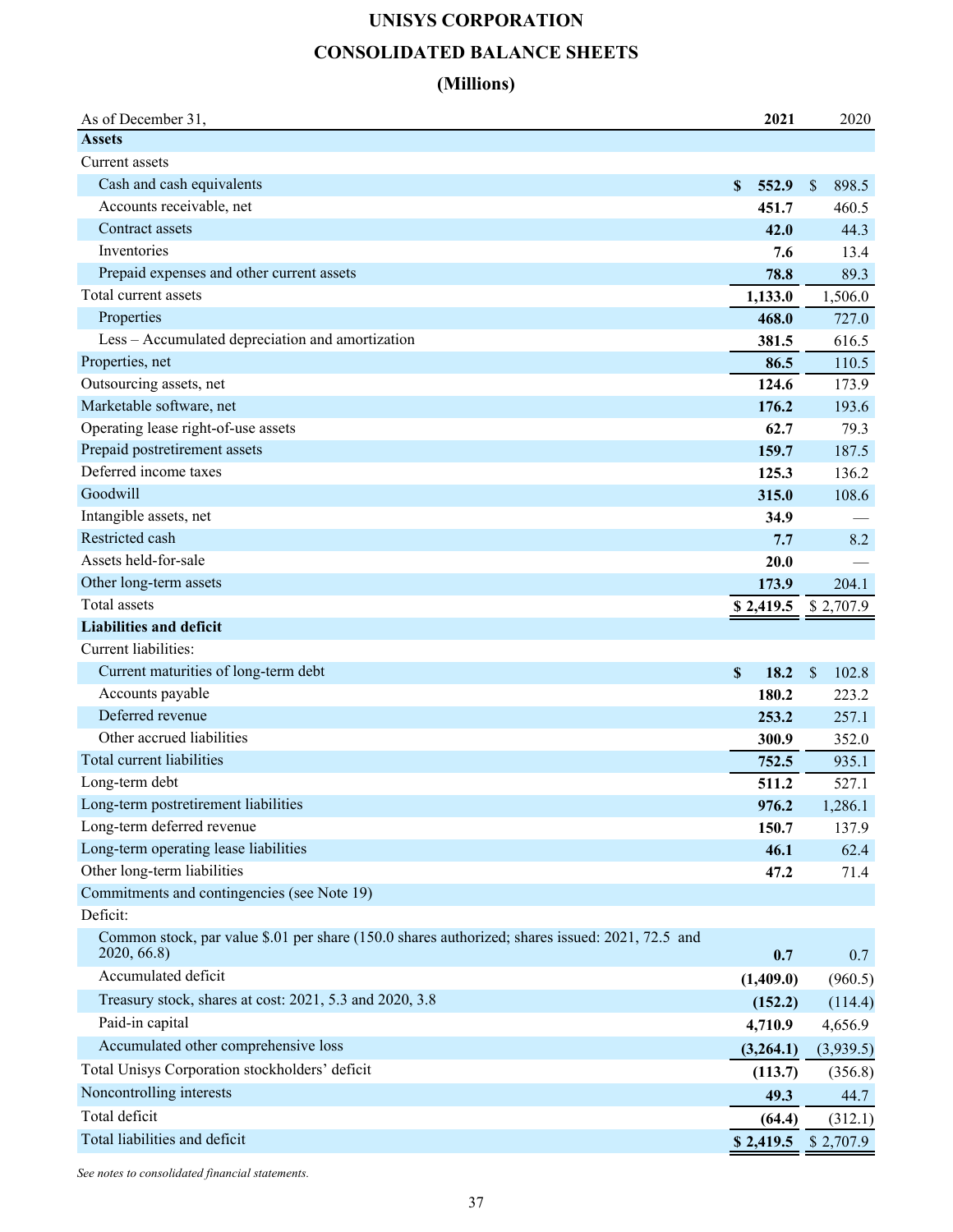## **UNISYS CORPORATION**

## **CONSOLIDATED STATEMENTS OF CASH FLOWS**

## **(Millions)**

| Year ended December 31,                                                                                             | 2021                               | 2020                     | 2019                   |
|---------------------------------------------------------------------------------------------------------------------|------------------------------------|--------------------------|------------------------|
| <b>Cash flows from operating activities</b>                                                                         |                                    |                          |                        |
| Consolidated net loss from continuing operations                                                                    | \$<br>$(449.8)$ \$                 | $(317.2)$ \$             | (88.3)                 |
| Income from discontinued operations, net of tax                                                                     |                                    | 1,068.4                  | 75.0                   |
| Adjustments to reconcile consolidated net income (loss) to net cash provided by (used<br>for) operating activities: |                                    |                          |                        |
| Gain on sale of U.S. Federal business                                                                               | $\overline{\phantom{m}}$           | (1,060.0)                |                        |
| Foreign currency losses                                                                                             | 2.6                                | 36.2                     | 11.0                   |
| Non-cash interest expense                                                                                           | 1.8                                | 4.6                      | 9.2                    |
| Debt extinguishment charge                                                                                          |                                    | 28.5                     | 20.1                   |
| Employee stock compensation                                                                                         | 18.8                               | 14.5                     | 13.2                   |
| Depreciation and amortization of properties                                                                         | 30.5                               | 29.7                     | 35.3                   |
| Depreciation and amortization of outsourcing assets                                                                 | 68.0                               | 65.8                     | 63.8                   |
| Amortization of marketable software                                                                                 | 71.9                               | 65.5                     | 48.3                   |
| Amortization of intangible assets                                                                                   | 3.0                                | $\equiv$                 |                        |
| Other non-cash operating activities                                                                                 | (0.6)                              | (0.3)                    | (1.6)                  |
| Loss on disposal of capital assets                                                                                  | 2.2                                | 4.5                      | 1.5                    |
| Postretirement contributions                                                                                        | (56.4)                             | (832.2)                  | (109.4)                |
| Postretirement expense                                                                                              | 552.0                              | 239.2                    | 96.6                   |
| Deferred income taxes, net                                                                                          | (59.2)                             | (13.4)                   | 4.4                    |
| Changes in operating assets and liabilities, excluding the effect of acquisitions:                                  |                                    |                          |                        |
| Receivables, net and contract assets                                                                                | 47.4                               | (74.8)                   | (8.3)                  |
| Inventories                                                                                                         | 6.0                                | 3.0                      | 6.1                    |
| Other assets                                                                                                        | 8.0                                | 5.9                      | 9.9                    |
| Accounts payable and current liabilities                                                                            | (149.4)                            | 3.4                      | (114.4)                |
| Other liabilities                                                                                                   | 35.7                               | 47.5                     | 51.5                   |
| Net cash provided by (used for) operating activities                                                                | 132.5                              | (681.2)                  | 123.9                  |
| <b>Cash flows from investing activities</b>                                                                         |                                    |                          |                        |
| Purchases of businesses, net of cash acquired                                                                       | (239.3)                            |                          |                        |
| Net proceeds from sale of U.S. Federal business                                                                     |                                    | 1,162.9                  |                        |
| Proceeds from investments                                                                                           | 4,148.2                            | 3,388.5                  | 3,568.9                |
| Purchases of investments                                                                                            | (4,168.1)                          | (3,379.2)                | (3,566.1)              |
| Capital additions of properties                                                                                     | (27.3)                             | (27.7)                   | (38.0)                 |
| Capital additions of outsourcing assets                                                                             | (18.5)                             | (30.1)                   | (48.8)                 |
| Investment in marketable software                                                                                   | (54.4)                             | (72.3)                   | (73.0)                 |
| Net proceeds from sale of properties                                                                                |                                    | $\overline{\phantom{0}}$ | (0.3)                  |
| Other                                                                                                               | (0.9)                              | (0.5)                    | (0.9)                  |
| Net cash (used for) provided by investing activities                                                                | (360.3)                            | 1,041.6                  | (158.2)                |
| <b>Cash flows from financing activities</b>                                                                         |                                    |                          |                        |
| Proceeds from issuance of long-term debt                                                                            | 1.5                                | 497.3                    | 30.5                   |
| Payments of long-term debt                                                                                          | (103.1)                            | (454.8)                  | (14.4)                 |
| Cash paid for debt extinguishment                                                                                   |                                    | (23.7)                   | (56.7)                 |
| Issuance costs relating to long-term debt                                                                           |                                    | (7.9)                    |                        |
| Proceeds from exercise of stock options                                                                             | 4.5                                |                          |                        |
| Proceeds from capped call transactions                                                                              |                                    |                          | 7.2                    |
| Other                                                                                                               | (8.4)                              | (5.8)                    | (4.6)                  |
| Net cash (used for) provided by financing activities                                                                | (105.5)                            | $\overline{5.1}$         | (38.0)                 |
| Effect of exchange rate changes on cash, cash equivalents and restricted cash                                       | (12.8)                             | (10.6)                   |                        |
| (Decrease) increase in cash, cash equivalents and restricted cash                                                   | (346.1)                            | 354.9                    | (72.3)                 |
| Cash, cash equivalents and restricted cash, beginning of year                                                       | 906.7                              | 551.8                    | 624.1                  |
| Cash, cash equivalents and restricted cash, end of year                                                             | $\boldsymbol{\mathsf{S}}$<br>560.6 | \$<br>906.7              | 551.8<br>$\mathcal{S}$ |
|                                                                                                                     |                                    |                          |                        |

*See notes to consolidated financial statements.*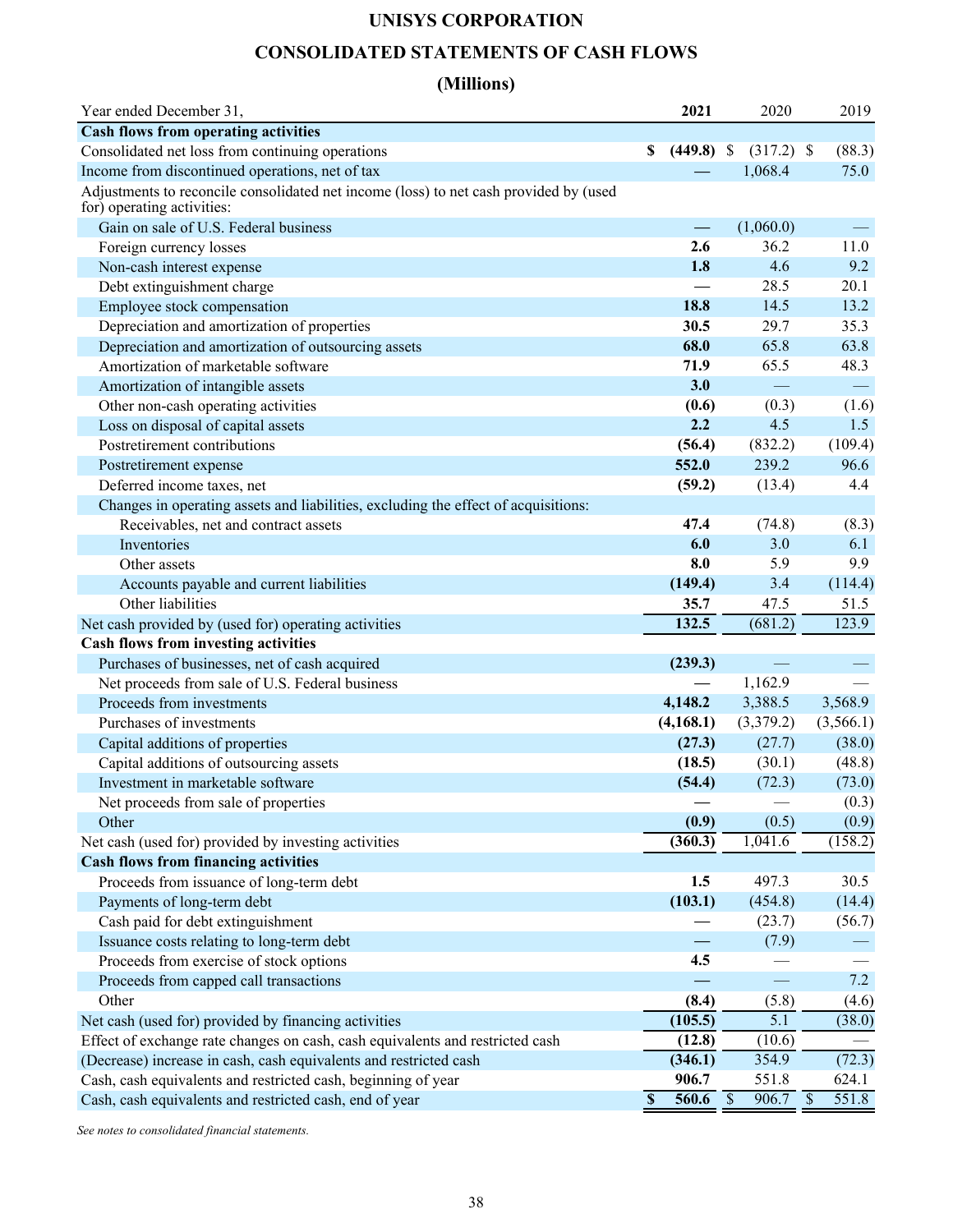## **UNISYS CORPORATION**

## **CONSOLIDATED STATEMENTS OF DEFICIT**

## **(Millions)**

|                                   |               |              |                                |                                     |     | Unisys Corporation          |               |                              |                    |      |                                                         |              |                                  |
|-----------------------------------|---------------|--------------|--------------------------------|-------------------------------------|-----|-----------------------------|---------------|------------------------------|--------------------|------|---------------------------------------------------------|--------------|----------------------------------|
|                                   | Total         |              | Total<br>Unisys<br>Corporation | Common<br><b>Stock Par</b><br>Value |     | Accumu-<br>lated<br>Deficit |               | Treasury<br>Stock At<br>Cost | Paid-in<br>Capital |      | Accumu-<br>lated<br>Other<br>Compre-<br>hensive<br>Loss |              | Non-<br>controlling<br>Interests |
| Balance at December 31, 2018      | (1,299.6)     | $\mathbf S$  | (1,343.5)                      | $\mathbb{S}$                        | 0.5 | \$(1,694.0)                 | \$.           | (105.0)                      | \$4,539.8          |      | \$(4,084.8)                                             | $\mathbb{S}$ | 43.9                             |
| Consolidated net income (loss)    | (13.3)        |              | (17.2)                         |                                     |     | (17.2)                      |               |                              |                    |      |                                                         |              | 3.9                              |
| Stock-based activity              | 8.0           |              | 8.0                            |                                     | 0.1 |                             |               | (4.6)                        |                    | 12.5 |                                                         |              |                                  |
| Debt exchange                     | 83.9          |              | 83.9                           |                                     | 0.1 |                             |               |                              |                    | 83.8 |                                                         |              |                                  |
| Capped call on debt exchange      | 7.2           |              | 7.2                            |                                     |     |                             |               |                              |                    | 7.2  |                                                         |              |                                  |
| Translation adjustments           | 24.4          |              | 23.8                           |                                     |     |                             |               |                              |                    |      | 23.8                                                    |              | 0.6                              |
| Postretirement plans              | (38.9)        |              | (27.6)                         |                                     |     |                             |               |                              |                    |      | (27.6)                                                  |              | (11.3)                           |
| Balance at December 31, 2019      | (1,228.3)     | S            | (1,265.4)                      | <sup>\$</sup>                       | 0.7 | \$(1,711.2)                 | <sup>S</sup>  | (109.6)                      | \$4,643.3          |      | \$ (4,088.6) \$                                         |              | 37.1                             |
| Consolidated net income           | 751.2         |              | 750.7                          |                                     |     | 750.7                       |               |                              |                    |      |                                                         |              | 0.5                              |
| Stock-based activity              | 8.8           |              | 8.8                            |                                     |     |                             |               | (4.8)                        |                    | 13.6 |                                                         |              |                                  |
| <b>Translation adjustments</b>    | 49.3          |              | 46.3                           |                                     |     |                             |               |                              |                    |      | 46.3                                                    |              | 3.0                              |
| Postretirement plans              | 106.9         |              | 102.8                          |                                     |     |                             |               |                              |                    |      | 102.8                                                   |              | 4.1                              |
| Balance at December 31, 2020      | \$<br>(312.1) | $\mathbf{s}$ | $(356.8)$ \$                   |                                     | 0.7 | $\mathbf S$<br>(960.5)      | <sup>\$</sup> | (114.4)                      | \$4,656.9          |      | $$(3,939.5)$ \;                                         |              | 44.7                             |
| Consolidated net loss             | (449.8)       |              | (448.5)                        |                                     |     | (448.5)                     |               |                              |                    |      |                                                         |              | (1.3)                            |
| Capped call on conversion of debt |               |              |                                |                                     |     |                             |               | (30.8)                       |                    | 30.8 |                                                         |              |                                  |
| Stock-based activity              | 16.2          |              | 16.2                           |                                     |     |                             |               | (7.0)                        |                    | 23.2 |                                                         |              |                                  |
| <b>Translation adjustments</b>    | (40.5)        |              | (39.6)                         |                                     |     |                             |               |                              |                    |      | (39.6)                                                  |              | (0.9)                            |
| Postretirement plans              | 721.8         |              | 715.0                          |                                     |     |                             |               |                              |                    |      | 715.0                                                   |              | 6.8                              |
| Balance at December 31, 2021      | (64.4)<br>\$  | -S           | (113.7)                        | -S                                  | 0.7 | \$(1,409.0)                 | Y.            | (152.2)                      | \$4,710.9          |      | $$$ $(3,264.1)$                                         | <b>S</b>     | 49.3                             |

*See notes to consolidated financial statements.*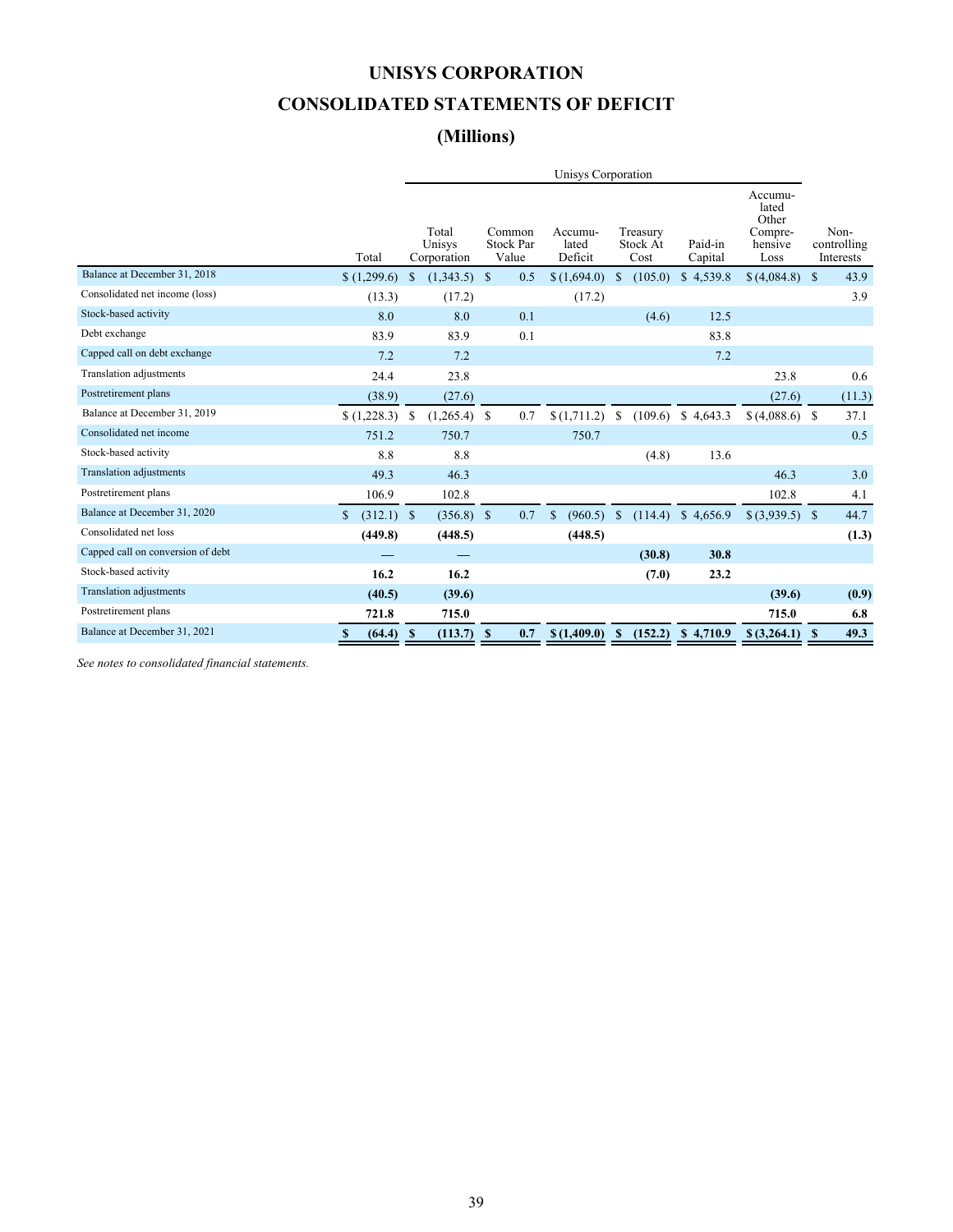## **UNISYS CORPORATION**

## **NOTES TO CONSOLIDATED FINANCIAL STATEMENTS**

## **(Dollars in millions, except share and per share amounts)**

### **Note 1 — Summary of significant accounting policies**

**Principles of consolidation** The consolidated financial statements include the accounts of all majority-owned subsidiaries.

**Use of estimates** The preparation of financial statements in conformity with generally accepted accounting principles in the United States of America (GAAP) requires management to make estimates and assumptions about future events. These estimates and assumptions affect the amounts of assets and liabilities reported, disclosures about contingent assets and liabilities and the reported amounts of revenue and expenses. Such estimates include the valuation of estimated credit losses, contract assets, operating lease right-of-use assets, outsourcing assets, marketable software, goodwill, purchased intangibles and other long-lived assets, legal contingencies, assumptions used in the calculation for systems integration projects, income taxes and retirement and other post-employment benefits, among others. These estimates and assumptions are based on management's best estimates and judgment. Management evaluates its estimates and assumptions on an ongoing basis using historical experience and other factors, including the current economic environment, which management believes to be reasonable under the circumstances. Management adjusts such estimates and assumptions when facts and circumstances dictate. As future events and their effects cannot be determined with precision, actual results could differ materially from these estimates. Changes in those estimates resulting from continuing changes in the economic environment will be reflected in the financial statements in future periods.

The company assessed certain accounting matters that generally require consideration of forecasted financial information in context with the information reasonably available to us and the unknown future impacts of COVID-19 as of December 31, 2021 and through the date of this report. The accounting matters assessed included, but were not limited to the valuation of estimated credit losses, contract assets, outsourcing assets, marketable software, deferred tax assets, goodwill, purchased intangibles and other long-lived assets, and retirement and other post-employment benefits. While there was not a material impact to our consolidated financial position as of December 31, 2021 resulting from our assessments, our future assessment of our current expectations at that time of the future impacts and duration of COVID-19, as well as other factors, could result in material impacts to our consolidated financial position in future reporting periods.

**Cash and Cash equivalents** Cash and cash equivalents consist of cash on hand, short-term investments purchased with an original maturity of three months or less and certificates of deposit which may be withdrawn at any time at the discretion of the company without penalty. Cash and cash equivalents subject to contractual restrictions and not readily available are classified as restricted cash.

The following table provides a reconciliation of cash and cash equivalents and restricted cash reported within the consolidated balance sheets to the total of the amounts shown in the consolidated statements of cash flows.

| As of December 31.                                                                                  | 2021            | 2020 |
|-----------------------------------------------------------------------------------------------------|-----------------|------|
| Cash and cash equivalents                                                                           | \$552.9 \$898.5 |      |
| Restricted cash                                                                                     | 77              | 82   |
| Total cash, cash equivalents and restricted cash shown in the consolidated statements of cash flows | \$560.6\$5906.7 |      |

**Inventories** Inventories are valued at the lower of cost and net realizable value. Cost is determined on the first-in, first-out method.

**Properties** Properties are carried at cost and are depreciated over the estimated lives of such assets using the straight-line method. The estimated lives used, in years, are as follows: buildings,  $20 - 50$ ; machinery and office equipment,  $4 - 7$ ; rental equipment, 4; and internal-use software,  $3 - 10$ .

**Outsourcing assets** Costs of outsourcing contracts are generally expensed as incurred. However, certain costs incurred upon initiation of an outsourcing contract (principally initial customer setup) are deferred and expensed over the initial contract life. Fixed assets and software used in connection with outsourcing contracts are capitalized and depreciated over the shorter of the initial contract life or in accordance with the fixed asset policy described above.

Recoverability of these costs is subject to various business risks. Quarterly, the company compares the carrying value of these assets with the undiscounted future cash flows expected to be generated by them to determine if there is impairment. If impaired, these assets are reduced to an estimated fair value on a discounted cash flow basis. The company prepares its cash flow estimates based on assumptions that it believes to be reasonable but are also inherently uncertain. Actual future cash flows could differ from these estimates. The gross amount of outsourcing assets totaled \$568.3 million and \$692.1 million as of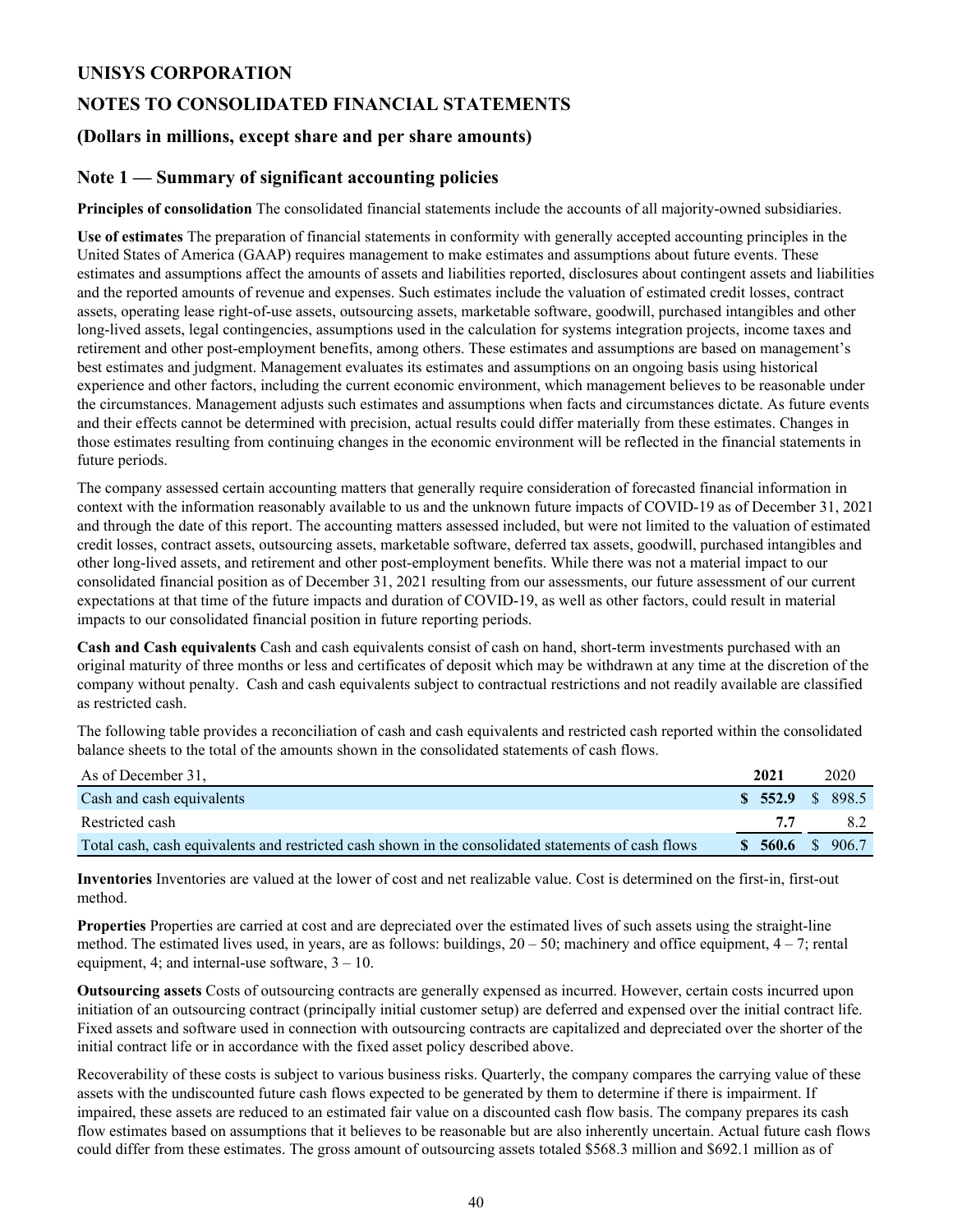December 31, 2021 and 2020, respectively, and related accumulated amortization totaled \$443.7 million and \$518.2 million as of December 31, 2021 and 2020, respectively.

**Marketable software** The cost of development of computer software to be sold or leased, incurred subsequent to establishment of technological feasibility, is capitalized and amortized to cost of sales over the estimated revenue-producing lives of the products. For the company's proprietary enterprise software products, the amortization period is five years following product release, and for the remaining products, the amortization period is three years following product release. In assessing the estimated revenue-producing lives and recoverability of the products, the company considers operating strategies, underlying technologies utilized, estimated economic life and external market factors, such as expected levels of competition, barriers to entry by potential competitors, stability in the market and governmental regulation. The company continually reassesses the estimated revenue-producing lives of the products and any change in the company's estimate could result in the remaining amortization expense being accelerated or spread out over a longer period. As of December 31, 2021, the company believes that all unamortized costs are fully recoverable. The gross amount of marketable software totaled \$2,266.1 million and \$2,219.4 million as of December 31, 2021 and 2020, respectively, and related accumulated amortization totaled \$2,089.9 million and \$2,025.8 million as of December 31, 2021 and 2020, respectively.

**Internal-use software** The company capitalizes certain internal and external costs incurred to acquire or create internal-use software, principally related to software coding, designing system interfaces, and installation and testing of the software. These costs are amortized in accordance with the fixed asset policy described above.

**Goodwill and Purchased Intangible Assets** Goodwill arising from the acquisition of an entity represents the excess of the purchase price consideration over the fair value of the underlying identifiable intangible assets and net assets or liabilities assumed. Goodwill is initially recognized as an asset and is subsequently measured at cost less any accumulated impairment losses.

The company tests goodwill for impairment annually in the fourth quarter using data as of September 30 of that year, as well as whenever there are events or changes in circumstances (triggering events) that would more likely than not reduce the fair value of one or more reporting units below its respective carrying amount. The company initially assesses qualitative factors to determine whether it is more likely than not that the fair value of a reporting unit is less than its carrying amount. This qualitative assessment considers all relevant factors specific to the reporting units, including macroeconomic conditions, industry and market considerations, overall financial performance, and relevant entity-specific events.

If the company determines that it is not more likely that the carrying amount for a reporting unit is less than its fair value, then subsequent quantitative goodwill impairment testing is not required. If the company determines that it is more likely than not that the carrying amount for a reporting unit is greater than its fair value, then it proceeds with a subsequent quantitative goodwill impairment test. Under the quantitative test, the company compares the fair value of each of its reporting units to their respective carrying value. If the carrying value exceeds fair value, an impairment charge is recognized for the difference. Impaired goodwill is written down to its fair value through a charge to the consolidated statement of income (loss) in the period the impairment is identified.

In January 2021, the company changed its organizational structure to more effectively address evolving client needs. With these changes, the company changed its reportable segments, operating segments and reporting units. The realignment and change was deemed a triggering event, resulting in the company performing an interim quantitative goodwill impairment test on the reporting units impacted by this segment change as of immediately before and immediately after the change. There were no impairment charges resulting from this analysis. See Note 21, "Segment information" for additional information on the company's operating and reportable segments.

During the fourth quarter of 2021, the company performed its annual qualitative goodwill assessment and determined it was not necessary to perform the quantitative goodwill impairment test.

When the company performs the quantitative goodwill impairment test for a reporting unit, it estimates the fair value of the reporting unit using both the income approach and the market approach.

The income approach incorporates the use of a discounted cash flow method in which the estimated future cash flows and terminal values for each reporting unit are discounted to present value. Cash flow projections are based on management's estimates of economic and market conditions, which drive key assumptions of revenue growth rates, operating margins, capital expenditures and working capital requirements. The discount rate in turn is based on various market factors and specific risk characteristics of each reporting unit.

The market approach estimates fair value by applying performance metric multiples to the reporting unit's prior and expected operating performance. The multiples are derived from comparable publicly traded companies with similar operating and investment characteristics as the reporting unit.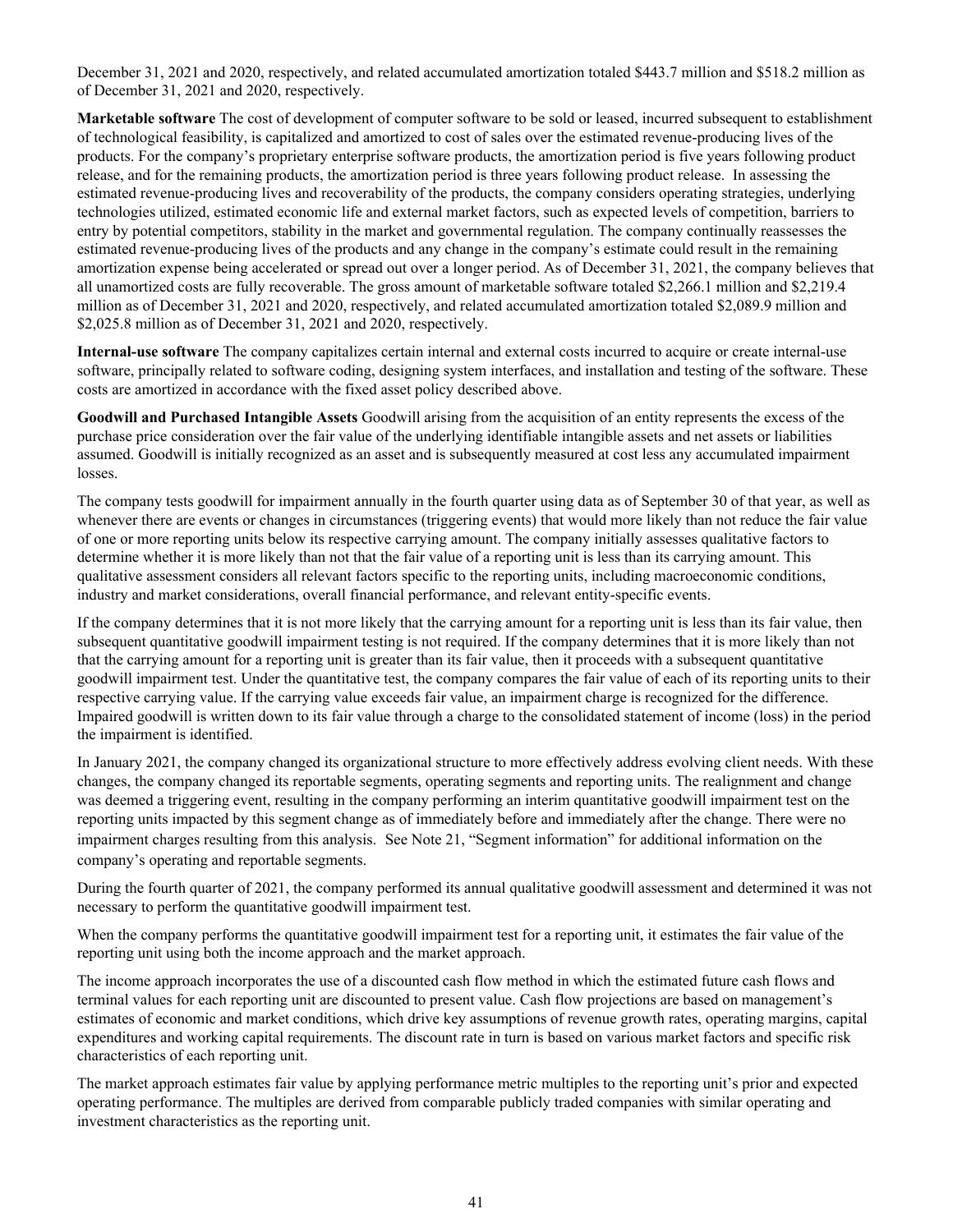If the fair value of the reporting unit derived using the income approach is significantly different from the fair value estimate using the market approach, the company reevaluates its assumptions used in the two models. When considering the weighting between the market approach and income approach, the company gives more weighting to the income approach. The higher weighting assigned to the income approach takes into consideration that the guideline companies used in the market approach generally represent larger diversified companies relative to the reporting units and may have different long-term growth prospects, among other factors.

In order to assess the reasonableness of the calculated reporting unit fair values, the company also compares the sum of the reporting units' fair values to its market capitalization (per share stock price multiplied by shares outstanding) and calculates an implied control premium (the excess of the sum of the reporting units' fair values over the market capitalization).

Estimating the fair value of reporting units requires the use of estimates and significant judgments that are based on a number of factors including actual operating results. It is reasonably possible that the judgments and estimates described above could change in future periods.

Finite-lived intangible assets purchased in a business combination are recorded at fair value and amortized to selling, general and administrative expense over their estimated useful lives. Finite-lived intangible assets are tested for impairment whenever events or changes in circumstances would indicate that the carrying value may not be recoverable. An impairment charge would be recognized if the carrying value exceeds fair value in the consolidated statement of income (loss) in the period the impairment is identified.

**Retirement benefits** Accounting rules covering defined benefit pension plans and other postretirement benefits require that amounts recognized in financial statements be determined on an actuarial basis. Management develops the actuarial assumptions used by its U.S. and international defined benefit pension plan obligations based upon the circumstances of each particular plan. The determination of the defined benefit pension plan obligations requires the use of estimates. A significant element in determining the company's retirement benefits expense or income is the expected long-term rate of return on plan assets. This expected return is an assumption as to the average rate of earnings expected on the funds invested or to be invested to provide for the benefits included in the projected pension benefit obligation. The company applies this assumed long-term rate of return to a calculated value of plan assets, which recognizes changes in the fair value of plan assets in a systematic manner over four years. This produces the expected return on plan assets that is included in retirement benefits expense or income. The difference between this expected return and the actual return on plan assets is deferred. The net deferral of past asset losses or gains affects the calculated value of plan assets and, ultimately, future retirement benefits expense or income.

At December 31 of each year, the company determines the fair value of its retirement benefits plan assets as well as the discount rate to be used to calculate the present value of plan liabilities. Management's significant assumption used in the determination of the defined benefit pension plan obligations, and settlement losses associated with respect to the U.S. pension plans, is the discount rate. Inherent in deriving the discount rate are significant assumptions with respect to the timing and magnitude of expected benefit payment obligations. The discount rate is an estimate of the interest rate at which the retirement benefits could be effectively settled. In estimating the discount rate, the company looks to rates of return on high-quality, fixedincome investments currently available and expected to be available during the period to maturity of the retirement benefits. The company uses a portfolio of fixed-income securities, which receive at least the second-highest rating given by a recognized ratings agency.

**Noncontrolling interest** The company owns a fifty-one percent interest in Intelligent Processing Solutions Ltd. (iPSL), a U.K. business process outsourcing joint venture. The remaining interests, which are reflected as a noncontrolling interest in the company's financial statements, are owned by three financial institutions for which iPSL performs services.

**Revenue recognition** Revenue is recognized at an amount that reflects the consideration to which the company expects to be entitled in exchange for transferring goods and services to a customer. The company determines revenue recognition using the following five steps: (1) identify the contract(s) with a customer, (2) identify the performance obligations in the contract, (3) determine the transaction price, (4) allocate the transaction price to the performance obligations in the contract, and (5) recognize revenue when (or as) the company satisfies a performance obligation.

At contract inception, the company assesses the goods and services promised in a contract with a customer and identifies as a performance obligation each promise to transfer to the customer either: (1) a good or service (or a bundle of goods or services) that is distinct or (2) a series of distinct goods or services that are substantially the same and that have the same pattern of transfer to the customer. The company recognizes revenue only when it satisfies a performance obligation by transferring a promised good or service to a customer.

The company must apply its judgment to determine the timing of the satisfaction of performance obligations as well as the transaction price and the amounts allocated to performance obligations including estimating variable consideration, adjusting the consideration for the effects of the time value of money and assessing whether an estimate of variable consideration is constrained.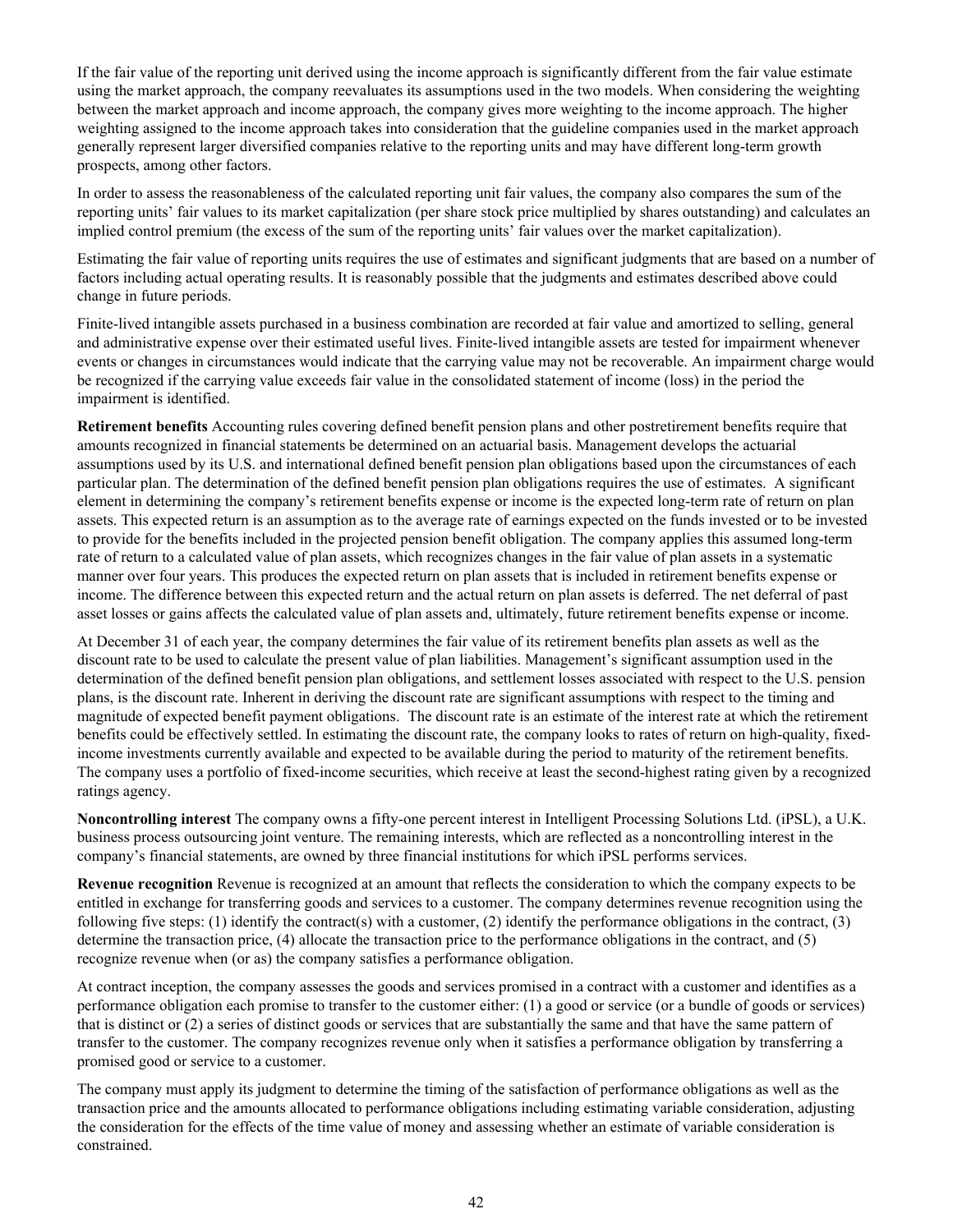Revenue from hardware sales is recognized upon the transfer of control to a customer, which is defined as an entity's ability to direct the use of and obtain substantially all of the remaining benefits of an asset.

Revenue from software licenses is recognized at the inception of either the initial license term or the inception of an extension or renewal to the license term.

Revenue for operating leases is recognized on a monthly basis over the term of the lease and for sales-type leases at the inception of the lease term. Such revenue is not material to the company's consolidated results of operations.

Revenue from equipment and software maintenance and post-contract support is recognized on a straight-line basis as earned over the terms of the respective contracts. Cost related to such contracts is recognized as incurred.

Revenue and profit under systems integration contracts are recognized over time as the company transfers control of goods or services. The company measures its progress toward satisfaction of its performance obligations using the cost-to-cost method, or when services have been performed, depending on the nature of the project. For contracts accounted for using the cost-tocost method, revenue and profit recognized in any given accounting period are based on estimates of total projected contract costs. The estimates are continually reevaluated and revised, when necessary, throughout the life of a contract. Any adjustments to revenue and profit resulting from changes in estimates are accounted for in the period of the change in estimate. When estimates indicate that a loss will be incurred on a contract upon completion, a provision for the expected loss is recorded in the period in which the loss becomes evident. Revenue from such contracts is not material to the company's consolidated results of operations.

In services arrangements, the company typically satisfies the performance obligation and recognizes revenue over time, because the client simultaneously receives and consumes the benefits provided as the company performs the services. The company's services are provided on a time-and-materials basis, as a fixed-price contract or as a fixed-price per measure of output contract.

Revenue from time-and-material contracts is recognized on an output basis as labor hours are delivered.

In managed services, application management, business process outsourcing and other cloud-based services arrangements, the arrangement generally consists of a single performance obligation comprised of services that are substantially the same and that have the same pattern of transfer. The promise to transfer the individual services is not separately identifiable from other promises in the contracts and, therefore, is not distinct. The company applies a measure of progress (typically time-based) to any fixed consideration and allocates variable consideration to the periods of service, which are typically monthly or quarterly, based on usage. As a result, revenue is recognized over the period the services are provided either on a straight-line basis or on a usage basis, depending on the terms of the arrangement (such as whether the company is standing ready to perform or whether the contract has usage-based metrics). This results in revenue recognition that corresponds with the value to the client of the services transferred to date relative to the remaining services promised.

The company also enters into arrangements that may include any combination of hardware, software or services. For example, a client may purchase an enterprise server that includes operating system software. In addition, the arrangement may include post-contract support for the software and a contract for post-warranty maintenance for service of the hardware. These arrangements consist of multiple performance obligations, with control over hardware and software transferred in one reporting period and the software support and hardware maintenance services performed across multiple reporting periods. In another example, the company may provide desktop managed services to a client on a long-term multiple-year basis and periodically sell hardware and license software products to the client. The services are provided on a continuous basis across multiple reporting periods and control over the hardware and software products occurs in one reporting period.

The company allocates the total transaction price to be earned under an arrangement among the various performance obligations in proportion to their relative standalone selling prices. The standalone selling price for a performance obligation is the price at which the company would sell a promised good or service separately to a customer.

A performance obligation is a promise in a contract to transfer a distinct good or service to the customer. A contract's transaction price is allocated to each distinct performance obligation and recognized as revenue when, or as, the performance obligation is satisfied. For contracts with multiple performance obligations, the company allocates the contract's transaction price to each performance obligation using its best estimate of the standalone selling price of each distinct good or service in the contract. The primary methods used to estimate standalone selling price are as follows: (1) the expected cost plus margin approach, under which the company forecasts its expected costs of satisfying a performance obligation and then adds an appropriate margin for that distinct good or service and (2) the percent discount off of list price approach.

In the Digital Workplace Solutions (DWS) and the Cloud and Infrastructure Solutions (C&I) segments, substantially all of the company's performance obligations are satisfied over time as work progresses and therefore substantially all of the revenue in this segment is recognized over time. The company generally receives payment for these contracts over time as the performance obligations are satisfied.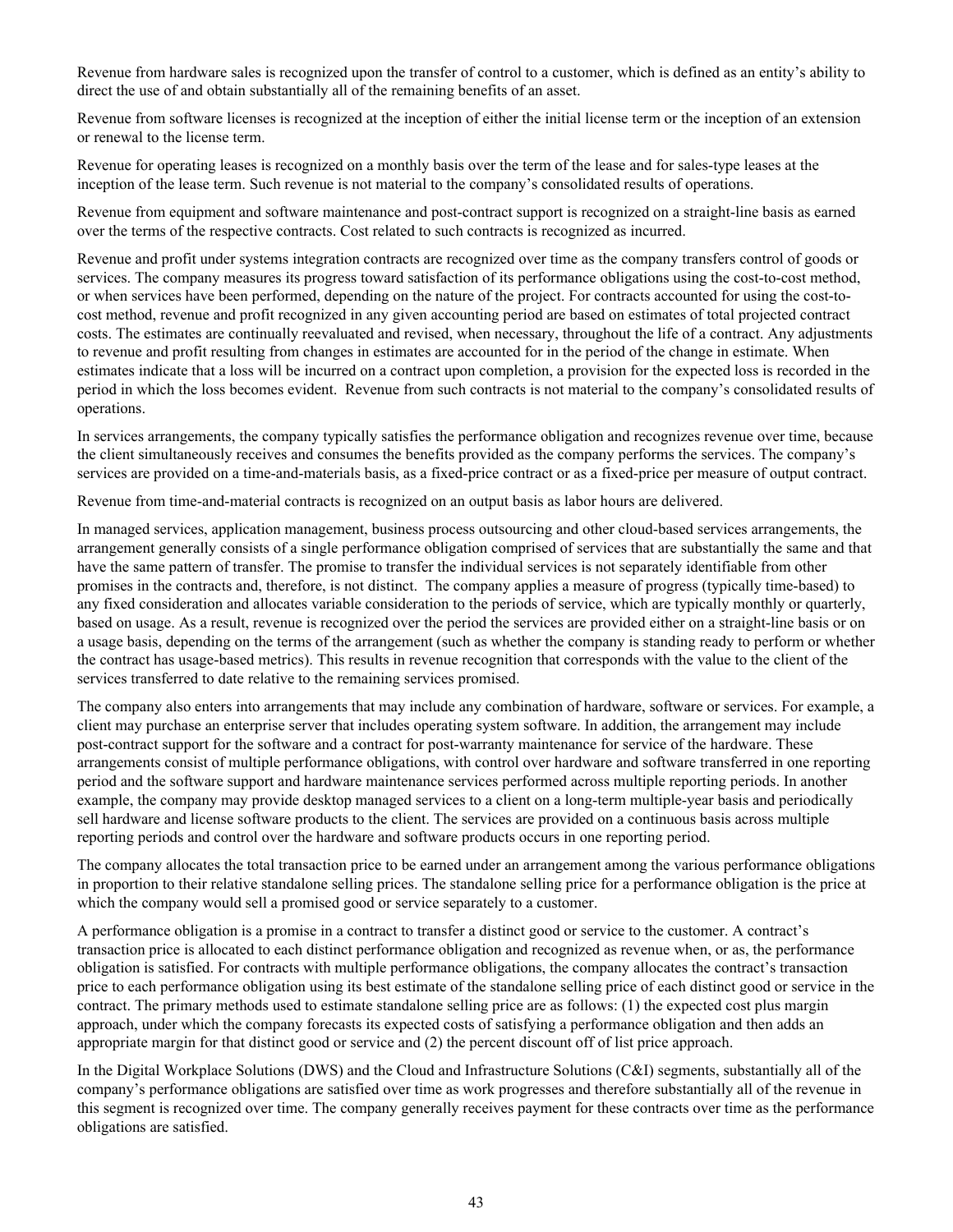In the Enterprise Computing Solutions (ECS) segment, substantially all of the company's sales of software and hardware are transferred to customers at a single point in time. Revenue on these contracts is recognized when control over the product is transferred to the customer or a software license term begins. The company generally receives payment for these contracts upon signature or within 30 to 60 days.

The company discloses disaggregation of its customer revenue by geographic areas by segment (see Note 21, "Segment information").

The timing of revenue recognition, billings and cash collections results in billed accounts receivable, unbilled receivables, contract assets and deferred revenue (contract liabilities).

Revenue excludes taxes assessed by a governmental authority that are both imposed on and concurrent with a specific revenue producing transaction and collected by the company from a customer (e.g., sales, use and value-added taxes). Revenue includes payments for shipping and handling activities.

**Advertising costs** All advertising costs are expensed as incurred.

**Shipping and handling** Costs related to shipping and handling are included in cost of revenue.

**Stock-based compensation plans** Stock-based compensation represents the cost related to stock-based awards granted to employees and directors. Compensation expense for performance-based restricted stock and restricted stock unit awards is recognized as expense ratably for each installment from the date of the grant until the date the restrictions lapse and is based on the fair market value at the date of grant and the probability of achievement of the specific performance-related goals. Compensation expense for market-based awards is recognized as expense ratably over the measurement period, regardless of the actual level of achievement, provided the service requirement is met. The fair value of restricted stock and restricted stock units with time and performance conditions is determined based on the trading price of the company's common shares on the date of grant. The fair value of awards with market conditions is estimated using a Monte Carlo simulation. The company recognizes compensation expense for the fair value of stock options, which have graded vesting, on a straight-line basis over the requisite service period. The expense is recorded in selling, general and administrative expenses.

**Income taxes** Income taxes are based on income before taxes for financial reporting purposes and reflect a current tax liability for the estimated taxes payable in the current-year tax returns and changes in deferred taxes. Deferred tax assets or liabilities are determined based on differences between financial reporting and tax bases of assets and liabilities and are measured using enacted tax laws and rates. A valuation allowance is provided on deferred tax assets if it is determined that it is more likely than not that the asset will not be realized. The company releases the income tax effects of deferred tax balances that have a valuation allowance from accumulated other comprehensive income once the reason the tax effects were established ceases to exist (e.g., a postretirement plan is liquidated). The company recognizes penalties and interest accrued related to income tax liabilities in provision for income taxes in its consolidated statements of income (loss).

The company treats the global intangible low-tax income tax, or GILTI, as a period cost when included in U.S. taxable income, and the base erosion and anti-abuse tax, or BEAT, as a period cost when incurred.

**Translation of foreign currency** The local currency is the functional currency for most of the company's international subsidiaries, and as such, assets and liabilities are translated into U.S. dollars at year-end exchange rates. Income and expense items are translated at average exchange rates during the year. Translation adjustments resulting from changes in exchange rates are reported in other comprehensive income (loss). Exchange gains and losses are reported in other (expense), net.

For those international subsidiaries operating in highly inflationary economies, the U.S. dollar is the functional currency, and as such, nonmonetary assets and liabilities are translated at historical exchange rates, and monetary assets and liabilities are translated at current exchange rates. Exchange gains and losses arising from remeasurement are included in other (expense), net.

**Fair value measurements** Fair value is defined as the price that would be received to sell an asset or paid to transfer a liability in an orderly transaction between market participants at the measurement date. When determining fair value measurements for assets and liabilities required to be recorded at fair value, the company assumes that the transaction is an orderly transaction that assumes exposure to the market for a period before the measurement date to allow for marketing activities that are usual and customary for transactions involving such assets or liabilities; it is not a forced transaction (for example, a forced liquidation or distress sale). The fair value hierarchy has three levels of inputs that may be used to measure fair value: Level 1 – Quoted prices (unadjusted) in active markets for identical assets or liabilities that the company can access at the measurement date; Level 2 – Inputs other than quoted prices within Level 1 that are observable for the asset or liability, either directly or indirectly; and Level 3 – Unobservable inputs for the asset or liability. The company has applied fair value measurements to its derivatives (see Note 13, "Financial instruments and concentration of credit risks"), long-term debt (see Note 16, "Debt"), and to its postretirement plan assets (see Note 18, "Employee plans").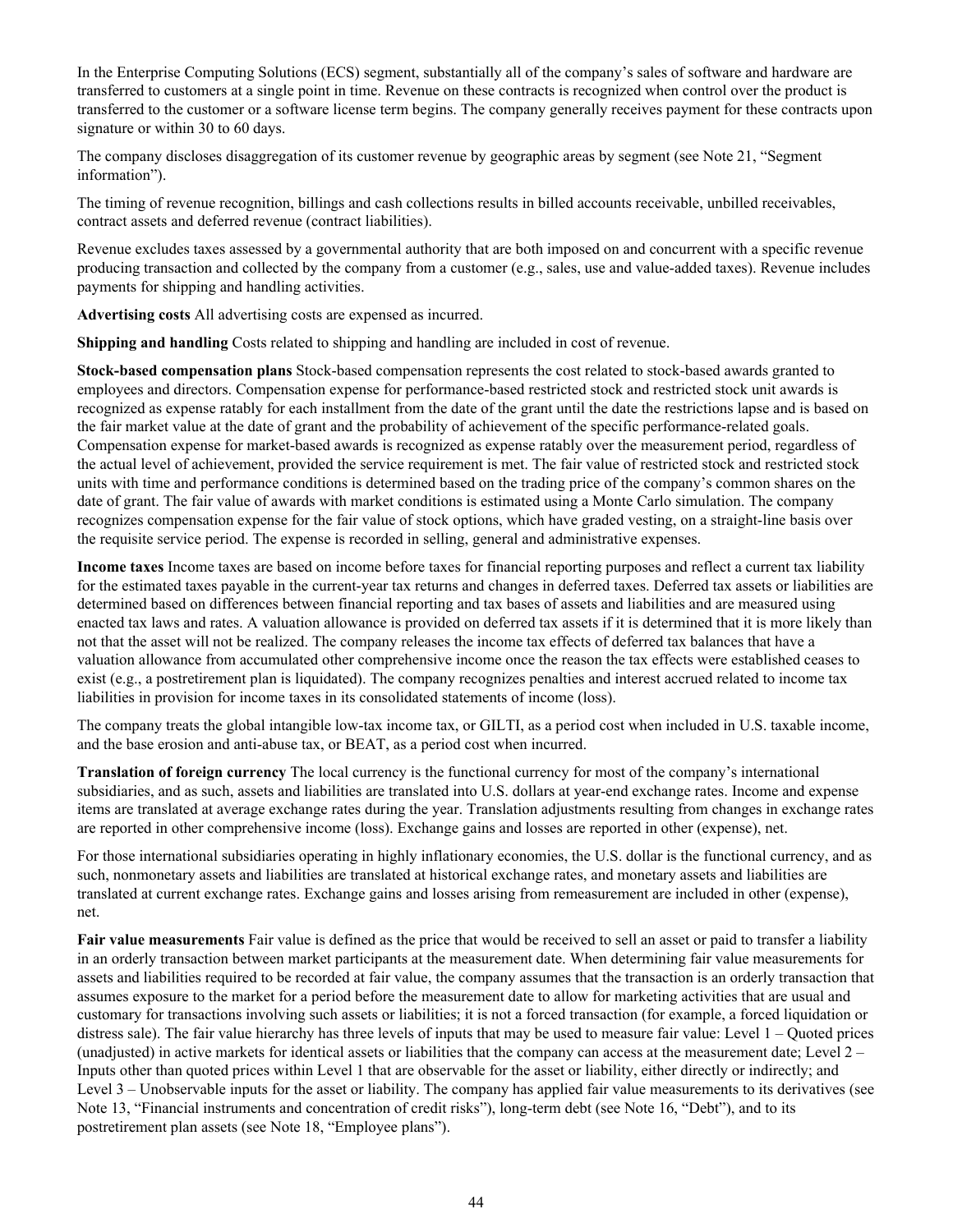## **Note 2 — Discontinued operations**

On March 13, 2020, the company completed the sale of its U.S. Federal business to Science Applications International Corporation for cash of \$1.2 billion. Net cash proceeds of the sale was \$1,162.9 million (net of working capital adjustments and transaction costs).

The results of the U.S. Federal business discontinued operations were as follows:

| Year ended December 31,                         |   | $2020*$ |     | 2019  |
|-------------------------------------------------|---|---------|-----|-------|
| Revenue                                         |   | 149.5   | \$. | 725.9 |
| Income (loss)                                   |   |         |     |       |
| Operations                                      |   | 8.4     |     | 100.3 |
| Gain on sale                                    |   | 1,060.7 |     |       |
|                                                 |   | 1,069.1 |     | 100.3 |
| Income tax provision                            |   | 0.7     |     | 25.3  |
| Income from discontinued operations, net of tax | S | 1,068.4 |     | 75.0  |

\* Includes results of operations through the March 13, 2020 closing date.

#### **Note 3 — Recent accounting pronouncements and accounting changes**

Effective January 1, 2020, the company adopted Accounting Standards Update (ASU) No. 2019-12, Income Taxes (Topic 740): Simplifying the Accounting for Income Taxes, which removed certain exceptions related to the approach for intraperiod tax allocation, the methodology for calculating income taxes in an interim period and the recognition of deferred tax liabilities for outside basis differences. The new standard was applied to the presentation of the company's U.S. Federal business, which is reflected in discontinued operations.

In October 2021, the Financial Accounting Standards Board issued ASU No. 2021-08, Accounting for Contract Assets and Contract Liabilities from Contracts with Customers. This guidance requires that an acquirer recognize and measure contract assets and contract liabilities acquired in a business combination in accordance with ASC 606, Revenue from Contracts with Customers, as if it had originated the contracts. Deferred revenue acquired in a business combination is no longer required to be measured at its fair value, which had historically resulted in a deferred revenue impairment at the date of acquisition. The amendment is effective January 1, 2023 and early adoption is permitted. The company expects to adopt this new guidance effective January 1, 2022.

## **Note 4 — Acquisitions**

#### **Unify Square, Inc**.

On June 3, 2021, the company acquired 100% of Unify Square, Inc. (Unify Square) for a purchase price consideration of \$150.4 million on a cash-free, debt-free basis. The company funded the cash consideration and acquisition-related costs with cash on hand.

Headquartered in Bellevue, Washington, and with offices in the United Kingdom, Germany, Switzerland, India, Australia and Lithuania, Unify Square is a leading experience management provider for secure collaboration and communication platforms. The acquisition is expected to enhance the company's digital workplace solutions and enable the company to deliver higher value solutions to its clients.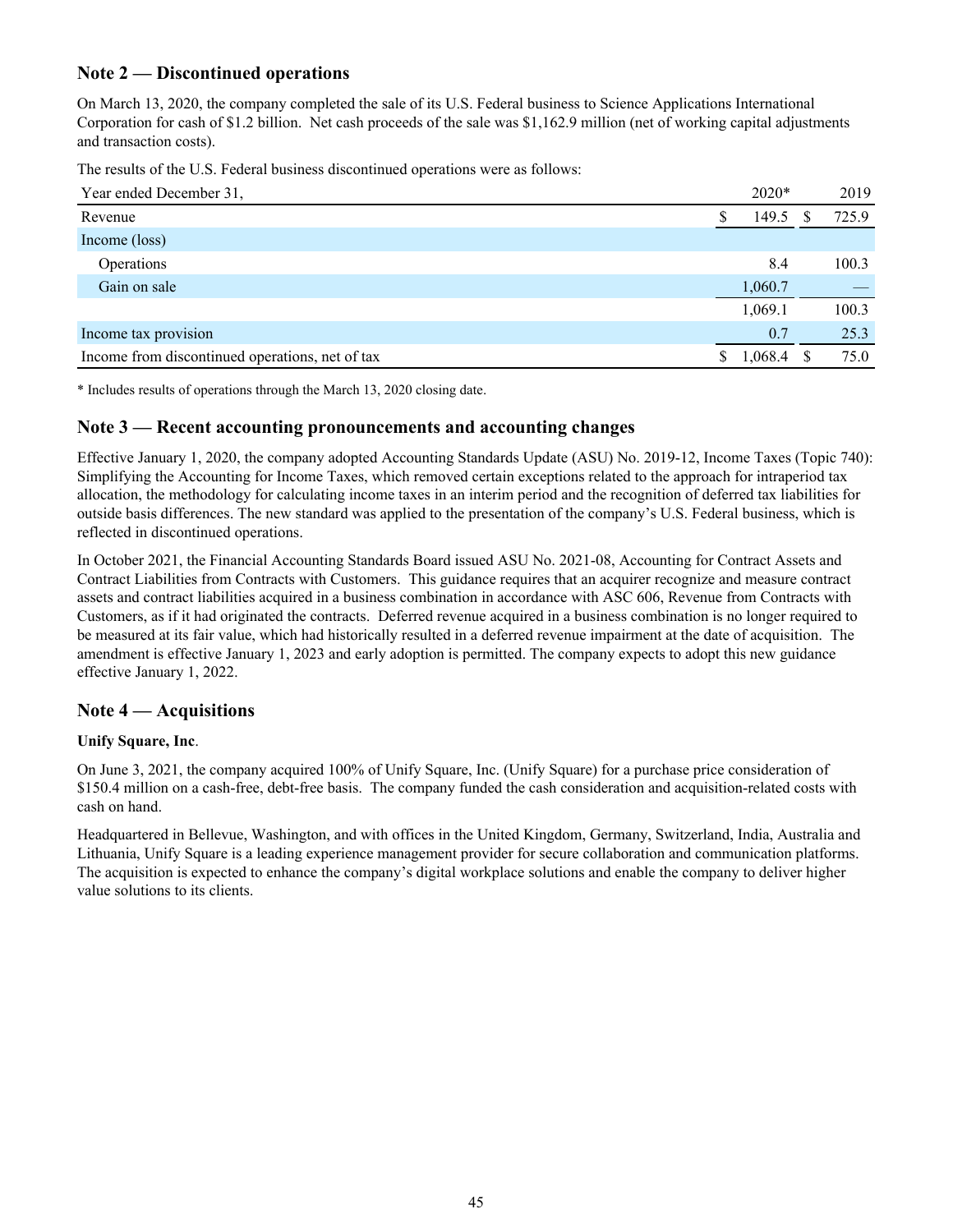The fair values of the total net assets acquired was as follows:

| Receivables                               | \$<br>3.4 |
|-------------------------------------------|-----------|
| Prepaid expenses and other current assets | 0.6       |
| Properties and other long-term assets     | 0.4       |
| Operating lease right-of-use assets       | 1.7       |
| Accounts payable and accruals             | (3.8)     |
| Deferred revenue                          | (2.7)     |
| Long-term operating lease liabilities     | (1.7)     |
| Intangible assets                         | 19.6      |
| Goodwill                                  | 132.9     |
| Total                                     | 1504      |

The company has finalized the purchase accounting related to Unify Square and the above amounts represent final fair values.

The goodwill represents expected synergies, intellectual capital and the acquired assembled workforce, none of which qualify for recognition as a separate intangible asset. Goodwill determined by the allocation of the purchase price has been recorded in the company's DWS segment and is not deductible for tax purposes.

The following table summarizes the fair value of the intangible assets acquired and the related weighted average amortization period:

|                                                          | Weighted Average<br>Amortization Period<br>in Years |      |
|----------------------------------------------------------|-----------------------------------------------------|------|
| Technology                                               | 3.2                                                 | 10.0 |
| Customer Relationships - Software and Software Solutions | 3.0                                                 | 6.6  |
| <b>Customer Relationships - Consulting</b>               | 10.0                                                | 3.0  |
| Total                                                    |                                                     | 196  |

During 2021, the company incurred and expensed acquisition-related costs of \$2.4 million, included within selling, general and administrative expense on the consolidated statements of income (loss).

During 2021, the company finalized its valuation of assets acquired and liabilities assumed resulting in measurement period adjustments that increased goodwill by \$16.7 million primarily related to a decrease of \$16.3 million in the fair value of the acquired intangible assets.

The company's consolidated financial statements include the results of Unify Square commencing as of the acquisition date.

Pro forma information and revenue and operating results of Unify Square have not been presented as the impact is not material to the company's consolidated financial statements.

#### **CompuGain**

On December 14, 2021, the company acquired 100% of CompuGain LLC (CompuGain), a leading cloud solutions provider, for a purchase price consideration of \$87.0 million on a cash-free, debt-free basis. The purchase price is subject to customary adjustments based on closing cash, indebtedness and working capital. The company funded the cash consideration and acquisition-related costs with cash on hand.

The acquisition is expected to enhance the company's delivery of rapid and agile cloud migration, application modernization and data value realization to our clients.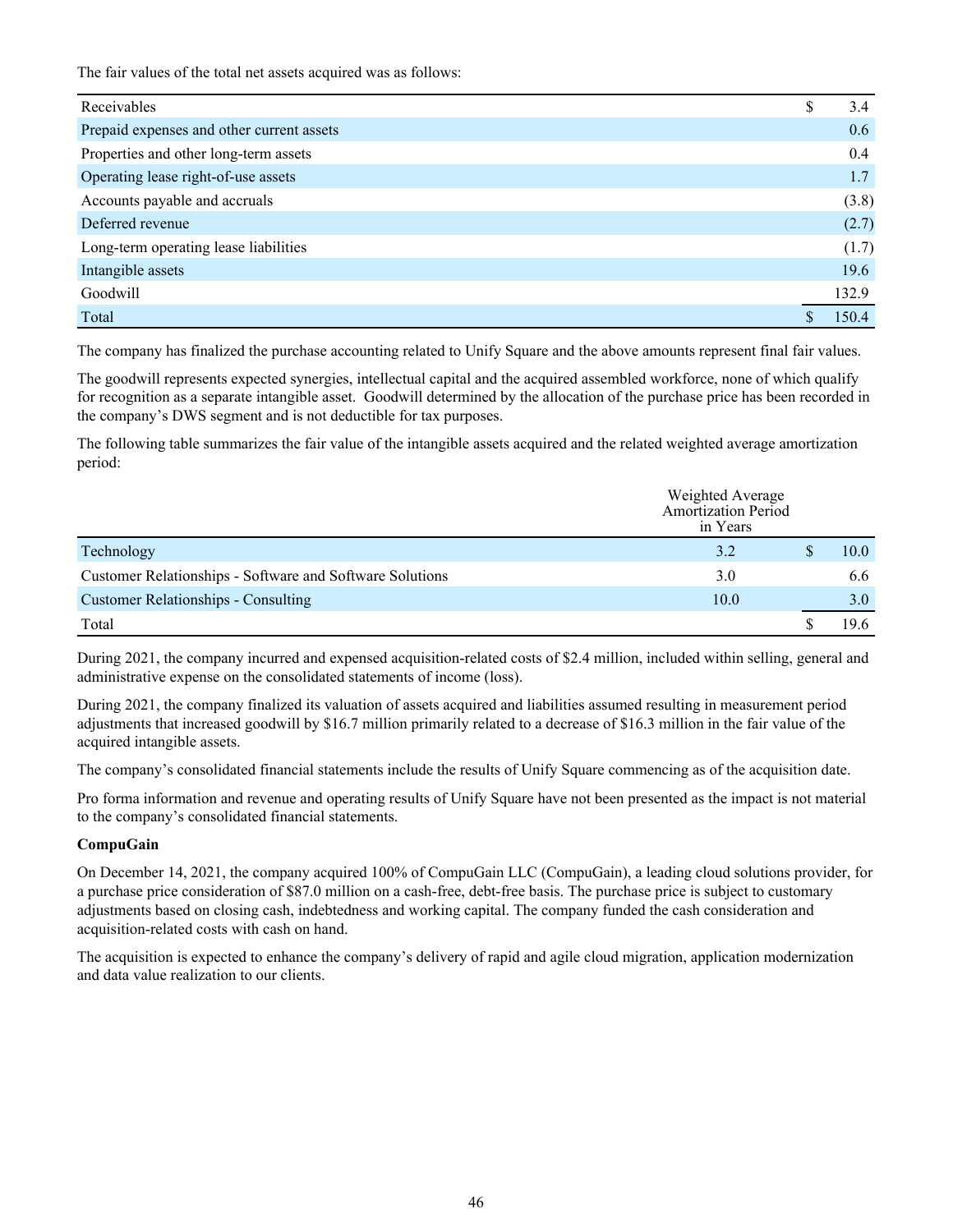The preliminary fair values of the total net assets acquired was a follows:

| Receivables                               | S | 7.8   |
|-------------------------------------------|---|-------|
| Prepaid expenses and other current assets |   | 0.7   |
| Properties and other long-term assets     |   | 0.2   |
| Operating lease right-of-use assets       |   | 0.2   |
| Accounts payable and accruals             |   | (5.6) |
| Long-term operating lease liabilities     |   | (0.1) |
| Intangible assets                         |   | 18.3  |
| Goodwill                                  |   | 65.5  |
| Total                                     |   | 870   |

At December 31, 2021, the company has not finalized the purchase accounting related to CompuGain and the above amounts represent preliminary estimated values. The preliminary purchase price allocation is subject to change as the company completes its determination of the final working capital and the fair values of the acquired assets and liabilities assumed, the impact of which could be material.

The goodwill represents expected synergies, intellectual capital and the acquired assembled workforce, none of which qualify for recognition as a separate intangible asset. Goodwill determined by the allocation of the purchase price will be recorded in the company's C&I segment and is expected to be deductible for tax purposes.

The following table summarizes the preliminary fair value of the intangible assets acquired and the related weighted average amortization period:

|                               | Weighted Average<br>Amortization Period<br>in Years |    |      |
|-------------------------------|-----------------------------------------------------|----|------|
| <b>Customer Relationships</b> | 8.5                                                 |    | 17.4 |
| Marketing                     | 4.0                                                 |    | 0.9  |
| Total                         |                                                     | ۵D | 18.3 |

During 2021, the company incurred and expensed acquisition-related costs of \$1.1 million, included within selling, general and administrative expense on the consolidated statements of income (loss).

The company's consolidated financial statements include the results of CompuGain commencing as of the acquisition date.

Pro forma information and revenue and operating results of CompuGain have not been presented as the impact is not material to the company's consolidated financial statements.

#### **Mobinergy**

On November 18, 2021, the company acquired 100% of the Mobinergy group of companies (Mobinergy), a leader in unified endpoint management. The purchase price consideration was not material. The acquisition is expected to enhance the company's digital workplace solutions and enable the company to deliver higher value solutions to its clients.

The company's consolidated financial statements include the results of Mobinergy commencing as of the acquisition date.

Pro forma information and revenue and operating results of Mobinergy have not been presented as the impact is not material to the company's consolidated financial statements.

## **Note 5 — Cost-reduction actions**

During 2021, the company recognized cost-reduction charges and other costs of \$23.2 million. The net charges related to workforce reductions were \$0.4 million, principally related to severance costs, and were comprised of: (a) a charge of \$12.3 million and (b) a credit of \$11.9 million for changes in estimates. In addition, the company recorded charges of \$22.8 million comprised of \$4.0 million for net foreign currency losses related to exiting foreign countries, \$12.6 million for asset impairments and \$6.2 million for other expenses related to cost-reduction efforts.

During 2020, the company recognized cost-reduction charges and other costs of \$95.5 million. The net charges related to workforce reductions were \$25.5 million principally, related to severance costs, and were comprised of: (a) a charge of \$39.0 million and (b) a credit of \$13.5 million for changes in estimates. In addition, the company recorded charges of \$70.0 million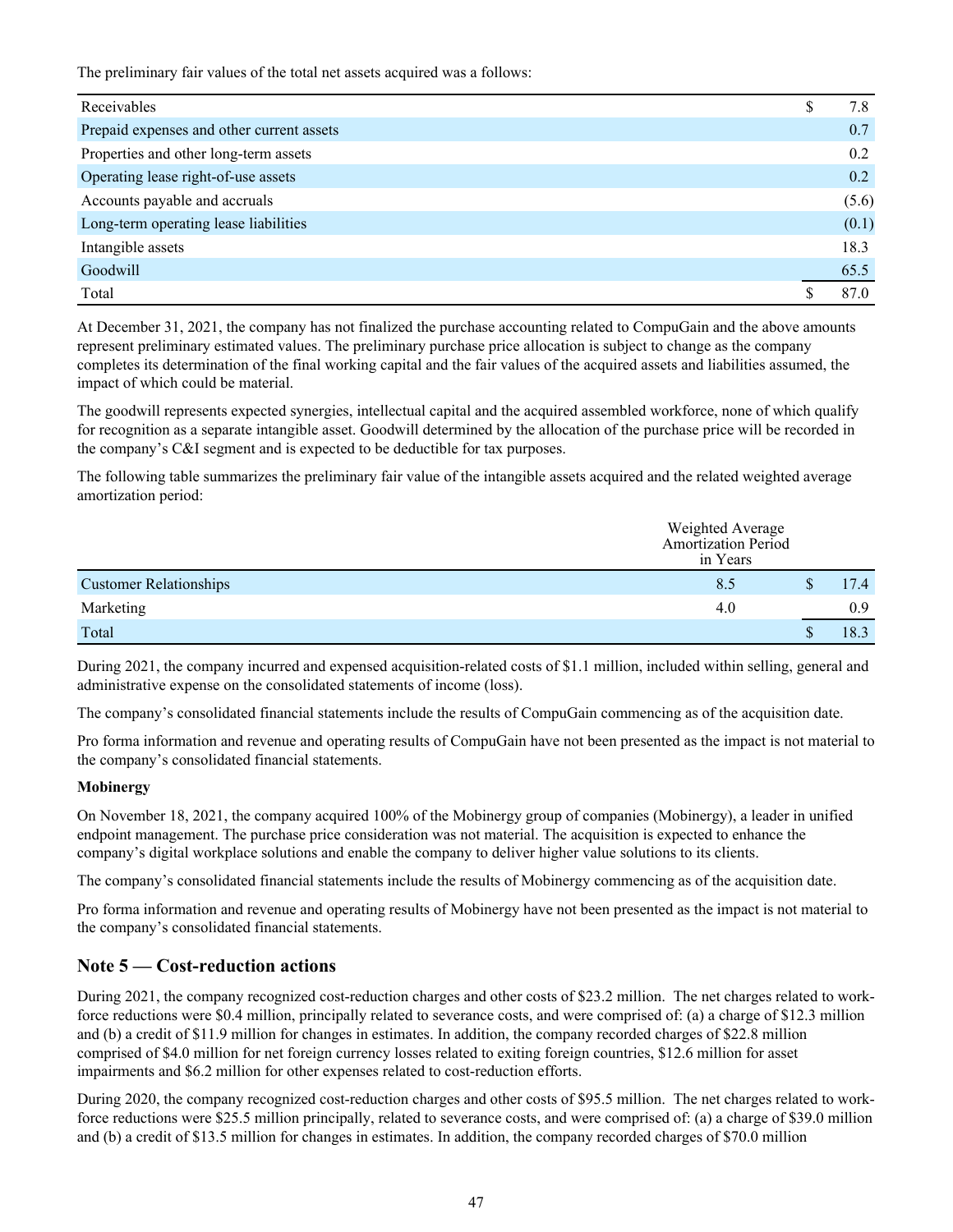comprised of \$32.3 million for net foreign currency losses related to exiting foreign countries, \$24.0 million for asset impairments and \$13.7 million for other expenses related to cost-reduction efforts.

During 2019, the company recognized cost-reduction charges and other costs of \$28.7 million. The net charges related to workforce reductions were \$22.1 million, principally related to severance costs, and were comprised of: (a) a charge of \$25.7 million and (b) a credit of \$3.6 million for changes in estimates. In addition, the company recorded charges of \$6.6 million comprised of \$4.6 million for lease abandonment costs, \$1.1 million for asset write-offs and \$0.9 million for other expenses related to costreduction efforts.

The charges (credits) were recorded in the following statement of income (loss) classifications:

| Year ended December 31,             | 2021             | 2020              | 2019 |
|-------------------------------------|------------------|-------------------|------|
| Cost of revenue                     |                  |                   |      |
| Services                            | \$<br>$(2.5)$ \$ | 22.2 <sup>5</sup> | 10.8 |
| Technology                          | 7.6              |                   | 0.2  |
| Selling, general and administrative | <b>11.1</b>      | 38.5              | 15.5 |
| Research and development            | <b>3.0</b>       | 2.5               | 2.2  |
| Other (expenses), net               | 4.0              | 32.3              |      |
| Total                               | 23.2             | 95.5              | 28.7 |

Liabilities and expected future payments related to the company's work-force reduction actions are as follows:

|                                                           |              | Total  |               | U.S.   | International         |
|-----------------------------------------------------------|--------------|--------|---------------|--------|-----------------------|
| Balance at December 31, 2018                              | $\mathbb{S}$ | 86.2   | $\mathcal{S}$ | 6.1    | $\mathcal{S}$<br>80.1 |
| Additional provisions                                     |              | 25.7   |               | 4.6    | 21.1                  |
| Payments                                                  |              | (57.7) |               | (4.0)  | (53.7)                |
| Changes in estimates                                      |              | (3.6)  |               | (1.5)  | (2.1)                 |
| Translation adjustments                                   |              | (0.8)  |               |        | (0.8)                 |
| Balance at December 31, 2019                              |              | 49.8   |               | 5.2    | 44.6                  |
| <b>Additional provisions</b>                              |              | 39.0   |               | 13.8   | 25.2                  |
| Payments                                                  |              | (21.5) |               | (3.2)  | (18.3)                |
| Changes in estimates                                      |              | (13.5) |               | (2.7)  | (10.8)                |
| Translation adjustments                                   |              | 2.1    |               |        | 2.1                   |
| Balance at December 31, 2020                              |              | 55.9   |               | 13.1   | 42.8                  |
| <b>Additional provisions</b>                              |              | 12.3   |               | 7.9    | 4.4                   |
| Payments                                                  |              | (38.5) |               | (13.2) | (25.3)                |
| Changes in estimates                                      |              | (11.9) |               | (2.1)  | (9.8)                 |
| Translation adjustments                                   |              | (1.5)  |               |        | (1.5)                 |
| Balance at December 31, 2021                              |              | 16.3   | -S            | 5.7    | 10.6                  |
|                                                           |              |        |               |        |                       |
| Expected future payments on balance at December 31, 2021: |              |        |               |        |                       |
| In 2022                                                   | $\mathbf S$  | 14.9   | $\mathbf{s}$  | 5.7    | 9.2<br><sup>S</sup>   |
| Beyond 2022                                               |              | 1.4    |               |        | 1.4                   |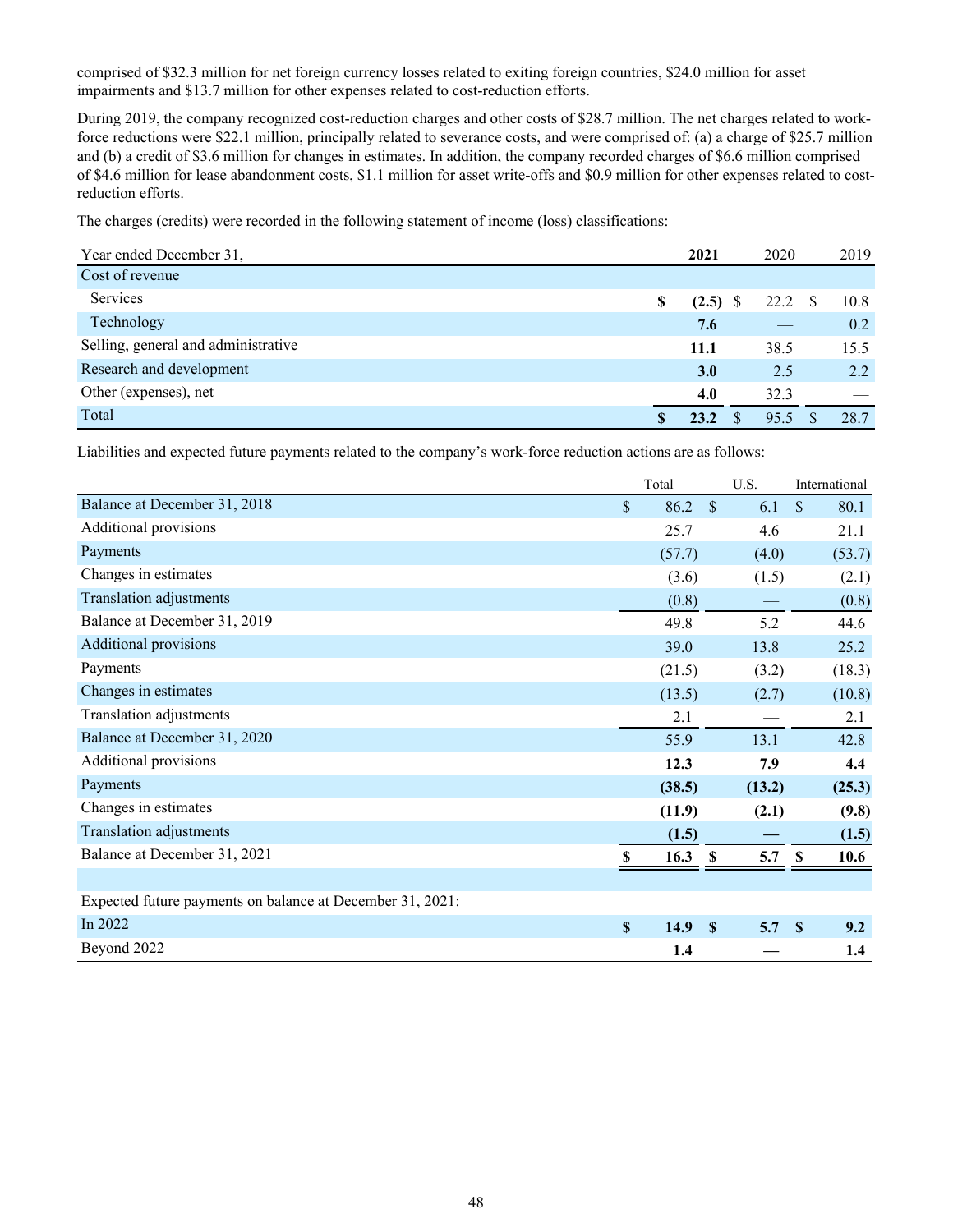## **Note 6 — Leases and commitments**

#### **Leases**

The company determines if an arrangement is a lease at inception. This determination generally depends on whether the arrangement conveys to the company the right to control the use of an explicitly or implicitly identified asset for a period of time in exchange for consideration. Control of an underlying asset is conveyed to the company if the company obtains the rights to direct the use of and to obtain substantially all of the economic benefits from using the underlying asset. The company is the lessee in lease agreements that include lease and non-lease components, which the company accounts for as a single lease component for all personal property leases. The company also has lease agreements in which it is the lessor that include lease and non-lease components. For these agreements, the company accounts for these components as a single lease component. Lease expense for variable leases and short-term leases is recognized when the expense is incurred.

Operating leases are included in operating lease right-of-use (ROU) assets, other accrued liabilities and long-term operating lease liabilities on the consolidated balance sheets. Operating lease ROU assets and lease liabilities are recognized at the commencement date of the lease based on the present value of lease payments over the lease term. Operating lease payments are recognized as lease expense on a straight-line basis over the lease term.

Finance leases are included in outsourcing assets, net and long-term debt on the consolidated balance sheets. Finance lease ROU assets and lease liabilities are initially measured in the same manner as operating leases. Finance lease ROU assets are amortized using the straight-line method. Finance lease liabilities are measured at amortized cost using the effective interest method.

The company has not capitalized leases with terms of twelve months or less.

As most of the company's leases do not provide an implicit rate, the company uses its incremental borrowing rate, based on the information available at the lease commencement date, in determining the present value of lease payments. The company determines the incremental borrowing rate using the portfolio approach considering lease term and lease currency.

The lease term for all of the company's leases includes the non-cancelable period of the lease plus any additional periods covered by either a company option to extend (or not to terminate) the lease that the company is reasonably certain to exercise, or an option to extend (or not to terminate) the lease controlled by the lessor.

Lease payments included in the measurement of the lease liability are comprised of fixed payments, variable payments that depend on index or rate, amounts expected to be payable under a residual value guarantee and the exercise of the company option to purchase the underlying asset, if reasonably certain.

Variable lease payments associated with the company's leases are recognized when the event, activity, or circumstance in the lease agreement on which those payments are assessed occurs. Variable lease payments are presented as an operating expense in the company's consolidated results of operations in the same line item as expense arising from fixed lease payments (operating leases) or amortization of the ROU asset (finance leases).

The company uses the long-lived assets impairment guidance in ASC Subtopic 360-10 *Property, Plant, and Equipment* to determine whether a ROU asset is impaired, and if so, the amount of the impairment loss to recognize. If impaired, ROU assets for operating and finance leases are reduced for any impairment losses.

The company monitors for events or changes in circumstances that require a reassessment of its leases. When a reassessment results in the remeasurement of a lease liability, a corresponding adjustment is made to the carrying amount of the corresponding ROU asset unless doing so would reduce the carrying amount of the ROU asset to an amount less than zero. In that case, the amount of the adjustment that would result in a negative ROU asset balance is recorded in the consolidated statement of income (loss).

The company has commitments under operating leases for certain facilities and equipment used in its operations. The company also has finance leases for equipment. The company's leases generally have initial lease terms ranging from 1 year to 8 years, most of which include options to extend or renew the leases for up to 5 years, and some of which may include options to terminate the leases within 1 year. Certain lease agreements contain provisions for future rent increases.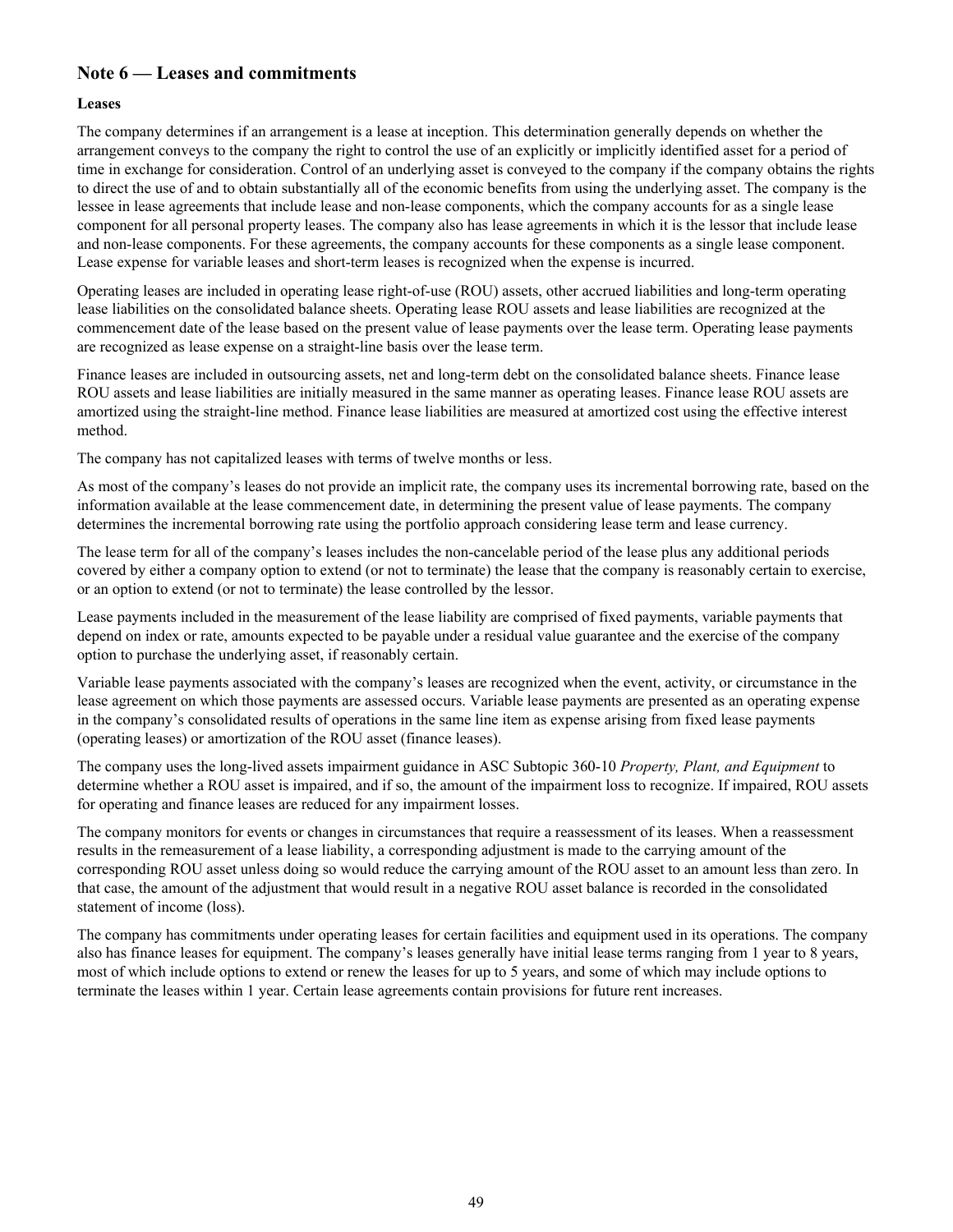The components of lease expense are as follows:

| Year ended December 31,                                                 |                           | 2021     |                           | 2020   |               | 2019    |
|-------------------------------------------------------------------------|---------------------------|----------|---------------------------|--------|---------------|---------|
| Operating lease cost                                                    | $\mathbb S$               | 39.7     | $\mathcal{S}$             | 42.3   | $\mathcal{S}$ | 37.9    |
| Finance lease cost                                                      |                           |          |                           |        |               |         |
| Amortization of right-of-use assets                                     |                           | 1.8      |                           | 1.7    |               | 1.6     |
| Interest on lease liabilities                                           |                           | 0.1      |                           | 0.2    |               | 0.3     |
| Total finance lease cost                                                |                           | 1.9      |                           | 1.9    |               | 1.9     |
| Short-term lease costs                                                  |                           | 0.9      |                           | 1.4    |               | 0.6     |
| Variable lease cost                                                     |                           | 11.5     |                           | 10.3   |               | 13.7    |
| Sublease income                                                         |                           | (4.4)    |                           | (12.1) |               | (0.7)   |
| Total lease cost                                                        | $\boldsymbol{\mathsf{S}}$ | 49.6 $$$ |                           | 43.8   | $\mathcal{S}$ | 53.4    |
| Supplemental balance sheet information related to leases is as follows: |                           |          |                           |        |               |         |
| As of December 31,                                                      |                           |          |                           | 2021   |               | 2020    |
| <b>Operating Leases</b>                                                 |                           |          |                           |        |               |         |
| Operating lease right-of-use assets                                     |                           |          |                           | \$62.7 |               | \$79.3  |
| Other accrued liabilities                                               |                           |          |                           | 35.4   |               | 37.1    |
| Long-term operating lease liabilities                                   |                           |          |                           | 46.1   |               | 62.4    |
| Total operating lease liabilities                                       |                           |          |                           | \$81.5 |               | \$99.5  |
|                                                                         |                           |          |                           |        |               |         |
| <b>Finance Leases</b>                                                   |                           |          |                           |        |               |         |
| Outsourcing assets, net                                                 |                           |          |                           | \$1.2  | \$            | 2.9     |
| Current maturities of long-term debt                                    |                           |          |                           | 1.6    |               | 2.4     |
| Long-term debt                                                          |                           |          |                           | 1.1    |               | 3.1     |
| Total finance lease liabilities                                         |                           |          | S                         | 2.7    | \$            | 5.5     |
|                                                                         |                           |          |                           |        |               |         |
| Weighted-Average Remaining Lease Term (in years)                        |                           |          |                           |        |               |         |
| Operating leases                                                        |                           |          |                           | 2.7    |               | 2.3     |
| Finance leases                                                          |                           |          |                           | 1.2    |               | 2.0     |
|                                                                         |                           |          |                           |        |               |         |
| <b>Weighted-Average Discount Rate</b>                                   |                           |          |                           |        |               |         |
| Operating leases                                                        |                           |          |                           | 6.1%   |               | $6.4\%$ |
| Finance leases                                                          |                           |          |                           | 5.5 %  |               | 5.2 %   |
| Supplemental cash flow information related to leases is as follows:     |                           |          |                           |        |               |         |
| Years ended December 31,                                                |                           |          |                           | 2021   |               | 2020    |
| Cash paid for amounts included in the measurement of lease liabilities: |                           |          |                           |        |               |         |
| Cash payments for operating leases included in operating activities     |                           |          | $\boldsymbol{\mathsf{s}}$ | 44.9   | \$            | 41.6    |
| Cash payments for finance leases included in financing activities       |                           |          |                           | 1.9    |               | 1.8     |
| Cash payments for finance lease included in operating activities        |                           |          |                           | 0.1    |               | 0.2     |
| ROU assets obtained in exchange for lease obligations are as follows:   |                           |          |                           |        |               |         |
| Years ended December 31,                                                |                           |          |                           | 2021   |               | 2020    |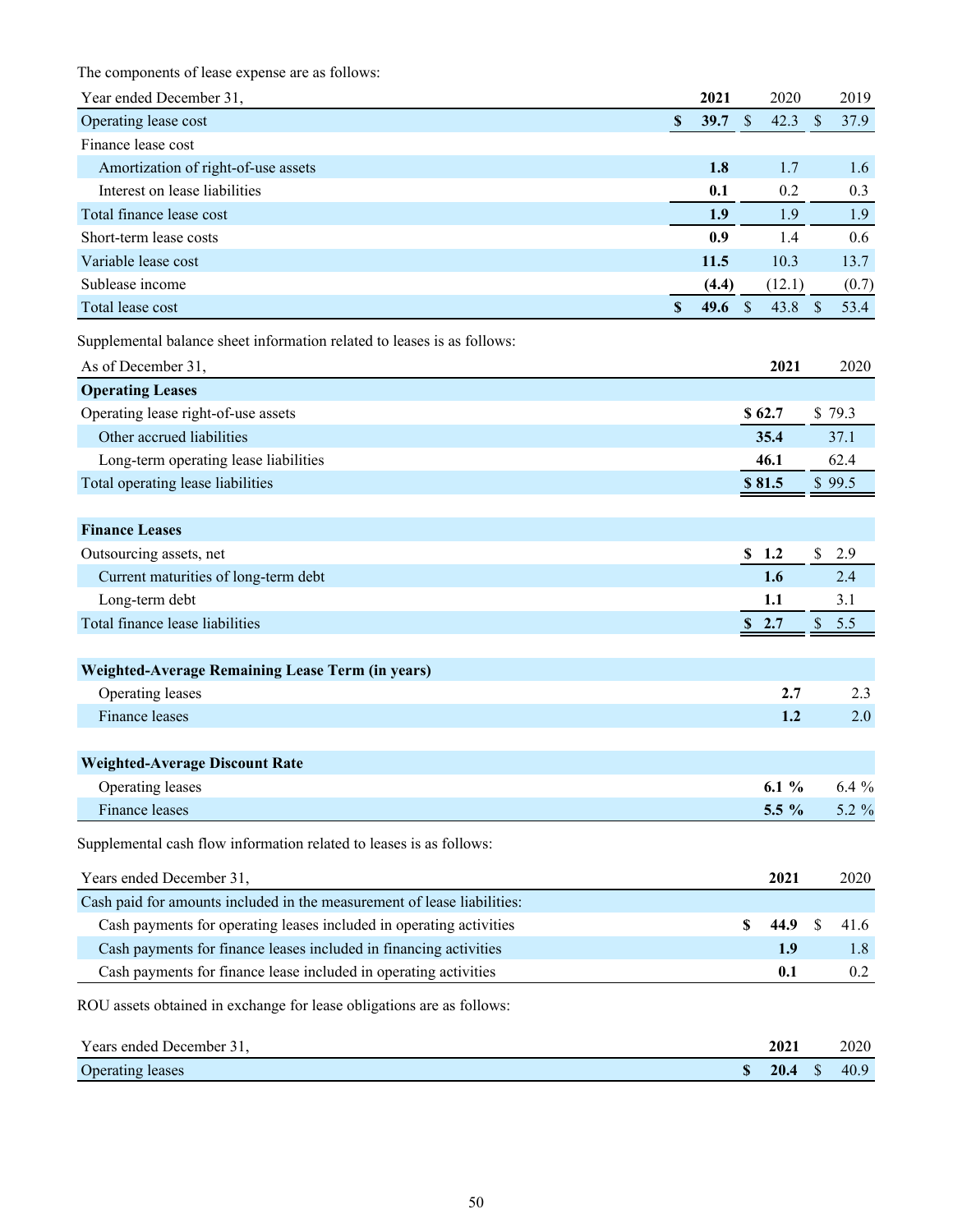Maturities of lease liabilities as of December 31, 2021 are as follows:

| Year                  | Finance<br>Leases |    | Operating<br>Leases |  |
|-----------------------|-------------------|----|---------------------|--|
| 2022                  | \$<br>1.6         | \$ | 39.2                |  |
| 2023                  | 0.7               |    | 25.6                |  |
| 2024                  | 0.5               |    | 15.8                |  |
| 2025                  |                   |    | 6.1                 |  |
| 2026                  |                   |    | 2.0                 |  |
| Thereafter            |                   |    |                     |  |
| Total lease payments  | 2.8               |    | 88.7                |  |
| Less imputed interest | 0.1               |    | 7.2                 |  |
| Total                 | \$<br>2.7         | -S | 81.5                |  |

For transactions where the company is considered the lessor, revenue for operating leases is recognized on a monthly basis over the term of the lease and for sales-type leases at the inception of the lease term. These amounts were immaterial for all periods presented. As of December 31, 2021, receivables under sales-type leases before the allowance for unearned income were collectible as follows:

| r ear      |    |      |
|------------|----|------|
| 2022       | \$ | 36.4 |
| 2023       |    | 10.3 |
| 2024       |    | 11.6 |
| 2025       |    | 7.4  |
| 2026       |    | 5.2  |
| Thereafter |    | 0.5  |
| Total      | S  | 71.4 |

#### **Other Commitments**

 $\overline{Y}$ 

At December 31, 2021, the company had outstanding standby letters of credit and surety bonds totaling approximately \$198 million related to performance and payment guarantees. On the basis of experience with these arrangements, the company believes that any obligations that may arise will not be material. In addition, at December 31, 2021, the company had deposits and collateral of approximately \$8 million in other long-term assets, principally related to tax contingencies in Brazil.

## **Note 7 — Other (expense), net**

Other (expense), net is comprised of the following:

| Year ended December 31.            | 2021    | 2020                      | 2019    |
|------------------------------------|---------|---------------------------|---------|
| Postretirement expense*            |         | $$$ (548.6) \$ (235.9) \$ | (93.3)  |
| Debt extinguishment charge         |         | (28.5)                    | (20.1)  |
| Foreign exchange losses**          | (2.5)   | (36.2)                    | (10.4)  |
| Environmental costs and other, net | (29.2)  | (29.0)                    | (12.6)  |
| Total other (expense), net         | (580.3) | $(329.6)$ \$              | (136.4) |

\*Includes \$499.4 million of settlement losses in 2021 related to the company's defined benefit pension plans and \$142.1 million settlement loss in 2020 related to the U.S. defined benefit pension plans. See Note 18, "Employee plans."

\*\*Includes charges of \$4.0 million and \$32.3 million, respectively, in 2021 and 2020 for net foreign currency losses related to substantial completion of liquidation of foreign subsidiaries.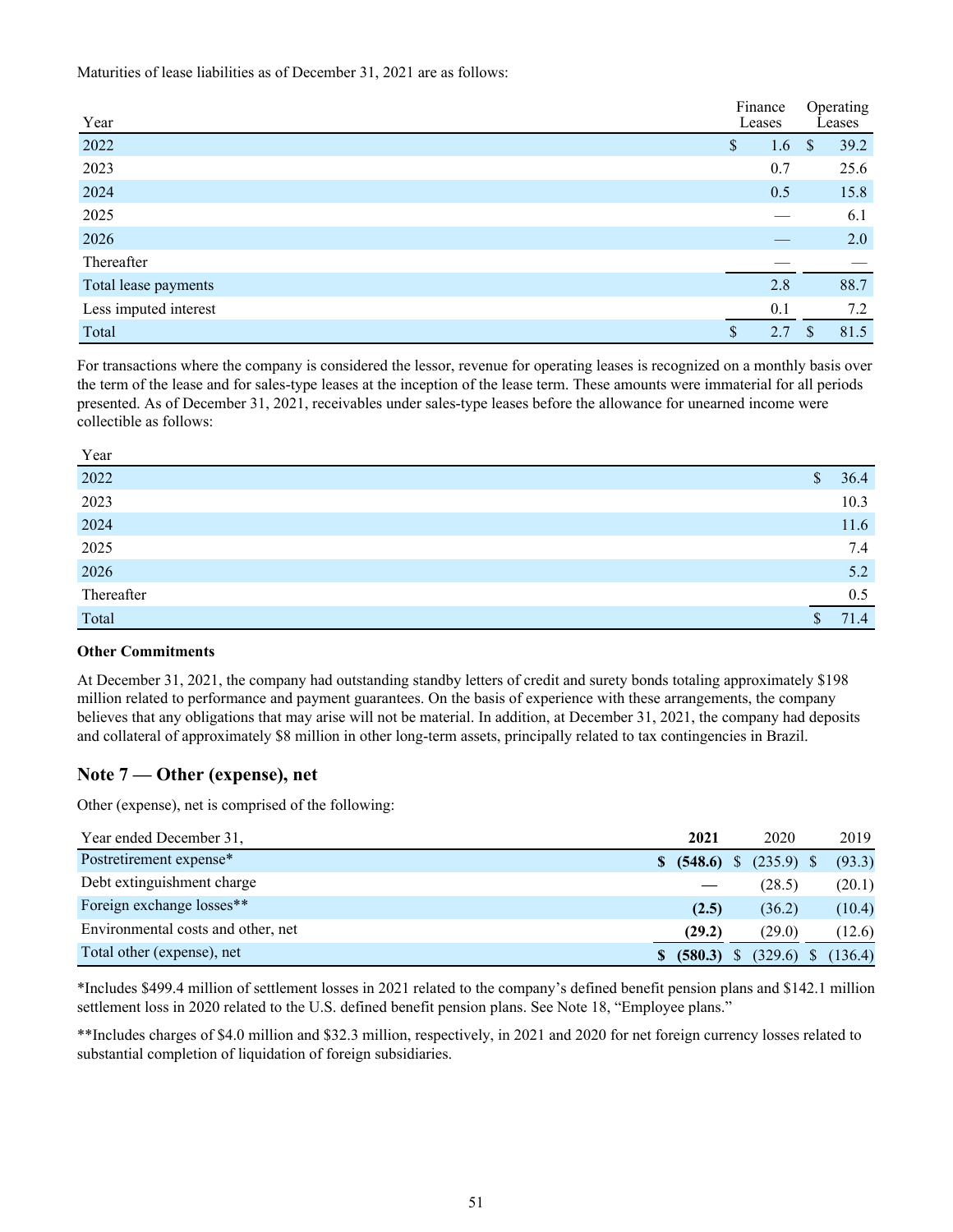## **Note 8 — Income taxes**

Following is the total loss from continuing operations before income taxes and the provision (benefit) for income taxes.

| Year ended December 31,                                            |              | 2021         |              | 2020         |              | 2019    |
|--------------------------------------------------------------------|--------------|--------------|--------------|--------------|--------------|---------|
| Income (loss) from continuing operations before income taxes       |              |              |              |              |              |         |
| <b>United States</b>                                               | S.           | $(443.5)$ \$ |              | $(316.3)$ \$ |              | (148.4) |
| Foreign                                                            |              | (18.2)       |              | 44.5         |              | 87.8    |
| Total income (loss) from continuing operations before income taxes |              | (461.7)      | <sup>S</sup> | (271.8)      |              | (60.6)  |
| Provision (benefit) for income taxes                               |              |              |              |              |              |         |
| Current                                                            |              |              |              |              |              |         |
| <b>United States</b>                                               | $\mathbf{s}$ | 9.1          | - S          | 7.3          | <sup>S</sup> | (17.7)  |
| Foreign                                                            |              | 38.1         |              | 51.5         |              | 41.0    |
| Total                                                              |              | 47.2         |              | 58.8         |              | 23.3    |
| Deferred                                                           |              |              |              |              |              |         |
| Foreign                                                            |              | (59.1)       |              | (13.4)       |              | 4.4     |
| Total (benefit) provision for income taxes                         | S            | $(11.9)$ \$  |              | 45.4         |              | 27.7    |

Following is a reconciliation of the provision (benefit) for income taxes at the United States statutory tax rate to the provision (benefit) for income taxes as reported:

| Year ended December 31,                                                 |               | 2021   | 2020                        | 2019   |
|-------------------------------------------------------------------------|---------------|--------|-----------------------------|--------|
| United States statutory income tax provision (benefit)                  | <sup>\$</sup> | (96.9) | $(57.1)$ \$<br><sup>8</sup> | (12.7) |
| Income and losses for which no provision or benefit has been recognized |               | 91.1   | 78.6                        | 23.9   |
| Foreign rate differential and other foreign tax expense                 |               | 0.4    | 5.9                         | 3.2    |
| Income tax withholdings                                                 |               | 13.5   | 16.8                        | 17.6   |
| Permanent items                                                         |               | (1.8)  | 0.8                         | (2.5)  |
| Enacted rate changes                                                    |               | (17.1) | (4.0)                       | 0.5    |
| Change in uncertain tax positions                                       |               | (0.3)  | 3.6                         | 0.2    |
| Change in valuation allowances due to changes in judgment               |               | (0.8)  | 2.9                         | (2.3)  |
| Income tax credits, U.S.                                                |               |        | (2.1)                       | (0.2)  |
| (Benefit) provision for income taxes                                    | S             | (11.9) | 45.4                        | 27.7   |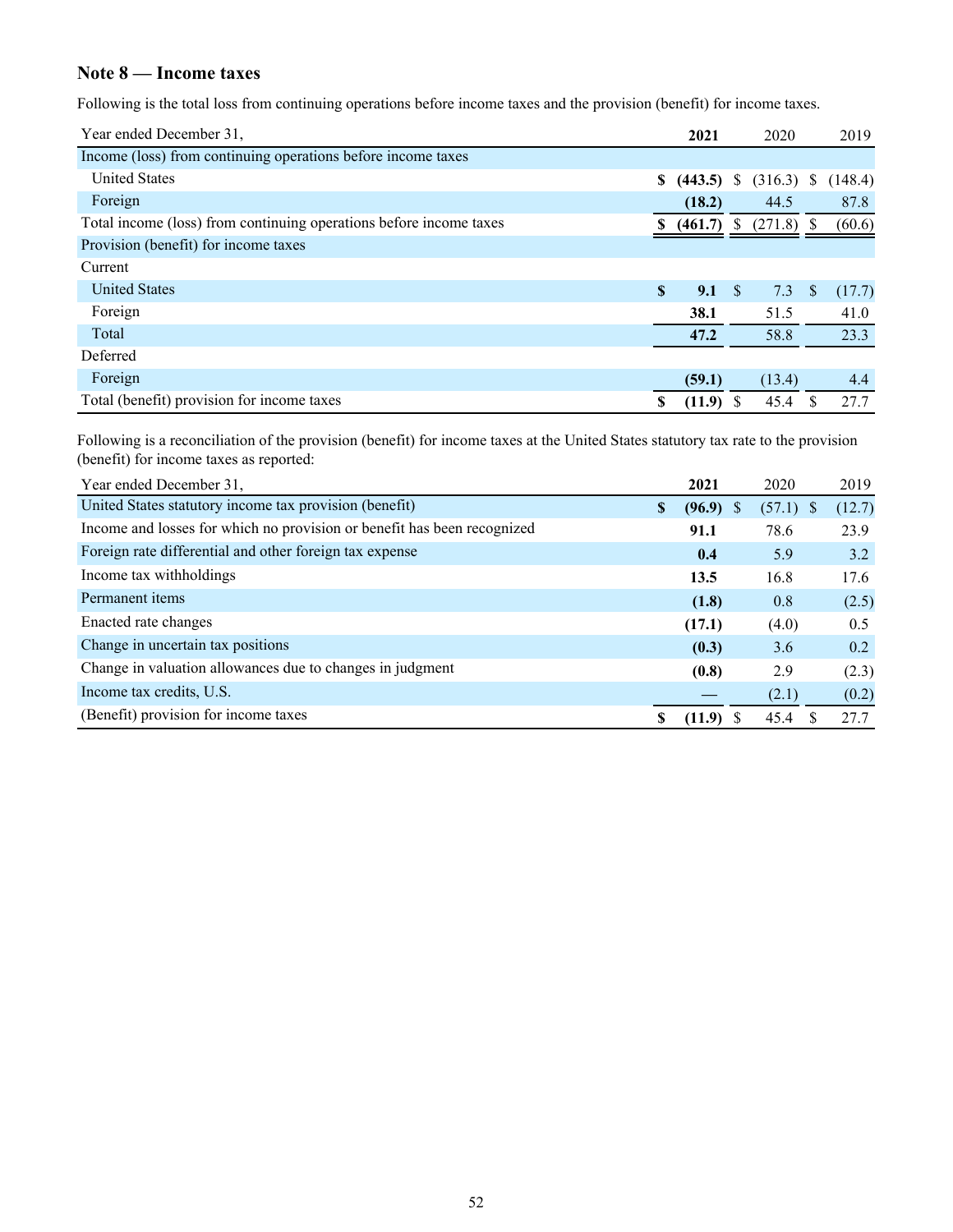The tax effects of temporary differences and carryforwards that give rise to significant portions of deferred tax assets and liabilities were as follows:

| As of December 31,                     |              | 2021      |               | 2020      |
|----------------------------------------|--------------|-----------|---------------|-----------|
| <b>Deferred tax assets</b>             |              |           |               |           |
| Tax loss carryforwards                 | \$           | 840.4     | \$.           | 795.2     |
| Postretirement benefits                |              | 211.8     |               | 253.0     |
| Foreign tax credit carryforwards       |              | 145.9     |               | 201.3     |
| Other tax credit carryforwards         |              | 31.9      |               | 29.2      |
| Deferred revenue                       |              | 35.8      |               | 31.1      |
| Employee benefits and compensation     |              | 25.8      |               | 25.3      |
| Purchased capitalized software         |              | 24.2      |               | 24.1      |
| Depreciation                           |              | 31.6      |               | 28.2      |
| Warranty, bad debts and other reserves |              | 7.5       |               | 10.5      |
| Capitalized costs                      |              | 3.9       |               | 8.1       |
| Other                                  |              | 46.1      |               | 52.0      |
|                                        |              | 1,404.9   |               | 1,458.0   |
| Valuation allowance                    |              | (1,226.2) |               | (1,271.5) |
| Total deferred tax assets              | $\mathbf{s}$ | 178.7     | $\mathbb{S}$  | 186.5     |
| <b>Deferred tax liabilities</b>        |              |           |               |           |
| Capitalized research and development   | \$           | 43.1      | $\mathcal{S}$ | 47.4      |
| Other                                  |              | 29.5      |               | 29.8      |
| Total deferred tax liabilities         | \$           | 72.6      | <sup>S</sup>  | 77.2      |
| Net deferred tax assets                | \$           | 106.1     | \$            | 109.3     |

During 2021, the company's valuation allowance declined by \$45.3 million principally due to the recognition of a net income tax expense of \$(102.1) million including net tax benefit of \$0.8 million, expired net operating losses/tax credits of \$50.0 million, translation adjustments of \$18.4 million and other activity of \$79.0 million.

During 2020, the company's valuation allowance declined by \$253.2 million principally due to the recognition of a net income tax benefit of \$189.0 million including net tax expense of \$2.9 million, expired net operating losses/tax credits of \$28.9 million, translation adjustments of \$(20.9) million and other activity of \$56.2 million.

At December 31, 2021, the company has tax effected tax loss carryforwards as follows:

| As of December 31,           | 2021    |
|------------------------------|---------|
| U.S. Federal                 | \$370.7 |
| State and local              | 203.4   |
| Foreign                      | 266.3   |
| Total tax loss carryforwards | 840.4   |

These carryforwards will expire as follows:

| Year              |    |       |
|-------------------|----|-------|
| $\overline{2022}$ | S  | 13.8  |
| 2023              |    | 13.0  |
| 2024              |    | 13.0  |
| 2025              |    | 15.5  |
| 2026              |    | 10.3  |
| Thereafter        |    | 502.3 |
| Unlimited         |    | 272.5 |
| Total             | \$ | 840.4 |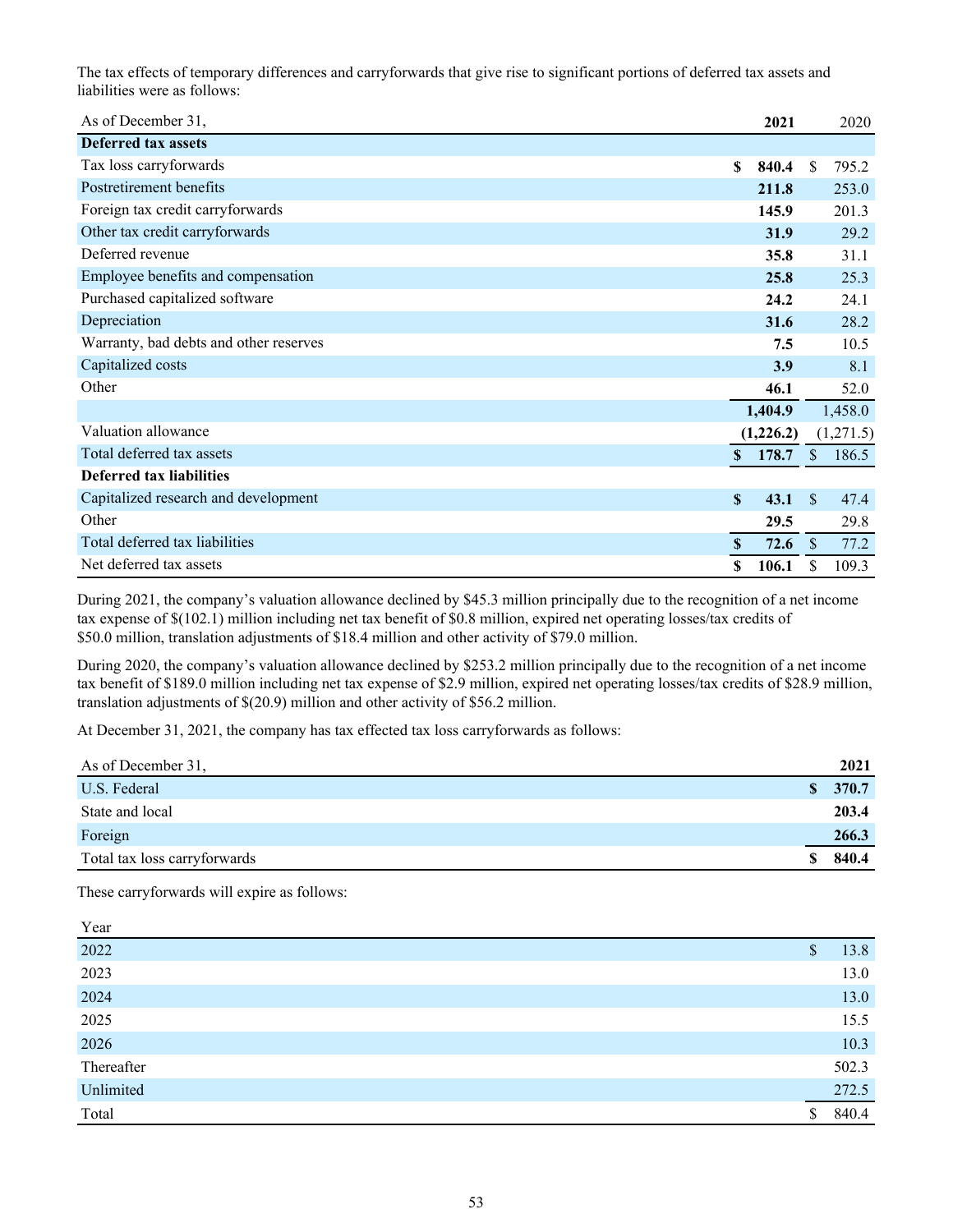The company also has available tax credit carryforwards, which will expire as follows:

| $\frac{Year}{2022}$ | \$           | 38.1  |
|---------------------|--------------|-------|
| 2023                |              | 27.0  |
| 2024                |              | 22.5  |
| 2025                |              | 20.7  |
| 2026                |              | 33.7  |
| Thereafter          |              | 35.8  |
| Total               | $\mathbb{S}$ | 177.8 |

The realization of the company's net deferred tax assets as of December 31, 2021 is primarily dependent on the ability to generate sustained taxable income in various jurisdictions. Judgment is required to estimate forecasted future taxable income, which may be impacted by future business developments, actual results, strategic operational and tax initiatives, legislative, and other economic factors and developments. It is at least reasonably possible that the company's judgment about the need for, and level of, existing valuation allowances could change in the near term based on changes in objective evidence such as further sustained income or loss in certain jurisdictions, as well as the other factors discussed above, primarily in certain jurisdictions outside of the United States. As such, the company will continue to monitor income levels and mix among jurisdictions, potential changes to the company's operating and tax model, and other legislative or global developments in its determination. It is reasonably possible that such changes could result in a material impact to the company's valuation allowance within the next 12 months. Any increase or decrease in the valuation allowance would result in additional or lower income tax expense in such period and could have a significant impact on that period's earnings.

Under U.S. tax law, distributions from foreign subsidiaries to U.S. shareholders are generally exempt from taxation. Consequently, the deferred income tax liability on undistributed earnings is generally limited to any foreign withholding or other foreign taxes that will be imposed on such distributions. As the company currently intends to indefinitely reinvest the earnings of certain foreign subsidiaries, no provision has been made for income taxes that may become payable upon distribution of the earnings of such subsidiaries. The unrecognized deferred income tax liability at December 31, 2021 approximated \$28.0 million.

Cash paid for income taxes, net of refunds was as follows:

| Year ended December 31,                    | 2021 | 2020                    | 2019 |
|--------------------------------------------|------|-------------------------|------|
| Cash paid for income taxes, net of refunds |      | \$ 53.7 \$ 24.7 \$ 37.6 |      |

A reconciliation of the beginning and ending amount of unrecognized tax benefits is as follows:

| Year ended December 31,                                                | 2021         |    | 2020  | 2019  |
|------------------------------------------------------------------------|--------------|----|-------|-------|
| Balance at January 1                                                   | 30.9         | S. | 25.6  | 18.9  |
| Additions based on tax positions related to the current year           | 3.5          |    | 8.5   | 11.1  |
| Changes for tax positions of prior years                               | (8.8)        |    | (0.7) | (0.6) |
| Reductions as a result of a lapse of applicable statute of limitations | (2.6)        |    | (2.3) | (2.3) |
| <b>Settlements</b>                                                     | (0.3)        |    | (1.8) | (1.1) |
| Changes due to foreign currency                                        | (1.1)        |    | 1.6   | (0.4) |
| Balance at December 31                                                 | $\mathbf{A}$ |    | 30.9  |       |

The company recognizes penalties and interest accrued related to income tax liabilities in the provision for income taxes in its consolidated statements of income (loss). At December 31, 2021 and 2020, the company had an accrual of \$3.8 million and \$3.9 million, respectively, for the payment of penalties and interest.

At December 31, 2021, all of the company's liability for unrecognized tax benefits, if recognized, would affect the company's effective tax rate. Within the next 12 months, the company believes that it is reasonably possible that the amount of unrecognized tax benefits may decrease by \$1.9 million related to a statute of limitation expiration; however, various events could cause this belief to change in the future.

The company and its subsidiaries file income tax returns in the U.S. federal jurisdiction, and various states and foreign jurisdictions. Several U.S. state and foreign income tax audits are in process. The company is under an audit in India, for which years prior to 2007 are closed. For the most significant jurisdictions outside the U.S., the audit periods through 2016 are closed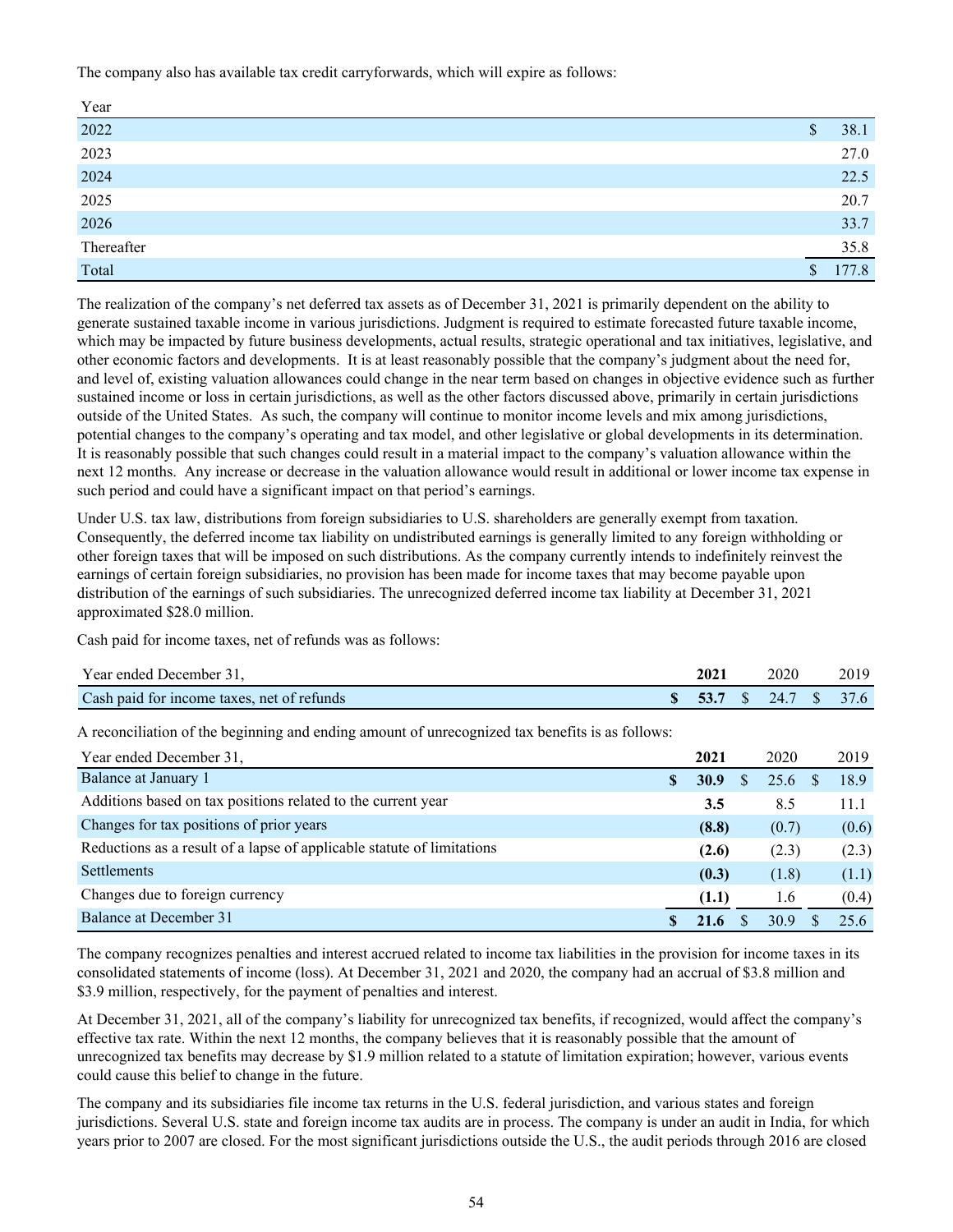for Brazil, and the audit periods through 2017 are closed for the United Kingdom. All of the various ongoing income tax audits throughout the world are not expected to have a material impact on the company's financial position.

Internal Revenue Code Sections 382 and 383 provide annual limitations with respect to the ability of a corporation to utilize its net operating loss (as well as certain built-in losses) and tax credit carryforwards, respectively (Tax Attributes), against future U.S. taxable income, if the corporation experiences an "ownership change." In general terms, an ownership change may result from transactions increasing the ownership of certain stockholders in the stock of a corporation by more than 50 percentage points over a three-year period. The company regularly monitors ownership changes (as calculated for purposes of Section 382). The company has determined that, for purposes of the rules of Section 382 described above, an ownership change occurred in February 2011. Any future transaction or transactions and the timing of such transaction or transactions could trigger additional ownership changes under Section 382.

As a result of the February 2011 ownership change, utilization for certain of the company's Tax Attributes, U.S. net operating losses and tax credits, is subject to an overall annual limitation of \$70.6 million. The cumulative limitation as of December 31, 2021 is approximately \$462.4 million. This limitation will be applied to any net operating losses and then to any other Tax Attributes. Any unused limitation may be carried over to later years. Based on presently available information and the existence of tax planning strategies, the company does not expect to incur a U.S. cash tax liability in the near term. The company maintains a full valuation allowance against the realization of all U.S. deferred tax assets as well as certain foreign deferred tax assets in excess of deferred tax liabilities.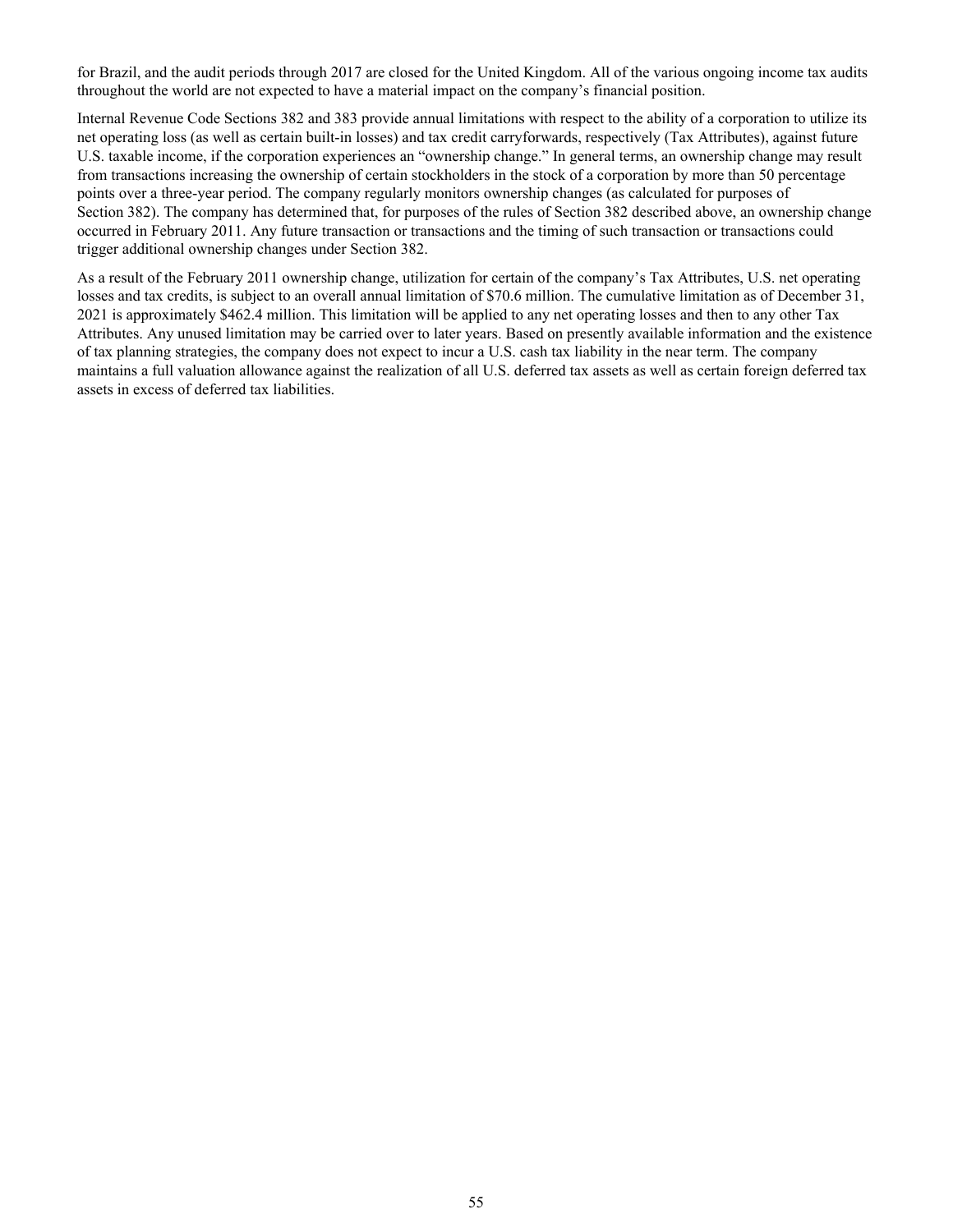## **Note 9 — Earnings (loss) per common share**

The following table shows how earnings (loss) per common share attributable to Unisys Corporation was computed for the three years ended December 31, 2021 (shares in thousands).

| Year ended December 31,                                                                                                                             |                           | 2021        | 2020          |                                    |                           | 2019   |
|-----------------------------------------------------------------------------------------------------------------------------------------------------|---------------------------|-------------|---------------|------------------------------------|---------------------------|--------|
| Basic earnings (loss) per common share computation:                                                                                                 |                           |             |               |                                    |                           |        |
| Net loss from continuing operations attributable to Unisys Corporation                                                                              |                           |             |               | $$$ (448.5) \, \, (317.7) \, \, \, |                           | (92.2) |
| Income from discontinued operations, net of tax                                                                                                     |                           |             |               | 1,068.4                            |                           | 75.0   |
| Net (loss) income attributable to Unisys Corporation                                                                                                |                           | (448.5)     | $\mathbb{S}$  | 750.7                              | \$                        | (17.2) |
|                                                                                                                                                     |                           |             |               |                                    |                           |        |
| Weighted average shares                                                                                                                             |                           | 66,451      |               | 62,932                             |                           | 55,961 |
|                                                                                                                                                     |                           |             |               |                                    |                           |        |
| Basic earnings (loss) per share attributable to Unisys Corporation                                                                                  |                           |             |               |                                    |                           |        |
| Continuing operations                                                                                                                               | $\boldsymbol{\mathsf{S}}$ | $(6.75)$ \$ |               | $(5.05)$ \$                        |                           | (1.65) |
| Discontinued operations                                                                                                                             |                           |             |               | 16.98                              |                           | 1.34   |
| Total                                                                                                                                               | $\mathbb S$               | (6.75)      | $\mathcal{S}$ | 11.93                              | $\boldsymbol{\mathsf{S}}$ | (0.31) |
|                                                                                                                                                     |                           |             |               |                                    |                           |        |
| Diluted earnings (loss) per common share computation:                                                                                               |                           |             |               |                                    |                           |        |
| Net loss from continuing operations attributable to Unisys Corporation                                                                              | \$                        |             |               | $(448.5)$ \$ $(317.7)$ \$          |                           | (92.2) |
| Add interest expense on convertible senior notes, net of tax of zero                                                                                |                           |             |               |                                    |                           |        |
| Net loss from continuing operations attributable to Unisys Corporation for diluted                                                                  |                           |             |               |                                    |                           |        |
| earnings per share                                                                                                                                  |                           | (448.5)     |               | (317.7)                            |                           | (92.2) |
| Income from discontinued operations, net of tax                                                                                                     |                           |             |               | 1,068.4                            |                           | 75.0   |
| Net (loss) income attributable to Unisys Corporation for diluted earnings per share                                                                 | S                         | (448.5)     | $\mathcal{S}$ | 750.7                              | \$                        | (17.2) |
|                                                                                                                                                     |                           |             |               |                                    |                           |        |
| Weighted average shares                                                                                                                             |                           | 66,451      |               | 62,932                             |                           | 55,961 |
| Plus incremental shares from assumed conversions:                                                                                                   |                           |             |               |                                    |                           |        |
| Employee stock plans                                                                                                                                |                           |             |               |                                    |                           |        |
| Convertible senior notes                                                                                                                            |                           |             |               |                                    |                           |        |
| Adjusted weighted average shares                                                                                                                    |                           | 66,451      |               | 62,932                             |                           | 55,961 |
|                                                                                                                                                     |                           |             |               |                                    |                           |        |
| Diluted earnings (loss) per common share attributable to Unisys Corporation                                                                         |                           |             |               |                                    |                           |        |
| Continuing operations                                                                                                                               | \$                        | (6.75)      | <sup>\$</sup> | $(5.05)$ \$                        |                           | (1.65) |
| Discontinued operations                                                                                                                             |                           |             |               | 16.98                              |                           | 1.34   |
| Total                                                                                                                                               | $\mathbf S$               | (6.75)      | $\sqrt{S}$    | 11.93                              | $\boldsymbol{\mathsf{S}}$ | (0.31) |
|                                                                                                                                                     |                           |             |               |                                    |                           |        |
| Anti-dilutive weighted-average stock options and restricted stock units <sup>(i)</sup>                                                              |                           | 871         |               | 579                                |                           | 1,393  |
| Anti-dilutive weighted-average common shares issuable upon conversion of the 5.50%<br>convertible senior notes <sup>(i)</sup> (see Note 16, "Debt") |                           | 557         |               | 3,425                              |                           | 16,578 |

 $^{(i)}$ Amounts represent shares excluded from the computation of diluted earnings per share, as their effect, if included, would have been antidilutive for the periods presented.

## **Note 10 — Accounts receivable**

Accounts receivable consist principally of trade accounts receivable from customers and are generally unsecured and due within 30 to 90 days. Credit losses relating to these receivables consistently have been within management's expectations. Expected credit losses are recorded as an allowance for doubtful accounts in the consolidated balance sheets. Estimates of expected credit losses are based primarily on the aging of the accounts receivable balances. The company records a specific reserve for individual accounts when it becomes aware of a customer's inability to meet its financial obligations, such as in the case of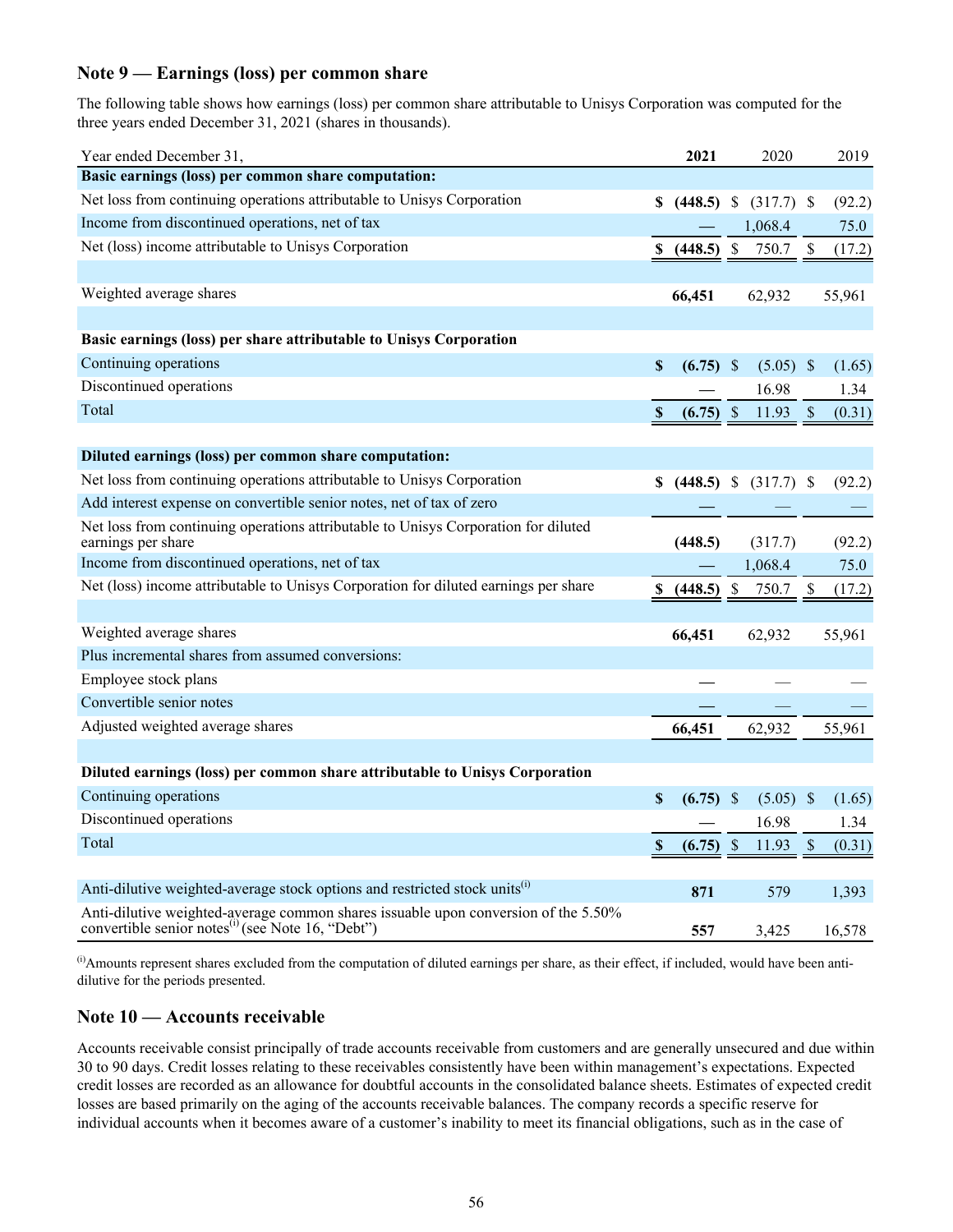bankruptcy filings or deterioration in the customer's operating results or financial position. The collection policies and procedures of the company vary by credit class and prior payment history of customers.

Revenue recognized in excess of billings on services contracts, or unbilled accounts receivable, was \$73.1 million and \$63.3 million at December 31, 2021 and 2020, respectively.

The allowance for doubtful accounts, which is reported as a deduction from accounts receivable, was \$8.0 million and \$9.2 million at December 31, 2021 and 2020, respectively. The provision for doubtful accounts, which is reported in selling, general and administrative expenses in the consolidated statements of income (loss), was (income) expense of \$(0.6) million, \$(0.3) million and \$(1.6) million, in 2021, 2020 and 2019, respectively.

Additionally, long-term receivables were \$49.1 million and \$84.4 million at December 31, 2021 and 2020, respectively, and are reported in other long-term assets on the company's consolidated balance sheets.

### **Note 11 — Contract assets and deferred revenue**

Contract assets represent rights to consideration in exchange for goods or services transferred to a customer when that right is conditional on something other than the passage of time. Deferred revenue represents contract liabilities.

Net contract assets (liabilities) are as follows:

| As of December 31,                           | 2021        | 2020                 |
|----------------------------------------------|-------------|----------------------|
| Contract assets - current                    | 42.0<br>SS. | 44.3<br>$\mathbf{S}$ |
| Contract assets - $long-term$ <sup>(i)</sup> | 17.4        | 20.7                 |
| Deferred revenue - current                   | (253.2)     | (257.1)              |
| Deferred revenue - long-term                 | (150.7)     | (137.9)              |

(i)Reported in other long-term assets on the company's consolidated balance sheets

Significant changes in the above contract liability balances were as follows:

| Year ended December 31,                                                                 |                               | 2021 | 2020 |
|-----------------------------------------------------------------------------------------|-------------------------------|------|------|
| Revenue recognized that was included in deferred revenue at the beginning of the period | $\textbf{S}$ 245.8 \ \$ 236.1 |      |      |

#### **Note 12 — Capitalized contract costs**

The company's incremental direct costs of obtaining a contract consist of sales commissions which are deferred and amortized ratably over the initial contract life. These costs are classified as current or noncurrent based on the timing of when the company expects to recognize the expense. The current and noncurrent portions of deferred commissions are included in prepaid expenses and other current assets and in other long-term assets, respectively, in the company's consolidated balance sheets.

Deferred commissions were as follows:

| As of December 31,                                                              |                                                           |  |      |  |  | 2021 | 2020 |
|---------------------------------------------------------------------------------|-----------------------------------------------------------|--|------|--|--|------|------|
| Deferred commissions                                                            |                                                           |  |      |  |  | 6.7  | 8.1  |
| the contract of the contract of the contract of the contract of the contract of | $\mathbf{1}$ , $\mathbf{1}$ , $\mathbf{1}$ , $\mathbf{0}$ |  | 0.11 |  |  |      |      |

Amortization expense related to deferred commissions was as follows:

| Year ended December 31,                                    | 2021 | 2020 | 2019 |
|------------------------------------------------------------|------|------|------|
| Deferred commissions - amortization expense <sup>(1)</sup> |      |      | .    |

 $^{(i)}$ Reported in selling, general and administrative expense in the company's consolidated statements of income (loss)

Costs on outsourcing contracts are generally expensed as incurred. However, certain costs incurred upon initiation of an outsourcing contract (costs to fulfill a contract), principally initial customer setup, are capitalized and expensed over the initial contract life. These costs are included in outsourcing assets, net in the company's consolidated balance sheets, and are amortized over the initial contract life and reported in cost of revenue.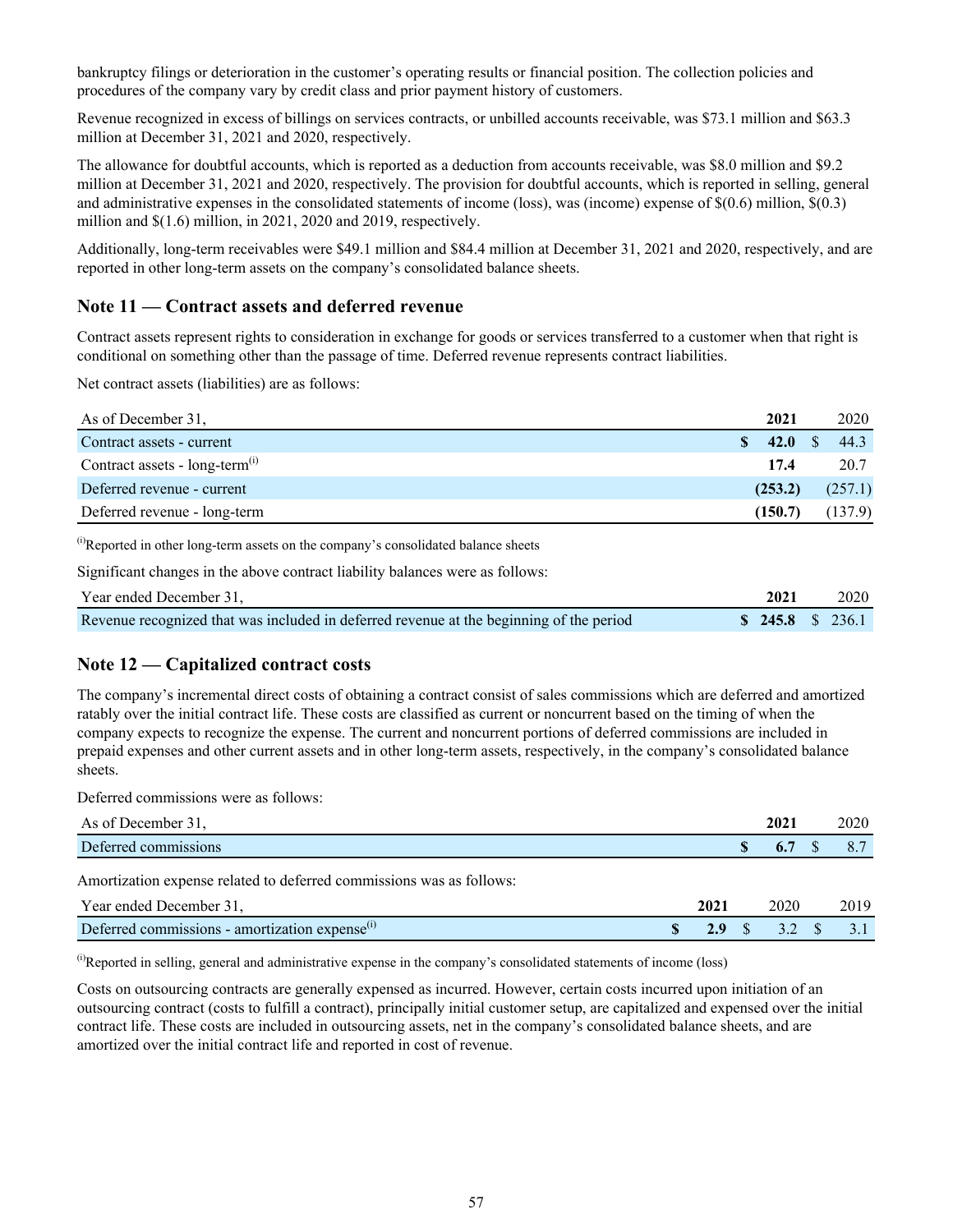Costs to fulfill a contract were as follows:

| As of December 31.                                                          |      | 2021                 | 2020 |
|-----------------------------------------------------------------------------|------|----------------------|------|
| Costs to fulfill a contract                                                 |      | 56.2 S               | 74.4 |
| Amortization expense related to costs to fulfill a contract was as follows: |      |                      |      |
| Year ended December 31,                                                     | 2021 | 2020                 | 2019 |
| Costs to fulfill a contract - amortization expense                          |      | 27.9 \$ 27.5 \$ 24.2 |      |

The remaining balance of outsourcing assets, net is comprised of fixed assets and software used in connection with outsourcing contracts. These costs are capitalized and depreciated over the shorter of the initial contract life or in accordance with the company's fixed asset policy.

### **Note 13 — Financial instruments and concentration of credit risks**

Due to its foreign operations, the company is exposed to the effects of foreign currency exchange rate fluctuations on the U.S. dollar, principally related to intercompany account balances. The company uses derivative financial instruments to reduce its exposure to market risks from changes in foreign currency exchange rates on such balances. The company enters into foreign exchange forward contracts, generally having maturities of three months or less, which have not been designated as hedging instruments. At December 31, 2021 and 2020, the notional amount of these contracts was \$552.2 million and \$588.5 million, respectively. The fair value of these forward contracts is based on quoted prices for similar but not identical financial instruments; as such, the inputs are considered Level 2 inputs.

The following table summarizes the fair value of the company's foreign exchange forward contracts.

| As of December 31,                        |    | 2021                    | 2020 |
|-------------------------------------------|----|-------------------------|------|
| <b>Balance Sheet Location</b>             |    |                         |      |
| Prepaid expenses and other current assets | S. | $3.6 \quad S \quad 1.4$ |      |
| Other accrued liabilities                 |    | 2.1                     |      |
| Total fair value                          |    | $1.5 \tS$               | 0.4  |

The following table summarizes the location and amount of gains (losses) recognized on foreign exchange forward contracts.

| Year Ended December 31,             | 2021                                                  | 2020 | 2019 |
|-------------------------------------|-------------------------------------------------------|------|------|
| <b>Statement of Income Location</b> |                                                       |      |      |
| Other (expense), net                | $\textbf{S}$ (18.8) $\textbf{S}$ 7.6 $\textbf{S}$ 1.7 |      |      |

Financial instruments include temporary cash investments and customer accounts receivable. Temporary investments are placed with creditworthy financial institutions, primarily in money market funds, time deposits and certificate of deposits which may be withdrawn at any time at the discretion of the company without penalty. At December 31, 2021 and 2020, the company's cash equivalents principally have maturities of less than one month or can be withdrawn at any time at the discretion of the company without penalty. Due to the short maturities of these instruments, they are carried on the consolidated balance sheets at cost plus accrued interest, which approximates fair value. Receivables are due from a large number of customers that are dispersed worldwide across many industries. At December 31, 2021 and 2020, the company had no significant concentrations of credit risk with any one customer.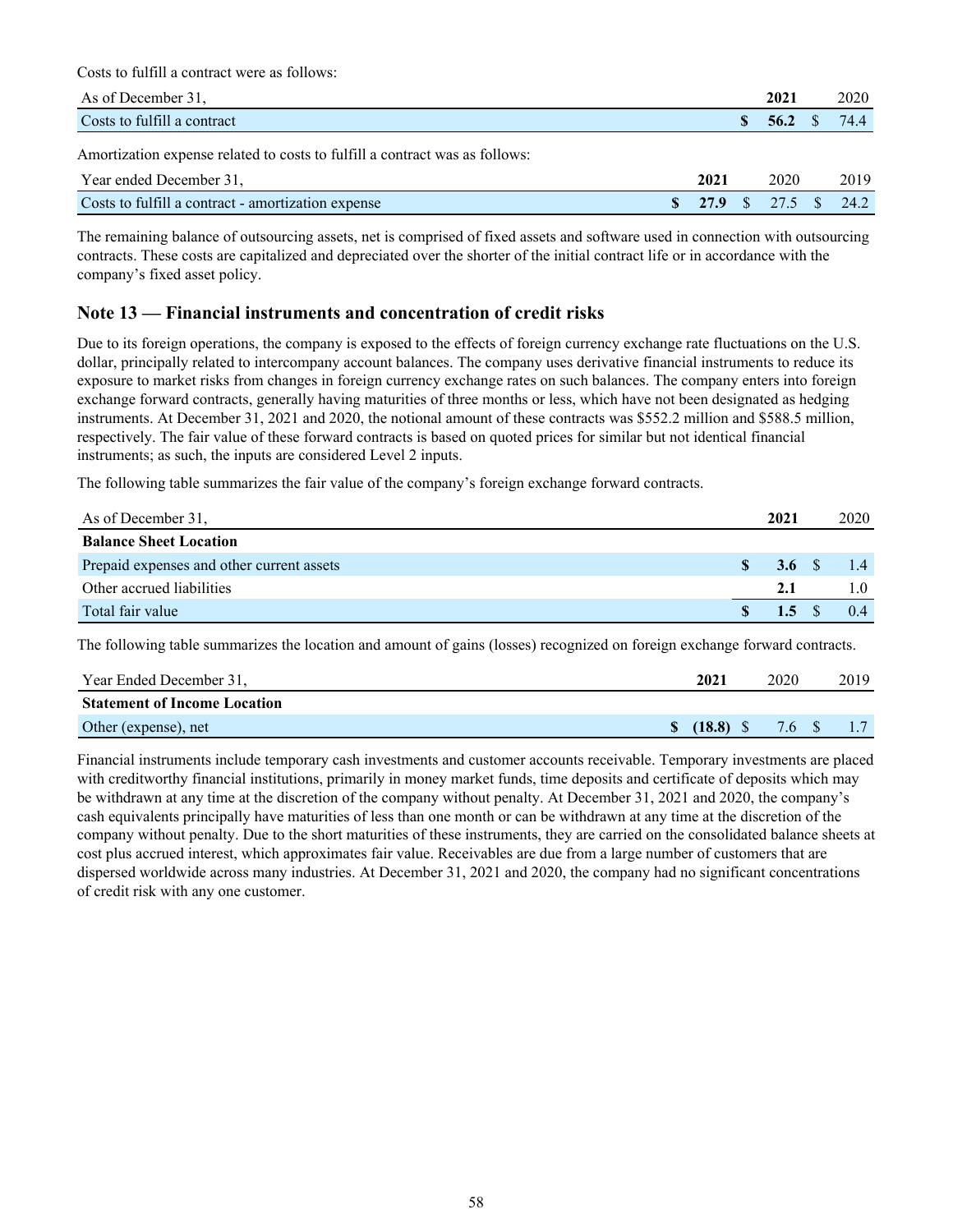### **Note 14 — Properties**

Properties comprise the following:

| As of December 31,             | 2021    |   | 2020  |
|--------------------------------|---------|---|-------|
| Land                           |         |   | 2.3   |
| <b>Buildings</b>               | 0.3     |   | 63.5  |
| Machinery and office equipment | 267.8   |   | 466.7 |
| Internal-use software          | 186.0   |   | 171.2 |
| Rental equipment               | 13.9    |   | 23.3  |
| Total properties               | \$468.0 | S | 727.0 |

Long-lived assets to be sold are classified as held-for-sale in the period in which they meet all the criteria for the disposal of long-lived assets. The company measures assets held-for-sale at the lower of their carrying amount or fair value less cost to sell. Additionally, the company determined that such assets comprise operations and cash flows that can be clearly distinguished, operationally and for financial reporting purposes, from the rest of the company.

In September 2021, the company entered into a letter of intent (LOI) with a third party for the sale of certain facilities, land and equipment related to a data center facility located in Eagan, Minnesota. Upon the execution of the LOI, these assets were classified as held-for-sale in the company's consolidated balance sheet and measured at the lower of their carrying amount or fair value less cost to sell.

### **Note 15 — Goodwill and intangible assets**

#### **Goodwill**

Changes in the carrying amount of goodwill by reporting unit were as follows:

|                              | Total | DWS   | C&I  | <b>ECS</b> | Other |
|------------------------------|-------|-------|------|------------|-------|
| Balance at December 31, 2019 | 10.4  |       |      | 98.3       | 12.1  |
| Translation adjustments      | (1.8) |       |      |            | (1.8) |
| Balance at December 31, 2020 | 108.6 |       |      | 98.3       | 10.3  |
| Acquisitions <sup>(i)</sup>  | 206.3 | 140.8 | 65.5 |            |       |
| Translation adjustments      | 0.1   | 0.1   |      |            |       |
| Balance at December 31, 2021 | 315.0 | 140.9 | 65.5 | 98.3       | 10.3  |

<sup>(i)</sup> During 2021, the company acquired Unify Square and Mobinergy resulting in goodwill of \$132.9 million and \$7.9 million, respectively, recorded in the company's DWS segment and CompuGain resulting in goodwill of \$65.5 million recorded in the company's C&I segment. See Note 4, "Acquisitions."

At December 31, 2021, the amount of goodwill allocated to reporting units with negative net assets within Other was \$10.3 million.

#### **Intangible Assets, Net**

Intangible assets, net (see Note 4, "Acquisitions") at December 31, 2021 consists of the following:

|                               | Gross Carrying<br>Amount |      | Accumulated<br>Amortization | Net Carrying<br>Amount |
|-------------------------------|--------------------------|------|-----------------------------|------------------------|
| Technology                    | S                        | 10.0 | 1.8                         | 8.2                    |
| <b>Customer Relationships</b> |                          | 27.0 |                             | 25.8                   |
| Marketing                     |                          | 0.9  |                             | 0.9                    |
| Total                         |                          | 379  | 3.0                         | 34.9                   |

Amortization expense was \$3.0 million for the year ended December 31, 2021.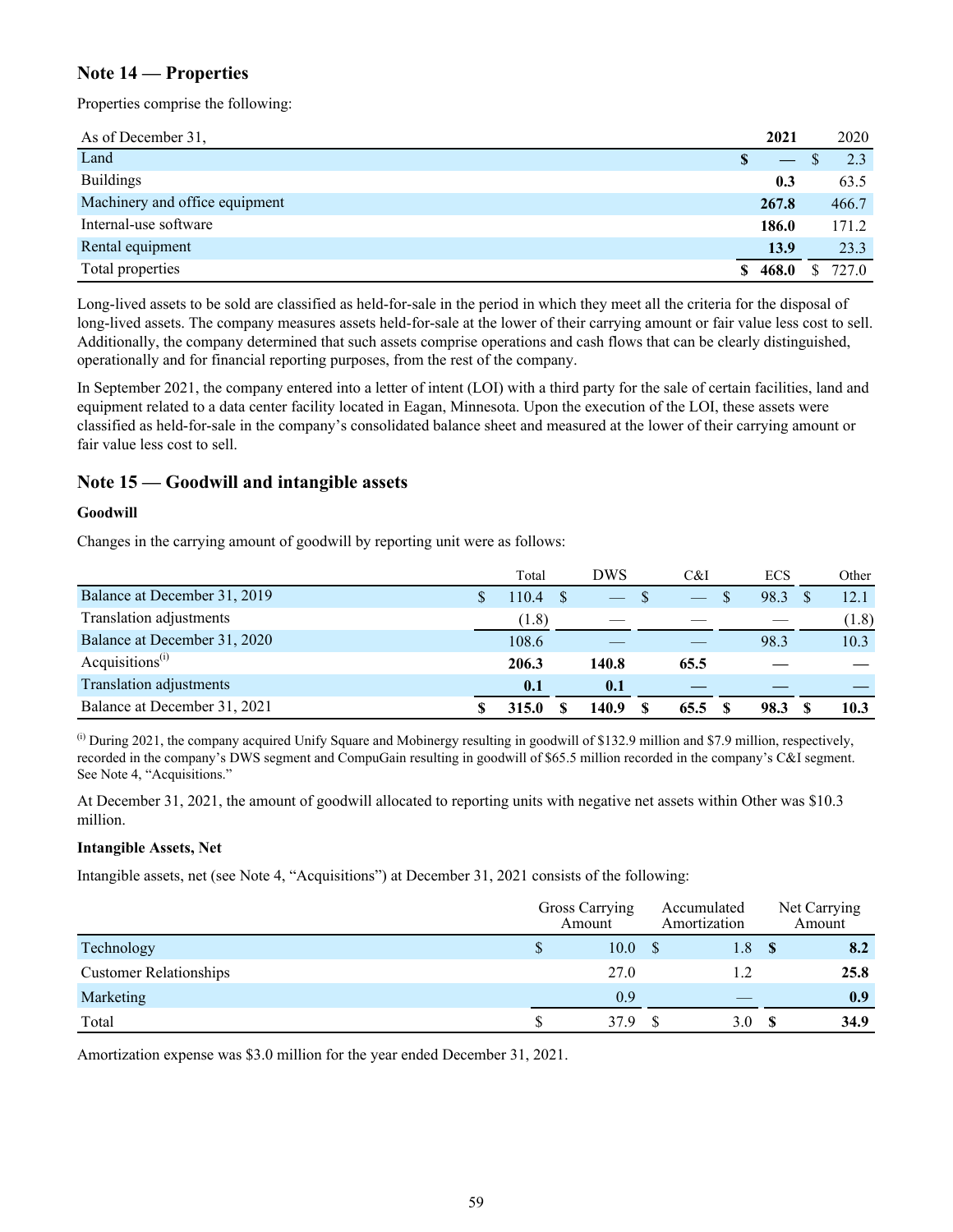The future amortization relating to acquired intangible assets at December 31, 2021 was estimated as follows:

|                     |    | Future<br>Amortization<br>Expense |
|---------------------|----|-----------------------------------|
| $\frac{Year}{2022}$ | \$ | 8.3                               |
| 2023                |    | 7.9                               |
| 2024                |    | 5.4                               |
| 2025                |    | 2.6                               |
| 2026                |    | 2.3                               |
| Thereafter          |    | 8.4                               |
| Total               | S  | 34.9                              |

### **Note 16 — Debt**

Long-term debt is comprised of the following:

| As of December 31.                                                                                                                                                                                 | 2021     | 2020        |
|----------------------------------------------------------------------------------------------------------------------------------------------------------------------------------------------------|----------|-------------|
| 6.875% senior secured notes due November 1, 2027 (Face value of \$485.0 million less unamortized<br>issuance costs of \$6.9 million and \$8.1 million at December 31, 2021 and 2020, respectively) | \$478.1  | 476.9<br>S. |
| 5.50% convertible senior notes (Face value of \$84.2 million less unamortized discount and issuance<br>costs of \$0.6 million at December 31, 2020)                                                |          | 83.6        |
| Finance leases                                                                                                                                                                                     | 2.7      | 5.5         |
| Other debt                                                                                                                                                                                         | 48.6     | 63.9        |
| Total                                                                                                                                                                                              | 529.4    | 629.9       |
| $Less - current maturities$                                                                                                                                                                        | 18.2     | 102.8       |
| Total long-term debt                                                                                                                                                                               | \$ 511.2 | 527.1       |

Long-term debt is carried at amortized cost and its estimated fair value is based on market prices classified as Level 2 in the fair value hierarchy. Presented below are the estimated fair values of long-term debt.

| As of December 31.                               | 2021 | 2020                                        |
|--------------------------------------------------|------|---------------------------------------------|
| 6.875% senior secured notes due November 1, 2027 |      | $\frac{\text{S}}{\text{S}}$ 527.0 \ \ 532.3 |
| 5.50% convertible senior notes due March 1, 2021 |      | 169.8                                       |

The company's principal sources of liquidity are cash on hand, cash from operations and its Amended and Restated ABL Credit Facility, discussed below. The company and certain international subsidiaries have access to uncommitted lines of credit from various banks.

At December 31, 2021, the company has met all covenants and conditions under its various lending agreements. The company expects to continue to meet these covenants and conditions through at least the next twelve months.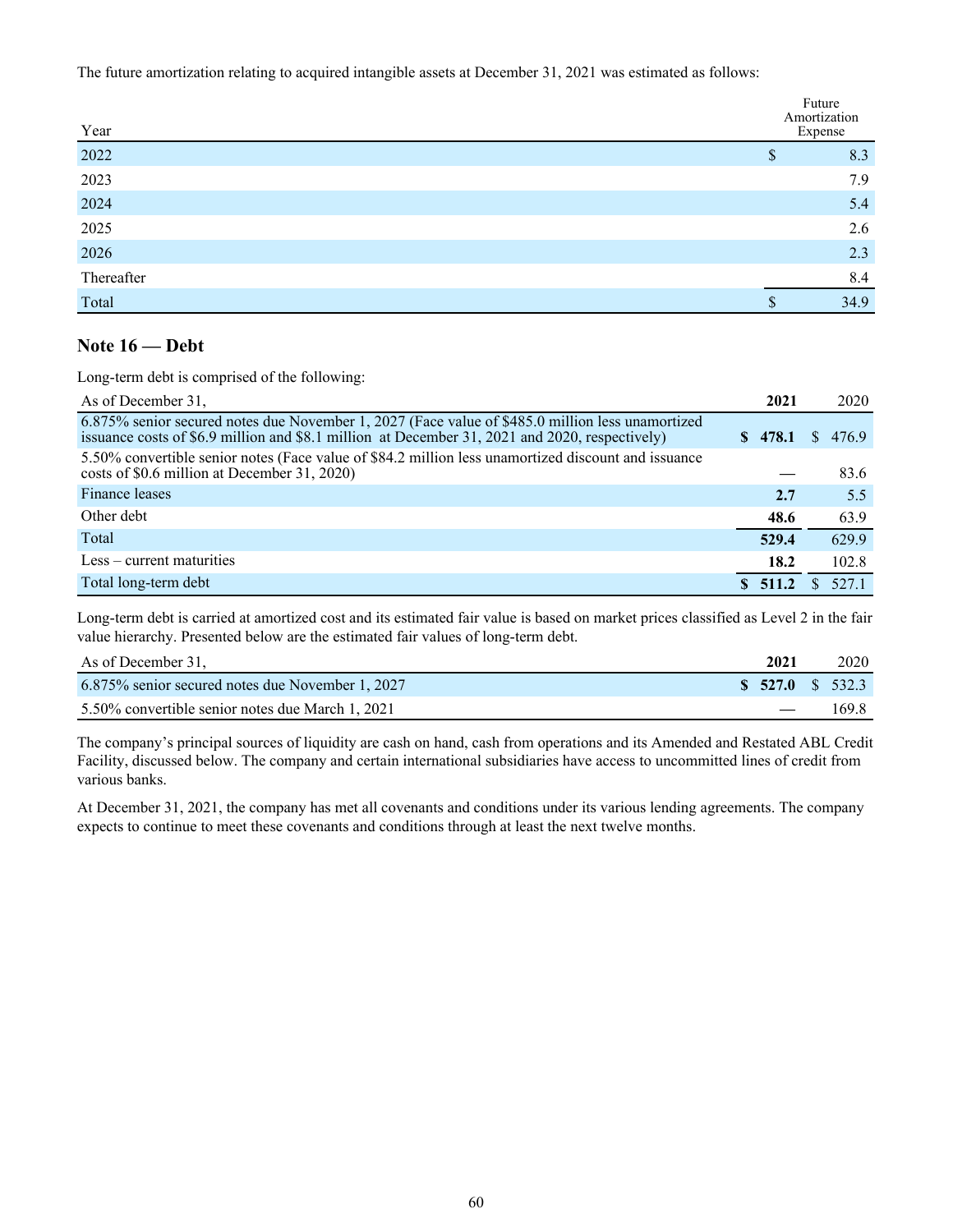Maturities of long-term debt, including finance leases, in each of the next five years and thereafter are as follows:

| Year                                                                    |                | Total |                | Long-<br>Term Debt |      | Finance<br>Leases |
|-------------------------------------------------------------------------|----------------|-------|----------------|--------------------|------|-------------------|
| 2022                                                                    | S              | 18.2  | <sup>S</sup>   | 16.6               | - \$ | 1.6               |
| 2023                                                                    |                | 17.0  |                | 16.3               |      | 0.7               |
| 2024                                                                    |                | 10.3  |                | 9.9                |      | 0.4               |
| 2025                                                                    |                | 3.0   |                | 3.0                |      |                   |
| 2026                                                                    |                | 1.9   |                | 1.9                |      |                   |
| Thereafter                                                              |                | 479.0 |                | 479.0              |      |                   |
| Total                                                                   | $\mathbb{S}^-$ | 529.4 | $\mathbb{S}^-$ | 526.7              | S    | 2.7               |
| Cash paid for interest and capitalized interest expense was as follows: |                |       |                |                    |      |                   |

| Year ended December 31,      |    | 2021 | 2020                 | 2019 |
|------------------------------|----|------|----------------------|------|
| Cash paid for interest       | S. |      | 40.1 \$ 32.9 \$ 61.5 |      |
| Capitalized interest expense |    |      | 4.5 \$ 4.6 \$        | 6.6  |

#### *Senior Secured Notes due 2027*

On October 29, 2020, the company issued \$485.0 million aggregate principal amount of its 6.875% Senior Secured Notes due 2027 (the 2027 Notes). The 2027 Notes pay interest semiannually on May 1 and November 1 and will mature on November 1, 2027, unless earlier repurchased or redeemed. The 2027 Notes are fully and unconditionally guaranteed on a senior secured basis by Unisys Holding Corporation, Unisys NPL, Inc., Unisys AP Investment Company I, CompuGain LLC and CompuGain Public Services, LLC, each of which is a U.S. corporation or limited liability company that is directly or indirectly owned by the company (the subsidiary guarantors).

The 2027 Notes and the related guarantees rank equally in right of payment with all of the existing and future senior debt of the company and its subsidiary guarantors and senior in right of payment to any future subordinated debt of the company and its subsidiary guarantors. The 2027 Notes and the related guarantees are structurally subordinated to all existing and future liabilities (including preferred stock, trade payables and pension liabilities) of the subsidiaries of the company that are not subsidiary guarantors. The 2027 Notes and the guarantees are secured by liens on substantially all assets of the company and the subsidiary guarantors, other than certain excluded assets (the collateral). The liens securing the 2027 Notes on certain ABL collateral are subordinated to the liens on ABL collateral in favor of the ABL secured parties and, in the future, the liens securing the 2027 Notes may be subordinated to liens on the collateral securing certain permitted first lien debt, subject to certain limitations and permitted liens.

Prior to November 1, 2023 the company may, at its option, redeem some or all of the 2027 Notes at any time, at a price equal to 100% of the principal amount of the 2027 Notes redeemed plus a "make-whole" premium, plus accrued and unpaid interest, if any. The company may also redeem, at its option, up to 40% of the 2027 Notes at any time prior to November 1, 2023, using the proceeds of certain equity offerings at a redemption price of 106.875% of the principal amount thereof, plus accrued and unpaid interest, if any. On or after November 1, 2023, the company may, on any one or more occasions, redeem all or a part of the 2027 Notes at specified redemption premiums, declining to par for any redemptions on or after November 1, 2025.

The indenture contains covenants that limit the ability of the company and its restricted subsidiaries to, among other things: (i) incur additional indebtedness and guarantee indebtedness; (ii) pay dividends or make other distributions or repurchase or redeem its capital stock; (iii) prepay, redeem or repurchase certain debt; (iv) make certain prepayments in respect of pension obligations; (v) issue certain preferred stock or similar equity securities; (vi) make loans and investments (including investments by the company and subsidiary guarantors in subsidiaries that are not guarantors); (vii) sell assets; (viii) create or incur liens; (ix) enter into transactions with affiliates; (x) enter into agreements restricting its subsidiaries' ability to pay dividends; and (xi) consolidate, merge or sell all or substantially all of its assets. These covenants are subject to several important limitations and exceptions.

If the company experiences certain kinds of changes of control (as defined in the indenture), it will be required to offer to repurchase the 2027 Notes at 101% of the principal amount of the 2027 Notes, plus accrued and unpaid interest as of the repurchase date, if any. In addition, if the company sells assets under certain circumstances it must apply the proceeds towards an offer to repurchase the 2027 Notes at a price equal to par plus accrued and unpaid interest, if any.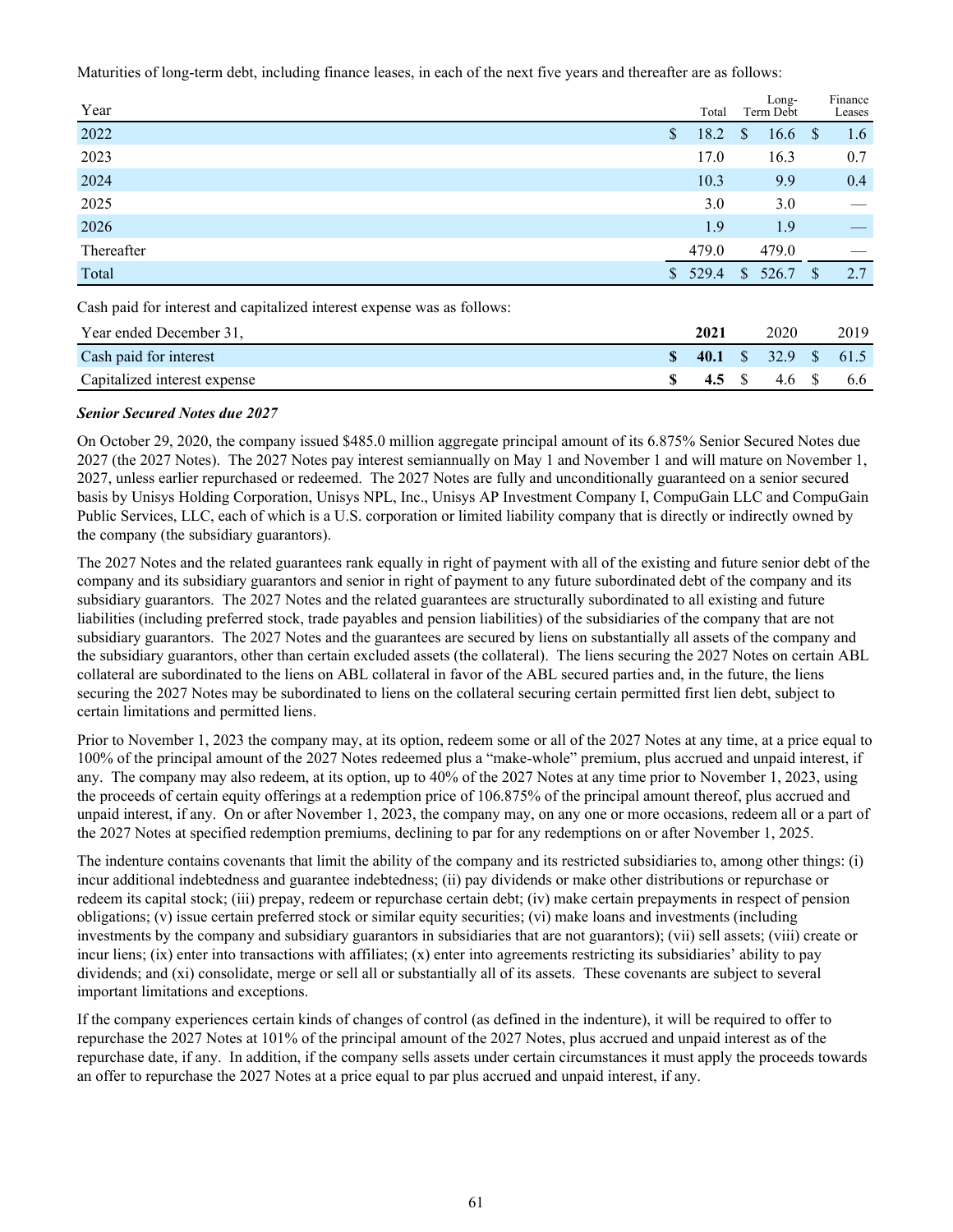The indenture also provides for events of default, which, if any of them occur, would permit or require the principal, premium, if any, interest and any other monetary obligations on all the then outstanding 2027 Notes to be due and payable immediately.

Interest expense related to the 2027 Notes is comprised of the following:

| Year ended December 31,        | 2021                                 | 2020 |
|--------------------------------|--------------------------------------|------|
| Contractual interest coupon    | $\textbf{S}$ 33.3 \ $\textbf{S}$ 5.7 |      |
| Amortization of issuance costs |                                      |      |
| Total                          |                                      | 5.9  |

#### *Senior Secured Notes due 2022*

On April 15, 2020, the company redeemed all \$440.0 million in aggregate principal amount of its outstanding 10.750% Senior Secured Notes due 2022 (the 2022 Notes) for a redemption price equal to 105.375% of the aggregate principal amount of the 2022 Notes redeemed plus accrued but unpaid interest to, but not including, the redemption date. The redemption price paid was \$487.3 million and is made up of the following: \$440.0 million of principal amount due, \$23.65 million of call premium and \$23.65 million of accrued interest through April 14, 2020. In 2020, the company recorded a loss on debt extinguishment in other expense, net of \$28.5 million consisting of the premium of \$23.65 million and write off of \$4.8 million of unamortized discount and fees related to the issuance of the 2022 Notes.

Interest expense related to the 2022 Notes is comprised of the following:

| Year ended December 31,        |   | 2020         | 2019 |
|--------------------------------|---|--------------|------|
| Contractual interest coupon    | S | 13.8 \$ 47.3 |      |
| Amortization of issuance costs |   | 0.7          |      |
| Total                          |   | $14.5 \t S$  | 49.7 |

#### *Convertible Senior Notes Due 2021*

In 2016, the company issued \$213.5 million aggregate principal amount of Convertible Senior Notes due 2021 (the 2021 Notes). Following the completion of the separate, privately negotiated exchange agreements in 2019, \$84.2 million aggregate principal amount of 2021 Notes remained outstanding.

On March 3, 2021, the company completed the conversion of \$84.2 million aggregate principal amount of the 2021 Notes that remained outstanding for a combination of cash and shares of the company's common stock. As a result of the conversion of the outstanding 2021 Notes, the company delivered to the holders of such notes (i) aggregate cash payments totaling approximately \$86.5 million, which included an aggregate cash payment for outstanding principal of approximately \$84.2 million, an aggregate cash payment for accrued interest of approximately \$2.3 million and a nominal cash payment in lieu of fractional shares, and (ii) 4,537,123 shares of the company's common stock in the aggregate. The issuance of the common stock was made in exchange for the 2021 Notes pursuant to an exemption from the registration requirements provided by Section 3(a)(9) of the Securities Act of 1933, as amended.

The company also received 1,251,460 shares of its common stock, held in treasury stock, from the settlement of the capped call transactions that the company had entered into with the initial purchasers and/or affiliates of the initial purchasers of the 2021 Notes in connection with the issuance of the 2021 Notes. As a result, the net number of outstanding shares of the company's common stock following the conversion of the 2021 Notes increased by 3,285,663 shares.

Interest expense related to the 2021 Notes is comprised of the following:

| Year ended December 31.             | 2021        | 2020          | 2019             |
|-------------------------------------|-------------|---------------|------------------|
| Contractual interest coupon         |             | 0.8 \$ 4.6 \$ | 8.9              |
| Amortization of debt discount       | 0.5         | 31            | 5.5              |
| Amortization of debt issuance costs | 0.1         | 0.5           | 0.9 <sup>°</sup> |
| Total                               | 1.4 $\sqrt$ | 8.2 \$        | 153              |

#### *Other Debt*

In 2019, the company entered into a \$27.7 million Installment Payment Agreement (IPA) maturing on December 20, 2023 with a syndicate of financial institutions to finance the acquisition of certain software licenses necessary for the provision of services to a client. Interest accrues at an annual rate of 7.0% and the company is required to make monthly principal and interest payments on each agreement in arrears. At December 31, 2021 and 2020, \$5.5 million and \$6.5 million, was reported in current maturities of long-term debt, respectively.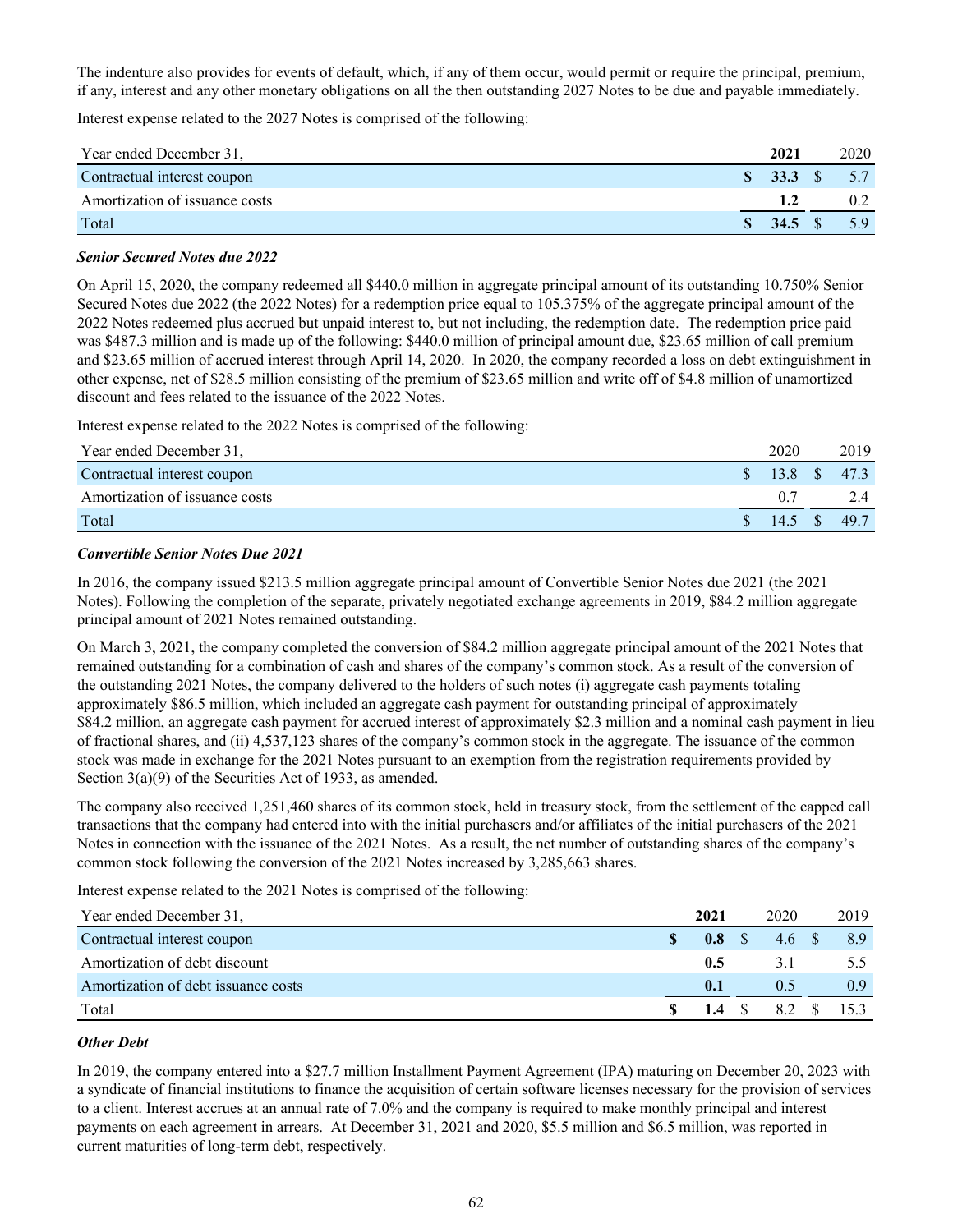In 2019, the company entered into a vendor agreement in the amount of \$19.3 million to finance the acquisition of certain software licenses used to provide services to our clients and for its own internal use. Interest accrues at an annual rate of 5.47% and the company is required to make annual principal and interest payments in advance with the last payment due on March 1, 2024. At December 31, 2021 and 2020, \$3.8 million and \$3.6 million was reported in current maturities of long-term debt, respectively.

#### *Asset Based Lending (ABL) Credit Facility*

Contemporaneously with the issuance of the 2027 Notes, the company and the subsidiary guarantors entered into an amendment and restatement of the company's secured revolving credit facility (the Amended and Restated ABL Credit Facility) that provides for revolving loans and letters of credit up to an aggregate amount of \$145.0 million (with a limit on letters of credit of \$40.0 million), with an accordion feature provision allowing for the aggregate amount available under the credit facility to be increased up to \$175.0 million upon the satisfaction of certain conditions specified in the Amended and Restated ABL Credit Facility. The amendment and restatement extended the maturity from October 2022 to October 29, 2025 and modified certain other terms and covenants. Availability under the credit facility is subject to a borrowing base calculated by reference to the company's receivables. At December 31, 2021, the company had no borrowings and \$5.7 million of letters of credit outstanding, and availability under the facility was \$80.4 million net of letters of credit issued.

The Amended and Restated ABL Credit Facility is subject to a springing maturity, under which the Amended and Restated ABL Credit Facility will immediately mature 91 days prior to any date on which contributions to pension funds in the United States in an amount in excess of \$100.0 million are required to be paid unless the company is able to meet certain conditions, including that the company has the liquidity (as defined in the Amended and Restarted ABL Credit Facility) to cash settle the amount of such pension payments, no default or event of default has occurred under the Amended and Restated ABL Credit Facility, the company's liquidity is above \$130.0 million and the company is in compliance with the then applicable fixed charge coverage ratio on a pro forma basis.

The Amended and Restated ABL Credit Facility is guaranteed by the subsidiary guarantors and any future material domestic subsidiaries. The facility is secured by the assets of the company and the subsidiary guarantors, other than certain excluded assets, under a security agreement entered into by the company and the subsidiary guarantors in favor of JPMorgan Chase Bank, N.A., as agent for the lenders under the credit facility.

The company is required to maintain a minimum fixed charge coverage ratio if the availability under the Amended and Restated ABL Credit Facility falls below the greater of 10% of the lenders' commitments under the facility and \$14.5 million.

The Amended and Restated ABL Credit Facility contains customary representations and warranties, including, but not limited to, that there has been no material adverse change in the company's business, properties, operations or financial condition. The Amended and Restated ABL Credit Facility includes restrictions on the ability of the company and its subsidiaries to, among other things, incur other debt or liens, dispose of assets and make acquisitions, loans and investments, repurchase its equity, and prepay other debt. These restrictions are subject to several important limitations and exceptions. Events of default include nonpayment, failure to comply with covenants, materially incorrect representations and warranties, change of control and default under other debt aggregating at least \$50.0 million, subject to relevant cure periods, as applicable.

## **Note 17 — Other accrued liabilities**

Other accrued liabilities (current) are comprised of the following:

| As of December 31,              |   | 2021  |   | 2020  |
|---------------------------------|---|-------|---|-------|
| Payrolls and commissions        | S | 99.1  | S | 95.9  |
| Income taxes                    |   | 37.7  |   | 41.2  |
| <b>Operating leases</b>         |   | 35.4  |   | 37.1  |
| Taxes other than income taxes   |   | 26.6  |   | 33.0  |
| Accrued vacations               |   | 20.8  |   | 24.3  |
| Cost reduction                  |   | 14.9  |   | 40.7  |
| Postretirement                  |   | 12.1  |   | 11.7  |
| Accrued interest                |   | 6.1   |   | 8.0   |
| Other                           |   | 48.2  |   | 60.1  |
| Total other accrued liabilities |   | 300.9 | ς | 352.0 |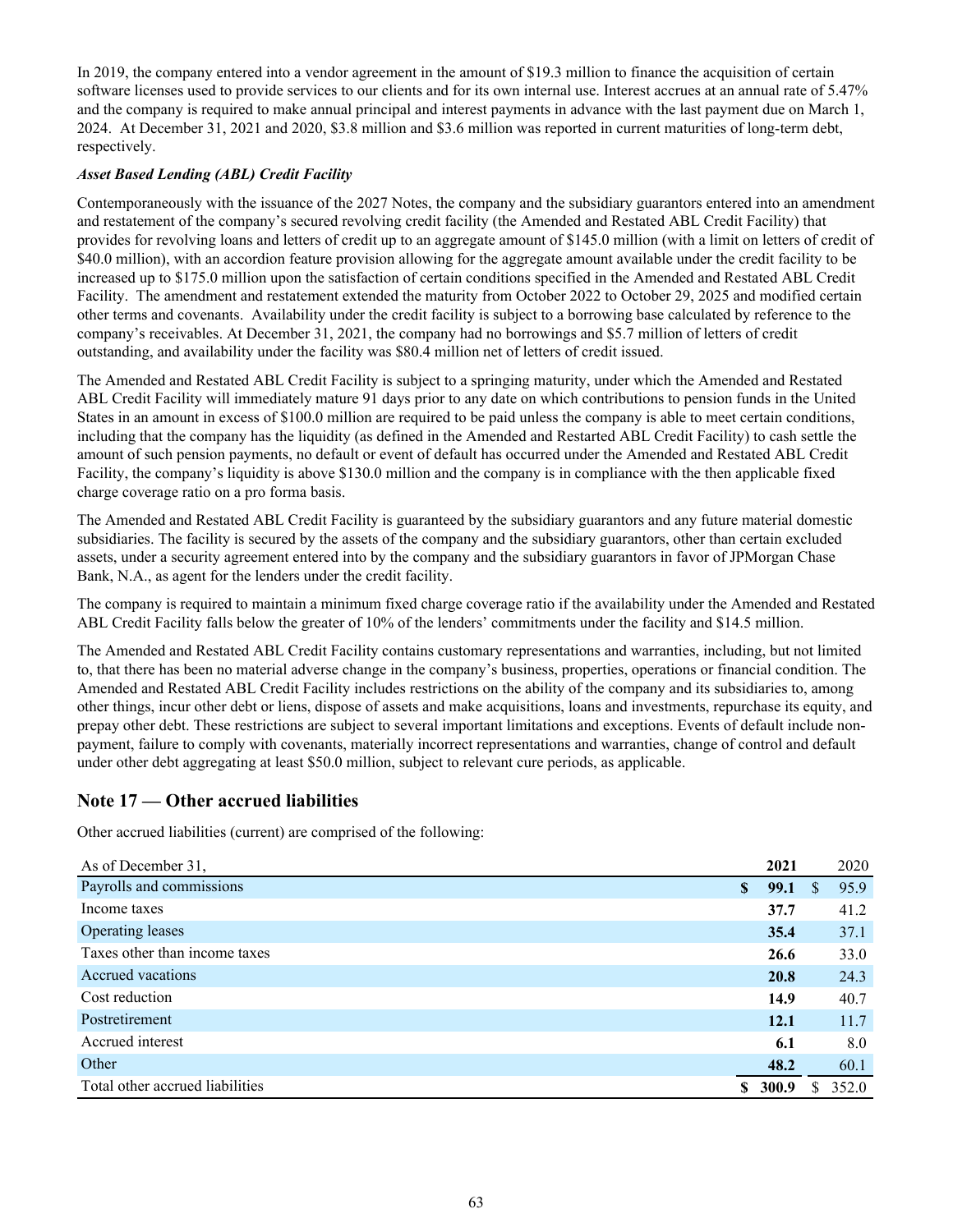### **Note 18 — Employee plans**

**Stock plans** Under stockholder approved stock-based plans, stock options, stock appreciation rights, restricted stock and restricted stock units may be granted to officers, directors and other key employees. At December 31, 2021, 6.8 million shares of unissued common stock of the company were available for granting under these plans.

As of December 31, 2021, the company has granted non-qualified stock options, restricted stock and restricted stock units under these plans. The company recognizes compensation cost, net of a forfeiture rate, in selling, general and administrative expenses, and recognizes the compensation cost for only those awards expected to vest. The company estimates the forfeiture rate based on its historical experience and its expectations about future forfeitures.

During the years ended December 31, 2021, 2020 and 2019, the company recorded \$18.8 million, \$14.5 million and \$13.2 million of restricted stock and restricted stock unit compensation expense, respectively.

Restricted stock and restricted stock unit awards may contain time-based units, performance-based units, total shareholder return market-based units, or a combination of these units. Each performance-based and market-based unit will vest into zero to two shares depending on the degree to which the performance or market conditions are met. Compensation expense for performance-based awards is recognized as expense ratably for each installment from the date of grant until the date the restrictions lapse and is based on the fair market value at the date of grant and the probability of achievement of the specific performance-related goals. Compensation expense for market-based awards is recognized as expense ratably over the measurement period, regardless of the actual level of achievement, provided the service requirement is met. Restricted stock unit grants for the company's directors vest upon award and compensation expense for such awards is recognized upon grant.

A summary of restricted stock and restricted stock unit (RSU) activity for the year ended December 31, 2021 follows (shares in thousands):

|                                  | Restricted<br>Stock and<br>RSU's | Weighted-<br>Average<br>Grant-Date<br>Fair Value |
|----------------------------------|----------------------------------|--------------------------------------------------|
| Outstanding at December 31, 2020 | 1,726                            | 17.87                                            |
| Granted                          | 1,590                            | 25.38                                            |
| Vested                           | (923)                            | 16.60                                            |
| Forfeited and expired            | (269)                            | 19.02                                            |
| Outstanding at December 31, 2021 | 2,124                            | 22.73                                            |

The aggregate weighted-average grant-date fair value of restricted stock and restricted stock units granted during the years ended December 31, 2021, 2020 and 2019 was \$37.5 million, \$17.4 million and \$16.9 million, respectively. The fair value of restricted stock and restricted stock units with time and performance conditions is determined based on the trading price of the company's common shares on the date of grant. The fair value of awards with market conditions is estimated using a Monte Carlo simulation with the following weighted-average assumptions.

| Year ended December 31,                                           | 2021      | 2020     |
|-------------------------------------------------------------------|-----------|----------|
| Weighted-average fair value of grant                              | \$40.02   | \$28.33  |
| Risk-free interest rate $^{(i)}$                                  | $0.27 \%$ | $1.35\%$ |
| Expected volatility <sup>(ii)</sup>                               | 57.08 %   | 51.81 %  |
| Expected life of restricted stock units in years <sup>(iii)</sup> | 2.84      | 2.86     |
| Expected dividend yield                                           | $-$ %     | $-$ %    |

(i) Represents the continuously compounded semi-annual zero-coupon U.S. treasury rate commensurate with the remaining performance period

- (ii) Based on historical volatility for the company that is commensurate with the length of the performance period
- (iii) Represents the remaining life of the longest performance period

As of December 31, 2021, there was \$25.0 million of total unrecognized compensation cost related to outstanding restricted stock and restricted stock units granted under the company's plans. That cost is expected to be recognized over a weightedaverage period of 2.3 years. The aggregate weighted-average grant-date fair value of restricted stock and restricted stock units vested during the years ended December 31, 2021, 2020 and 2019 was \$15.3 million, \$13.0 million and \$14.9 million, respectively.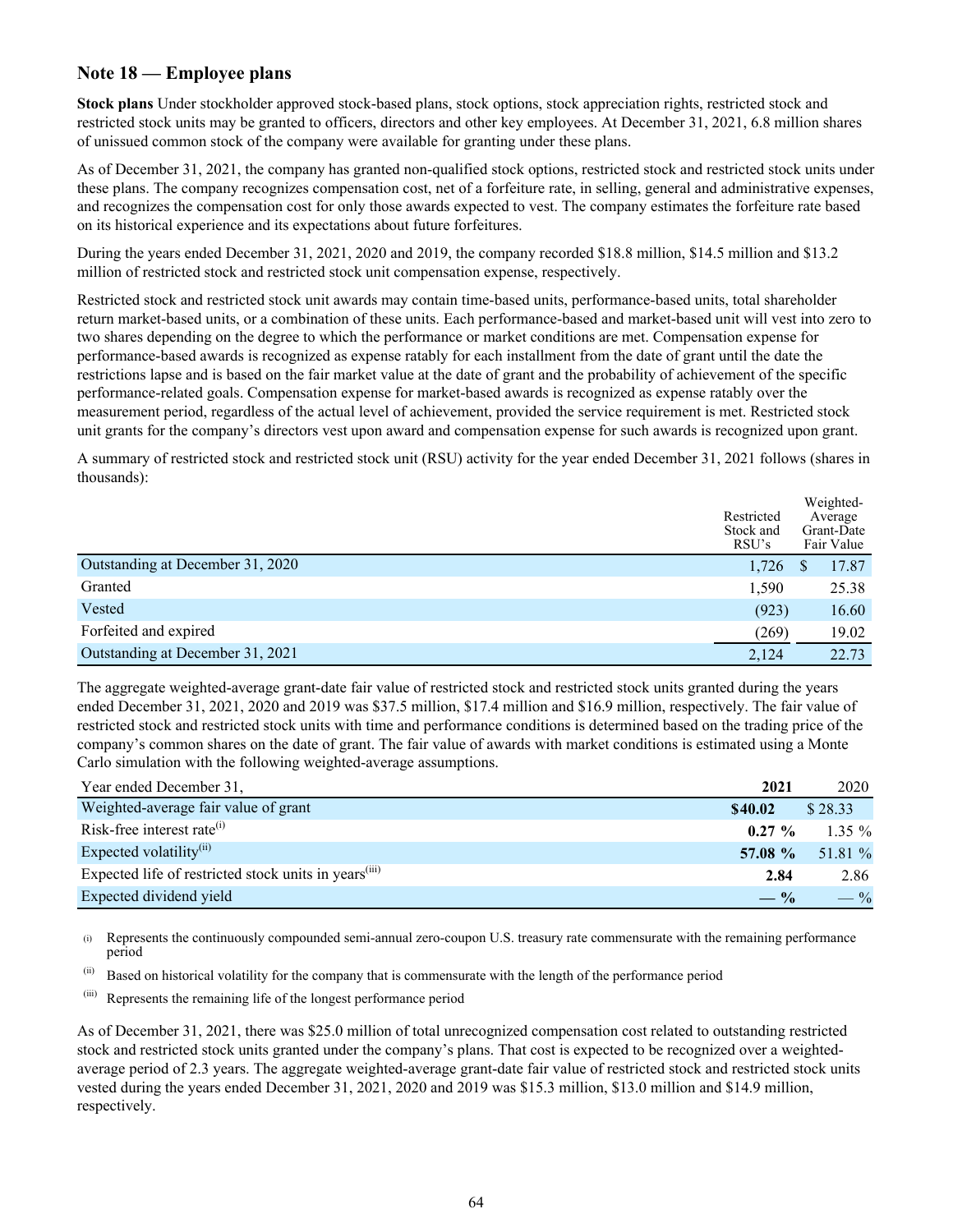Common stock issued upon lapse of restrictions on restricted stock and restricted stock units are newly issued shares. In light of its tax position, the company is currently not recognizing any tax benefits from the issuance of stock upon lapse of restrictions on restricted stock and restricted stock units.

**Defined contribution and compensation plans** U.S. employees are eligible to participate in an employee savings plan. Under this plan, employees may contribute a percentage of their pay for investment in various investment alternatives. The company matches 50 percent of the first 6 percent of eligible pay contributed by participants to the plan on a before-tax basis (subject to IRS limits). The company funds the match with cash. The charge to income related to the company match for the years ended December 31, 2021, 2020 and 2019, was \$7.5 million, \$8.8 million and \$8.2 million, respectively.

The company has defined contribution plans in certain locations outside the United States. The charge to income related to these plans was \$16.4 million, \$16.2 million and \$19.3 million, for the years ended December 31, 2021, 2020 and 2019, respectively.

The company has non-qualified compensation plans, which allow certain highly compensated employees and directors to defer the receipt of a portion of their salary, bonus and fees. Participants can earn a return on their deferred balance that is based on hypothetical investments in various investment vehicles. Changes in the market value of these investments are reflected as an adjustment to the liability with an offset to expense. As of December 31, 2021 and 2020, the liability to the participants of these plans was \$10.6 million and \$12.7 million, respectively. These amounts reflect the accumulated participant deferrals and earnings thereon as of that date. The company makes no contributions to the deferred compensation plans and remains contingently liable to the participants.

**Retirement benefits** For the company's more significant defined benefit pension plans, including the U.S. and U.K., accrual of future benefits under the plans has ceased. Management develops the actuarial assumptions used by its U.S. and international defined benefit pension plan obligations based upon the circumstances of each particular plan. The determination of the defined benefit pension plan obligations requires the use of estimates.

In January of 2021, the company purchased a group annuity contract for \$279 million to transfer projected benefit obligations related to approximately 11,600 retirees of the company's U.S. defined benefit pension plans. This action resulted in a pre-tax settlement loss of \$158.0 million.

Effective May 1, 2021, the company's primary pension plan related to its Dutch subsidiary was transferred to a multi-client circle within a multi-employer fund. This resulted in removing all of the plan's projected benefit obligations, valued at approximately \$553 million, from the company's balance sheet. This action resulted in a pre-tax settlement loss of \$182.5 million.

In the second quarter of 2021, the company's Swiss subsidiary transferred its defined benefit pension plan to a multipleemployer collective foundation. This resulted in removing the projected benefit obligations related to retirees under the Swiss plan, valued at approximately \$100 million, from the company's balance sheet. The transfer required a one-time additional contribution of approximately \$10 million to the Swiss plan in 2021. This action resulted in a pre-tax settlement loss of \$28.8 million.

On October 14, 2021, the company purchased a group annuity contract for approximately \$235 million to transfer projected benefit obligations related to approximately 6,900 retirees of the company's U.S. defined benefit pension plans. This action resulted in a pre-tax settlement loss of \$130.1 million.

The American Rescue Plan Act, which was signed into law in the U.S. on March 11, 2021, includes a provision for pension relief that extends the amortization period for required contributions from 7 to 15 years and provides for the stabilization of interest rates used to calculate future required contributions. As a result, the company was not required to make cash contributions to its U.S. qualified defined benefit pension plans in 2021.

In December 2020, the company completed a lump-sum cash-out offer for eligible former associates who had deferred vested benefit under the company's U.S. defined benefit pension plans to receive the value of their entire pension benefit in a lumpsum payment. As a result, the pension plan trust made lump sum payments to approximately 3,500 former associates of \$276.0 million and the company recorded a non-cash pre-tax settlement charge of \$142.1 million.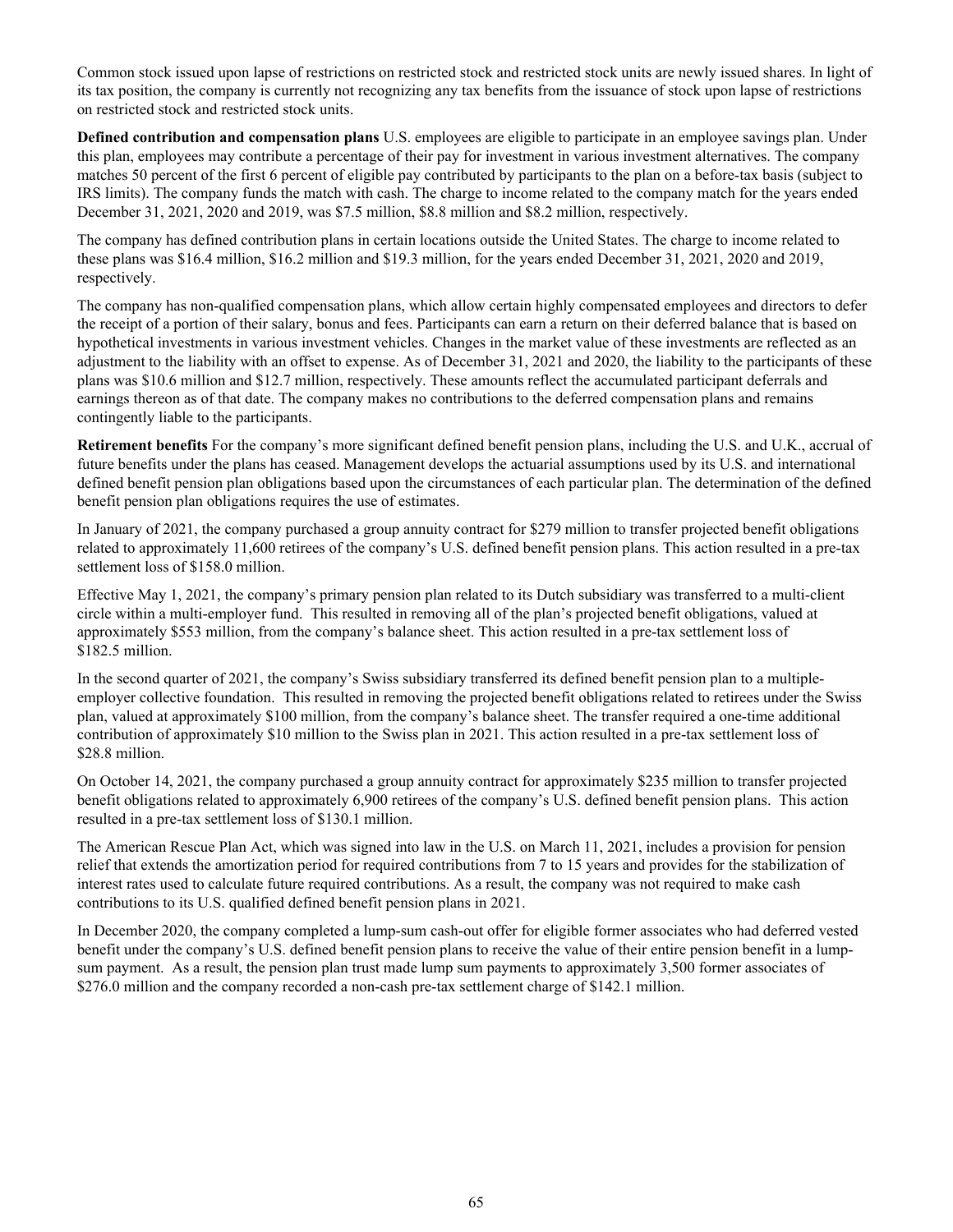Retirement plans' funded status and amounts recognized in the company's consolidated balance sheets follows:

|                                                                   | U.S. Plans            |                                              |                      | <b>International Plans</b> |
|-------------------------------------------------------------------|-----------------------|----------------------------------------------|----------------------|----------------------------|
| As of December 31,                                                | 2021                  | 2020                                         | 2021                 | 2020                       |
| Change in projected benefit obligation                            |                       |                                              |                      |                            |
| Benefit obligation at beginning of year                           | \$4,545.3             | \$4,755.6                                    | \$3,468.0            | \$3,143.8                  |
| Service cost                                                      |                       |                                              | 3.0                  | 2.8                        |
| Interest cost                                                     | 117.6                 | 162.5                                        | 36.7                 | 53.4                       |
| Plan participants' contributions                                  |                       |                                              | 1.0                  | 1.1                        |
| Plan curtailment                                                  |                       |                                              |                      | (1.6)                      |
| Plan settlement                                                   | (513.8)               | (277.3)                                      | (726.8)              |                            |
| <b>Actuarial</b> loss                                             | (108.4)               | 253.9                                        | 2.0                  | 226.5                      |
| Benefits paid                                                     | (331.1)               | (349.4)                                      | (106.5)              | (119.0)                    |
| Foreign currency translation adjustments                          |                       |                                              | (63.0)               | 161.0                      |
| Benefit obligation at end of year                                 | $$3,709.6$ $$4,545.3$ |                                              | \$2,614.4            | \$3,468.0                  |
| Change in plan assets                                             |                       |                                              |                      |                            |
| Fair value of plan assets at beginning of year                    | \$3,847.8             | \$3,334.2                                    | \$3,129.4            | \$2,816.4                  |
| Actual return on plan assets                                      | 130.4                 | 347.2                                        | 134.0                | 254.7                      |
| Employer contribution                                             | 6.0                   | 793.1                                        | 46.4                 | 33.1                       |
| Plan participants' contributions                                  |                       |                                              | 1.0                  | 1.1                        |
| Plan settlement                                                   | (513.8)               | (277.3)                                      | (726.8)              | $\longrightarrow$          |
| Benefits paid                                                     | (331.1)               | (349.4)                                      | (106.5)              | (119.0)                    |
| Foreign currency translation adjustments                          |                       |                                              | (45.9)               | 143.1                      |
| Fair value of plan assets at end of year                          | \$3,139.3             | \$3,847.8                                    | \$2,431.6            | \$3,129.4                  |
| Funded status at end of year                                      |                       | $$$ (570.3) \$ (697.5) \$ (182.8) \$ (338.6) |                      |                            |
| Amounts recognized in the consolidated balance sheets consist of: |                       |                                              |                      |                            |
| Prepaid postretirement assets                                     | \$<br>33.9            | $\mathcal{S}$<br>27.2                        | $\mathbf S$<br>125.8 | \$<br>160.3                |
| Other accrued liabilities                                         | (5.9)                 | (6.1)                                        | (0.1)                | (0.2)                      |
| Long-term postretirement liabilities                              | (598.3)               | (718.6)                                      | (308.5)              | (498.7)                    |
| Total funded status                                               |                       | $$$ (570.3) \$ (697.5) \$ (182.8) \$         |                      | (338.6)                    |
| Accumulated other comprehensive loss, net of tax                  |                       |                                              |                      |                            |
| Net loss                                                          | \$2,047.6             | \$2,510.4                                    | 797.6<br>S           | \$1,116.9                  |
| Prior service credit                                              | $(29.7)$ \$<br>\$     | $(32.3)$ \$                                  | $(40.2)$ \$          | (45.9)                     |
| Accumulated benefit obligation                                    | \$3,709.6             | \$4,545.3                                    | \$2,612.7            | \$3,360.4                  |

Information for defined benefit retirement plans with an accumulated benefit obligation in excess of plan assets follows:

| As of December 31.             | 2021 | 2020                  |
|--------------------------------|------|-----------------------|
| Accumulated benefit obligation |      | $$4,498.8$ $$6,060.7$ |
| Fair value of plan assets      |      | \$3,587.7 \$4,839.5   |

Information for defined benefit retirement plans with a projected benefit obligation in excess of plan assets follows:

| As of December 31.           | 2021 | 2020                  |
|------------------------------|------|-----------------------|
| Projected benefit obligation |      | $$4,500.5$ $$6,063.0$ |
| Fair value of plan assets    |      | \$3,587.7 \$4,839.5   |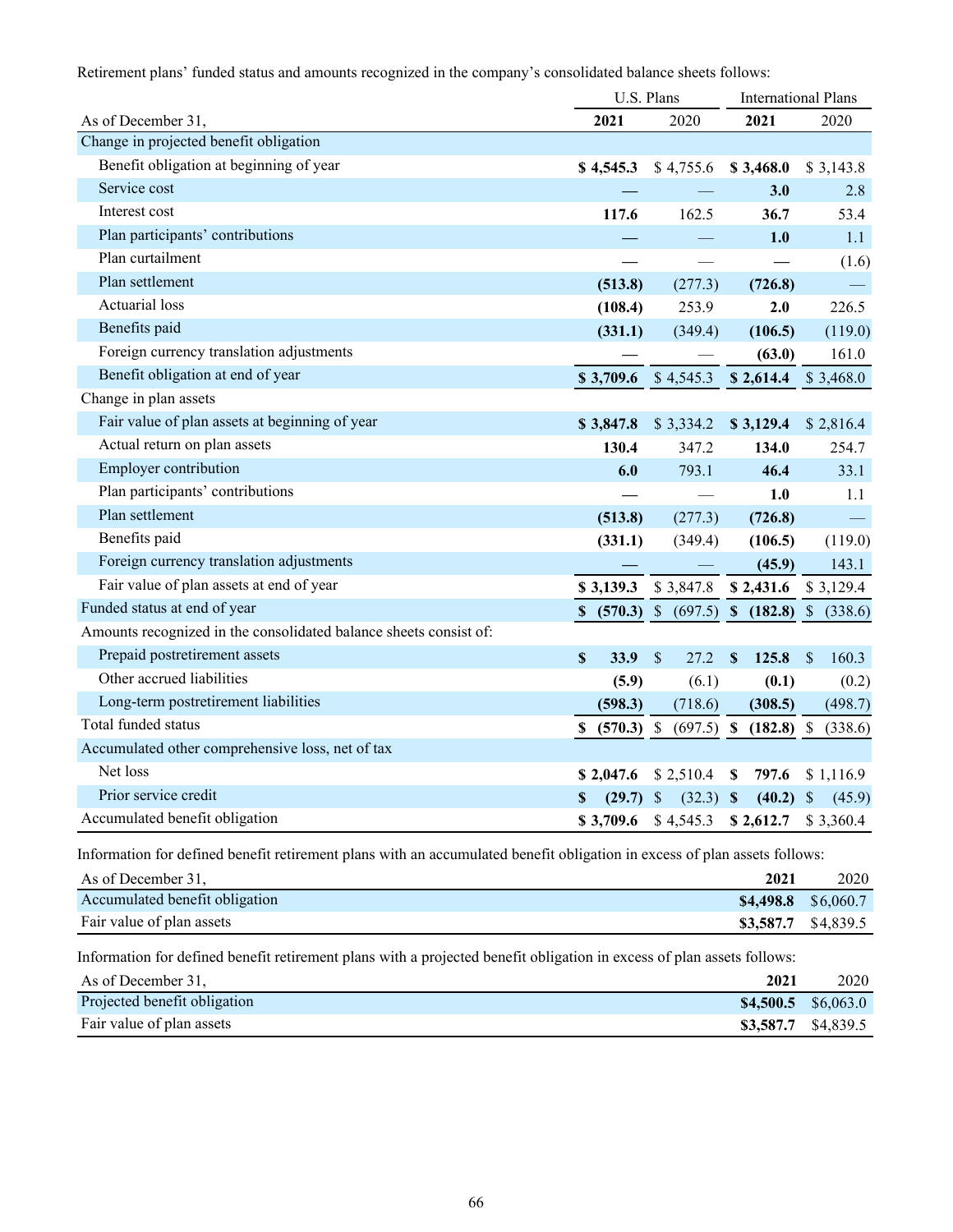Net periodic pension cost (income) includes the following components:

|                                      | U.S. Plans |         |   |         |   |         | <b>International Plans</b> |        |               |        |          |         |
|--------------------------------------|------------|---------|---|---------|---|---------|----------------------------|--------|---------------|--------|----------|---------|
| Year ended December 31,              |            | 2021    |   | 2020    |   | 2019    |                            | 2021   |               | 2020   |          | 2019    |
| Service $cost^{(i)}$                 | S          |         | S |         |   |         | <b>S</b>                   | 3.0    | <sup>\$</sup> | 2.8    | <b>S</b> | 2.8     |
| Interest cost                        |            | 117.6   |   | 162.5   |   | 197.5   |                            | 36.7   |               | 53.4   |          | 68.3    |
| Expected return on plan assets       |            | (199.8) |   | (208.6) |   | (218.2) |                            | (81.6) |               | (90.6) |          | (104.6) |
| Amortization of prior service credit |            | (2.5)   |   | (2.5)   |   | (2.5)   |                            | (2.8)  |               | (2.5)  |          | (2.5)   |
| Recognized net actuarial loss        |            | 135.6   |   | 135.5   |   | 116.6   |                            | 48.3   |               | 43.2   |          | 34.2    |
| Curtailment gain                     |            |         |   |         |   |         |                            |        |               |        |          | (0.1)   |
| Settlement loss                      |            | 288.1   |   | 142.1   |   |         |                            | 211.3  |               |        |          | 1.2     |
| Net periodic pension cost (income)   |            | 339.0   | Я | 229.0   | S | 93.4    | S.                         | 214.9  | -S            | 6.3    | S        | (0.7)   |

<sup>(i)</sup> Service cost is reported in cost of revenue and selling, general and administrative expenses. All other components of net periodic pension cost are reported in other (expense), net in the consolidated statements of income (loss).

Management's significant assumption used in the determination of the defined benefit pension plan obligations, and settlement losses with respect to the U.S. pension plans, is the discount rate. Weighted-average assumptions used to determine net periodic pension cost were as follows:

|                                             |           | U.S. Plans |      | International Plans                 |      |          |  |  |  |
|---------------------------------------------|-----------|------------|------|-------------------------------------|------|----------|--|--|--|
| Year ended December 31,                     | 2021      | 2020       | 2019 | 2021                                | 2020 | 2019     |  |  |  |
| Discount rate                               |           |            |      | 2.85 % 3.53 % 4.50 % 1.23 % 1.82 %  |      | $2.55\%$ |  |  |  |
| Expected long-term rate of return on assets | 6.07 $\%$ |            |      | $6.50\%$ $6.80\%$ $3.30\%$ $3.50\%$ |      | 4.18 $%$ |  |  |  |

Weighted-average assumptions used to determine benefit obligations at December 31 were as follows:

| Discount rate | 3.18 % | $2.85\%$ | $\frac{0}{0}$<br>---- | $73\%$<br>1.13 | $23\%$<br>. <i>.</i> | $82\%$<br>1.04 |
|---------------|--------|----------|-----------------------|----------------|----------------------|----------------|
|               |        |          |                       |                |                      |                |

The company's investment policy targets and ranges for each asset category are as follows:

|                       | U.S.    |             | International |             |  |
|-----------------------|---------|-------------|---------------|-------------|--|
| <b>Asset Category</b> | Target  | Range       | Target        | Range       |  |
| Equity securities     | 52 $\%$ | $47 - 57\%$ | $18\%$        | $15 - 20\%$ |  |
| Debt securities       | $34\%$  | 29-39%      | $62 \%$       | 57-66%      |  |
| Cash                  | $0\%$   | $0.5\%$     | $0\%$         | $0.5\%$     |  |
| Other                 | 14 $\%$ | $9 - 19%$   | $20\%$        | $17 - 24\%$ |  |

The company periodically reviews its asset allocation, taking into consideration plan liabilities, local regulatory requirements, plan payment streams and then-current capital market assumptions. The actual asset allocation for each plan is monitored at least quarterly, relative to the established policy targets and ranges. If the actual asset allocation is close to or out of any of the ranges, a review is conducted. Rebalancing will occur toward the target allocation, with due consideration given to the liquidity of the investments and transaction costs.

The objectives of the company's investment strategies are as follows: (a) to provide a total return that, over the long term, increases the ratio of plan assets to liabilities by maximizing investment return on assets, at a level of risk deemed appropriate, (b) to maximize return on assets by investing in equity securities in the U.S. and for international plans by investing in appropriate asset classes, subject to the constraints of each plan's asset allocation targets, as discussed above, design and local regulations, (c) to diversify investments within asset classes to reduce the impact of losses in single investments, and (d) for the U.S. plans to invest in compliance with the Employee Retirement Income Security Act of 1974 (ERISA), as amended and any subsequent applicable regulations and laws, and for international plans to invest in a prudent manner in compliance with local applicable regulations and laws.

The company sets the expected long-term rate of return based on the expected long-term return of the various asset categories in which it invests. The company considered the current expectations for future returns and the actual historical returns of each asset class. Also, since the company's investment policy is to actively manage certain asset classes where the potential exists to outperform the broader market, the expected returns for those asset classes were adjusted to reflect the expected additional returns.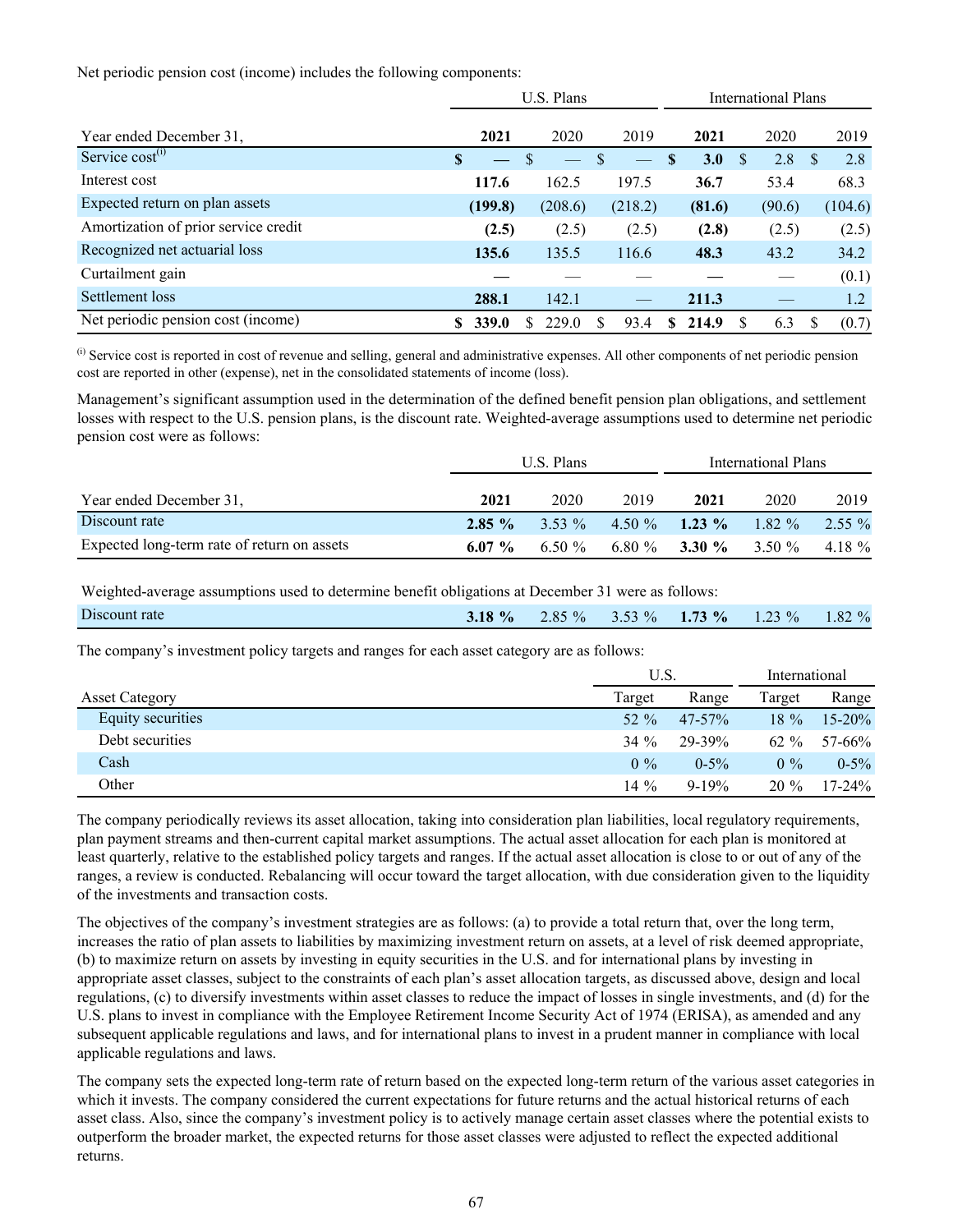In 2022, the company expects to make cash contributions of \$40.2 million, primarily for international defined benefit pension plans.

As of December 31, 2021, the following benefit payments are expected to be paid from the defined benefit pension plans:

| Year          | U.S.                  | International |
|---------------|-----------------------|---------------|
| 2022          | 308.6 $\sqrt{ }$<br>S | 87.9          |
| 2023          | 302.4                 | 90.9          |
| 2024          | 295.5                 | 94.4          |
| 2025          | 287.6                 | 96.1          |
| 2026          | 279.1                 | 99.6          |
| $2027 - 2030$ | 1,240.5               | 538.2         |

**Other postretirement benefits** A reconciliation of the benefit obligation, fair value of the plan assets and the funded status of the postretirement benefit plans follows:

| As of December 31,                                                |                         | 2021                             |                          | 2020   |
|-------------------------------------------------------------------|-------------------------|----------------------------------|--------------------------|--------|
| Change in accumulated benefit obligation                          |                         |                                  |                          |        |
| Benefit obligation at beginning of year                           | S                       | 80.2                             | S                        | 95.7   |
| Service cost                                                      |                         | 0.4                              |                          | 0.5    |
| Interest cost                                                     |                         | 1.8                              |                          | 4.4    |
| Plan participants' contributions                                  |                         | 1.7                              |                          | 2.3    |
| Amendments                                                        |                         | 1.2                              |                          |        |
| Actuarial loss (gain)                                             |                         | 1.8                              |                          | (13.8) |
| Benefits paid                                                     |                         | (5.9)                            |                          | (8.8)  |
| Foreign currency translation and other adjustments                |                         | (0.1)                            |                          | (0.1)  |
| Benefit obligation at end of year                                 | $\overline{\mathbb{S}}$ | 81.1                             | $\overline{\mathcal{S}}$ | 80.2   |
| Change in plan assets                                             |                         |                                  |                          |        |
| Fair value of plan assets at beginning of year                    | S                       | 6.0                              | <sup>\$</sup>            | 6.9    |
| Actual return on plan assets                                      |                         | (0.2)                            |                          | (0.4)  |
| <b>Employer contributions</b>                                     |                         | 4.0                              |                          | 6.0    |
| Plan participants' contributions                                  |                         | 1.7                              |                          | 2.3    |
| Benefits paid                                                     |                         | (5.9)                            |                          | (8.8)  |
| Fair value of plan assets at end of year                          | $\mathbf S$             | $\overline{5.6}$ $\overline{\$}$ |                          | 6.0    |
| Funded status at end of year                                      | $\mathbf S$             | (75.5)                           | $\mathbb{S}$             | (74.2) |
| Amounts recognized in the consolidated balance sheets consist of: |                         |                                  |                          |        |
| Other accrued liabilities                                         | S                       | (6.1)                            | <sup>\$</sup>            | (5.4)  |
| Long-term postretirement liabilities                              |                         | (69.4)                           |                          | (68.8) |
| Total funded status                                               | \$                      | $(75.5)$ \$                      |                          | (74.2) |
| Accumulated other comprehensive loss, net of tax                  |                         |                                  |                          |        |
| Net loss (income)                                                 | \$                      | 1.4                              | \$.                      | (3.0)  |
| Prior service credit                                              |                         | (2.1)                            |                          | (4.9)  |

Net periodic postretirement benefit cost follows:

| Year ended December 31,              | 2021  | 2020  | 2019  |
|--------------------------------------|-------|-------|-------|
| Service cost <sup>(i)</sup>          | 0.4   | 0.5   | 0.5   |
| Interest cost                        | 1.8   | 4.4   | 4.8   |
| Expected return on assets            | (0.3) | (0.4) | (0.4) |
| Amortization of prior service cost   | (1.7) | (1.6) | (1.7) |
| Recognized net actuarial (gain) loss | (2.1) | 1.0   | 0.7   |
| Net periodic benefit cost            | (1.9) | 39    |       |

<sup>(i)</sup> Service cost is reported in selling, general and administrative expenses. All other components of net periodic benefit cost are reported in other (expense), net in the consolidated statements of income (loss).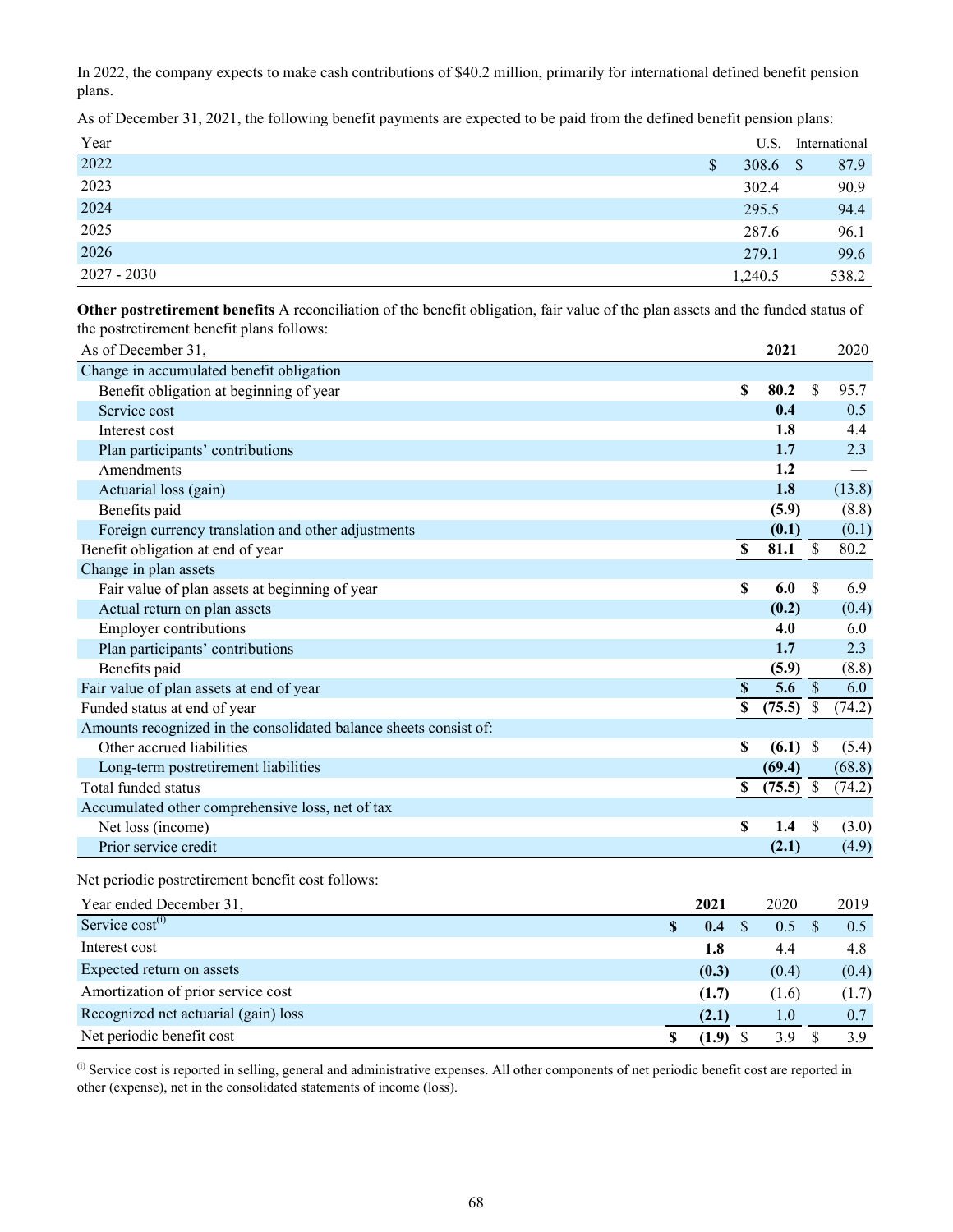Weighted-average assumptions used to determine net periodic postretirement benefit cost were as follows:

| Year ended December 31,        | 2021 | 2020                          | 2019 |
|--------------------------------|------|-------------------------------|------|
| Discount rate                  |      | 2.21 % 5.13 % 5.67 %          |      |
| Expected return on plan assets |      | 5.50 $\%$ 5.50 $\%$ 5.50 $\%$ |      |

Weighted-average assumptions used to determine benefit obligation at December 31 were as follows:

| Year ended December 31, | 2021      | 2020          | 2019     |
|-------------------------|-----------|---------------|----------|
| Discount rate           | $2.70 \%$ | $\frac{0}{0}$ | 5.13 $%$ |

The company reviews its asset allocation periodically, taking into consideration plan liabilities, plan payment streams and thencurrent capital market assumptions. The company sets the long-term expected return on asset assumption, based principally on the long-term expected return on debt securities. These return assumptions are based on a combination of current market conditions, capital market expectations of third-party investment advisors and actual historical returns of the asset classes. In 2022, the company expects to contribute approximately \$6 million to its postretirement benefit plans.

| Assumed health care cost trend rates at December 31.                              | 2021     | 2020     |
|-----------------------------------------------------------------------------------|----------|----------|
| Health care cost trend rate assumed for next year                                 | 6.5 $\%$ | $5.4\%$  |
| Rate to which the cost trend rate is assumed to decline (the ultimate trend rate) | $4.5 \%$ | 4.5 $\%$ |
| Year that the rate reaches the ultimate trend rate                                | 2033     | 2025     |

As of December 31, 2021, the following benefits are expected to be paid from the company's postretirement plans:

| Year                 | Expected<br>Payments |
|----------------------|----------------------|
| 2022                 | 7.1<br>۵D            |
| 2023                 | 6.7                  |
|                      | 6.2                  |
|                      | 5.7                  |
| 2024<br>2025<br>2026 | 5.3                  |
| $2027 - 2031$        | 21.1                 |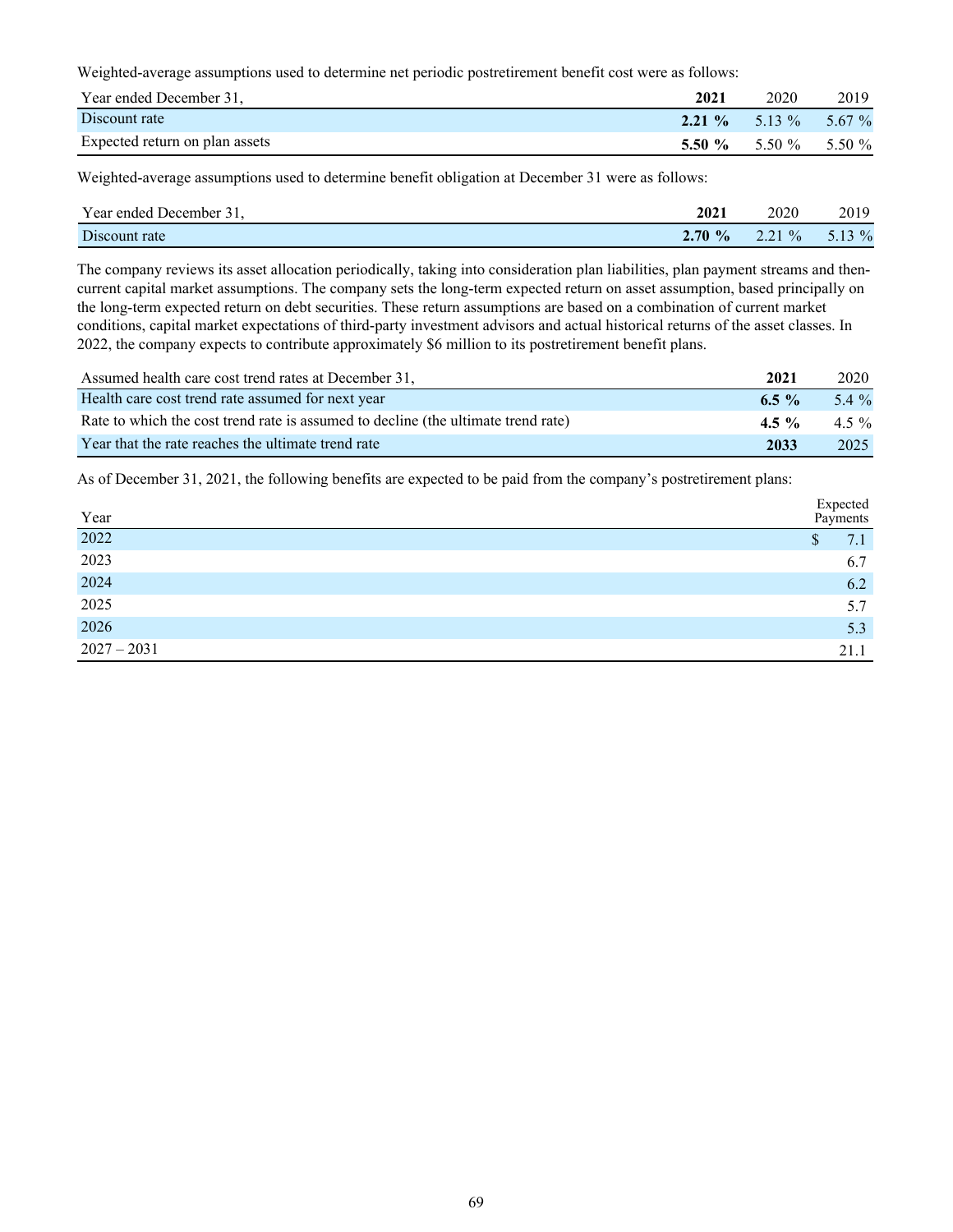The following provides a description of the valuation methodologies and the levels of inputs used to measure fair value, and the general classification of investments in the company's U.S. and international defined benefit pension plans, and the company's other postretirement benefit plan.

Level 1 – These investments include cash, common stocks, real estate investment trusts, exchange traded funds, futures and options and U.S. government securities. These investments are valued using quoted prices in an active market. Payables, receivables and cumulative futures contracts variation margin received from brokers are also included as Level 1 investments and are valued at face value.

Level 2 – These investments include the following:

Pooled Funds – These investments are comprised of money market funds and fixed income securities. The money market funds are valued using the readily determinable fair value (RDFV) provided by trustees of the funds. The fixed income securities are valued based on quoted prices for identical or similar investments in markets that may not be active.

Commingled Funds – These investments are comprised of debt, equity and other securities and are valued using the RDFV provided by trustees of the funds. The fair value per share for these funds are published and are the basis for current transactions.

Other Fixed Income – These investments are comprised of corporate and government fixed income investments and asset and mortgage-backed securities for which there are quoted prices for identical or similar investments in markets that may not be active.

Derivatives – These investments include forward exchange contracts and options, which are traded on an active market, but not on an exchange; therefore, the inputs may not be readily observable. These investments also include fixed income futures and other derivative instruments.

Level 3 – These investments include the following:

Insurance Contracts – These investments are insurance contracts which are carried at book value, are not publicly traded and are reported at a fair value determined by the insurance provider.

Certain investments are valued using net asset value (NAV) as a practical expedient. These investments may not be redeemable on a daily basis and may have redemption notice periods of up to 120 days. These investments include the following:

Commingled Funds – These investments are comprised of debt, equity and other securities.

Private Real Estate and Private Equity - These investments represent interests in limited partnerships which invest in privately-held companies or privately-held real estate or other real assets. Net asset values are developed and reported by the general partners that manage the partnerships. These valuations are based on property appraisals, utilization of market transactions that provide valuation information for comparable companies, discounted cash flows, and other methods. These valuations are reported quarterly and adjusted as necessary at year end based on cash flows within the most recent period.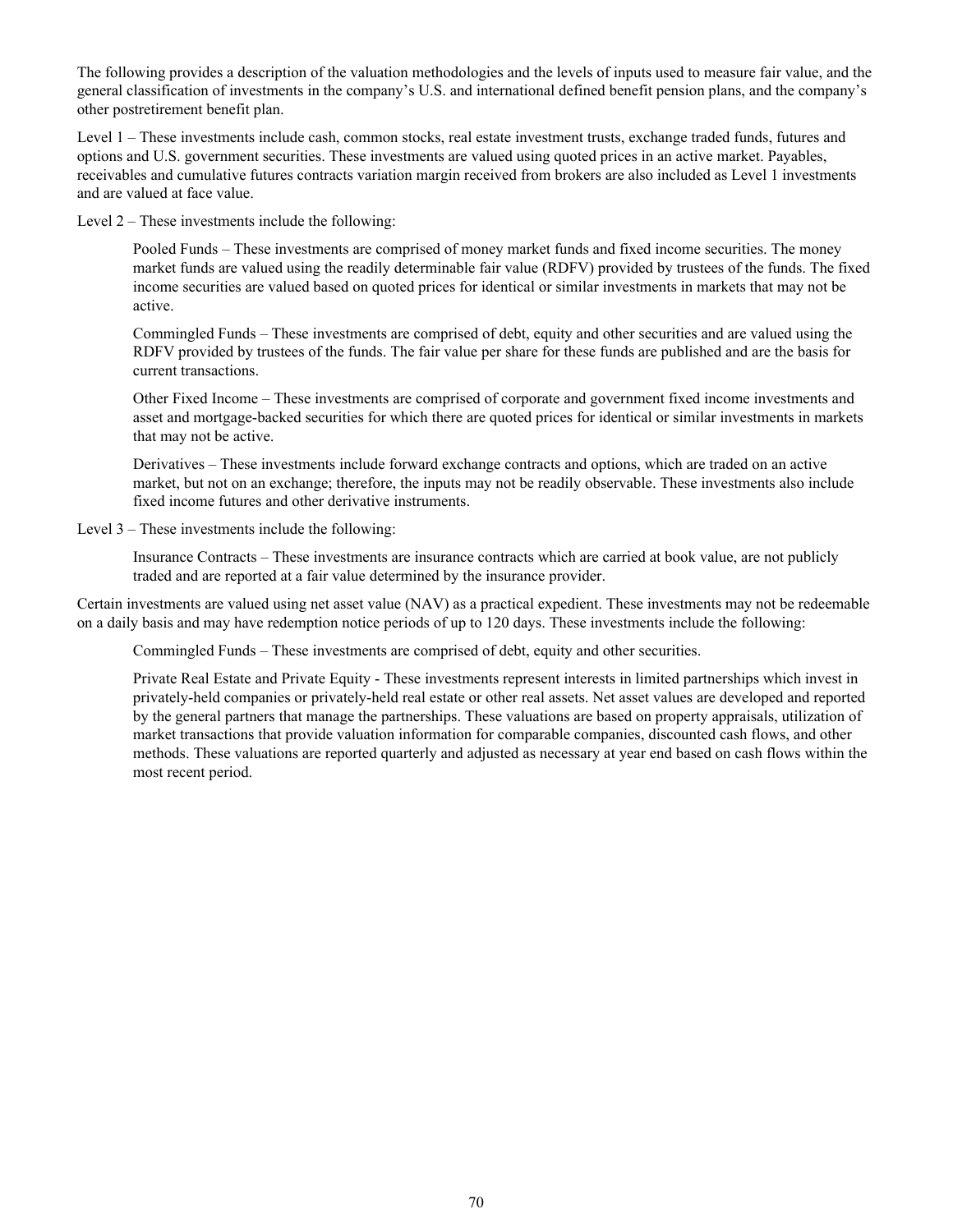The following table sets forth by level, within the fair value hierarchy, the plans' assets (liabilities) at fair value at December 31, 2021.

|                                                                             |                           |               | U.S. Plans |               |           |                           |         | <b>International Plans</b> |               |             |         |             |         |                           |         |
|-----------------------------------------------------------------------------|---------------------------|---------------|------------|---------------|-----------|---------------------------|---------|----------------------------|---------------|-------------|---------|-------------|---------|---------------------------|---------|
| As of December 31, 2021                                                     |                           | Fair<br>Value | Level 1    |               | Level 2   |                           | Level 3 |                            | Fair<br>Value |             | Level 1 |             | Level 2 |                           | Level 3 |
| Pension plans                                                               |                           |               |            |               |           |                           |         |                            |               |             |         |             |         |                           |         |
| <b>Equity Securities</b>                                                    |                           |               |            |               |           |                           |         |                            |               |             |         |             |         |                           |         |
| <b>Common Stocks</b>                                                        |                           | \$654.3       | \$652.4    | $\mathbf{\$}$ | 1.9       | $\mathbf S$               |         | $\mathbf S$                |               | $\mathbf S$ |         | $\mathbf S$ |         | $\boldsymbol{\mathsf{S}}$ |         |
| Commingled Funds                                                            |                           | 398.9         |            |               | 398.9     |                           |         |                            | 34.1          |             |         |             | 34.1    |                           |         |
| <b>Debt Securities</b>                                                      |                           |               |            |               |           |                           |         |                            |               |             |         |             |         |                           |         |
| U.S. Govt. Securities                                                       |                           | 413.2         | 413.2      |               |           |                           |         |                            |               |             |         |             |         |                           |         |
| Other Fixed Income                                                          |                           | 479.3         |            |               | 479.3     |                           |         |                            | 3.0           |             |         |             | 3.0     |                           |         |
| <b>Insurance Contracts</b>                                                  |                           |               |            |               |           |                           |         |                            | 110.2         |             |         |             |         |                           | 110.2   |
| <b>Commingled Funds</b>                                                     |                           | 525.2         |            |               | 525.2     |                           |         |                            | 383.8         |             |         |             | 383.8   |                           |         |
| <b>Real Estate</b>                                                          |                           |               |            |               |           |                           |         |                            |               |             |         |             |         |                           |         |
| <b>Real Estate Investment Trusts</b>                                        |                           | 154.1         | 154.1      |               |           |                           |         |                            |               |             |         |             |         |                           |         |
| Other                                                                       |                           |               |            |               |           |                           |         |                            |               |             |         |             |         |                           |         |
| Derivatives <sup>(i)</sup>                                                  |                           | (53.7)        | 5.8        |               | (59.5)    |                           |         |                            |               |             |         |             |         |                           |         |
| Commingled Funds                                                            |                           |               |            |               |           |                           |         |                            | 390.0         |             |         |             | 390.0   |                           |         |
| Pooled Funds                                                                |                           | 108.4         |            |               | 108.4     |                           |         |                            |               |             |         |             |         |                           |         |
| Cumulative futures contracts<br>variation margin paid to brokers            |                           | (5.8)         | (5.8)      |               |           |                           |         |                            |               |             |         |             |         |                           |         |
| Cash                                                                        |                           | 0.2           | 0.2        |               |           |                           |         |                            | 28.7          |             | 28.7    |             |         |                           |         |
| Receivables                                                                 |                           | 15.7          | 15.7       |               |           |                           |         |                            |               |             |         |             |         |                           |         |
| Payables                                                                    |                           | (1.1)         | (1.1)      |               |           |                           |         |                            |               |             |         |             |         |                           |         |
| Total plan assets in fair value<br>hierarchy                                |                           | \$2,688.7     | \$1,234.5  |               | \$1,454.2 | $\boldsymbol{\mathsf{S}}$ |         | \$                         | 949.8         | $\mathbf S$ | 28.7    |             | \$810.9 | S.                        | 110.2   |
| Plan assets measured using NAV<br>as a practical expedient <sup>(ii):</sup> |                           |               |            |               |           |                           |         |                            |               |             |         |             |         |                           |         |
| Commingled Funds                                                            |                           |               |            |               |           |                           |         |                            |               |             |         |             |         |                           |         |
| Equity                                                                      | $\boldsymbol{\mathsf{S}}$ | $\equiv$      |            |               |           |                           |         |                            | \$404.5       |             |         |             |         |                           |         |
| Debt                                                                        |                           | 78.6          |            |               |           |                           |         |                            | 1,077.3       |             |         |             |         |                           |         |
| Other                                                                       |                           | 112.5         |            |               |           |                           |         |                            |               |             |         |             |         |                           |         |
| Private Real Estate                                                         |                           | 234.2         |            |               |           |                           |         |                            |               |             |         |             |         |                           |         |
| Private Equity                                                              |                           | 25.3          |            |               |           |                           |         |                            |               |             |         |             |         |                           |         |
| Total pension plan assets                                                   |                           | \$3,139.3     |            |               |           |                           |         |                            | \$2,431.6     |             |         |             |         |                           |         |
| Other postretirement plans                                                  |                           |               |            |               |           |                           |         |                            |               |             |         |             |         |                           |         |
| <b>Insurance Contracts</b>                                                  | \$                        | 5.6           |            |               |           | \$                        | 5.6     |                            |               |             |         |             |         |                           |         |

 $<sup>(i)</sup>$  Level 1 derivatives represent unrealized appreciation or depreciation on open futures contracts. The value of open futures contracts includes</sup> derivatives and the cumulative futures contracts variation margin paid to or received from brokers.

(ii) Investments measured at fair value using NAV as a practical expedient have not been classified in the fair value hierarchy. The fair value amounts presented in this table for these investments are included to permit reconciliation of the fair value hierarchy to the total plan assets.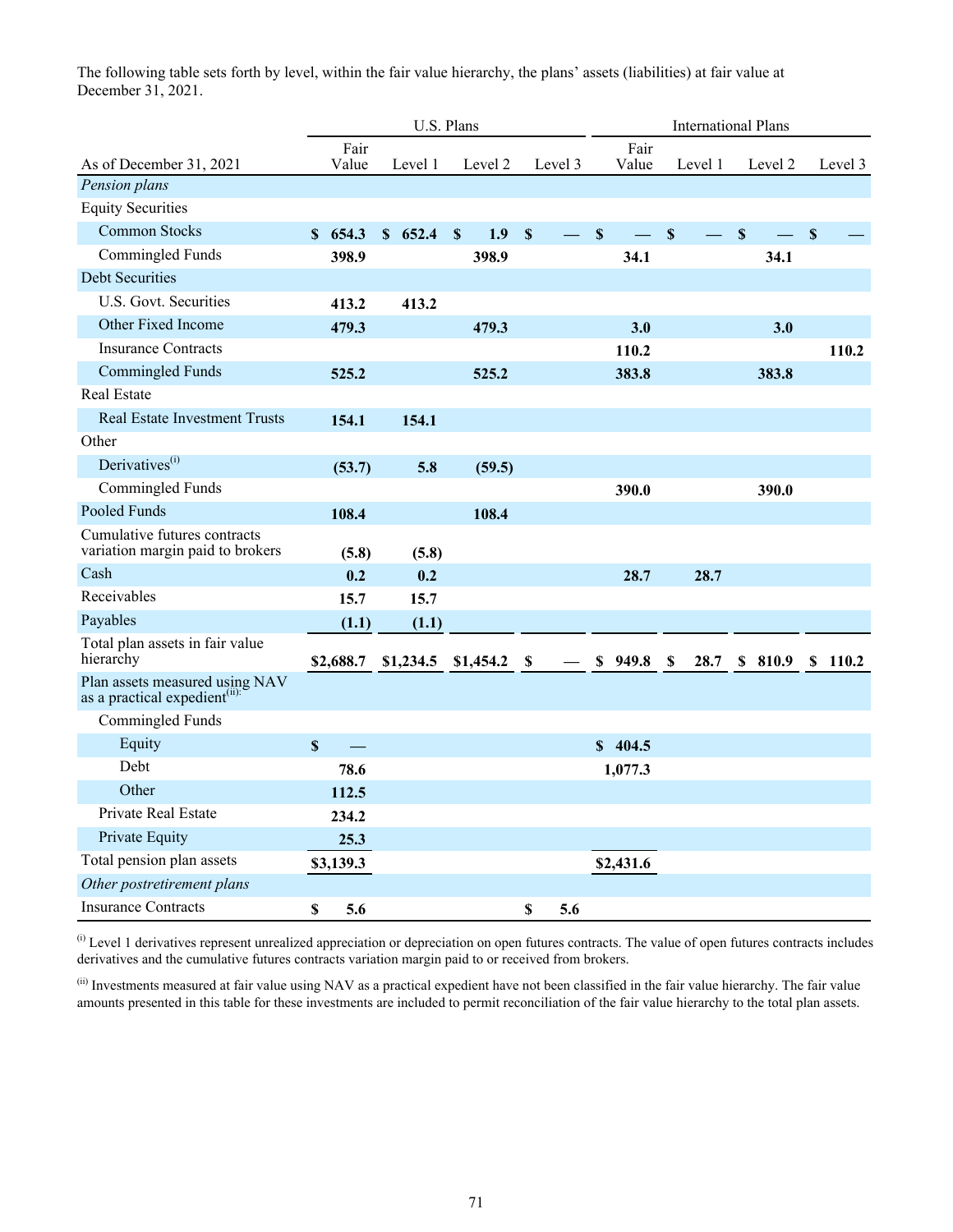The following table sets forth by level, within the fair value hierarchy, the plans' assets (liabilities) at fair value at December 31, 2020.

|                                                                             | U.S. Plans            |           |                     |                                           | <b>International Plans</b> |                      |              |               |
|-----------------------------------------------------------------------------|-----------------------|-----------|---------------------|-------------------------------------------|----------------------------|----------------------|--------------|---------------|
| As of December 31, 2020                                                     | Fair<br>Value         | Level 1   | Level 2             | Level 3                                   | Fair<br>Value              | Level 1              | Level 2      | Level 3       |
| Pension plans                                                               |                       |           |                     |                                           |                            |                      |              |               |
| <b>Equity Securities</b>                                                    |                       |           |                     |                                           |                            |                      |              |               |
| <b>Common Stocks</b>                                                        | $\mathbb{S}$<br>774.1 | \$771.2   | $\mathbb{S}$<br>2.9 | $\mathsf{\$}$<br>$\overline{\phantom{a}}$ | $\mathbb{S}$               | $\mathsf{\$}$        | $\mathbb{S}$ | $\mathcal{S}$ |
| Commingled Funds                                                            | 640.6                 |           | 640.6               |                                           | 153.4                      |                      | 153.4        |               |
| <b>Debt Securities</b>                                                      |                       |           |                     |                                           |                            |                      |              |               |
| U.S. Govt. Securities                                                       | 388.5                 | 388.5     |                     |                                           |                            |                      |              |               |
| Other Fixed Income                                                          | 589.9                 |           | 589.9               |                                           | 125.8                      |                      | 125.8        |               |
| <b>Insurance Contracts</b>                                                  |                       |           |                     |                                           | 127.5                      |                      |              | 127.5         |
| <b>Commingled Funds</b>                                                     | 689.9                 |           | 689.9               |                                           | 471.2                      |                      | 471.2        |               |
| Real Estate                                                                 |                       |           |                     |                                           |                            |                      |              |               |
| <b>Real Estate Investment Trusts</b>                                        | 112.1                 | 112.1     |                     |                                           | 2.0                        |                      | 2.0          |               |
| Other                                                                       |                       |           |                     |                                           |                            |                      |              |               |
| Derivatives <sup>(i)</sup>                                                  | (67.3)                | 5.0       | (72.3)              |                                           | 20.5                       |                      | 20.5         |               |
| Commingled Funds                                                            |                       |           |                     |                                           | 381.4                      |                      | 381.4        |               |
| Pooled Funds                                                                | 233.4                 |           | 233.4               |                                           | 178.0                      |                      | 178.0        |               |
| Cumulative futures contracts<br>variation margin received from<br>brokers   | (1.1)                 | (1.1)     |                     |                                           |                            |                      |              |               |
| Cash                                                                        | 21.8                  | 21.8      |                     |                                           | 111.7                      | 111.7                |              |               |
| Receivables                                                                 | 28.8                  | 28.8      |                     |                                           | 2.1                        | 2.1                  |              |               |
| Payables                                                                    | (7.3)                 | (7.3)     |                     |                                           | (20.7)                     | (20.7)               |              |               |
| Total plan assets in fair value<br>hierarchy                                | \$3,403.4             | \$1,319.0 | \$2,084.4           | \$                                        | \$1,552.9                  | $\mathbb{S}$<br>93.1 | \$1,332.3    | \$<br>127.5   |
| Plan assets measured using NAV<br>as a practical expedient <sup>(ii):</sup> |                       |           |                     |                                           |                            |                      |              |               |
| Commingled Funds                                                            |                       |           |                     |                                           |                            |                      |              |               |
| Equity                                                                      | \$                    |           |                     |                                           | \$429.9                    |                      |              |               |
| Debt                                                                        | 121.7                 |           |                     |                                           | 1,067.4                    |                      |              |               |
| Other                                                                       | 104.2                 |           |                     |                                           | 27.4                       |                      |              |               |
| Private Real Estate                                                         | 208.0                 |           |                     |                                           | 51.8                       |                      |              |               |
| Private Equity                                                              | 10.5                  |           |                     |                                           |                            |                      |              |               |
| Total pension plan assets                                                   | \$3,847.8             |           |                     |                                           | \$3,129.4                  |                      |              |               |
| Other postretirement plans                                                  |                       |           |                     |                                           |                            |                      |              |               |
| <b>Insurance Contracts</b>                                                  | 6.0<br>\$             |           |                     | $\mathbb S$<br>$6.0\,$                    |                            |                      |              |               |

 $\alpha$  Level 1 derivatives represent unrealized appreciation or depreciation on open futures contracts. The value of open futures contracts includes derivatives and the cumulative futures contracts variation margin received from brokers.

(ii) Investments measured at fair value using NAV as a practical expedient have not been classified in the fair value hierarchy. The fair value amounts presented in this table for these investments are included to permit reconciliation of the fair value hierarchy to the total plan assets.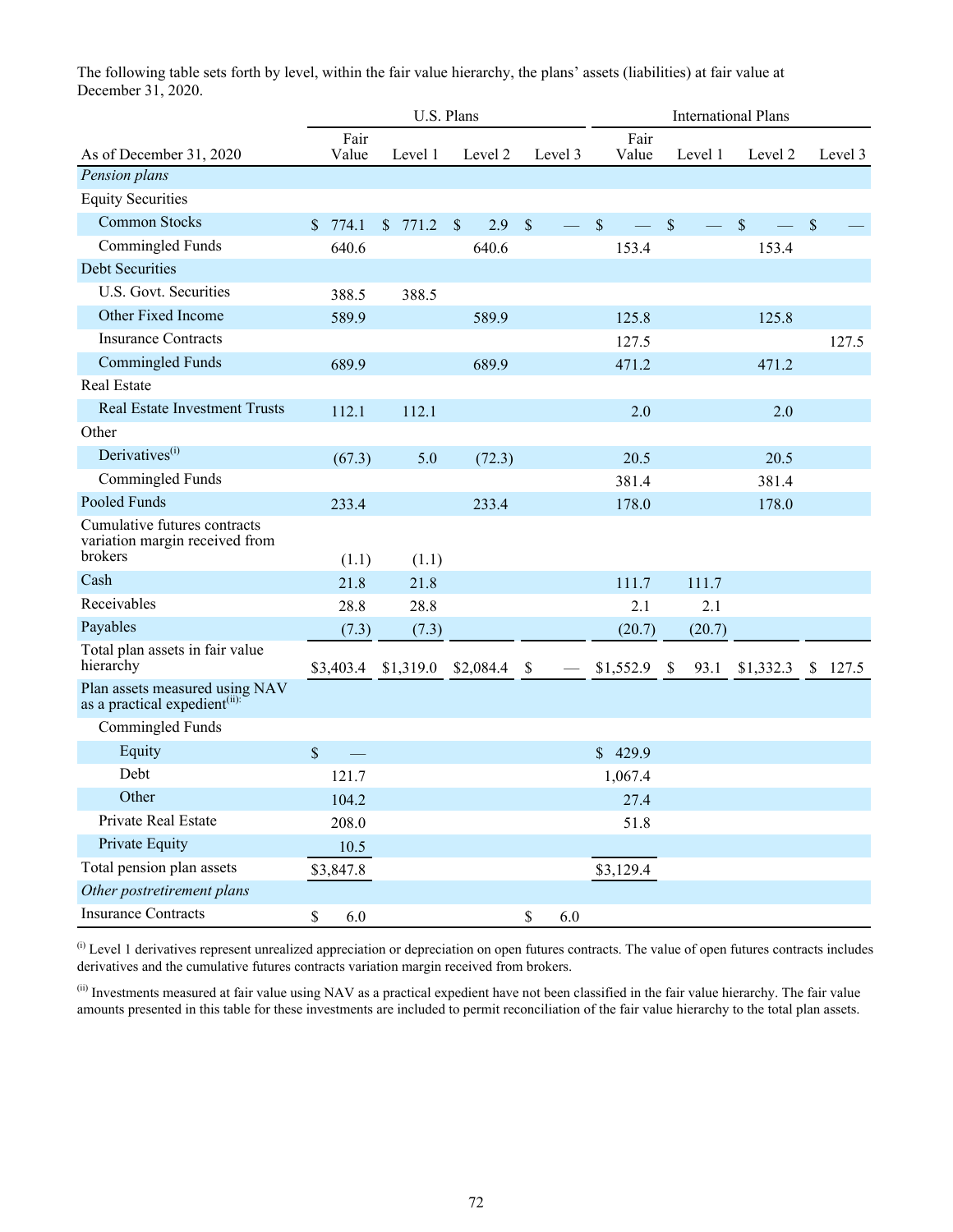The following table sets forth a summary of changes in the fair value of the plans' Level 3 assets for the year ended December 31, 2021.

|                                    | January 1.<br>2021 |             | Realized<br>gains<br>(losses) |      | Purchases<br><sub>or</sub><br>acquisitions |   | Sales<br>or<br>dispositions | Currency and<br>unrealized<br>gains (losses)<br>relating to<br>instruments<br>still held at<br>December 31.<br>2021 | December 31.<br>2021 |
|------------------------------------|--------------------|-------------|-------------------------------|------|--------------------------------------------|---|-----------------------------|---------------------------------------------------------------------------------------------------------------------|----------------------|
| <b>U.S.</b> plans                  |                    |             |                               |      |                                            |   |                             |                                                                                                                     |                      |
| Other postretirement plans         |                    |             |                               |      |                                            |   |                             |                                                                                                                     |                      |
| Insurance Contracts                | \$<br>6.0          | $\mathbf s$ | $(0.1)$ \$                    |      | $-$ \$                                     |   | $(0.3)$ \$                  | $-$ \$                                                                                                              | 5.6                  |
| <b>International pension plans</b> |                    |             |                               |      |                                            |   |                             |                                                                                                                     |                      |
| <b>Insurance Contracts</b>         | \$<br>127.5        | - \$        |                               | - \$ | <b>36.1</b>                                | S | $(48.7)$ \$                 | $(4.7)$ \$                                                                                                          | 110.2                |

The following table sets forth a summary of changes in the fair value of the plans' Level 3 assets for the year ended December 31, 2020.

|                                    | January 1,<br>2020 |               | Realized<br>gains<br>(losses) |               | Purchases<br><sub>or</sub><br>acquisitions |   | Sales<br><sub>or</sub><br>dispositions | Currency and<br>unrealized<br>gains (losses)<br>relating to<br>instruments<br>still held at<br>December 31.<br>2020                                                                                                           |              | December 31.<br>2020 |
|------------------------------------|--------------------|---------------|-------------------------------|---------------|--------------------------------------------|---|----------------------------------------|-------------------------------------------------------------------------------------------------------------------------------------------------------------------------------------------------------------------------------|--------------|----------------------|
| <b>U.S. plans</b>                  |                    |               |                               |               |                                            |   |                                        |                                                                                                                                                                                                                               |              |                      |
| Other postretirement plans         |                    |               |                               |               |                                            |   |                                        |                                                                                                                                                                                                                               |              |                      |
| <b>Insurance Contracts</b>         | \$<br>6.9          | $^{\circ}$ s  | $(0.4)$ \$                    |               | $-$ \$                                     |   | $(0.5)$ \$                             | and the state of the state of the state of the state of the state of the state of the state of the state of the state of the state of the state of the state of the state of the state of the state of the state of the state | <sup>S</sup> | 6.0                  |
| <b>International pension plans</b> |                    |               |                               |               |                                            |   |                                        |                                                                                                                                                                                                                               |              |                      |
| <b>Insurance Contracts</b>         | \$<br>123.1        | <sup>\$</sup> |                               | $\mathcal{S}$ | 4.1                                        | S | $(11.5)$ \$                            | 11.8                                                                                                                                                                                                                          |              | 127.5                |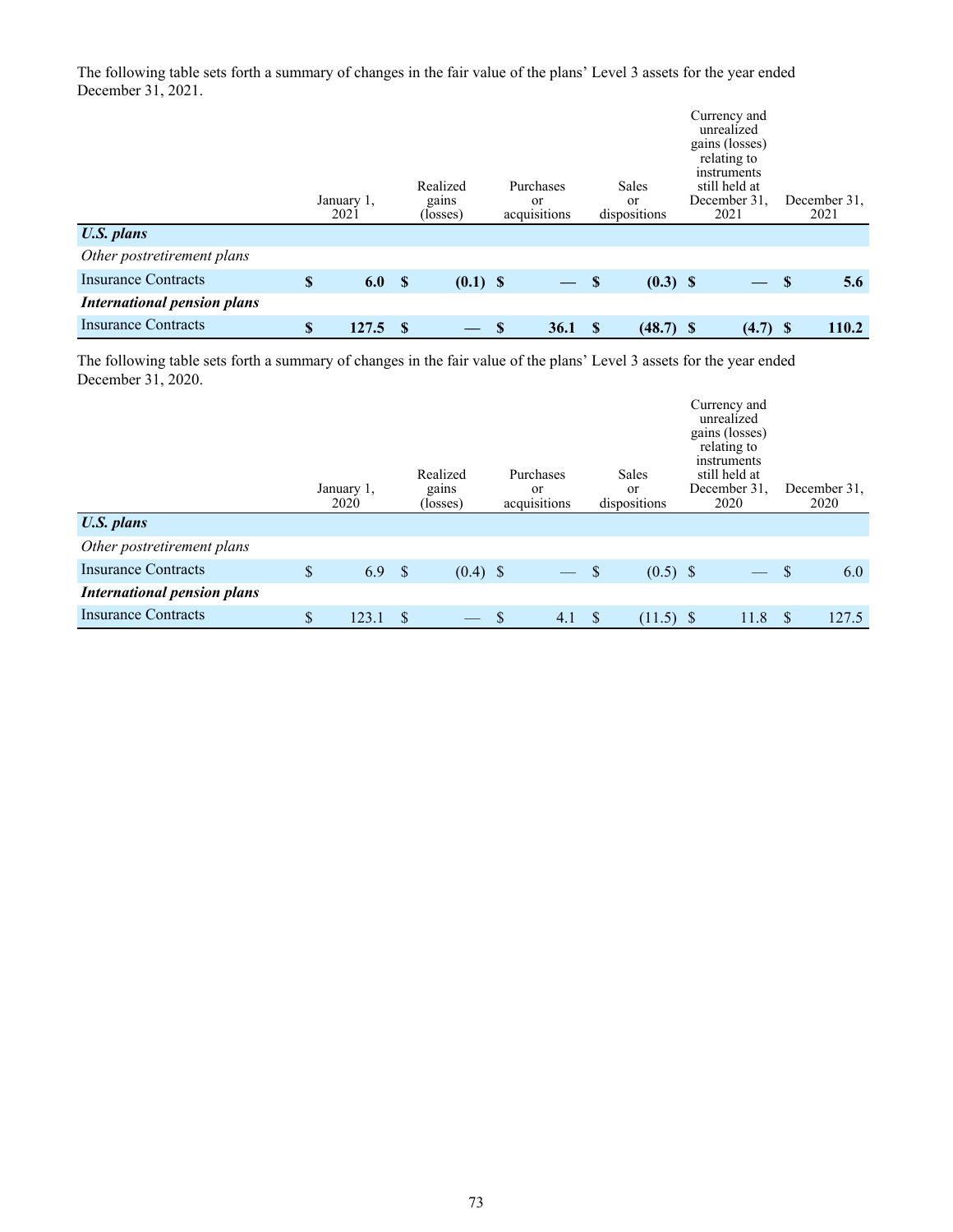The following table presents additional information about plan assets valued using the net asset value as a practical expedient within the fair value hierarchy table.

|                                       | 2021         |               |              |                                           |                                         | 2020                                    |              |               |               |                              |                                                |                                         |
|---------------------------------------|--------------|---------------|--------------|-------------------------------------------|-----------------------------------------|-----------------------------------------|--------------|---------------|---------------|------------------------------|------------------------------------------------|-----------------------------------------|
|                                       |              | Fair<br>Value |              | Unfunded<br>Commit-<br>ments              | Redemption<br>Frequency                 | Redemption<br>Notice<br>Period<br>Range |              | Fair<br>Value |               | Unfunded<br>Commit-<br>ments | Redemption<br>Frequency                        | Redemption<br>Notice<br>Period<br>Range |
| <b>U.S. plans</b>                     |              |               |              |                                           |                                         |                                         |              |               |               |                              |                                                |                                         |
| Commingled Funds                      |              |               |              |                                           |                                         |                                         |              |               |               |                              |                                                |                                         |
| Debt                                  | $\mathbf{s}$ | 78.6          | $\mathbf{s}$ |                                           | Monthly                                 | 45 days                                 | <sup>S</sup> | 121.7         | <sup>\$</sup> |                              | Monthly                                        | 45 days                                 |
| Other                                 |              | 112.5         |              | $\qquad \qquad \overline{\qquad \qquad }$ | Monthly                                 | 5 days                                  |              | 104.2         |               | $\hspace{0.05cm}$            | Monthly                                        | 5 days                                  |
| Private Real Estate <sup>(i)</sup>    |              | 234.2         |              | $\hspace{0.05cm}$                         | Ouarterly                               | 60-90 days                              |              | 208.0         |               | 15.7                         | Ouarterly                                      | 60-90 days                              |
| Private Equity <sup>(ii)</sup>        |              | 25.3          |              | 28.6                                      |                                         |                                         |              | 10.5          |               | 20.9                         |                                                |                                         |
| Total                                 | $\mathbf{s}$ | 450.6         | $\mathbf{s}$ | 28.6                                      |                                         |                                         | \$.          | 444.4         | $\mathbb{S}$  | 36.6                         |                                                |                                         |
| <b>International pension</b><br>plans |              |               |              |                                           |                                         |                                         |              |               |               |                              |                                                |                                         |
| <b>Commingled Funds</b>               |              |               |              |                                           |                                         |                                         |              |               |               |                              |                                                |                                         |
| Equity                                | \$           | 404.5         | S            |                                           | Weekly                                  | Up to $2$<br>days                       | \$           | 429.9         | $\mathbf S$   |                              | Weekly                                         | Up to $2$<br>days                       |
| Debt                                  |              | 1,077.3       |              | 138.9                                     | Weekly.<br>Monthly,<br><b>Ouarterly</b> | Up to $120$<br>days                     |              | 1,067.4       |               | 86.2                         | Weekly.<br>Bimonthly,<br>Monthly,<br>Ouarterly | Up to $120$<br>days                     |
| Other                                 |              |               |              |                                           |                                         |                                         |              | 27.4          |               |                              | Monthly                                        | Up to $30$<br>days                      |
| <b>Private Real Estate</b>            |              |               |              |                                           |                                         |                                         |              | 51.8          |               |                              | Monthly                                        | Up to $90$<br>days                      |
| Total                                 |              | \$1,481.8     | \$           | 138.9                                     |                                         |                                         |              | \$1,576.5     | \$            | 86.2                         |                                                |                                         |

(i) Includes investments in private real estate funds. The funds invest in U.S. real estate and allow redemptions quarterly, though queues, restrictions and gates may extend the period. A redemption has been requested from one fund, which has a redemption queue with estimates of full receipt of three to four years.

(ii) Includes investments in limited partnerships, which invest primarily in secondary markets and private credit. The investments can never be redeemed.

#### **Note 19 — Litigation and contingencies**

There are various lawsuits, claims, investigations and proceedings that have been brought or asserted against the company, which arise in the ordinary course of business, including actions with respect to commercial and government contracts, labor and employment, employee benefits, environmental matters, intellectual property and non-income tax matters. The company records a provision for these matters when it is both probable that a liability has been incurred and the amount of the loss can be reasonably estimated. Any provisions are reviewed at least quarterly and are adjusted to reflect the impact and status of settlements, rulings, advice of counsel and other information and events pertinent to a particular matter.

The company believes that it has valid defenses with respect to legal matters pending against it. Based on its experience, the company also believes that the damage amounts claimed in the lawsuits disclosed below are not a meaningful indicator of the company's potential liability. Litigation is inherently unpredictable, however, and it is possible that the company's results of operations or cash flow could be materially affected in any particular period by the resolution of one or more of the legal matters pending against it.

The company's Brazilian operations, along with those of many other companies doing business in Brazil, are involved in various litigation matters, including numerous governmental assessments related to indirect and other taxes, as well as disputes associated with former employees and contract labor. The tax-related matters pertain to value-added taxes, customs, duties, sales and other non-income-related tax exposures. The labor-related matters include claims related to compensation. The company believes that appropriate accruals have been established for such matters based on information currently available. At December 31, 2021, excluding those matters that have been assessed by management as being remote as to the likelihood of ultimately resulting in a loss, the amount related to unreserved tax-related matters, inclusive of any related interest, is estimated to be up to approximately \$75 million.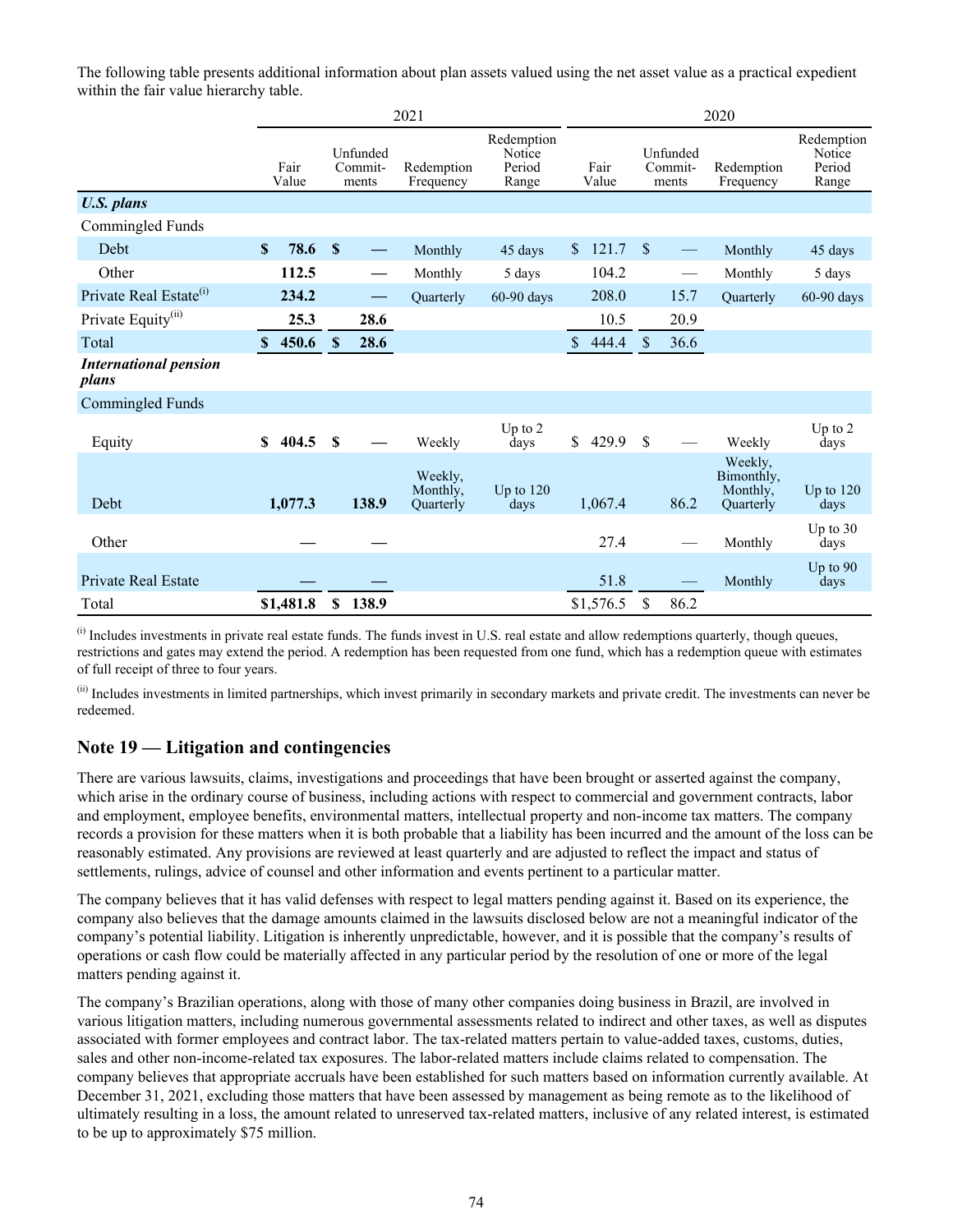With respect to the specific legal proceedings and claims described above, except as otherwise noted, either (i) the amount or range of possible losses in excess of amounts accrued, if any, is not reasonably estimable or (ii) the company believes that the amount or range of possible losses in excess of amounts accrued that are estimable would not be material.

Litigation is inherently unpredictable and unfavorable resolutions could occur. Accordingly, it is possible that an adverse outcome from such matters could exceed the amounts accrued in an amount that could be material to the company's financial condition, results of operations and cash flows in any particular reporting period.

Notwithstanding that the ultimate results of the lawsuits, claims, investigations and proceedings that have been brought or asserted against the company are not currently determinable, the company believes that at December 31, 2021, it has adequate provisions for any such matters.

#### **Note 20 — Stockholders' equity**

The company has 150 million authorized shares of common stock, par value \$.01 per share, and 40 million shares of authorized preferred stock, par value \$1 per share, issuable in series.

At December 31, 2021, 13.0 million shares of unissued common stock of the company were reserved principally for future issuance under stock-based incentive plans.

Accumulated other comprehensive loss is as follows:

|                                                                |    | Total          | Translation<br>Adjustments | Postretirement<br>Plans |
|----------------------------------------------------------------|----|----------------|----------------------------|-------------------------|
| Balance at December 31, 2018                                   | \$ | $(4,084.8)$ \$ | $(896.7)$ \$               | (3,188.1)               |
| Other comprehensive income before reclassifications            |    | 136.8          | 23.8                       | 113.0                   |
| Amounts reclassified from accumulated other comprehensive loss |    | (140.6)        |                            | (140.6)                 |
| Current period other comprehensive (loss) income               |    | (3.8)          | 23.8                       | (27.6)                  |
| Balance at December 31, 2019                                   |    | (4,088.6)      | (872.9)                    | (3,215.7)               |
| Other comprehensive income before reclassifications            |    | 489.4          | 78.6                       | 410.8                   |
| Amounts reclassified from accumulated other comprehensive loss |    | (340.3)        | (32.3)                     | (308.0)                 |
| Current period other comprehensive income                      |    | 149.1          | 46.3                       | 102.8                   |
| Balance at December 31, 2020                                   |    | (3,939.5)      | (826.6)                    | (3,112.9)               |
| Other comprehensive income (loss) before reclassifications     |    | 58.6           | (43.6)                     | 102.2                   |
| Amounts reclassified from accumulated other comprehensive loss |    | 616.8          | 4.0                        | 612.8                   |
| Current period other comprehensive income (loss)               |    | 675.4          | (39.6)                     | 715.0                   |
| Balance at December 31, 2021                                   | S  | (3,264.1)      | $(866.2)$ \$               | (2,397.9)               |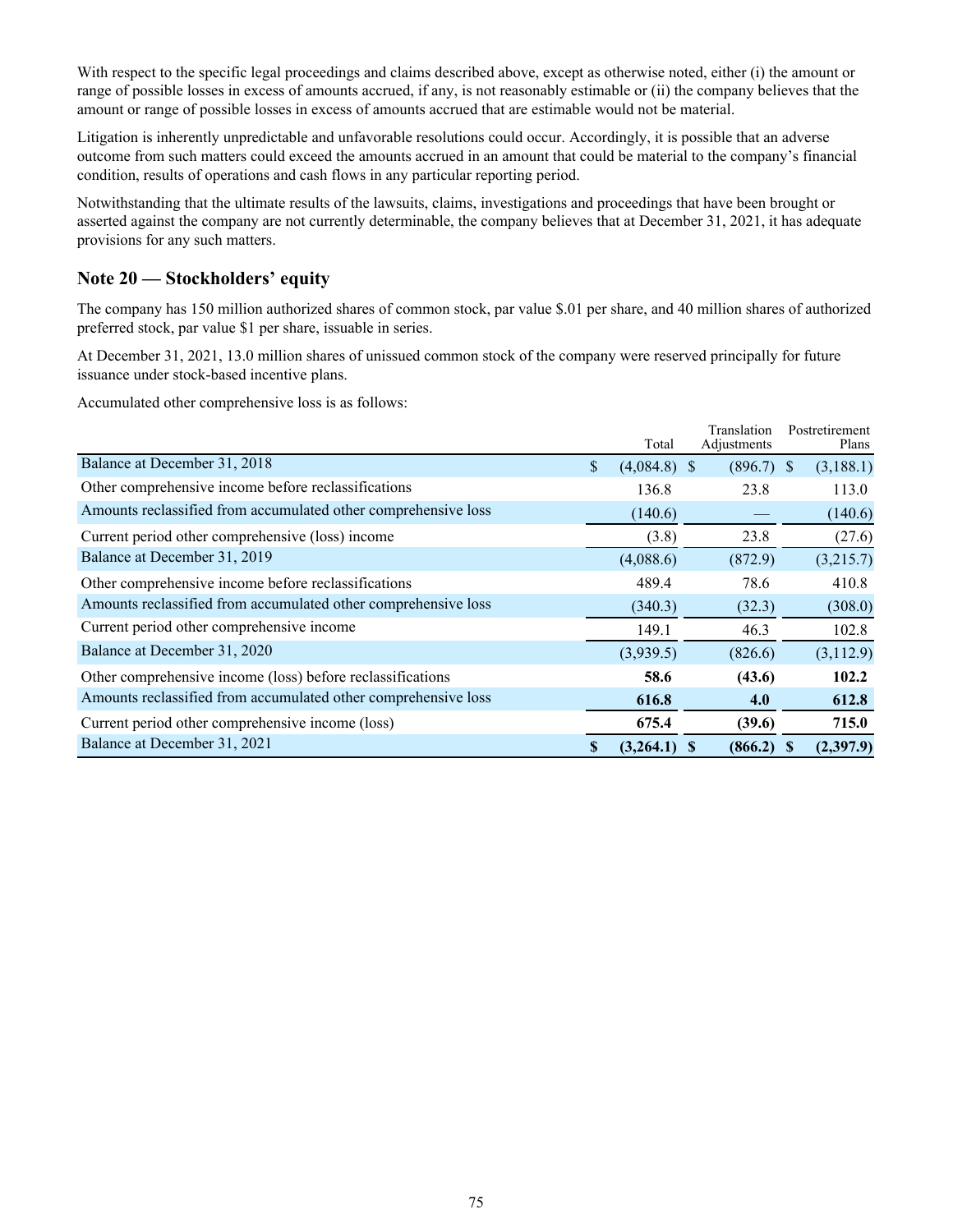Amounts reclassified out of accumulated other comprehensive loss are as follows:

| Year ended December 31,                                                                     | 2021     | 2020             | 2019                  |
|---------------------------------------------------------------------------------------------|----------|------------------|-----------------------|
| <b>Translation Adjustments:</b>                                                             |          |                  |                       |
| Adjustment for substantial completion of liquidation of foreign subsidiaries <sup>(i)</sup> | S<br>4.0 | $(32.3)$ \$<br>S |                       |
| <b>Postretirement Plans:</b>                                                                |          |                  |                       |
| Amortization of prior service cost <sup>(ii)</sup>                                          | (6.2)    | 5.9              | 5.9                   |
| Amortization of actuarial losses <sup>(ii)</sup>                                            | 178.9    | (177.3)          | (149.7)               |
| Settlement loss <sup>(ii)</sup>                                                             | 499.4    | (142.1)          | (1.1)                 |
| Total before tax                                                                            | 676.1    | (345.8)          | (144.9)               |
| Income tax benefit                                                                          | (59.3)   | 5.5              | 4.3                   |
| Total reclassifications for the period                                                      | \$616.8  |                  | \$ (340.3) \$ (140.6) |

 $<sup>(i)</sup>$  Reported in other (expense), net in the consolidated statements of income (loss)</sup>

 $^{(ii)}$  Included in net periodic postretirement cost (see Note 18, "Employee plans")

The following table summarizes the changes in shares of common stock and treasury stock:

|                              | Common<br><b>Stock</b> | Treasury<br><b>Stock</b> |
|------------------------------|------------------------|--------------------------|
| Balance at December 31, 2018 | 54.2                   | 3.1                      |
| Debt exchange                | 10.6                   |                          |
| Stock-based compensation     | 1.1                    | 0.4                      |
| Balance at December 31, 2019 | 65.9                   | 3.5                      |
| Stock-based compensation     | 0.9                    | 0.3                      |
| Balance at December 31, 2020 | 66.8                   | 3.8                      |
| Debt exchange                | 4.6                    | 1.2                      |
| Stock-based compensation     | 1.1                    | 0.3                      |
| Balance at December 31, 2021 | 72.5                   | 5.3                      |

#### **Note 21 — Segment information**

In January 2021, the company changed its organizational structure to more effectively address evolving client needs. With these changes, the company changed its reportable segments, but this did not impact the consolidated financial statements as of December 31, 2020 and 2019.

The company's reportable segments are as follows:

- Digital Workplace Solutions (DWS), which provides solutions that transform digital workplaces securely and create exceptional end-user experiences;
- Cloud and Infrastructure Solutions (C&I), which provides solutions that drive modern IT service platforms, cloud applications development, intelligent services, and cybersecurity services; and
- Enterprise Computing Solutions (ECS), which provides solutions that harness secure, continuous high-intensity computing and enable digital services through software-defined operating environments.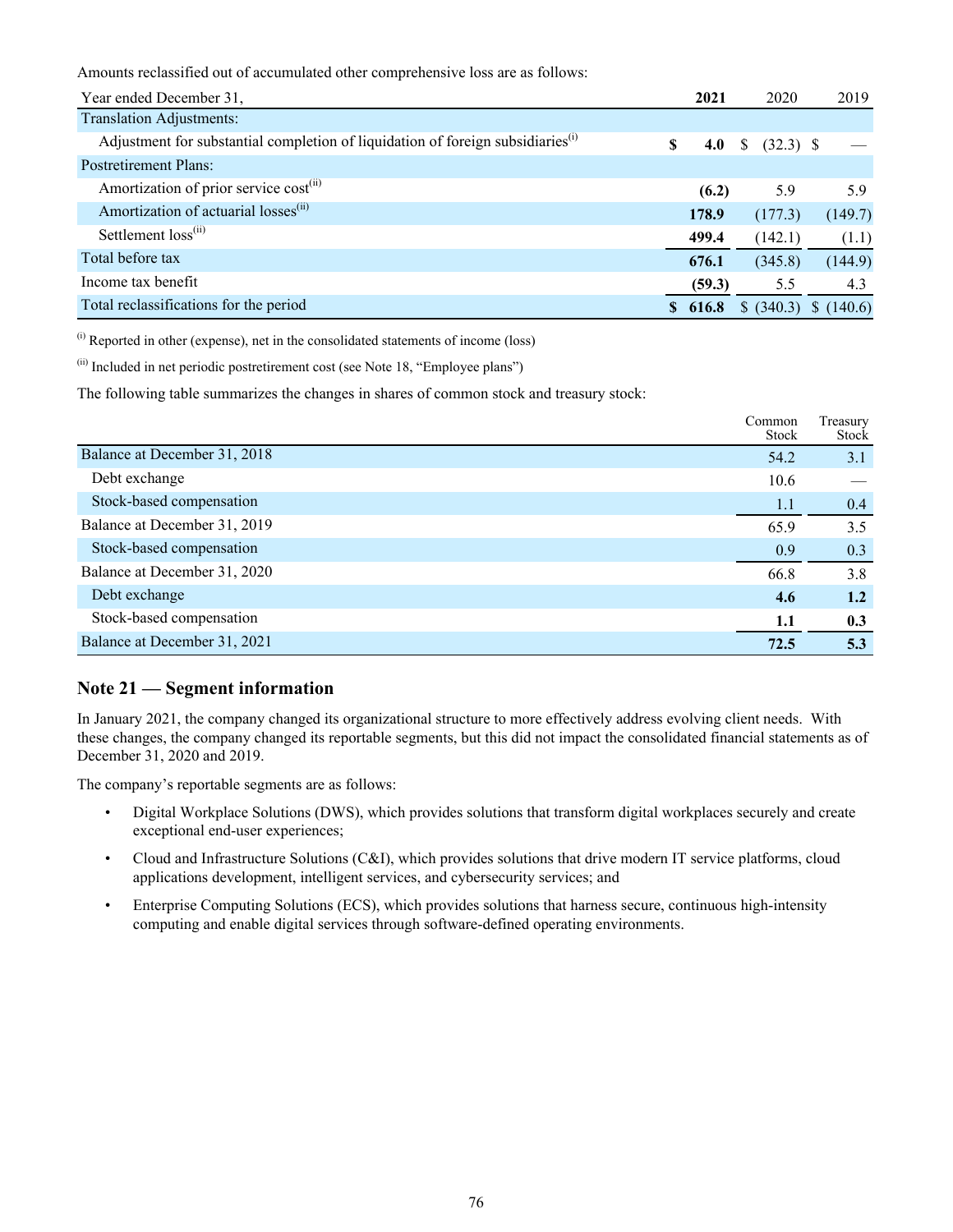The accounting policies of each segment are the same as those followed by the company as a whole. Intersegment sales and transfers are priced as if the sales or transfers were to third parties. Accordingly, the ECS segment records intersegment revenue and manufacturing profit on hardware and software shipments to customers under contracts of other segments. These segments, in turn, record customer revenue and marketing profits on such shipments of company hardware and software to customers. In the company's consolidated statements of income (loss), the manufacturing costs of products sourced from the ECS segment and sold to other segments' customers are reported in cost of revenue for these other segments. Also included in the ECS segment's sales and gross profit are sales of hardware and software sold to other segments for internal use in their engagements. The amount of such profit included in gross profit of the ECS segment for the years ended December 31, 2021, 2020 and 2019 was \$1.4 million, \$7.8 million and \$5.7 million, respectively. The sales and profit on these transactions is eliminated in Corporate.

The company evaluates segment performance based on gross profit exclusive of the service cost component of postretirement income or expense, restructuring charges, amortization of purchased intangibles and unusual and nonrecurring items, which are included in Corporate. In 2021, the company also changed its internal measurement of segment profitability. Prior period amounts have therefore been reclassified to be comparable to the current period's presentation. No single customer accounts for more than 10% of revenue.

Corporate assets are principally cash and cash equivalents, prepaid postretirement assets and deferred income taxes. The expense or income related to corporate assets and centrally incurred costs are allocated to the business segments.

A summary of the company's operations by reportable segment is presented below:

|                               |                           | <b>Total Segments</b> |                           | <b>DWS</b> |                           | C&I   |                           | <b>ECS</b> |
|-------------------------------|---------------------------|-----------------------|---------------------------|------------|---------------------------|-------|---------------------------|------------|
| 2021                          |                           |                       |                           |            |                           |       |                           |            |
| Customer revenue              | $\mathbf S$               | 1,741.0               | $\boldsymbol{\mathsf{S}}$ | 567.0      | <sup>\$</sup>             | 496.5 | $\mathbf{s}$              | 677.5      |
| Intersegment                  |                           | 1.4                   |                           |            |                           |       |                           | 1.4        |
| Total revenue                 | $\mathbf S$               | 1,742.4               | $\mathbf{s}$              | 567.0      | $\mathbf S$               | 496.5 | $\mathbf{s}$              | 678.9      |
| Gross profit                  | $\mathbf S$               | 561.5                 | $\mathbf{\$}$             | 76.3       | $\boldsymbol{\mathsf{S}}$ | 56.6  | $\boldsymbol{\mathsf{S}}$ | 428.6      |
| Depreciation and amortization | \$                        | 129.1                 | $\mathbf S$               | 18.5       | S                         | 55.1  | S                         | 55.5       |
| <b>Total assets</b>           | $\boldsymbol{\mathsf{s}}$ | 1,236.6               | $\mathbf{\$}$             | 352.7      | S                         | 290.7 | $\mathbf{s}$              | 593.2      |
| Capital expenditures          | \$                        | 78.8                  | $\mathbf S$               | 13.4       | <sup>\$</sup>             | 13.2  | $\mathbf S$               | 52.2       |
| 2020                          |                           |                       |                           |            |                           |       |                           |            |
| Customer revenue              | \$                        | 1,713.2               | $\mathcal{S}$             | 588.3      | \$                        | 465.2 | -S                        | 659.7      |
| Intersegment                  |                           | 0.1                   |                           |            |                           |       |                           | 0.1        |
| Total revenue                 | $\mathsf{\$}$             | 1,713.3               | $\mathbb{S}$              | 588.3      | $\mathcal{S}$             | 465.2 | $\mathbf{\hat{S}}$        | 659.8      |
| Gross profit                  | $\mathbb{S}$              | 454.2                 | \$                        | 55.3       | $\mathcal{S}$             | 23.2  | \$                        | 375.7      |
| Depreciation and amortization | \$                        | 119.3                 | \$                        | 14.5       | \$                        | 49.3  | \$                        | 55.5       |
| <b>Total assets</b>           | \$                        | 1,005.3               | \$                        | 220.7      | <sup>\$</sup>             | 203.6 | $\mathbf{\$}$             | 581.0      |
| Capital expenditures          | \$                        | 83.4                  | \$                        | 13.6       | \$                        | 24.6  | \$                        | 45.2       |
| 2019                          |                           |                       |                           |            |                           |       |                           |            |
| Customer revenue              | \$                        | 1,878.4               | \$                        | 641.2      | S                         | 527.1 | \$                        | 710.1      |
| Intersegment                  |                           |                       |                           |            |                           |       |                           |            |
| Total revenue                 | $\mathsf{\$}$             | 1,878.4               | \$                        | 641.2      | $\mathcal{S}$             | 527.1 | $\mathsf{\$}$             | 710.1      |
| Gross profit                  | $\mathsf{\$}$             | 512.9                 | \$                        | 65.2       | $\mathcal{S}$             | 33.5  | \$                        | 414.2      |
| Depreciation and amortization | \$                        | 116.7                 | \$                        | 18.0       | \$                        | 54.1  | \$                        | 44.6       |
| <b>Total assets</b>           | \$                        | 962.8                 | \$                        | 182.2      | $\mathcal{S}$             | 231.1 | \$                        | 549.5      |
| Capital expenditures          | \$                        | 120.2                 | \$                        | 15.2       | \$                        | 42.1  | \$                        | 62.9       |

Presented below is a reconciliation of total segment revenue to total consolidated revenue:

| Year ended December 31,             | 2021      | 2020                             | 2019  |
|-------------------------------------|-----------|----------------------------------|-------|
| Total segment revenue               |           | $$1,742.4$ $$1,713.3$ $$1,878.4$ |       |
| Other revenue                       | 313.4     | 3131                             | 344.4 |
| Elimination of intercompany revenue | (1.4)     | (0.1)                            |       |
| Total consolidated revenue          | \$2,054.4 | $$2,026.3$ $$2,222.8$            |       |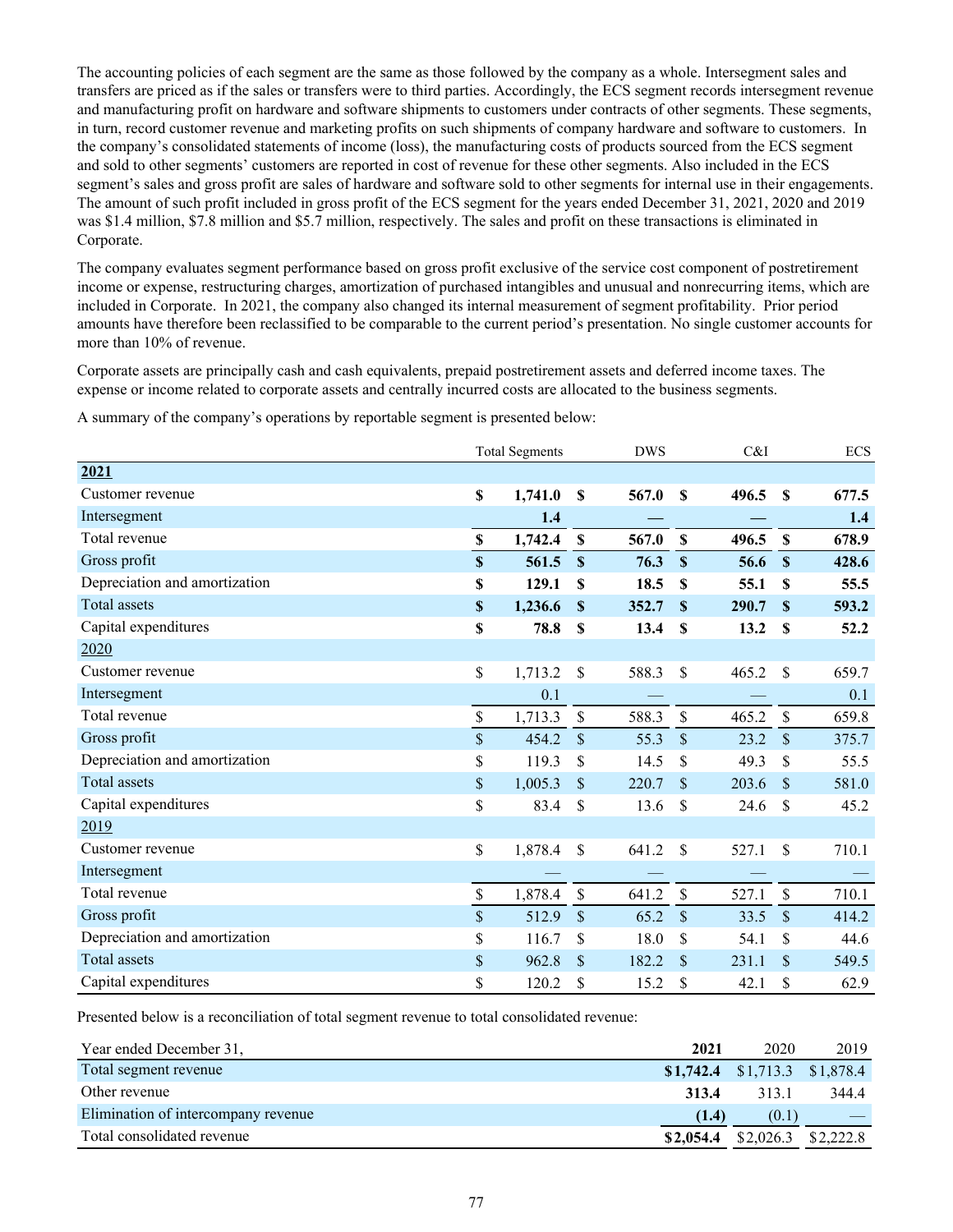Presented below is a reconciliation of total segment gross profit to total consolidated loss from continuing operations before income taxes:

| Year ended December 31.                                   | 2021                   | 2020    | 2019         |
|-----------------------------------------------------------|------------------------|---------|--------------|
| Total segment gross profit                                | 561.5<br><sup>\$</sup> | 454.2   | 512.9        |
| Other gross profit                                        | 10.5                   | 28.8    | 21.1         |
| Total gross profit                                        | 572.0                  | 483.0   | 534.0        |
| Selling, general and administrative expense               | (389.5)                | (369.4) | (364.8)      |
| Research and development expense                          | (28.5)                 | (26.6)  | (31.3)       |
| Interest expense                                          | (35.4)                 | (29.2)  | (62.1)       |
| Other (expense), net                                      | (580.3)                | (329.6) | (136.4)      |
| Total loss from continuing operations before income taxes | \$ (461.7)             | (271.8) | (60.6)<br>-S |

Other revenue and other gross profit, are comprised of an aggregation of a number of immaterial business activities that principally provide for the management of processes and functions for clients in select industries, helping them improve performance and reduce costs.

Presented below is a reconciliation of total business segment assets to consolidated assets:

| As of December 31.                  | 2021      | 2020      | 2019        |
|-------------------------------------|-----------|-----------|-------------|
| Total segment assets                | \$1,236.6 | \$1,005.3 | 962.8<br>S. |
| Other assets                        | 207.3     | 297.0     | 300.6       |
| Cash and cash equivalents           | 552.9     | 898.5     | 538.8       |
| Deferred income taxes               | 125.3     | 136.2     | 114.0       |
| Operating lease right-of-use assets | 62.7      | 79.3      | 71.4        |
| Prepaid postretirement assets       | 159.7     | 187.5     | 136.2       |
| Assets of discontinued operations   |           |           | 243.2       |
| Other corporate assets              | 75.0      | 104.1     | 137.0       |
| Total assets                        | \$2,419.5 | \$2,707.9 | \$2,504.0   |

Geographic information about the company's revenue, which is principally based on location of the selling organization, properties and outsourcing assets, is presented below:

| Year ended December 31,       | 2021                 | 2020                  | 2019                  |
|-------------------------------|----------------------|-----------------------|-----------------------|
| Revenue                       |                      |                       |                       |
| <b>United States</b>          | 856.2<br>SS.         | 781.5<br>\$.          | 824.0<br>S            |
| United Kingdom                | 284.9                | 228.0                 | 334.3                 |
| Other foreign                 | 913.3                | 1,016.8               | 1,064.5               |
| <b>Total Revenue</b>          | \$2,054.4            | \$2,026.3             | \$2,222.8             |
| Properties, net               |                      |                       |                       |
| <b>United States</b>          | $\mathbf{s}$<br>62.5 | 82.0<br><sup>\$</sup> | 82.3<br>\$.           |
| Other foreign                 | 24.0                 | 28.5                  | 33.7                  |
| Total Properties, net         | 86.5<br>S.           | \$110.5               | 116.0<br><sup>S</sup> |
| Outsourcing assets, net       |                      |                       |                       |
| <b>United States</b>          | S<br>66.2            | 93.1<br><sup>\$</sup> | <sup>\$</sup><br>99.5 |
| United Kingdom                | 36.3                 | 55.3                  | 71.7                  |
| Australia                     | 16.7                 | 19.3                  | 21.5                  |
| Other foreign                 | 5.4                  | 6.2                   | 9.4                   |
| Total Outsourcing assets, net | 124.6<br>S.          | 173.9<br>S.           | 202.1<br>\$           |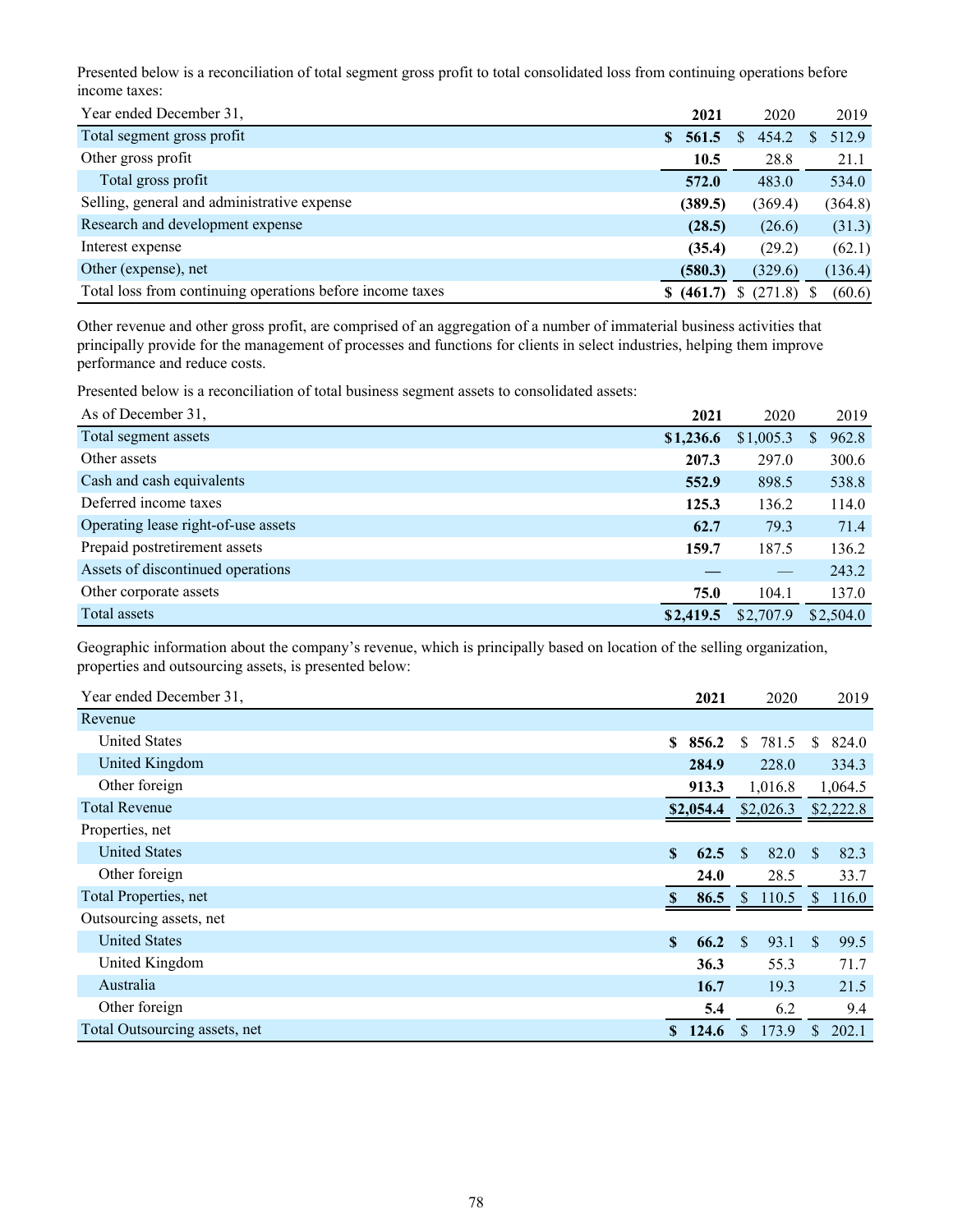### **Note 22 — Remaining performance obligations**

Remaining performance obligations represent the transaction price of firm orders for which work has not been performed and excludes (1) contracts with an original expected length of one year or less and (2) contracts for which the company recognizes revenue at the amount to which it has the right to invoice for services performed. At December 31, 2021, the company had approximately \$0.7 billion of remaining performance obligations of which approximately 34% is estimated to be recognized as revenue by the end of 2022.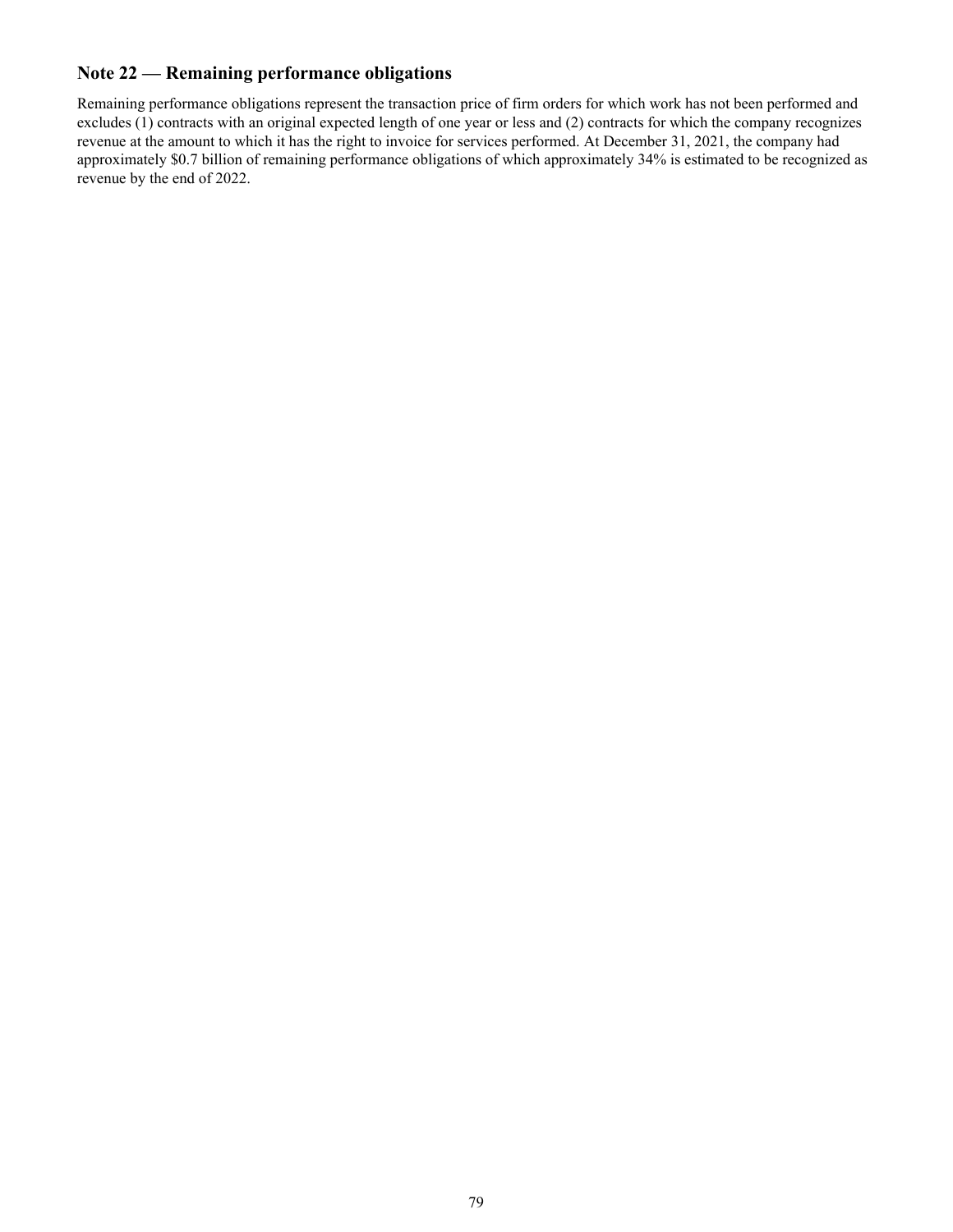# **ITEM 9. CHANGES IN AND DISAGREEMENTS WITH ACCOUNTANTS ON ACCOUNTING AND FINANCIAL DISCLOSURE**

Not applicable.

# **ITEM 9A. CONTROLS AND PROCEDURES**

#### **Disclosure Controls and Procedures**

As of the end of the period covered by this Annual Report, management performed, with the participation of the Chief Executive Officer (CEO) and the Chief Financial Officer (CFO), an evaluation of the effectiveness of the company's disclosure controls and procedures as defined in Rules 13a-15(e) and 15d-15(e) of the Securities Exchange Act of 1934 (the Exchange Act). In designing and evaluating the disclosure controls and procedures, management recognized that any controls and procedures, no matter how well designed and operated, can provide only reasonable assurance of achieving the desired control objectives. Based upon that evaluation, the CEO and the CFO concluded that, as of December 31, 2021, the company's disclosure controls and procedures were effective to provide reasonable assurance that information required to be disclosed in our Exchange Act reports is recorded, processed, summarized and reported within the time periods specified by the SEC, and that such information is accumulated and communicated to management, including the CEO and CFO, as appropriate, to allow timely decisions regarding required disclosure.

#### **Management's Report on Internal Control Over Financial Reporting**

Refer to Management's Report on Internal Control over Financial Reporting on page [31](#page-30-0)

#### **Changes in Internal Control over Financial Reporting**

No change in our internal control over financial reporting occurred during the quarter ended December 31, 2021 that has materially affected, or is reasonably likely to materially affect, our internal control over financial reporting.

### **ITEM 9B. OTHER INFORMATION**

Not applicable.

## **ITEM 9C. DISCLOSURE REGARDING FOREIGN JURISDICTIONS THAT PREVENT INSPECTIONS**

Not applicable.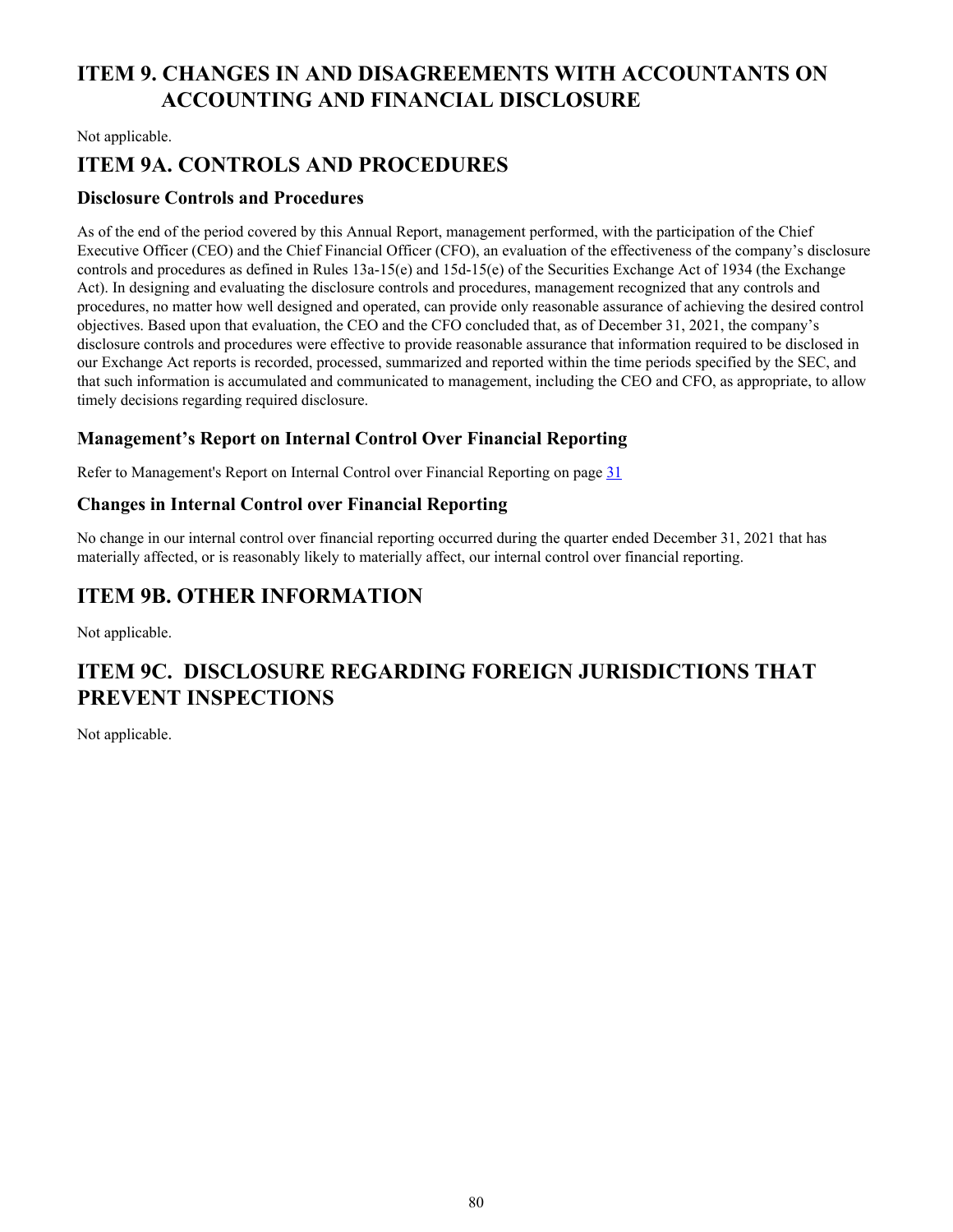# **PART III**

# **ITEM 10. DIRECTORS, EXECUTIVE OFFICERS AND CORPORATE GOVERNANCE**

Information regarding our executive officers appears in Part I, Item 1 of this Form 10-K.

The following information is incorporated herein by reference to our Definitive Proxy Statement for the 2022 Annual Meeting of Stockholders (the Proxy Statement):

- Information regarding our directors is set forth under the heading "Information Regarding Nominees."
- Information regarding the Unisys Code of Ethics and Business Conduct is set forth under the heading "Code of Ethics and Business Conduct."
- Information regarding our audit and finance committee and audit committee financial experts is set forth under the heading "Committees."
- Information regarding compliance with Section 16(a) is set forth under the heading "Section 16(a) Beneficial Ownership Reporting Compliance."
- Information regarding our director nomination process is set forth under the heading "Director Nomination Process."

# **ITEM 11. EXECUTIVE COMPENSATION**

Information regarding executive compensation is set forth under the heading "EXECUTIVE COMPENSATION" in the Proxy Statement and is incorporated herein by reference.

# **ITEM 12. SECURITY OWNERSHIP OF CERTAIN BENEFICIAL OWNERS AND MANAGEMENT AND RELATED STOCKHOLDER MATTERS**

The following information is incorporated herein by reference to the Proxy Statement:

- Information regarding securities authorized for issuance under equity compensation plans is set forth under the heading "EQUITY COMPENSATION PLAN INFORMATION."
- Information regarding the security ownership of certain beneficial owners, directors and executive officers is set forth under the heading "SECURITY OWNERSHIP BY CERTAIN BENEFICIAL OWNERS AND MANAGEMENT."

# **ITEM 13. CERTAIN RELATIONSHIPS AND RELATED TRANSACTIONS, AND DIRECTOR INDEPENDENCE**

The following information is incorporated herein by reference to the Proxy Statement:

- Information regarding transactions with related persons is set forth under the heading "Related Party Transactions."
- Information regarding director independence is set forth under the heading "Independence of Directors."

### **ITEM 14. PRINCIPAL ACCOUNTANT FEES AND SERVICES**

Information concerning fees and services of the company's principal accountants is set forth under the heading "Independent Registered Public Accounting Firm Fees and Services" in the Proxy Statement and is incorporated herein by reference.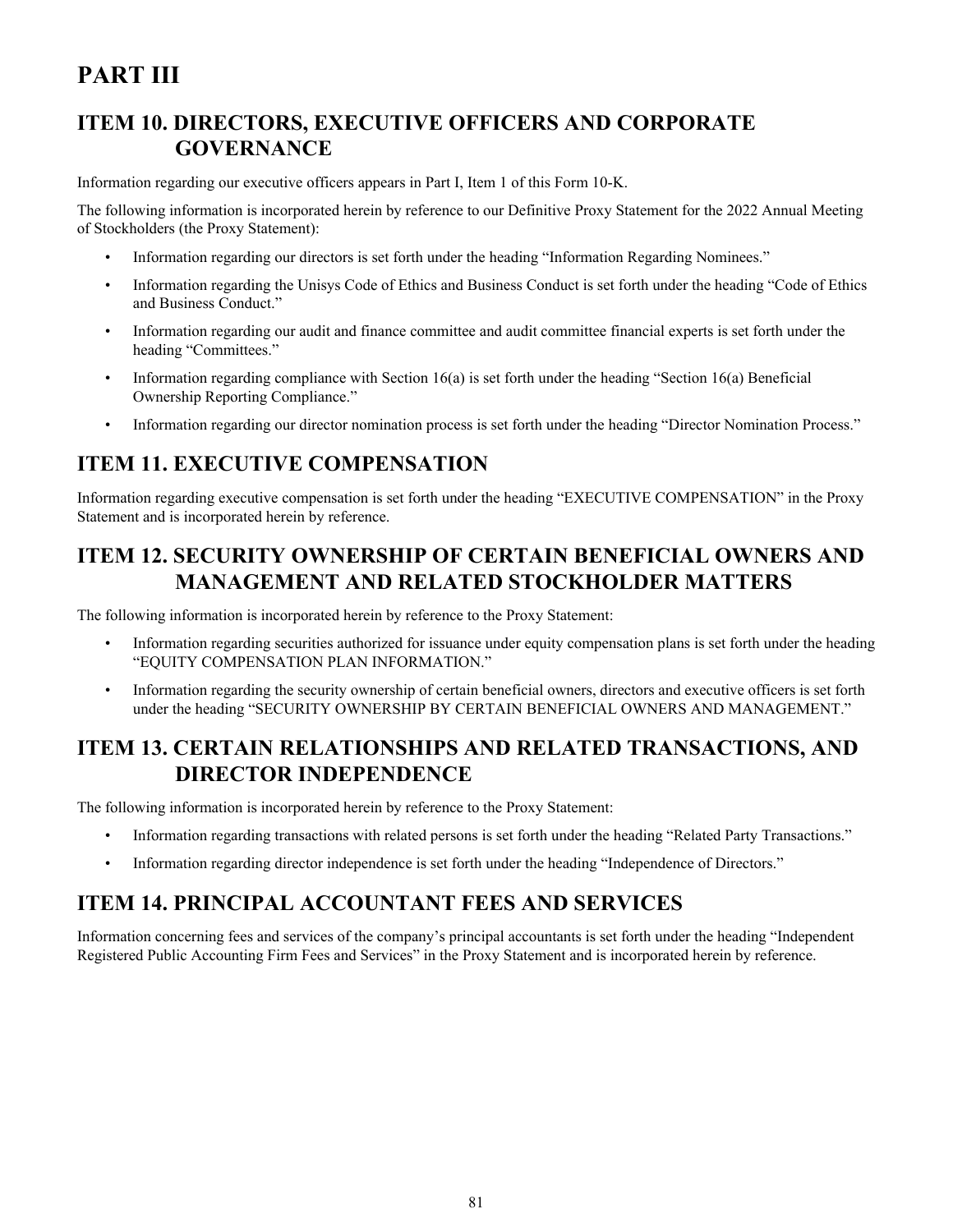# **PART IV**

## **ITEM 15. EXHIBITS AND FINANCIAL STATEMENT SCHEDULES**

1. Unisys Corporation's consolidated financial statements are filed as a part of this report on Form 10-K in Item 8, Financial Statements and Supplementary Data, and a list of Unisys Corporation's consolidated financial statements are found on page [30](#page-29-0) on this report. Schedule II, Valuation and Qualifying Accounts, is found on page [86](#page-85-0) on this report; all other financial statement schedules are omitted because the required information is not applicable, or because the information required is included in the consolidated financial statements and notes thereto.

2. Exhibits required to be filed by Item 601 of Regulation S-K:

| <b>Exhibit</b><br><b>Number</b> | Description                                                                                                                                                                                                                                                                                                                                                                      |
|---------------------------------|----------------------------------------------------------------------------------------------------------------------------------------------------------------------------------------------------------------------------------------------------------------------------------------------------------------------------------------------------------------------------------|
| 3.1                             | Restated Certificate of Incorporation of Unisys Corporation (incorporated by reference to Exhibit 3.1 to the<br>Company's Current Report on Form 8-K filed on April 30, 2010)                                                                                                                                                                                                    |
| 3.2                             | Certificate of Amendment of the Restated Certificate of Incorporation of Unisys Corporation (incorporated by<br>reference to Exhibit 3.1 to the Company's Current Report on Form 8-K filed on April 28, 2011)                                                                                                                                                                    |
| 3.3                             | Certificate of Amendment of the Restated Certificate of Incorporation of Unisys Corporation (incorporated by<br>reference to Exhibit 3.1 to the Company's Current Report on Form 8-K filed on April 28, 2017)                                                                                                                                                                    |
| 3.4                             | By-Laws of Unisys Corporation, as amended through May 10, 2019 (incorporated by reference to Exhibit 3.1 to the<br>Company's Current Report on Form 8-K filed on May 15, 2019)                                                                                                                                                                                                   |
| 4.1                             | Agreement to furnish to the Commission on request a copy of any instrument defining the rights of the holders of<br>long-term debt which authorizes a total amount of debt not exceeding 10% of the total assets of the Company<br>(incorporated by reference to Exhibit 4 to the Company's Annual Report on Form 10-K for the year ended<br>December 31, 1982 (File No. 1-145)) |
| 4.2                             | Indenture, dated as of October 29, 2020, among Unisys Corporation, Unisys Holding Corporation, Unisys AP<br>Investment Company I, Unisys NPL, Inc. and Wells Fargo Bank, National Association (incorporated by reference<br>to Exhibit 4.1 to the registrant's Current Report on Form 8-K filed on October 29, 2020)                                                             |
| 4.3                             | Specimen Stock Certificate representing the Company's common stock, par value \$.01 share (incorporated by<br>reference to Exhibit 4.9 to the Company's Form S-3 filed on June 12, 2018)                                                                                                                                                                                         |
| 4.4                             | Description of the Registrant's Securities Registered Pursuant to Section 12 of the Securities Exchange Act of 1934,<br>as amended (incorporated by reference to Exhibit 4.5 to the Company's Annual Report on Form 10-K for the year<br>ended December 31, 2020)                                                                                                                |
| 10.1                            | Form of Indemnification Agreement between Unisys Corporation and each of its Directors (incorporated by<br>reference to Exhibit B to the Company's Proxy Statement, dated March 22, 1988, for its 1988 Annual Meeting of<br>Stockholders)                                                                                                                                        |
| 10.2                            | Unisys Corporation Director Stock Unit Plan, as amended and restated effective September 22, 2000 (incorporated<br>by reference to Exhibit 10.5 to the Company's Quarterly Report on Form 10-Q for the quarterly period ended<br>September 30, 2000)                                                                                                                             |
| 10.3                            | Deferred Compensation Plan for Directors of Unisys Corporation, as amended and restated effective April 22, 2004<br>(incorporated by reference to Exhibit 10.2 to the Company's Quarterly Report on Form 10-Q for the quarterly<br>period ended June 30, 2004)                                                                                                                   |
| <u>10.4</u>                     | 2005 Deferred Compensation Plan for Directors of Unisys Corporation, as amended and restated effective<br>December 2, 2010 except as otherwise noted therein (incorporated by reference to Exhibit 10.17 to the Company's<br>Annual Report on Form 10-K for the year ended December 31, 2010)                                                                                    |
| 10.5                            | Unisys Corporation 2003 Long-Term Incentive and Equity Compensation Plan, as amended and restated effective<br>January 1, 2009 (incorporated by reference to Exhibit 10.13 to the Company's Annual Report on Form 10-K for the<br>year ended December 31, 2008)                                                                                                                  |
| 10.6                            | Amendment to Unisys Corporation 2003 Long-Term Incentive and Equity Compensation Plan, effective<br>February 12, 2009 (incorporated by reference to Exhibit 10.14 to the Company's Annual Report on Form 10-K for<br>the year ended December 31, 2008)                                                                                                                           |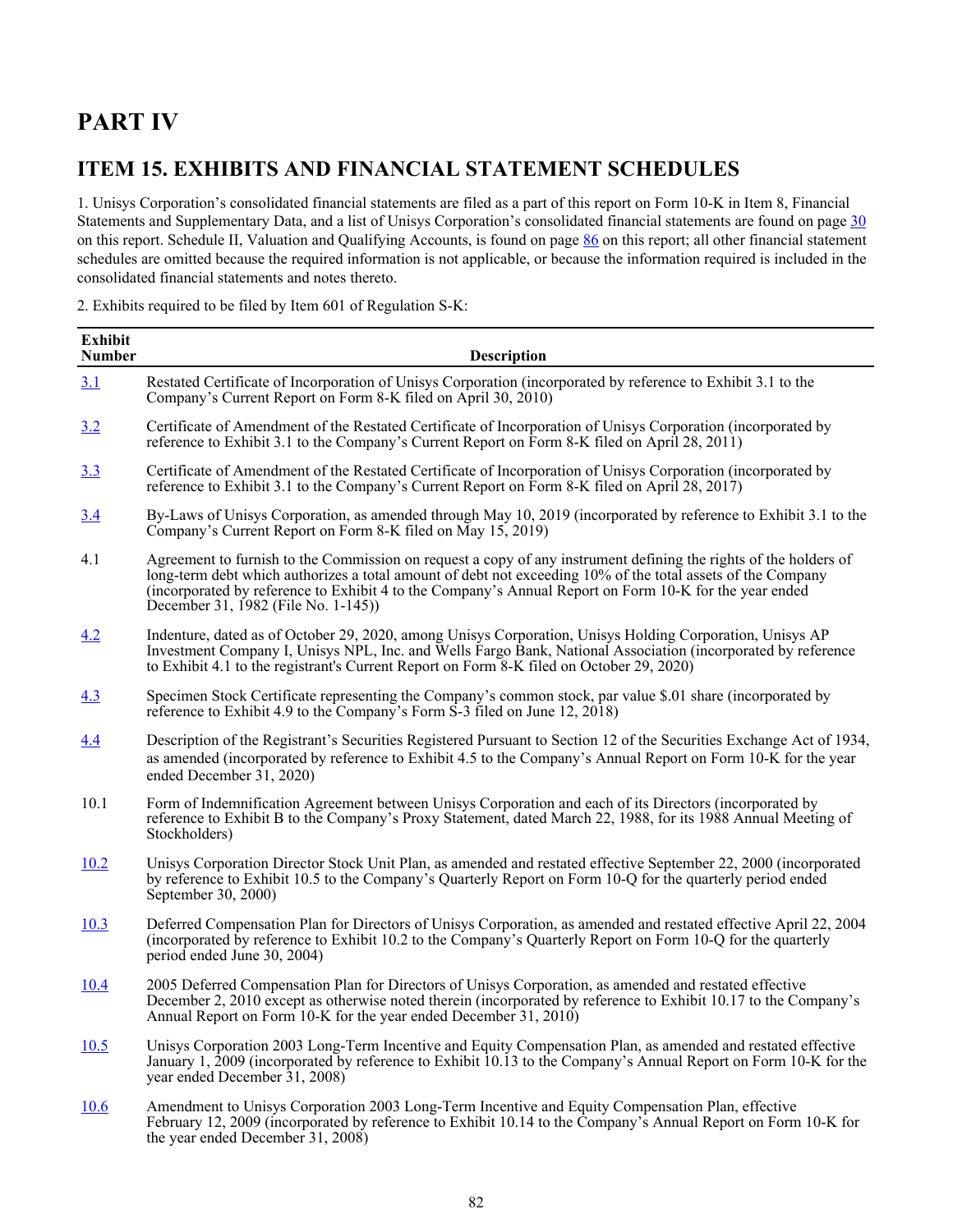- [10.7](http://www.sec.gov/Archives/edgar/data/746838/000119312516567700/d168329dex101.htm) Unisys Corporation 2016 Long-Term Incentive and Equity Compensation Plan (incorporated by reference to Exhibit 10.1 to the Company's Quarterly Report on Form 10-Q for the quarterly period ended March 31, 2016)
- [10.8](http://www.sec.gov/Archives/edgar/data/746838/000119312519092670/d716822ddef14a.htm#toc716822_44) Unisys Corporation 2019 Long-Term Incentive and Equity Compensation Plan (incorporated by reference to Appendix A to the Company's Proxy Statement, dated March 29, 2019, for its 2019 Annual Meeting of Stockholders)
- [10.9](https://www.sec.gov/Archives/edgar/data/746838/000074683821000014/ex101110-k2020.htm) Form of TSR-Based Restricted Stock Unit Agreement (incorporated by reference to Exhibit 10.11 to the Company's Annual Report on Form 10-K for the year ended December 31, 2020)
- [10.10](https://www.sec.gov/Archives/edgar/data/746838/000074683821000053/q12021-ex101.htm) Form of TSR-Based Cash Award Agreement (incorporated by reference to Exhibit 10.1 to the Company's Quarterly Report on Form 10-Q for the quarterly period ended March 31, 2021)
- [10.11](https://www.sec.gov/Archives/edgar/data/746838/000074683821000053/q12021-ex102.htm) Form of TSR-Based Restricted Stock Unit Agreement (incorporated by reference to Exhibit 10.2 to the Company's Quarterly Report on Form 10-Q for the quarterly period ended March 31, 2021)
- [10.12](https://www.sec.gov/Archives/edgar/data/746838/000074683821000014/ex101310-k2020.htm) Form of Time-Based Restricted Stock Unit Agreement (incorporated by reference to Exhibit 10.13 to the Company's Annual Report on Form 10-K for the year ended December 31, 2020)
- [10.13](http://www.sec.gov/Archives/edgar/data/746838/000119312516567700/d168329dex102.htm) Form of Performance Cash Award Agreement (incorporated by reference to Exhibit 10.2 to the Company's Quarterly Report on Form 10-Q for the quarterly period ended March 31, 2016)
- [10.14](https://www.sec.gov/Archives/edgar/data/746838/000074683821000014/ex101510-k2020.htm) Form of Profit-Based Cash Award Agreement (incorporated by reference to Exhibit 10.15 to the Company's Annual Report on Form 10-K for the year ended December 31, 2020)
- [10.15](https://www.sec.gov/Archives/edgar/data/746838/000074683821000053/q12021-ex103.htm) Form of Performance Growth TSR-Based Restricted Stock Unit Agreement (incorporated by reference to Exhibit 10.3 to the Company's Quarterly Report on Form 10-Q for the quarterly period ended March 31, 2021)
- [10.16](https://www.sec.gov/Archives/edgar/data/746838/000074683821000053/q12021-ex104.htm) Form of Performance Growth Time-Based Restricted Stock Unit Agreement (incorporated by reference to Exhibit 10.4 to the Company's Quarterly Report on Form 10-Q for the quarterly period ended March 31, 2021)
- 10.17 Unisys Executive Annual Variable Compensation Plan (incorporated by reference to Exhibit A to the Company's Proxy Statement, dated March 23, 1993, for its 1993 Annual Meeting of Stockholders)
- [10.18](http://www.sec.gov/Archives/edgar/data/746838/000119312514391758/d779319dex101.htm) Unisys Corporation 2005 Deferred Compensation Plan, as amended and restated effective September 19, 2014 except as otherwise noted therein (incorporated by reference to Exhibit 10.1 to the Company's Quarterly Report on Form 10-Q for the quarterly period ended September 30, 2014)
- [10.19](http://www.sec.gov/Archives/edgar/data/746838/000119312513071504/d444691dex1011.htm) Form of Executive Employment Agreement by and between Unisys Corporation and each of its executive officers (incorporated by reference to Exhibit 10.11 to the Company's Annual Report on Form 10-K for the year ended December 31,  $2012$ )
- [10.20](http://www.sec.gov/Archives/edgar/data/746838/000119312514443273/d838336dex103.htm) Form of letter agreement by and between Unisys Corporation and each of its executive officers (incorporated by reference to Exhibit 10.3 to the Company's Current Report on Form 8-K filed on December 16, 2014)
- [10.21](http://www.sec.gov/Archives/edgar/data/746838/000119312506038890/dex1021.htm) Unisys Corporation Executive Life Insurance Program, as amended and restated effective April 22, 2004 (incorporated by reference to Exhibit 10.21 to the Company's Annual Report on Form 10-K for the year ended December 31,  $2005$ )
- [10.22](http://www.sec.gov/Archives/edgar/data/746838/000119312509042668/dex1023.htm) Amendment to the Unisys Corporation Executive Life Insurance Program, effective January 1, 2009 (incorporated by reference to Exhibit 10.23 to the Company's Annual Report on Form 10-K for the year ended December 31, 2008)
- [10.23](http://www.sec.gov/Archives/edgar/data/746838/000119312509042668/dex1025.htm) Unisys Corporation Supplemental Executive Retirement Income Plan, as amended and restated effective January 1, 2009 (incorporated by reference to Exhibit 10.25 to the Company's Annual Report on Form 10-K for the year ended December 31, 2008)
- [10.24](http://www.sec.gov/Archives/edgar/data/746838/000119312516483720/d13712dex1023.htm) Unisys Corporation Savings Plan, as amended and restated effective January 1, 2016 (incorporated by reference to Exhibit 10.23 to the Company's Annual Report on Form 10-K for the year ended December 31, 2015)
- 10.25 Amendment 2017-1 to the Unisys Corporation Savings Plan effective January 1, 2017 (incorporated by reference to Exhibit 10.27 to the Company's Annual Report on Form 10-K for the year ended December 31, 2016)
- [10.26](https://www.sec.gov/Archives/edgar/data/746838/000074683821000014/ex102710-k2020.htm) Summary of supplemental benefits provided to elected officers of Unisys Corporation (incorporated by reference to Exhibit 10.27 to the Company's Annual Report on Form 10-K for the year ended December 31, 2020)
- [10.27](http://www.sec.gov/Archives/edgar/data/746838/000119312514443273/d838336dex101.htm) Letter Agreement, dated December 12, 2014, between Unisys Corporation and Peter Altabef (incorporated by reference to Exhibit 10.1 to the Company's Current Report on Form 8-K filed on December 16, 2014)
- [10.28](http://www.sec.gov/Archives/edgar/data/746838/000119312514443273/d838336dex102.htm) Employment Agreement, dated December 12, 2014, between Unisys Corporation and Peter Altabef (incorporated by reference to Exhibit 10.2 to the Company's Current Report on Form 8-K filed on December 16, 2014)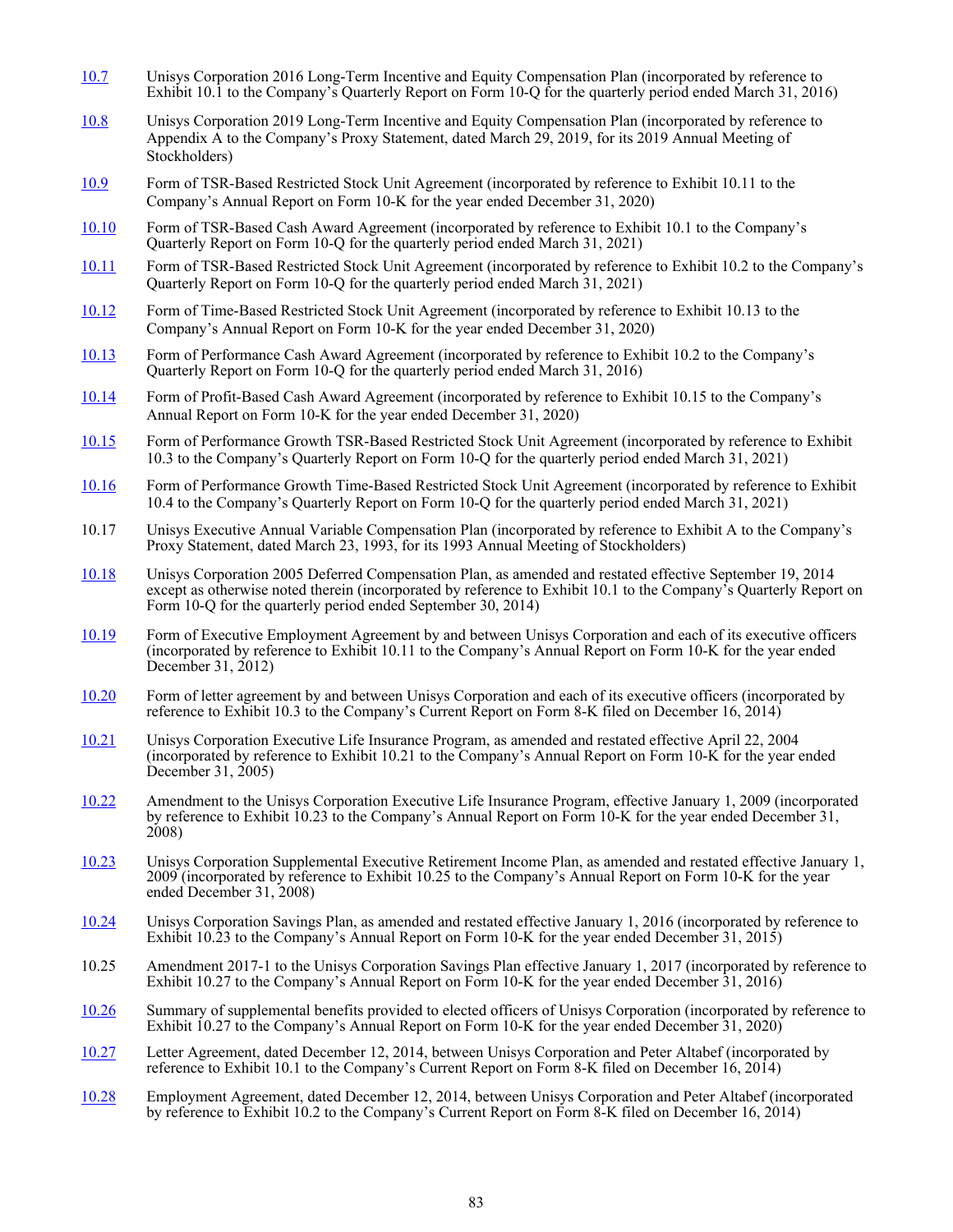- [10.29](http://www.sec.gov/Archives/edgar/data/746838/000119312520281065/d52344dex101.htm) Security Agreement dated as of October 29, 2020 by and among Unisys Corporation, Unisys Holding Corporation, Unisys AP Investment Company I, Unisys NPL, Inc. and Wells Fargo Bank, National Association, as Collateral Trustee (incorporated by reference to Exhibit 10.1 to the Company's Current Report on Form 8-K filed on October 29, 2020)
- [10.30](http://www.sec.gov/Archives/edgar/data/746838/000119312520281065/d52344dex102.htm) Collateral Trust Agreement dated as of October 29, 2020 by and among Unisys Corporation, Unisys Holding Corporation, Unisys AP Investment Company I, Unisys NPL, Inc. and Wells Fargo Bank, National Association, as Collateral Trustee (incorporated by reference to Exhibit 10.2 to the Company's Current Report on Form 8-K filed on October 29, 2020)
- [10.31](http://www.sec.gov/Archives/edgar/data/746838/000119312520281065/d52344dex104.htm) Amended and Restated Credit Agreement dated as of October 29, 2020 by and among Unisys Corporation, Unisys Holding Corporation, Unisys AP Investment Company I, Unisys NPL, Inc., the lenders from time to time party thereto and JPMorgan Chase Bank, N.A., as Administrative Agent (incorporated by reference to Exhibit 10.4 to the Company's Current Report on Form 8-K filed on October 29, 2020)
- [10.32](http://www.sec.gov/Archives/edgar/data/746838/000119312520281065/d52344dex105.htm) Amended and Restated Security Agreement dated as of October 29, 2020 by Unisys Corporation, Unisys Holding Corporation, Unisys AP Investment Company I, and Unisys NPL, Inc., in favor of JPMorgan Chase Bank, N.A., as Administrative Agent (incorporated by reference to Exhibit 10.5 to the Company's Current Report on Form 8-K filed on October 29, 2020)
- [10.33](http://www.sec.gov/Archives/edgar/data/746838/000119312520281065/d52344dex103.htm) ABL Intercreditor Agreement dated as of October 29, 2020 by and among JPMorgan Chase Bank, N.A., as Administrative Agent, Wells Fargo Bank, National Association, as Collateral Trustee, and Unisys Corporation, Unisys Holding Corporation, Unisys AP Investment Company I, Unisys NPL, Inc., (incorporated by reference to Exhibit 10.3 to the Company's Current Report on Form 8-K filed on October 29, 2020)
- $\frac{21}{21}$  Subsidiaries of the Company
- 23.1 Consent of PricewaterhouseCoopers LLP (PCAOB ID 238)
- 23.2 Consent of KPMG LLP, Philadelphia, PA (PCAOB ID 185)
- 24 Power of Attorney
- 31.1 Certification of Peter A. Altabef required by Rule 13a-14(a) or Rule 15d-14(a)
- 31.2 Certification of Michael M. Thomson required by Rule 13a-14(a) or Rule 15d-14(a)
- 32.1 Certification of Peter A. Altabef required by Rule 13a-14(b) or Rule 15d-14(b) and Section 906 of the Sarbanes-Oxley Act of 2002, 18 U.S.C. Section 1350
- 32.2 Certification of Michael M. Thomson required by Rule 13a-14(b) or Rule 15d-14(b) and Section 906 of the Sarbanes-Oxley Act of 2002, 18 U.S.C. Section 1350
- 101 The following financial information from Unisys Corporation's Annual Report on Form 10-K for the fiscal year ended December 31, 2021 formatted in iXBRL (Inline Extensible Business Reporting Language): (i) Consolidated Statements of Income (Loss), (ii) Consolidated Statements of Comprehensive Income (Loss), (iii) Consolidated Balance Sheets, (iv) Consolidated Statements of Cash Flows, (v) Consolidated Statements of Deficit, and (vi) Notes to Consolidated Financial Statements
- 104 Cover page Interactive Data File (the cover page XBRL tags are embedded within the iXBRL (Inline Extensible Business Reporting Language) document)

### **ITEM 16. FORM 10-K SUMMARY**

None.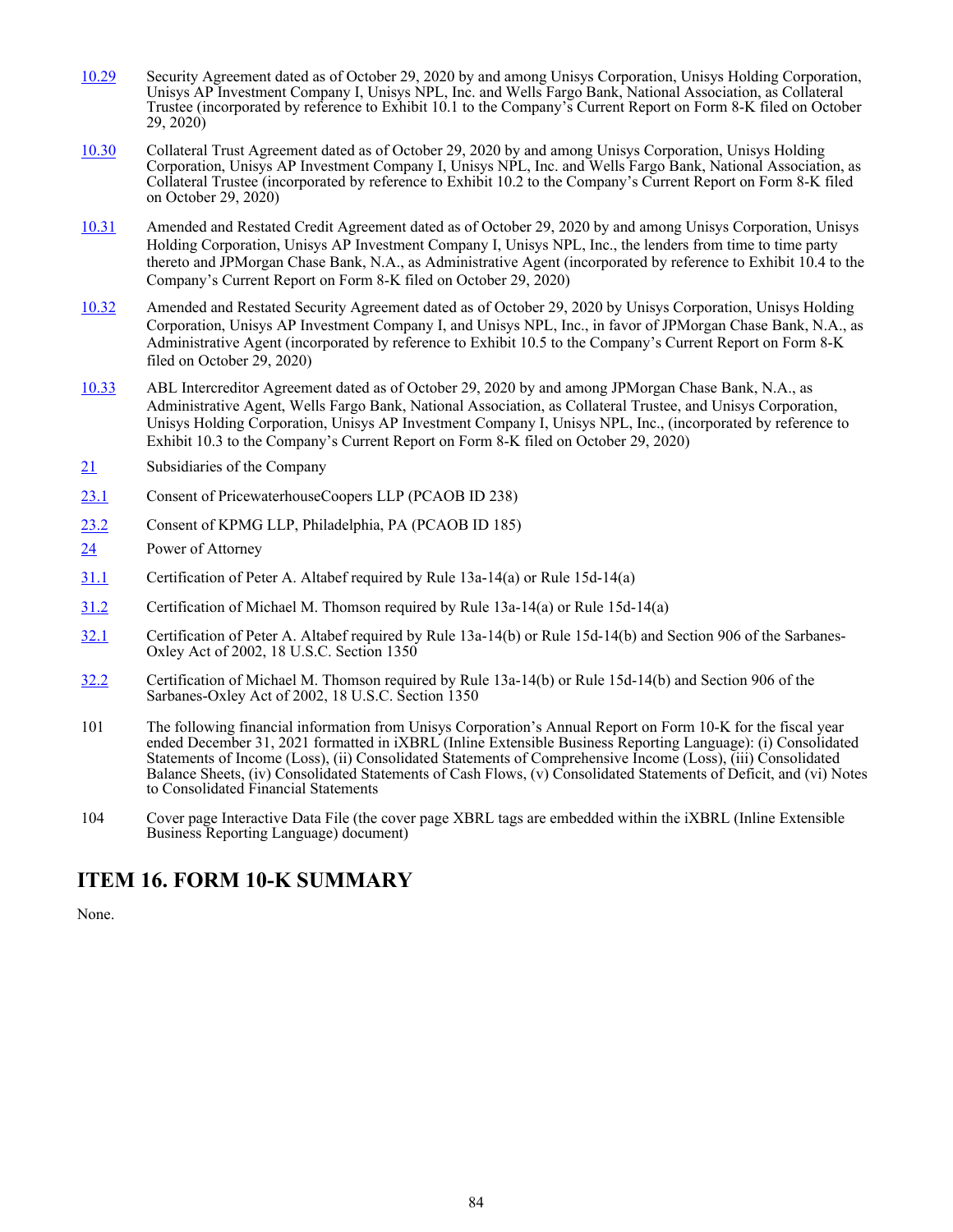#### **SIGNATURES**

Pursuant to the requirements of Section 13 or 15(d) of the Securities Exchange Act of 1934, the registrant has duly caused this report to be signed on its behalf by the undersigned, thereunto duly authorized.

UNISYS CORPORATION

By: /s/ Peter A. Altabef

**Peter A. Altabef Chair and Chief Executive Officer**

Date: February 22, 2022

Pursuant to the requirements of the Securities Exchange Act of 1934, this report has been signed below by the following persons on behalf of the registrant and in the capacities indicated on February 22, 2022.

/s/ Peter A. Altabef \*Philippe Germond

**Peter A. Altabef Philippe Germond Chair and Chief Executive Officer Director (principal executive officer)**

/s/ Michael M. Thomson \*Deborah Lee James

**Michael M. Thomson Deborah Lee James Executive Vice President and Chief Financial Officer Director (principal financial officer)**

/s/ Erin Mannix \*Paul E. Martin

**Example 2018 Paul E. Martin** 

**Vice President and Chief Accounting Officer Director (principal accounting officer)**

**Director Director**

**Director Director**

\*Matthew J. Desch  $*$ Lee D. Roberts

**Matthew J. Desch Lee D. Roberts Director Director**

\*Denise K. Fletcher \*Roxanne Taylor

**Director Director**

\*By: /s/ Peter A. Altabef

**Peter A. Altabef Attorney-in-fact**

\*Jared L. Cohon \*Regina M. Paolillo

**Jared L. Cohon Regina M. Paolillo**

\*Nathaniel A. Davis \*Troy K. Richardson

**Nathaniel A. Davis Troy K. Richardson**

**Denise K. Fletcher <b>Roxanne Taylor Roxanne Taylor**